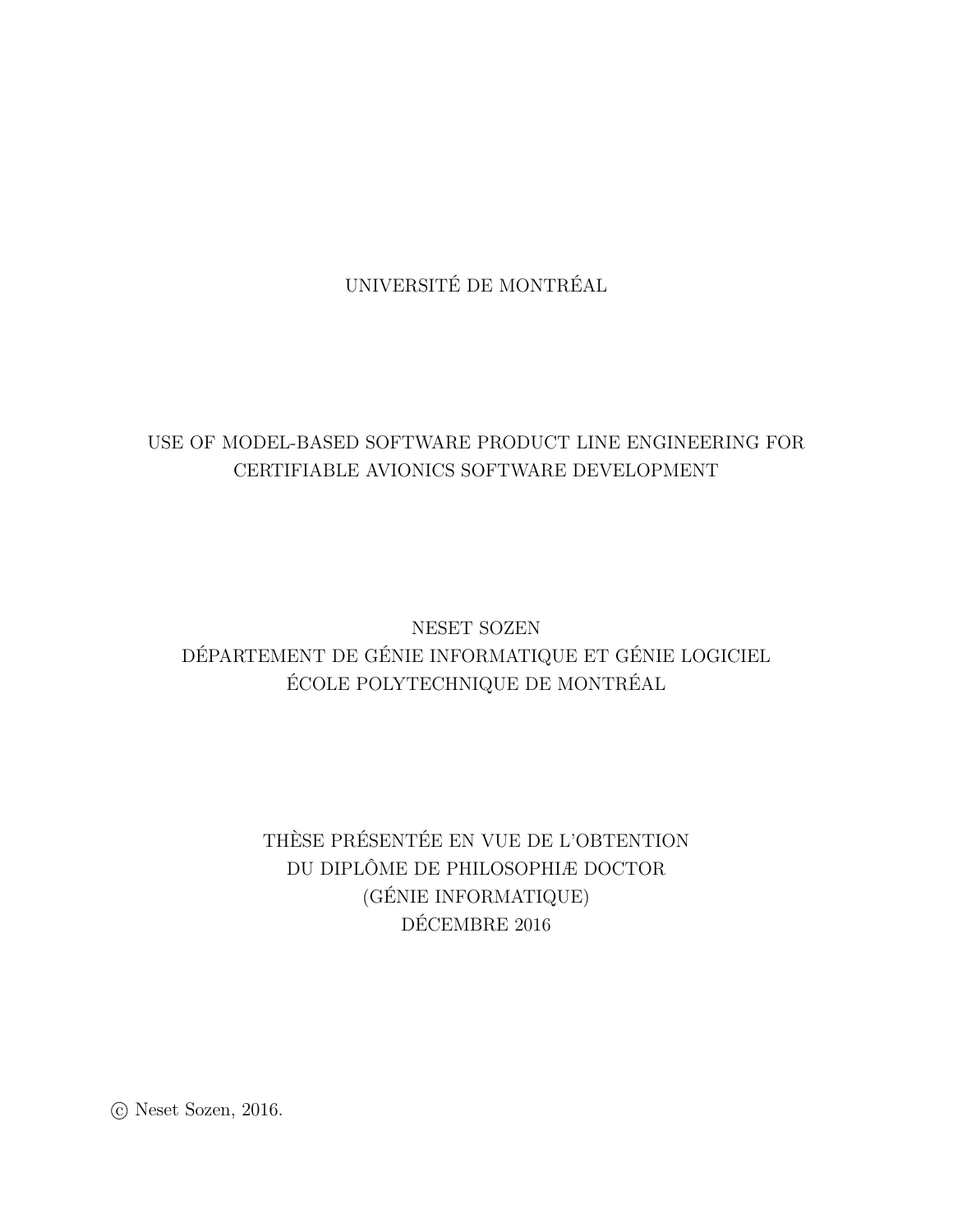## UNIVERSITÉ DE MONTRÉAL

# ÉCOLE POLYTECHNIQUE DE MONTRÉAL

Cette thèse intitulée:

## USE OF MODEL-BASED SOFTWARE PRODUCT LINE ENGINEERING FOR CERTIFIABLE AVIONICS SOFTWARE DEVELOPMENT

présentée par: SOZEN Neset en vue de l'obtention du diplôme de: Philosophiæ Doctor a été dûment acceptée par le jury d'examen constitué de:

M. KHOMH Foutse, Ph. D., président M. MERLO Ettore, Ph. D., membre et directeur de recherche M. DAGENAIS Michel, Ph. D., membre Mme DSSOULI Rachida, Ph. D., membre externe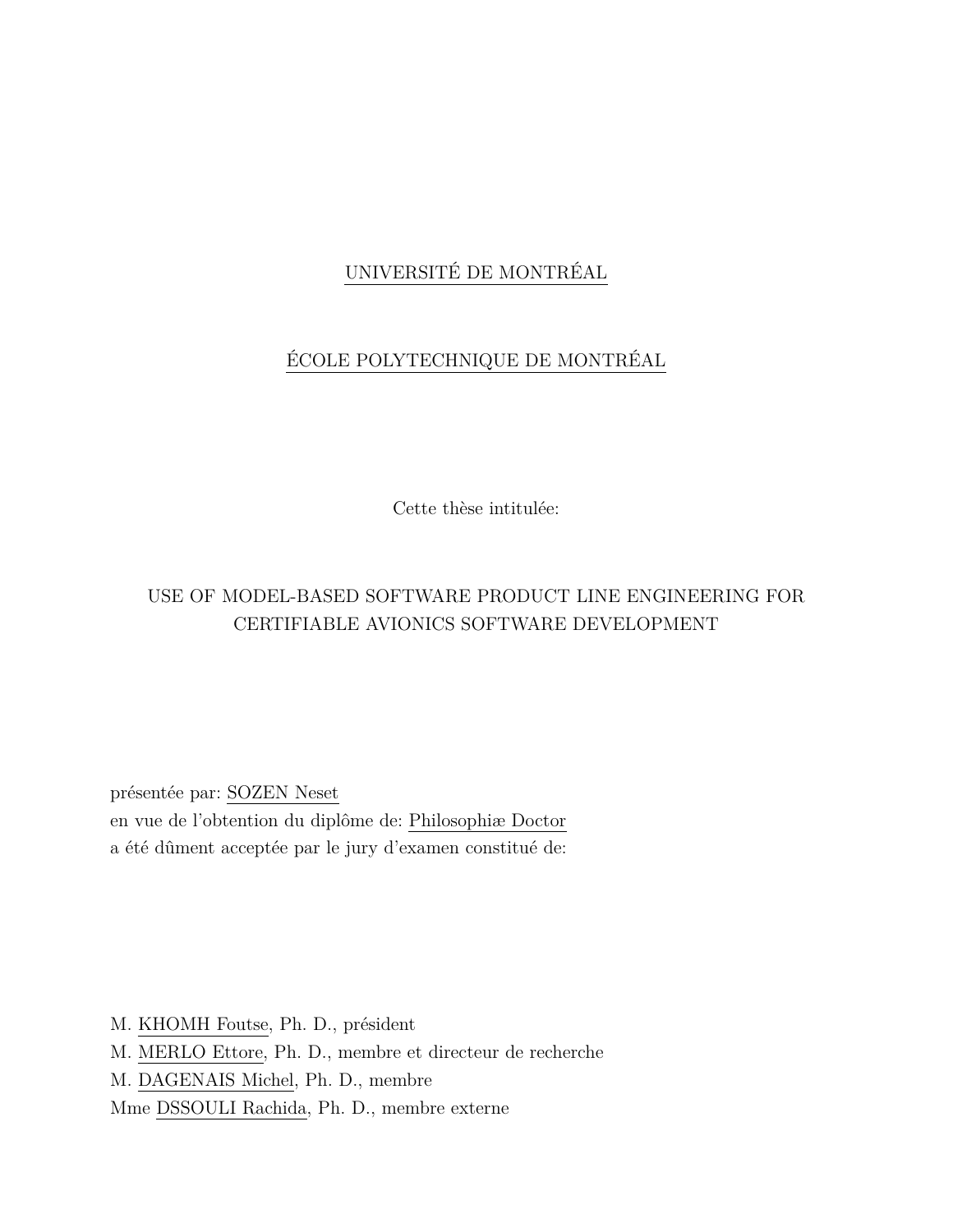## **DEDICATION**

<span id="page-2-0"></span>*I would like to dedicate this work to my wife and my children in recognition of all their sacrifices over the last few years.*

*. . .*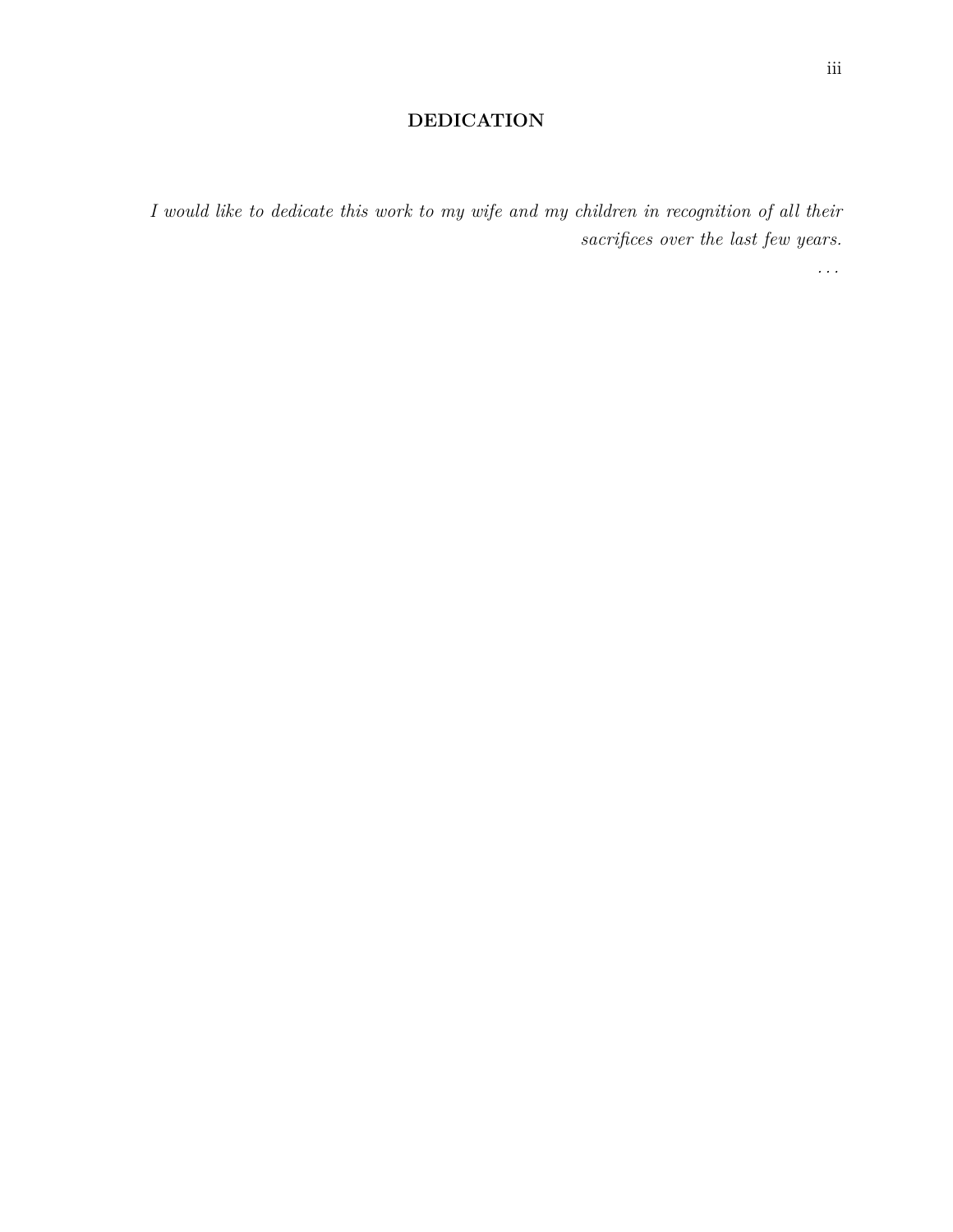## **ACKNOWLEDGEMENTS**

<span id="page-3-0"></span>I would like to thank my family, my director and specially Esterline CMC Electronics and my colleagues for their moral and technical support in this project.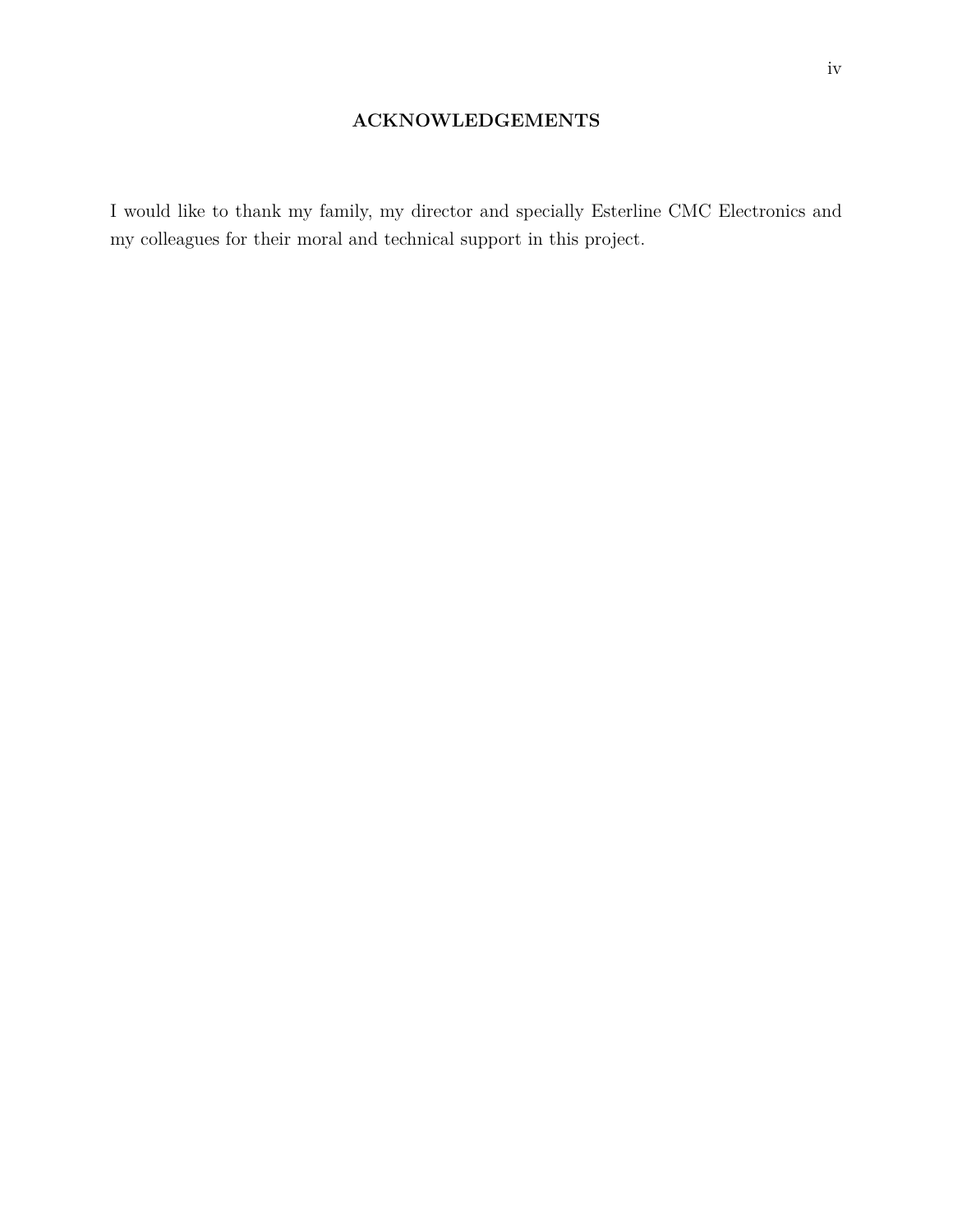## **RÉSUMÉ**

<span id="page-4-0"></span>Tous les systèmes logiciels avioniques sont soumis aux contraintes de certification imposées par les normes DO-178. Les fabricants d'équipements avioniques civils sont très conservateurs dans leur processus de développement de logiciels et la plupart utilisent encore des outils et des méthodes d'ingénierie logicielle éprouvés en raison des contraintes de certification strictes. Les contraintes de certification, avec la taille et la complexité du logiciel des systèmes avioniques modernes qui augmentent continuellement, ont un impact considérable sur le coût du développement de logiciel avionique certifiable. Pour réduire le coût de développement, les fabricants d'équipements avioniques doivent utiliser des méthodes de développement logiciel modernes, ce qui est possible avec la publication de la norme DO-178C.

Dans le cadre de ma thèse, nous explorons l'utilisation de l'ingénierie de ligne de produit basée sur des modèles pour le développement de logiciels avioniques certifiables et proposons des solutions au niveau industriel pour utiliser un processus de ligne de produit utilisant des outils commerciaux.

Dans le cadre de ma thèse, nous explorons également l'applicabilité de notre processus de development logiciel basé sur le concept de ligne de produit au développement de logiciels avioniques certifiables contrôlés. Nous identifions les contraintes qui limitent la réutilisation des composants logiciels dans les logiciels avioniques sous contrôle d'exportation et proposons des solutions techniques qui facilitent l'application de ligne de produit logiciel basée sur des modèles au développement de logiciels avioniques certifiés et sous contrôle d'exportation. Nous validons nos solutions proposées par des études de cas industriels.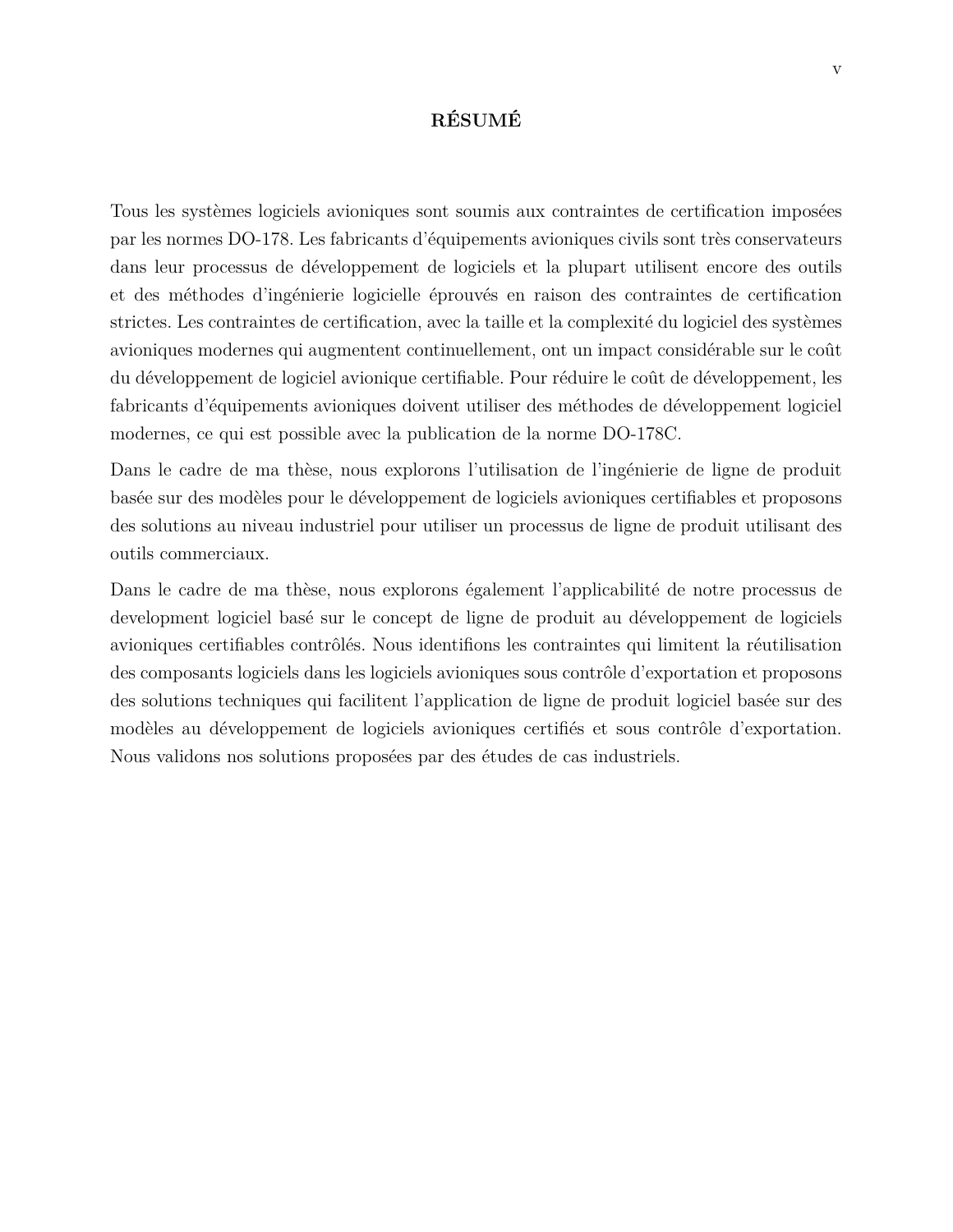### **ABSTRACT**

<span id="page-5-0"></span>All avionics software systems are subjected to certification constraints imposed by DO-178 standards. Civil avionics equipment manufacturers are quite conservative in their software development processes: most still use time-tested software engineering tools and methods, due to strict certification constraints. These certification constraints, along with the increasing size and complexity of modern avionics software-intensive systems, are having a huge impact on the cost of certifiable avionics software development. To cope with this increasing complexity, avionics equipment manufacturers need to use modern software development methodologies. This is possible with the release of DO-178C standard.

In my thesis, I have explored the use of model-based software product line engineering for certifiable avionics software development, and have proposed industrial-level solutions for using a model-based software product line process based on commercially available tools.

In this thesis, I have also explored the applicability of our model-based software product line process to export-controlled, certifiable avionics software development, identifying constraints that limit the reuse of software components among export-controlled avionics software and proposing technical solutions that facilitate the application of a model-based software product line to export-controlled, certifiable avionics software development. The proposed solutions are validated using industrial case studies.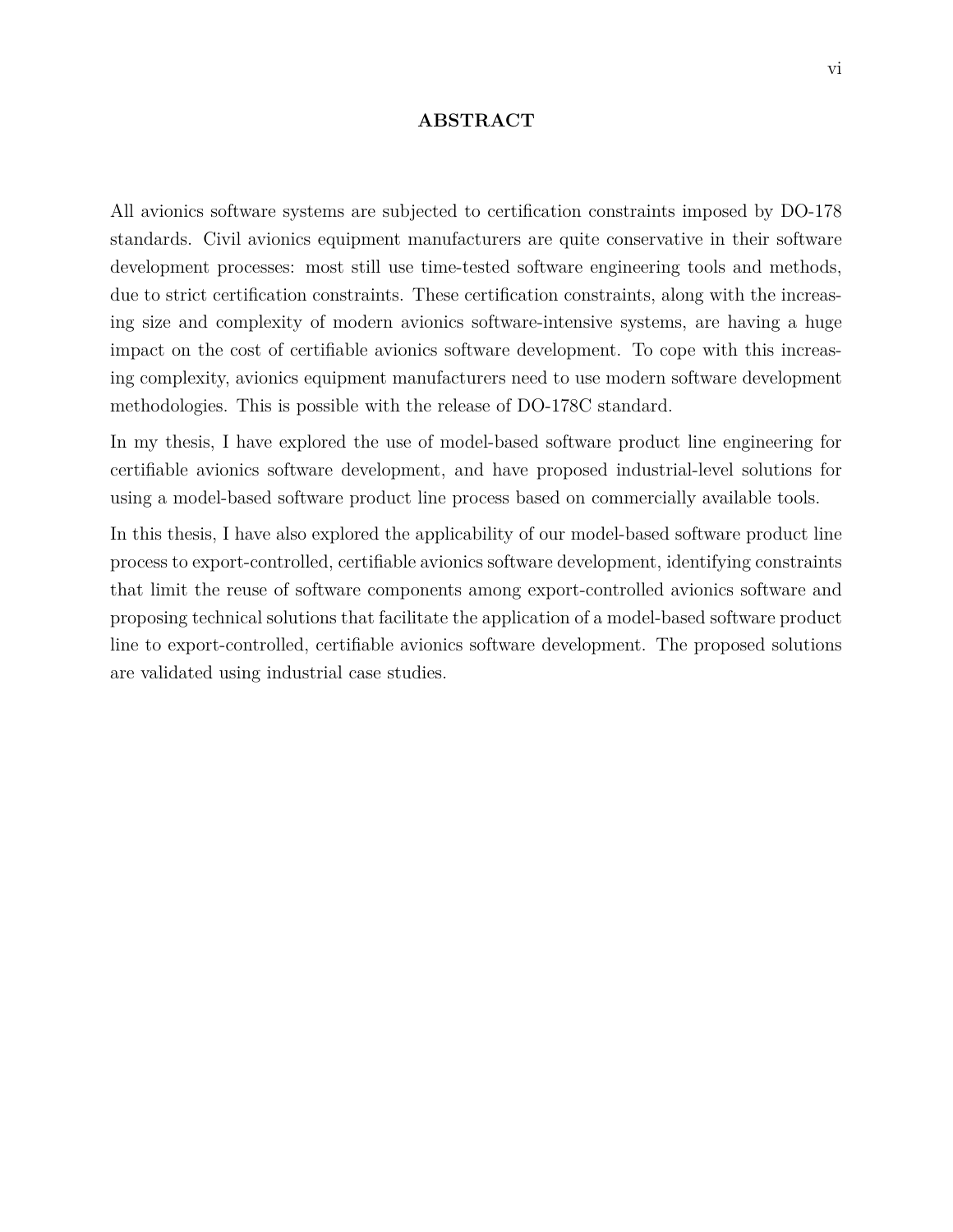## **TABLE OF CONTENTS**

<span id="page-6-0"></span>

|                  |                                                                                          | iii                       |
|------------------|------------------------------------------------------------------------------------------|---------------------------|
|                  |                                                                                          | iv                        |
|                  |                                                                                          | $\mathbf{V}$              |
|                  |                                                                                          | vi                        |
|                  |                                                                                          | vii                       |
|                  |                                                                                          | $\boldsymbol{\mathrm{X}}$ |
|                  |                                                                                          | xi                        |
|                  |                                                                                          | xii                       |
| <b>CHAPTER 1</b> |                                                                                          | $\mathbf{1}$              |
| 1.1              |                                                                                          | $\mathbf{1}$              |
|                  | Motivations and Scope of Work $\dots \dots \dots \dots \dots \dots \dots \dots$<br>1.1.1 | $\overline{2}$            |
| 1.2              |                                                                                          | 3                         |
| 1.3              |                                                                                          | $\overline{4}$            |
|                  | 1.3.1                                                                                    | $\overline{4}$            |
|                  | 1.3.2                                                                                    | 5                         |
| 1.4              |                                                                                          | 5                         |
| 1.5              |                                                                                          | 6                         |
| 1.6              |                                                                                          | $\boldsymbol{6}$          |
|                  | 1.6.1                                                                                    | $\overline{7}$            |
|                  | 1.6.2                                                                                    | 10                        |
|                  | 1.6.3                                                                                    | 11                        |
|                  | Challenges involved in Applying Model Based Software Product Line<br>1.6.4               |                           |
|                  | Engineering to Certifiable Avionics Software Development                                 | 13                        |
| <b>CHAPTER 2</b> |                                                                                          | 16                        |
| 2.1              | Model-Driven Development within the context of Certifiable Avionics Software             | 16                        |
| 2.2              | Software Product Lines within the context of Certifiable Avionics Software               | 18                        |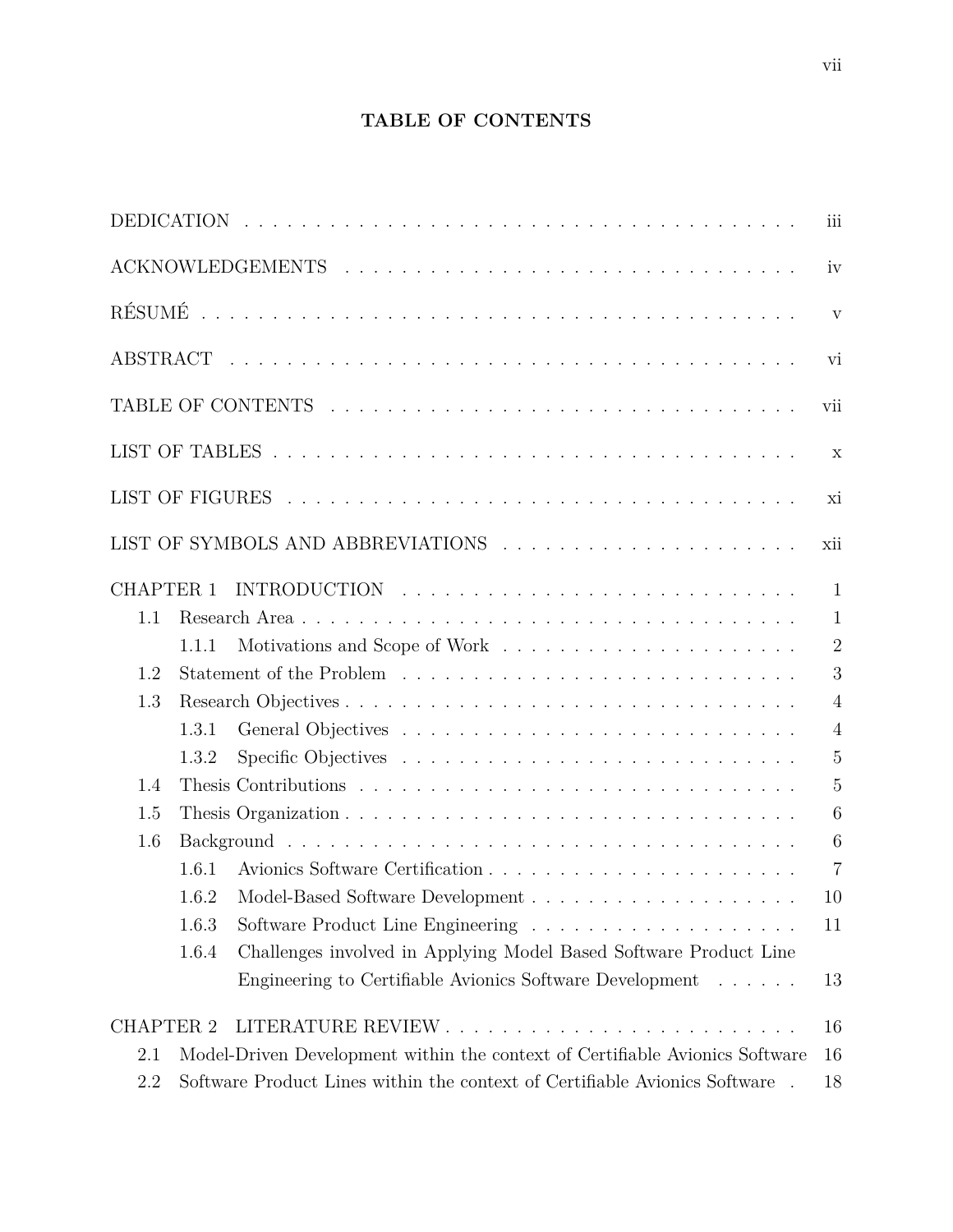|                  |       |                                                                                 | 21 |
|------------------|-------|---------------------------------------------------------------------------------|----|
| CHAPTER 4        |       | ARTICLE 1: IMPLEMENTING SOFTWARE PRODUCT LINE ENGI-                             |    |
|                  |       | NEERING FOR CERTIFIABLE AVIONICS SOFTWARE                                       | 23 |
| 4.1              |       |                                                                                 | 23 |
|                  | 4.1.1 |                                                                                 | 24 |
|                  | 4.1.2 | What we accomplished? $\ldots \ldots \ldots \ldots \ldots \ldots \ldots \ldots$ | 25 |
|                  | 4.1.3 |                                                                                 | 25 |
| 4.2              |       |                                                                                 | 26 |
|                  | 4.2.1 |                                                                                 | 26 |
|                  | 4.2.2 | Certified Avionics Software Development                                         | 28 |
| 4.3              |       |                                                                                 | 30 |
|                  | 4.3.1 |                                                                                 | 31 |
|                  | 4.3.2 |                                                                                 | 31 |
|                  | 4.3.3 |                                                                                 | 31 |
| 4.4              |       |                                                                                 | 32 |
|                  | 4.4.1 |                                                                                 | 35 |
| 4.5              |       |                                                                                 | 35 |
| 4.6              |       |                                                                                 | 36 |
|                  | 4.6.1 | PLE-Based Avionics Software Development Process                                 | 36 |
|                  | 4.6.2 |                                                                                 | 38 |
|                  | 4.6.3 |                                                                                 | 38 |
| 4.7              |       |                                                                                 | 40 |
| 4.8              |       |                                                                                 | 41 |
| 4.9              |       |                                                                                 | 42 |
|                  |       |                                                                                 | 45 |
|                  |       |                                                                                 | 45 |
|                  |       |                                                                                 | 45 |
|                  |       |                                                                                 |    |
| <b>CHAPTER 5</b> |       | ARTICLE 2: SOFTWARE DESIGN PATTERN PROVIDING REUSABIL-                          |    |
|                  |       | ITY AMONG CERTIFIABLE, EXPORT-CONTROLLED AVIONICS SOFTWARE 48                   |    |
| 5.1              |       |                                                                                 | 49 |
|                  | 5.1.1 |                                                                                 | 49 |
|                  | 5.1.2 |                                                                                 | 50 |
|                  | 5.1.3 |                                                                                 | 50 |
|                  | 5.1.4 |                                                                                 | 51 |
|                  | 5.1.5 |                                                                                 | 51 |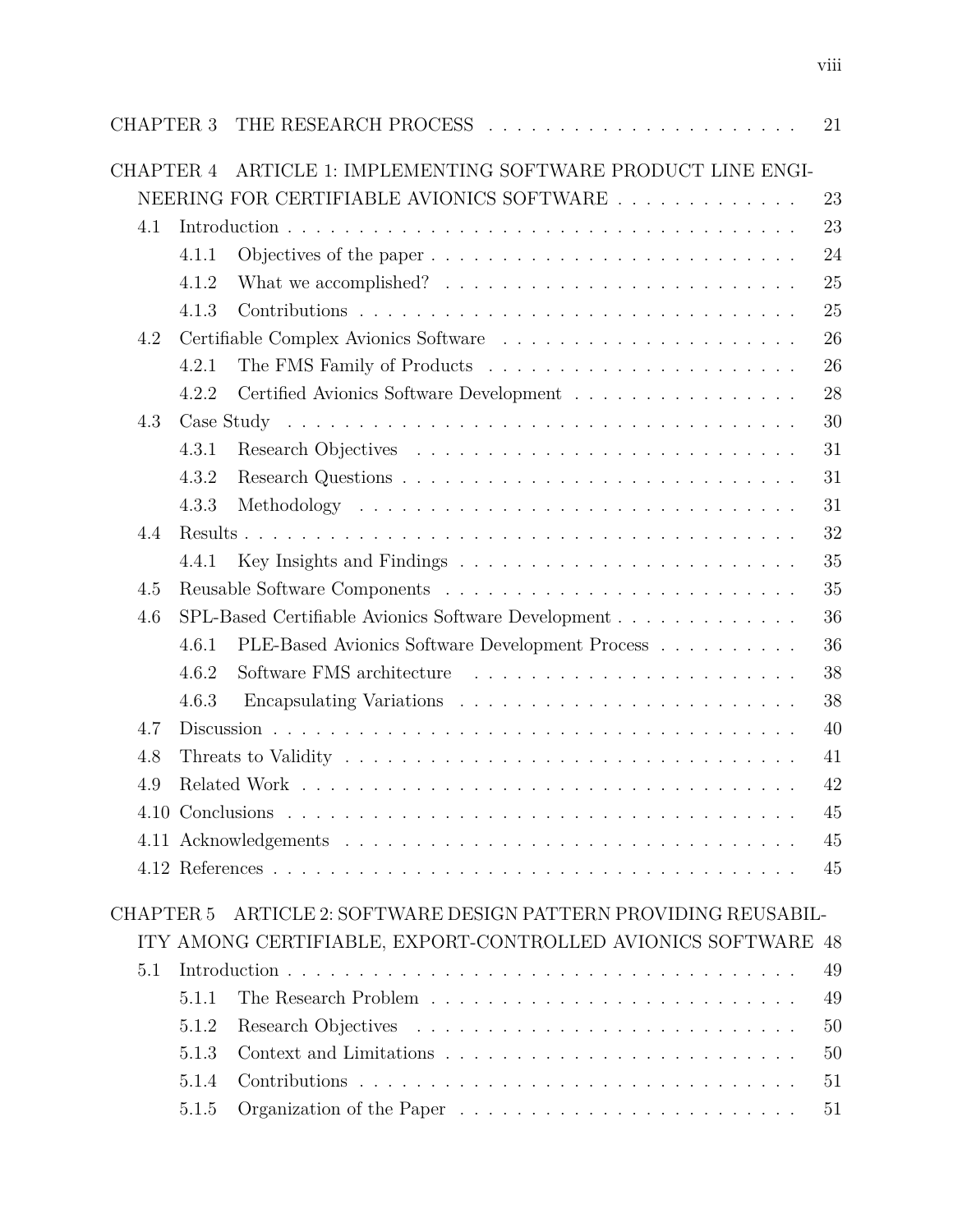| 5.2  |                                                     | Certifiable, Export-controlled Avionics Software Systems             | 52 |
|------|-----------------------------------------------------|----------------------------------------------------------------------|----|
|      | 5.2.1                                               |                                                                      | 52 |
|      | 5.2.2                                               |                                                                      | 53 |
| 5.3  | The SPL-Based Avionics Software Development Process |                                                                      |    |
| 5.4  |                                                     |                                                                      | 54 |
|      | 5.4.1                                               |                                                                      | 55 |
|      | 5.4.2                                               | Cases and Subjects of the Study                                      | 55 |
|      | 5.4.3                                               |                                                                      | 56 |
| 5.5  |                                                     |                                                                      | 57 |
|      | 5.5.1                                               | Constraints for Software Reuse between Controlled and Non-controlled |    |
|      |                                                     |                                                                      | 58 |
|      | 5.5.2                                               | Evaluation of Commercial SPL Management Tools for Certifiable and    |    |
|      |                                                     | Export-controlled Avionics Software Systems                          | 58 |
|      | 5.5.3                                               | Design Patterns for Variability Implementation                       | 59 |
|      | 5.5.4                                               | Export-controlled Feature Implementation                             | 60 |
|      | 5.5.5                                               | Impact on Software Evolution, Maintenance and Certification          | 62 |
| 5.6  |                                                     |                                                                      | 63 |
| 5.7  |                                                     |                                                                      | 65 |
|      | 5.7.1                                               | Software Product Line Engineering for Certifiable Avionics Software. | 65 |
|      | 5.7.2                                               |                                                                      | 66 |
|      | 5.7.3                                               |                                                                      | 67 |
| 5.8  |                                                     |                                                                      | 68 |
| 5.9  |                                                     |                                                                      | 68 |
| 5.10 |                                                     |                                                                      | 69 |
|      |                                                     |                                                                      | 69 |
|      |                                                     |                                                                      | 69 |
|      |                                                     |                                                                      | 72 |
|      |                                                     | CHAPTER 7 CONCLUSION AND RECOMMENDATIONS                             | 74 |
| 7.1  |                                                     |                                                                      | 74 |
| 7.2  |                                                     |                                                                      | 75 |
|      |                                                     |                                                                      | 76 |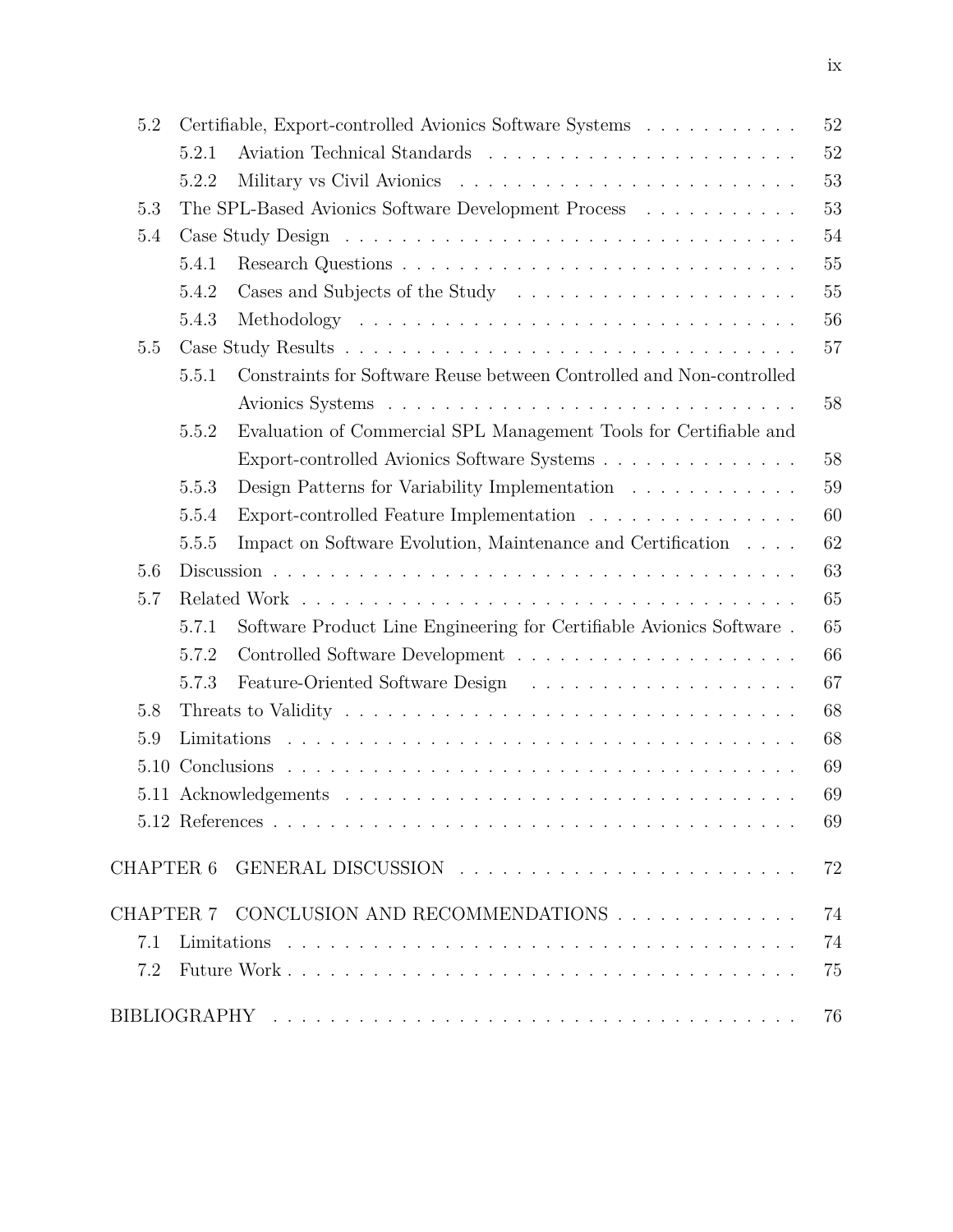## **LIST OF TABLES**

<span id="page-9-0"></span>

| Table 1.1 |                                                                                         | - 8 |
|-----------|-----------------------------------------------------------------------------------------|-----|
| Table 4.1 | Effort required to generate certification artifact $\ldots \ldots \ldots \ldots$ 34     |     |
| Table 5.1 | Topics for the semi-structured interview $\ldots \ldots \ldots \ldots \ldots \ldots 57$ |     |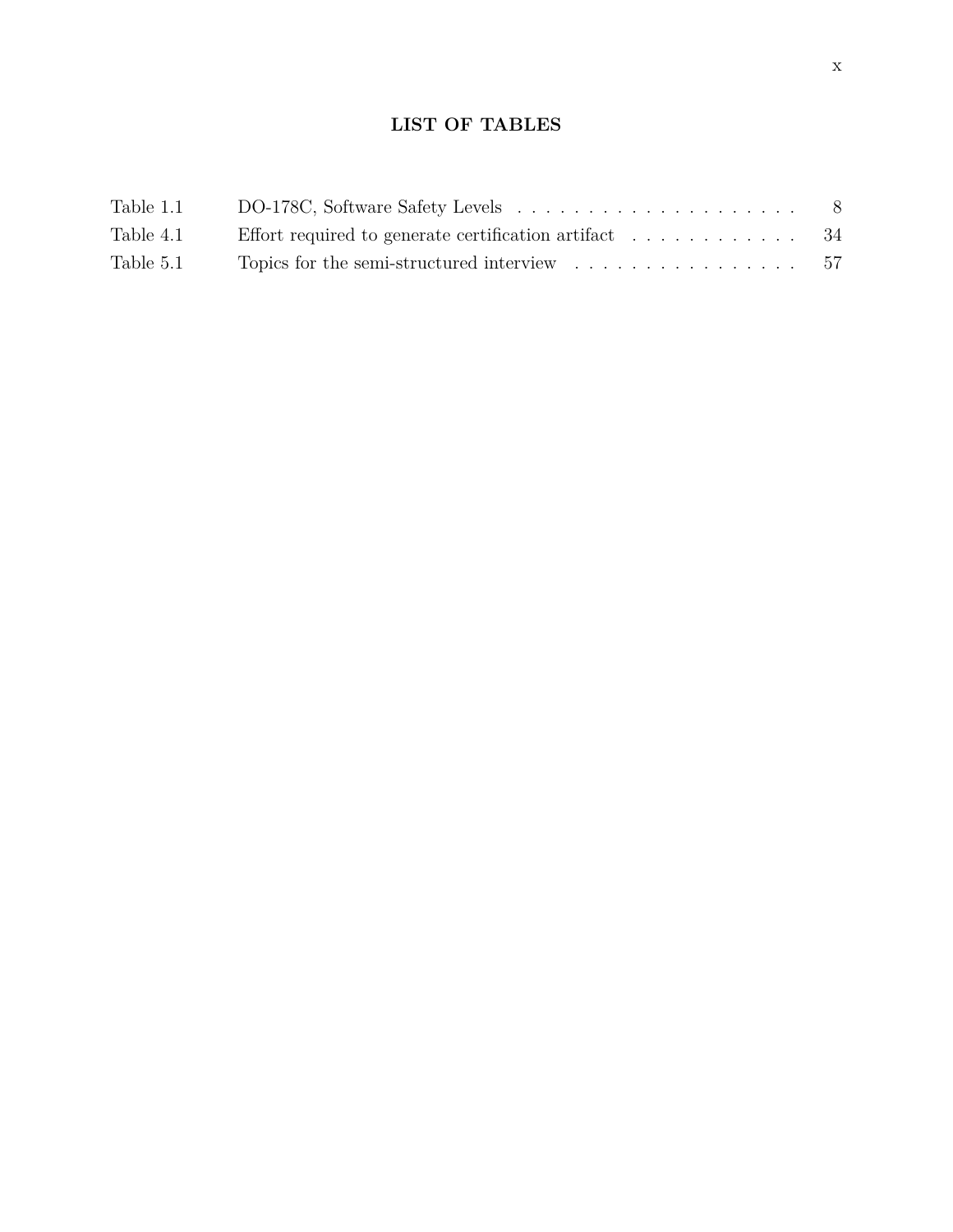## **LIST OF FIGURES**

<span id="page-10-0"></span>

| Figure 1.1 | Model-based Software Development using MDA                      | 10     |
|------------|-----------------------------------------------------------------|--------|
| Figure 1.2 |                                                                 | 11     |
| Figure 1.3 | Software Product Line Engineering [1]                           | $12\,$ |
| Figure 1.4 |                                                                 | 13     |
| Figure 1.5 |                                                                 | 14     |
| Figure 1.6 | Variant Description Model using pure-variants                   | 15     |
| Figure 3.1 |                                                                 | 22     |
| Figure 4.1 | Changes in Core Software Components                             | 33     |
| Figure 4.2 | Changes in a Complex Avionics Feature Software Component        | 33     |
| Figure 4.3 |                                                                 | 37     |
| Figure 4.4 | PLE-Based Software Development Process                          | 37     |
| Figure 4.5 |                                                                 | 38     |
| Figure 4.6 | FMS Design Model Structure                                      | 39     |
| Figure 4.7 |                                                                 | 39     |
| Figure 5.1 |                                                                 | 54     |
| Figure 5.2 | PLE-Based Software Development Process                          | 54     |
| Figure 5.3 |                                                                 | 55     |
| Figure 5.4 |                                                                 | 61     |
| Figure 5.5 | Template Method with Extension Class Design Pattern             | 62     |
| Figure 5.6 |                                                                 | 62     |
| Figure 5.7 | Template Method Design Pattern with Extension Class for Feature |        |
|            |                                                                 | 66     |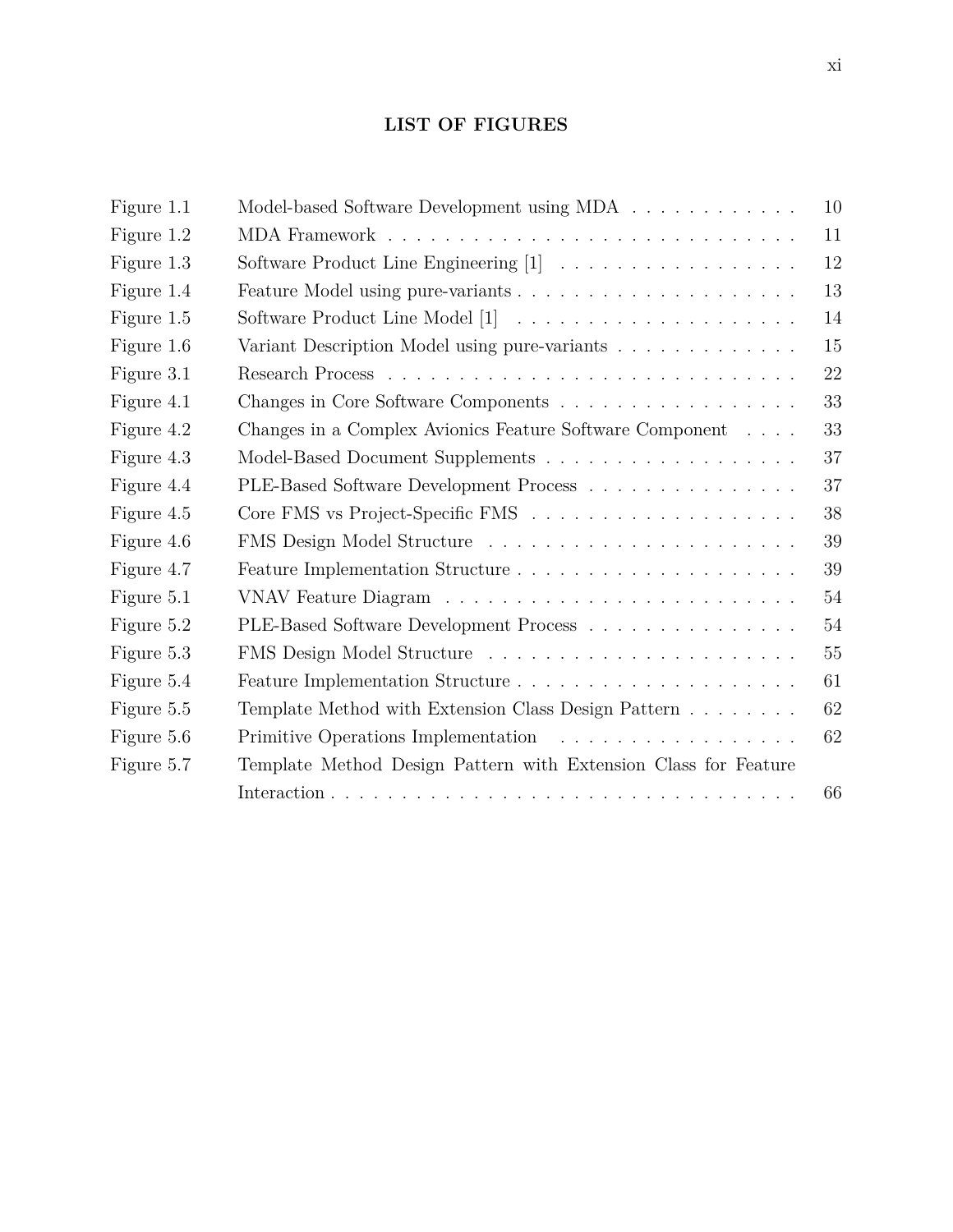## **LIST OF SYMBOLS AND ABBREVIATIONS**

<span id="page-11-0"></span>

| FA A        | Federal Aviation Administration            |
|-------------|--------------------------------------------|
| NextGen     | Next Generation Air Transportation System  |
| SESAR       | Single European Sky ATM Research           |
| ATM         | Air Traffic Management                     |
| <b>FMS</b>  | Flight Management System                   |
| <b>RTCA</b> | Radio Technical Commission for Aeronautics |
| <b>MDA</b>  | Model-Driven Architecture                  |
| PIM         | Platform Independent Model                 |
| <b>PSM</b>  | Platform Specific Model                    |
| <b>RSC</b>  | Reusable Software Components               |
| SPL         | Software Product Line                      |
| <b>SPLE</b> | Software Product Line Engineering          |
| MDD         | Model Driven Development                   |
| UML         | Unified Modelling Language                 |
| <b>FOSD</b> | Feature-Oriented Software Design           |
| <b>FODA</b> | Feature-Oriented Domain Analysis           |
| <b>FORM</b> | Feature-Oriented Reuse Method              |
| DER         | Designated Engineering Representative      |
| OCL         | Object Constraint Language                 |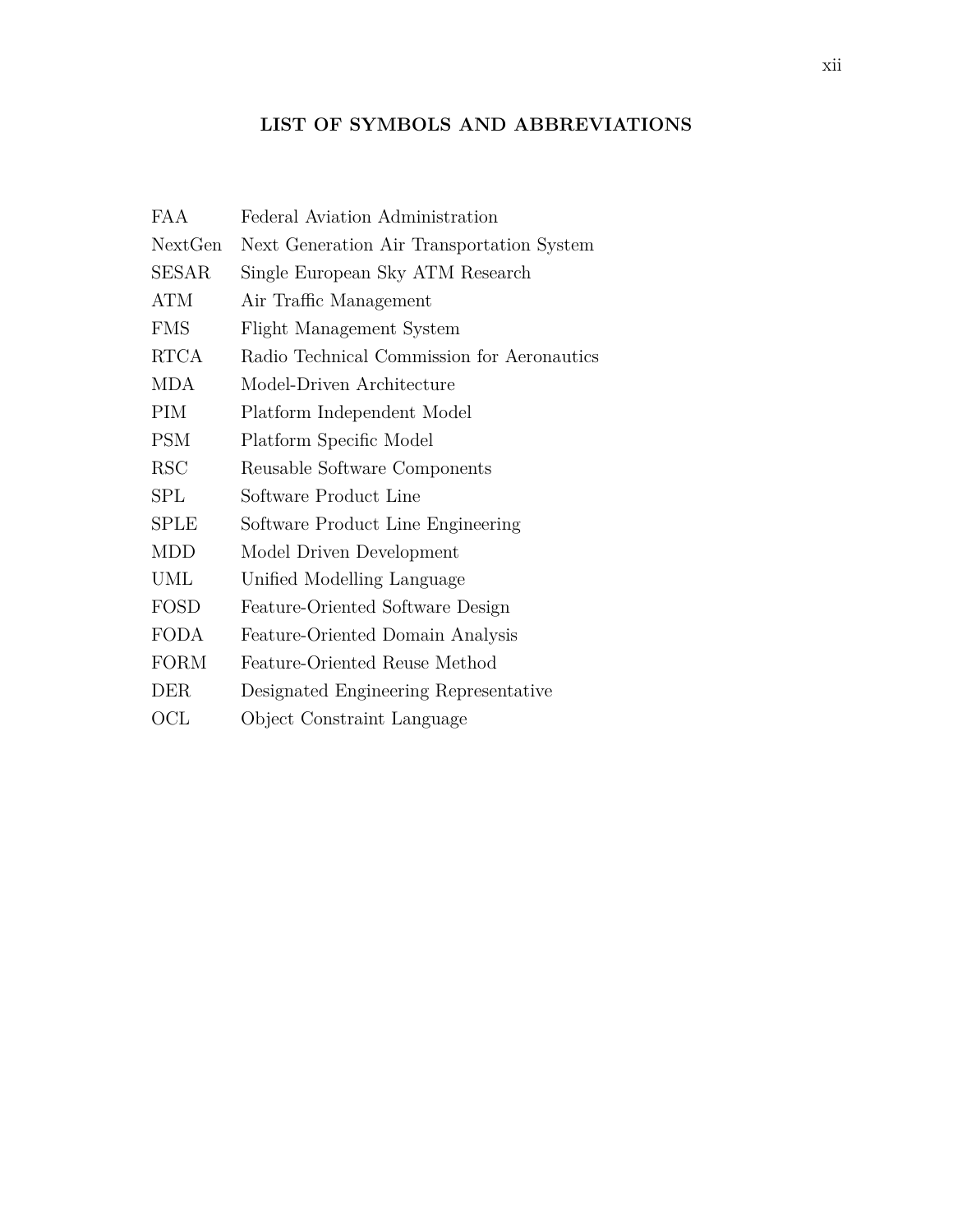#### **CHAPTER 1 INTRODUCTION**

<span id="page-12-0"></span>The Next Generation Air Transportation System (NextGen), a Federal Aviation Administration (FAA) program, and the Single European Sky ATM Research (SESAR) program, its European equivalent, are ongoing international collaborative projects, created in order to reduce air traffic congestion and improve air safety and airspace system efficiency [\[2\]](#page-87-2). The need for a more efficient airspace system will have repercussions on the size and complexity of avionics software systems such as Flight Management System (FMS). On the other hand, aerospace companies who manufacture civil avionics equipment are quite conservative in their software development processes. Most still use time-tested software engineering tools and methods. The source of this cautious and restrained approach to software development is strict certification constraints (e .g. *DO-178B, Software Considerations in Airborne Systems and Equipment Certification Standard*). This said, the recent publication of DO-178C facilitates and enforces the use of model-based methods, object-oriented programming, and code generation tools.

### <span id="page-12-1"></span>**1.1 Research Area**

My thesis was carried out within the framework of Research Project CRIAQ 5.5, in collaboration with École Polytechnique de Montréal, Esterline CMC Electronics, and other industrial and academic partners. Research Project CRIAQ 5.5 had as mission to explore various new software development technologies, such as model-based software development, formal methods, and model-based testing, with the sole objective of reducing the cost of avionics software development and certification. My thesis focuses on the use of model-based software development technologies to reduce the cost of complex avionics software development. More specifically, I have investigated the variability and separation of features in the CMA-9000 FMS legacy certified software, and proposed more cost effective ways to handle variability and separation of features in complex certifiable avionics software.

Esterline CMC Electronics manufactures various FMS products that have different variations, along with numerous complex optional features and navigational capabilities [\[3\]](#page-87-3). FMS equipment can be installed on both civil and military aircraft. In order to prevent infractions to governmental export regulations, currently there is no software reuse between civil certified FMS and export-controlled military FMS equipment. Within the context of the *Software FMS* research project, at Esterline CMC Electronics, Software Product Line Engineering (SPLE) is being explored as the next generation in FMS's software development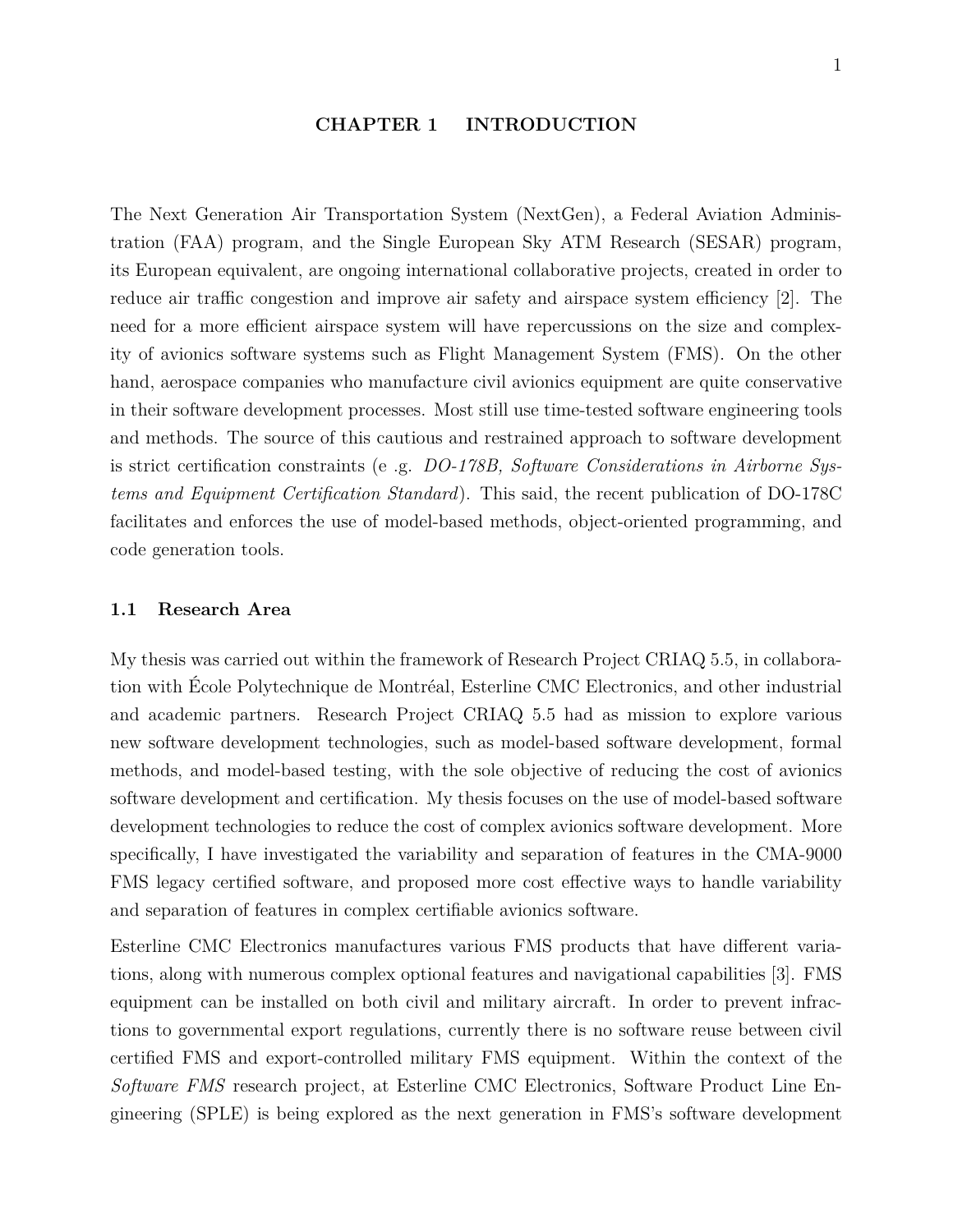process. In my thesis, I have investigated the feasibility of software reuse between civil and military FMS products.

### <span id="page-13-0"></span>**1.1.1 Motivations and Scope of Work**

My thesis has been driven mainly by challenges posed by certifiable and export-controlled software development using model-based methods and off-the-shelf commercial Software Product Line (SPL) variability management tools.

DO-178 certification is mandatory for deploying avionics equipment on civil aircraft. Aircraft software certification consists in meeting a set of objectives that are satisfactory at various levels, from requirements to code and test development [\[4\]](#page-87-4). The most notable new challenges in the certification of aircraft software are the use of model-based design and object-oriented programming [\[5\]](#page-87-5). Model-based methods tend to blur the distinction between requirements and software design [\[5\]](#page-87-5).

Improving and providing methods for the reuse of software components among various FMS equipment was another impetus for my thesis. Within the context of reusability, the separation of export-controlled software components from certifiable civil aircraft software components is also an important aspect in the avionics software development that must be addressed. Export regulations require that access to export-controlled software components is limited to authorized personnel.

Software Product Line Engineering is an engineering discipline emphasizing the reuse of software artifacts and variability management. Software development using model-based Software Product Line Engineering is a threefold method, consisting of: (1) domain engineering with feature models; (2) architectural modeling with UML; and (3) code generation with  $C/C++$  (or Ada). During the last decade, Software Product Line Engineering has progressed considerably, and several commercial SPLE tools have matured enough to be used for software development in other safety-critical domains [\[6\]](#page-87-6). However, several challenges remain if we wish to use these SPLE tools for software development in export-controlled and certifiable avionics systems.

The first challenge is that Software Product Line Engineering requires a practical toolchain leading from a feature model to an auto-generation of the source code of the variant avionics equipment. The product derivation process must be automated, which is already the case for most commercial variability management tools, such as *pure::variants*[1](#page-13-1) or *Gears*[2](#page-13-2) . However, these tools perform automated product derivation at the implementation level only; the

<span id="page-13-1"></span><sup>1</sup>www.pure-systems.com

<span id="page-13-2"></span><sup>2</sup>www.biglever.com/solution/product.html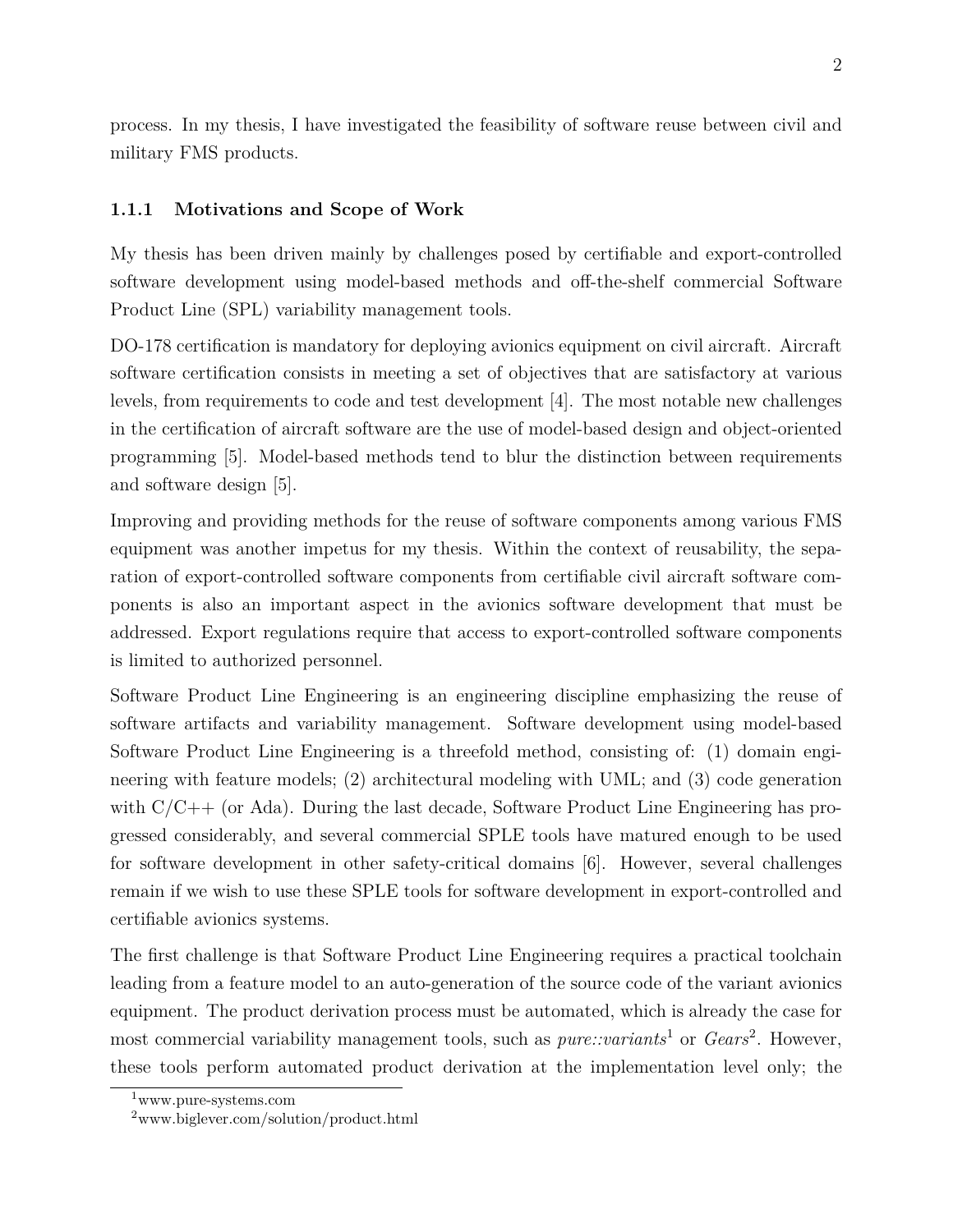architecture modeling and design phases are not addressed [\[7\]](#page-87-7).

Secondly, those commercial tools advocate negative variability, where each variant product software's UML design and architecture are derived by stripping design elements that are not part of the variant product from a reference UML model containing implementation of all features. With this approach, every one has access to design and implementation of all features. This may raise issues within the context of export-controlled software development, because access to export-controlled software components must be limited to authorized persons.

Another limitation was discovered during UML design modeling. The variability management tools were able to add a variation point to any UML element (e.g. classes, operations, attributes). For example, when there is a variation point on an operation, the operation will have multiple versions, and during the product derivation process, only one version will be selected for the variant product. This level of granularity, in UML models, leads to a great deal of code duplication, because during our experiment, most of the variations were inside the operations: in some cases they consisted of no more than a few lines of code.

All these limitations with commercial tools will be addressed in the second paper *"Software Design Pattern Providing Reusability Among Certifiable, Export-Controlled Avionics Software"*, presented in Chapter 5.

#### <span id="page-14-0"></span>**1.2 Statement of the Problem**

Certifiable and export-controlled software-intensive avionics system development is very expensive. The certification process increases the cost of avionics software development by 75% to 150% [\[8\]](#page-87-8). Export regulations further increase the cost of software development by imposing additional constraints on software development, such as limiting access to software on export-controlled avionics equipment, and limiting the reuse of avionics features implementation among military (export-controlled) and civil (non-controlled) variants of avionics equipment.

Avionics system manufacturers use qualified software development tools; this means that these tools are subjected to similar certification processes. In order to cope with the cost of certifiable software development, manufacturers tend to be conservative in their software development process and they will use time-tested software development tools and methods.

Modern civil avionics systems are central to achieving a safer, more efficient airspace, as required by ongoing international projects such as NextGen [\[9\]](#page-87-9). An efficient airspace system requires extensive and complex avionics features. Over the last few decades, the size and complexity of modern avionics system software has increased exponentially, and traditional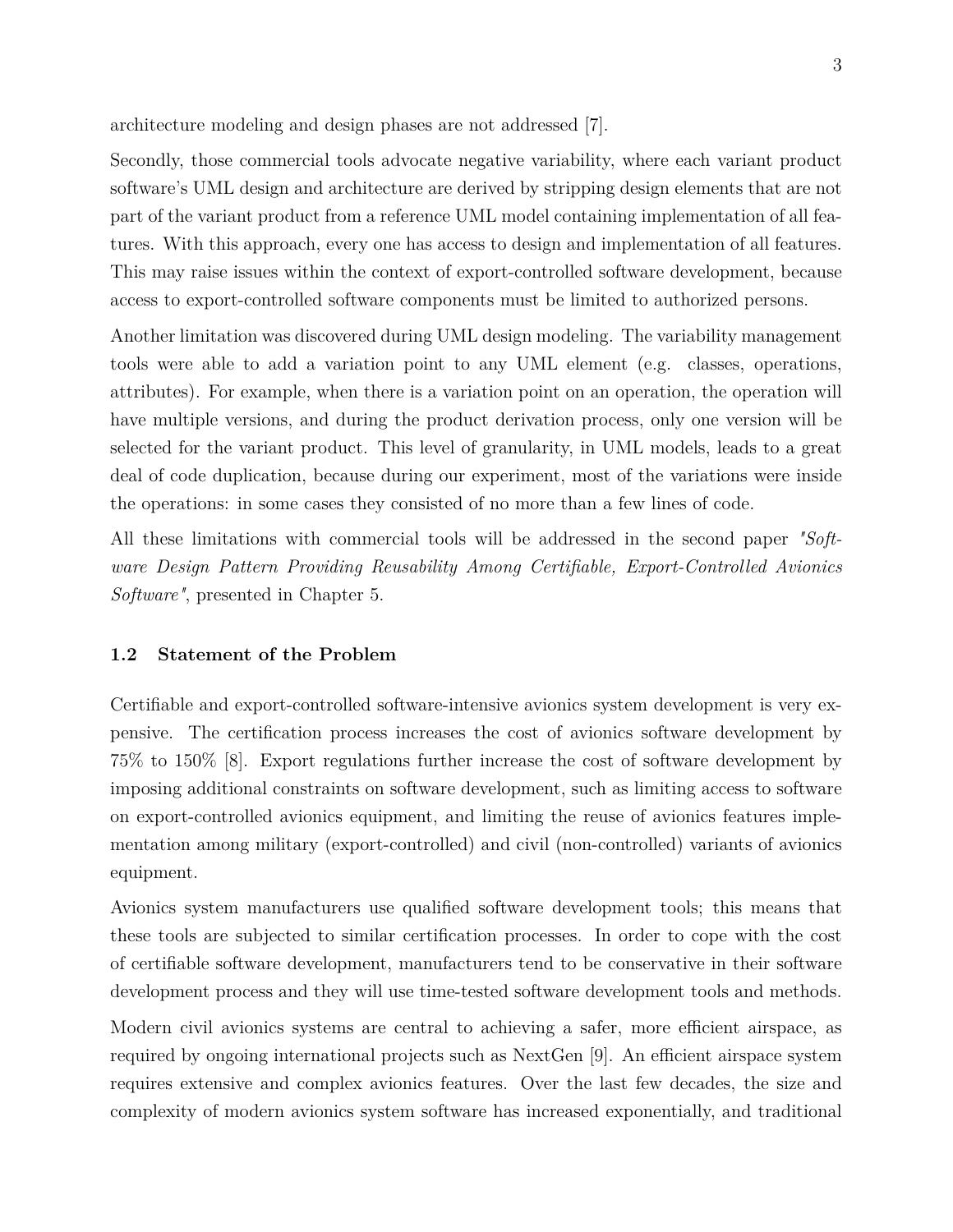avionics software development methods are nearing the limits of their capacity to cope with the increasing cost of software development [\[10\]](#page-87-10).

In my thesis, I have tried to address the high cost of certifiable and export-controlled avionics software development by proposing a model-based software product-line engineering method that is adapted to the constraints emerging from both the DO-178C certification standard and export regulations. The main advantage of the solution we present is its reuse of software components among export-controlled and non-controlled variants of avionics equipment. In order to prevent any infringement of export regulations, most avionics equipment manufacturers separate the implementation of the export-controlled variants of their avionics equipment from the non-controlled variants, with no reuse possible, even though the controlled variants contain implementation that is up to 70% similar to that of the non-controlled variants. Providing reusability among the controlled and non-controlled variants of avionics equipment may result in considerable cost reduction. The second advantage of my solution is the use of mainstream commercial modeling and SPLE variability management tools, which will greatly reduce the effort required to develop a complete toolchain.

#### <span id="page-15-0"></span>**1.3 Research Objectives**

The main goal of my thesis has been to answer the following question: *"How can the development cost of certified avionics software be reduced, using model-based software development and software product line engineering?"*

The subsections below describe the general and more specific research objectives that may reduce the cost of certifiable avionics software development using off-the-shelf, model-based software development and SPL variability management tools.

### <span id="page-15-1"></span>**1.3.1 General Objectives**

The high cost of certified avionics software is driven by multiple factors such as certification constraints and export regulations that have a negative impact on the reuse of software artifacts among avionics software projects, and the inadequacy of traditional software development methods to handle the exponentially increasing size and complexity of the software used in modern avionics systems. Another requirement driving this research is the use of off-the-shelf model-based software development and SPL variability management tools.

My general objectives for this thesis have been to provide a software development methodology based upon model-based software product line engineering, in order to produce and maintain high-integrity avionics software that meets certification criteria using off-the-shelf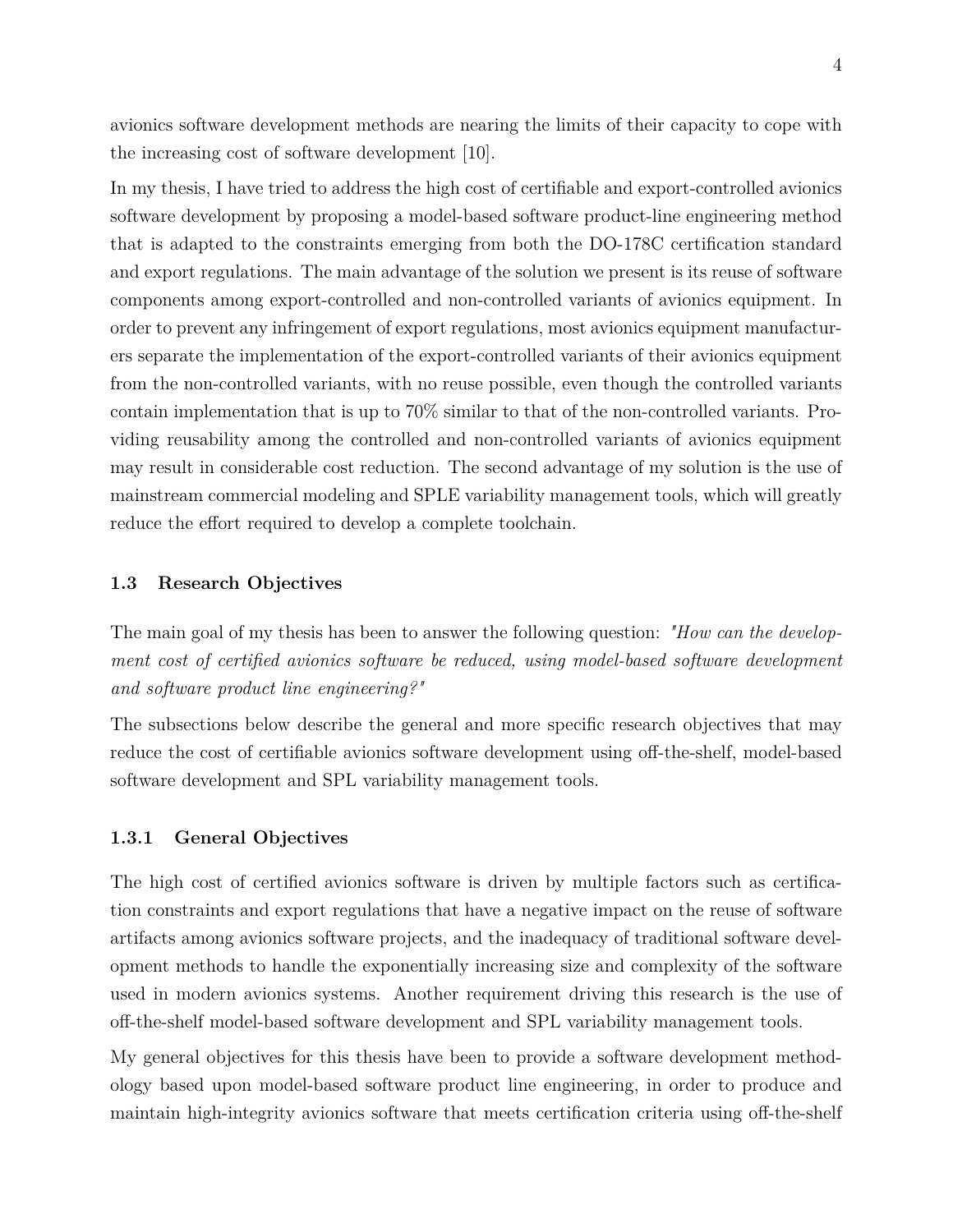tools, and to provide the means to allow reusability among export-controlled and certifiable avionics software.

### <span id="page-16-0"></span>**1.3.2 Specific Objectives**

My thesis has three specific objectives:

- **Objective 1** Proposal of SPL-based software development process and design models that suit avionics software and that agree with certification criteria.
- **Objective 2** Proposal of SPL-based software development process and design models that provide reuse of software components among export-controlled avionics software systems and that are in agreement with export regulations.
- **Objective 3** Validation of the proposed process and models by implementing prototype avionics software within an industrial project, using off-the-shelf tools.

### <span id="page-16-1"></span>**1.4 Thesis Contributions**

My thesis contributions are listed below:

- In addition to the papers described in Chapter 4 and Chapter 5, I have published another paper [\[11\]](#page-87-11) in *Workshop PLEASE, 2012*. In this paper, we introduced the use of software product line engineering for complex certifiable avionics software development, and described certification challenges for SPLE adoption.
- Multiple tools for software analysis were developed during my thesis. The first tool that I developed was used to generate UML diagrams from the CMA-9000 FMS source code (in C). Since there is no concept of "object" in C language, the packages and classes in the UML model were generated using the naming convention standard section of the CMA-9000 FMS coding standards. The naming convention was based on CMA-9000 FMS software architecture. This tool was used internally at Esterline CMC Electronics in order to understand the deviation of the current implementation from the intended architecture. The second tool, described in [\[12\]](#page-87-12) and [\[13\]](#page-88-0), was used to automatically locate a feature implementation in the source code of CMA-9000 FMS. In CMA-9000 FMS, features are dynamically activated using configuration variables. We used this tool to understand features interactions and features mapping to source code. This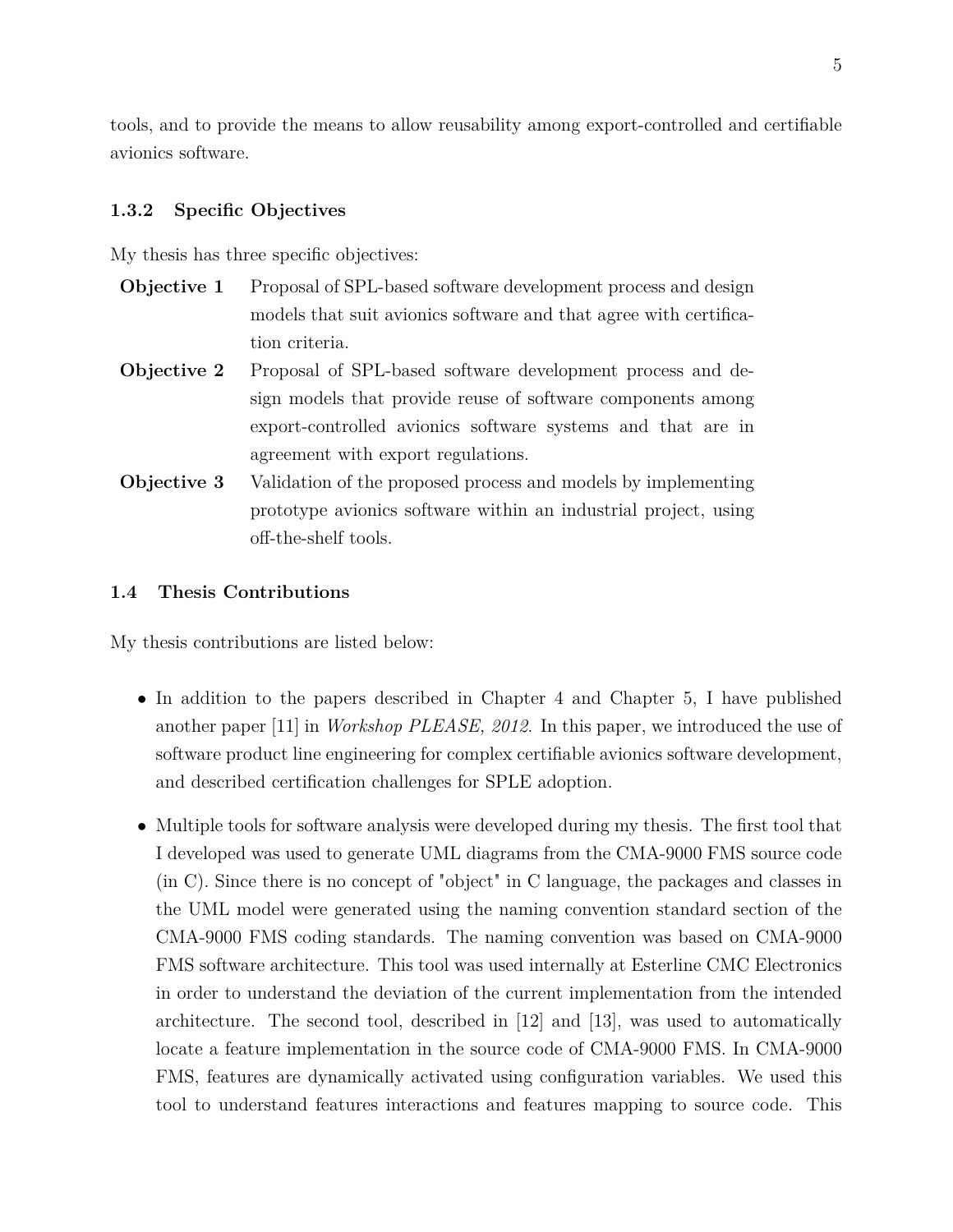tool was developed in collaboration; my main task was to implement the code parser and the feature data from the configuration variables.

- Another contribution is the case study, which analyzes variability management in CMA-9000 FMS certified software quantitatively and qualitatively and compares it to our new, model-based variability management using software product lines. The case study was conducted from three perspectives: the certification process, software evolution, and software maintenance.
- The proposal for a model-based software product line engineering process for certifiable avionics software development is another contribution of my thesis. My proposal handles variability in complex avionics software and reduces the cost of complex avionics software development by improving the reuse of certified software components.
- For the first time, the applicability of a software product line to the software development of certifiable and export-controlled avionics systems is analyzed, and the constraints preventing the use of commercial SPL management tools for the software development of certifiable and export-controlled avionics systems are identified.
- In my thesis, I have proposed a new design pattern that can enable the use of SPLE for certifiable and export-controlled avionics software development, and that can facilitate software reuse among controlled and non-controlled variants of certifiable and exportcontrolled avionics software systems.

### <span id="page-17-0"></span>**1.5 Thesis Organization**

The remainders of this text is structured as follows: The basic concepts of my thesis are described in the following section. In Chapter 2, my research is compared to the current literature, and in Chapter 3, research methodology is described. Chapter 4 presents the first paper, entitled *"Implementing Software Product Line Engineering for Certifiable Avionics Software,"* and Chapter 5 presents the second paper, entitled *"Software Design Pattern providing Reusability among Certifiable, Export-Controlled Avionics Software."* These two papers constitute the foundation for my thesis. The general discussion is described in Chapter 6, and the thesis ends with the Conclusion, found in Chapter 7.

### <span id="page-17-1"></span>**1.6 Background**

This section describes the concepts and definitions that underlie my research. There are three axes to my thesis: avionics software certification, model-based software development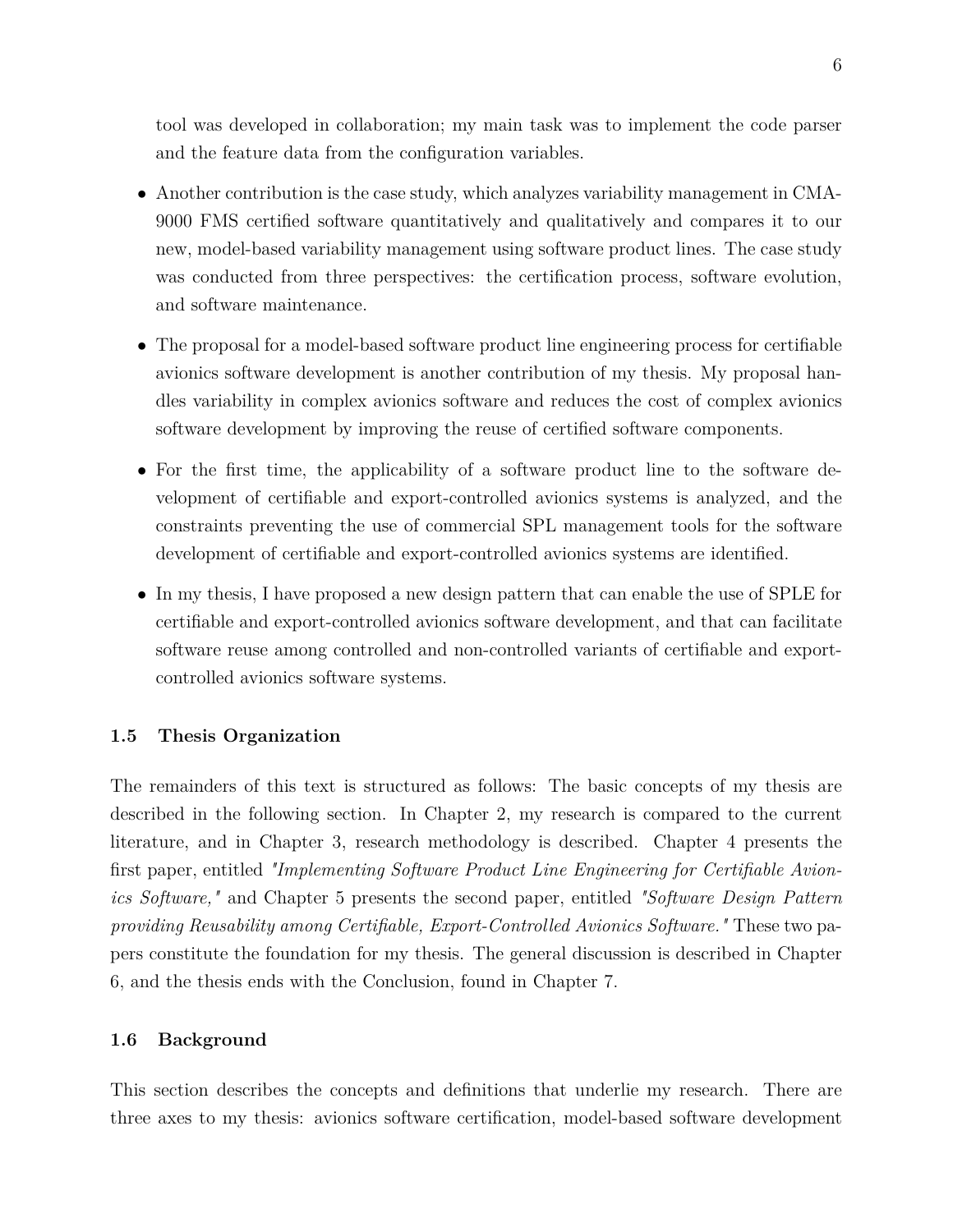and software product line engineering. This section also describes the challenges involved in avionics software certification, model-based software development and software product line engineering.

## <span id="page-18-0"></span>**1.6.1 Avionics Software Certification**

In order to use software on commercial aircraft, certification following DO-178C guidance is required [\[4\]](#page-87-4). This guidance consists of a set of objectives that must be met for the software life cycle process, and activities that will help achieve these objectives. In sum, certification is about providing evidence that the full software life cycle process has been followed.

DO-178C focuses on safety solely from a software process perspective. The level of effort exerted in order to comply with the objectives of DO-178C will depend on the safety level of the software. The system safety assessment process establishes the software level of a software component, based on the potential system failure conditions that can be provoked by an error in this software component. Table [1.1](#page-19-0) lists five software levels established by DO-178C, along with their corresponding failure conditions and the number of objectives required in order to satisfy each level.

Some of those objectives must be met with *independence*. To achieve an objective with independence, verification activities are performed by a person (or persons) other than the author(s) of the item that is being verified.

The DO-178C is based on a defined software life cycle, which is divided into a set of processes, as follows:

- Planning Process
- Development Process
- Requirements Process
- Design Process
- Coding and Integration Process
- Testing and Verification Process
- Configuration Management Process
- Quality Assurance Process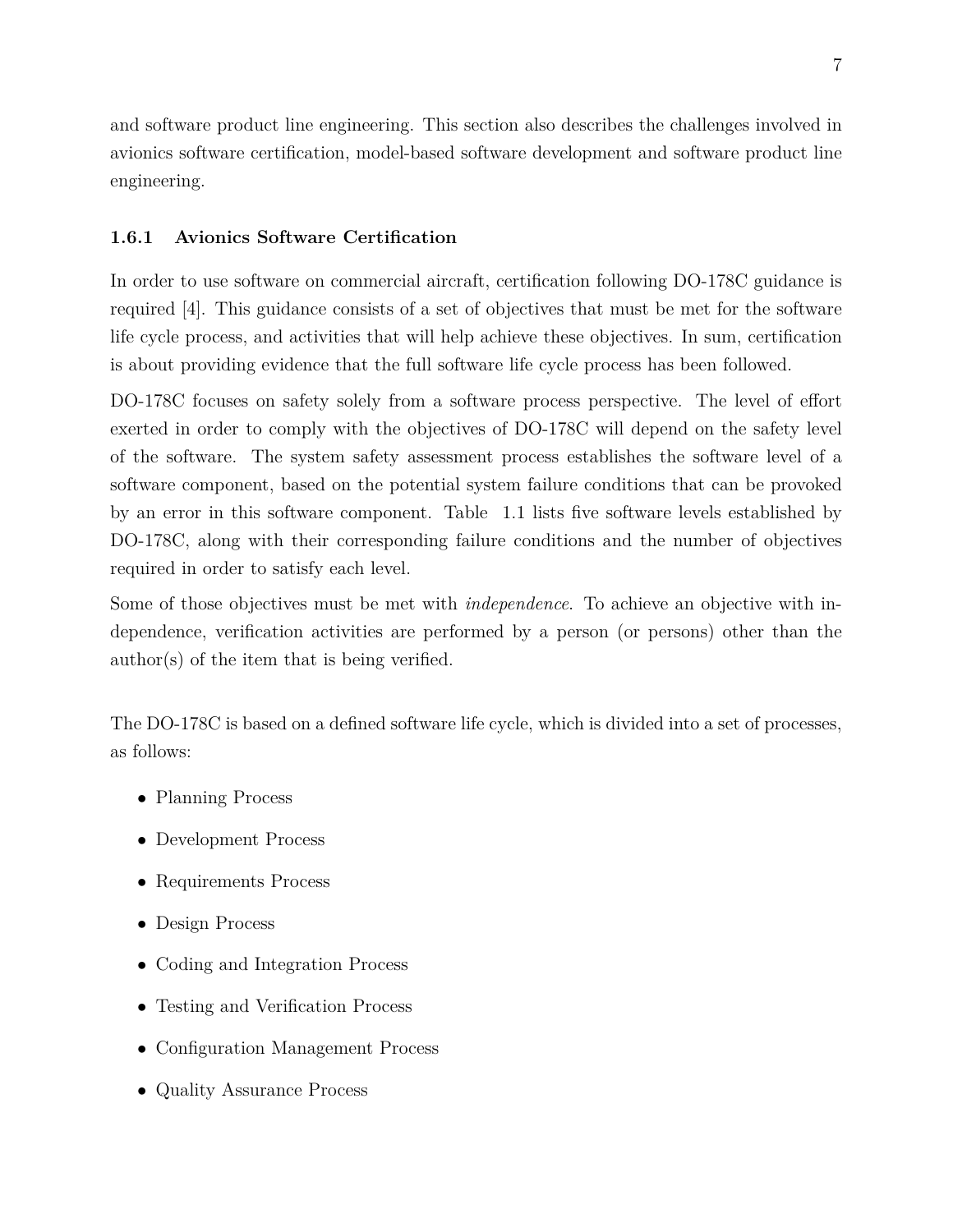<span id="page-19-0"></span>

| <b>Failure Condition</b> |         | Software Level   No. of Objectives | Objectives   |
|--------------------------|---------|------------------------------------|--------------|
|                          |         |                                    | with         |
|                          |         |                                    | Independence |
| Catastrophic             | Level A | 71                                 | 33           |
| Hazardous                | Level B | 69                                 | 21           |
| Major                    | Level C | 62                                 |              |
| Minor                    | Level D | 26                                 | 5            |
| None                     | Level E |                                    |              |

Table 1.1 DO-178C, Software Safety Levels

There is a set of objectives for each process listed above. Developers can use any software development model, provided that they comply with the DO-178C objectives. Compliance is achieved by producing a list of software life cycle data (e.g. software development and verification plans, software requirements, design description, source code, test procedures/test results). The precise list of DO-178C deliverables (i.e. software life cycle data) can be found in [\[4\]](#page-87-4). The DO-178C deliverables are reviewed by the certification authorities and/or their representatives. For example, a Designated Engineering Representative (DER) or an inspector from regulatory authorities, such as Federal Aviation Administration, should be able to trace the pathway from a system requirement down to a line of code or a test case, as well as, in the opposite direction, from a line of code or a test case up to a system requirement.

## **Reusable Software Components (AC20-148)**

AC 20-148 is a non-traditional standard that provides guidance for DO-178C compliance of Reusable Software Components (RSC) [\[14\]](#page-88-1). A DO-178C RSC is a software collection that is recognized as meeting the objectives of DO-178C. A DO-178C RSC may be used on more than one project without having to regenerate certification artifacts. Certification authorities grant RSC acceptance as part of the normal certification process, when an applicant complies also with AC 20-148. An FAA acceptance of RSC allows software deployment on future projects without the added cost and risk of recertification.

To receive RSC certification, compliance should be done twice, at the component level and at the system level (i.e. target platform). If future users of the RSC change the target platform, the certification will be invalidated. In this case, future users will have to apply for new RSC compliance. Therefore, the DO-178C RSC initial cost is higher due to this certification at two levels. To be cost effective, the target platform should be reuseable on future systems where the RSC is intended for use.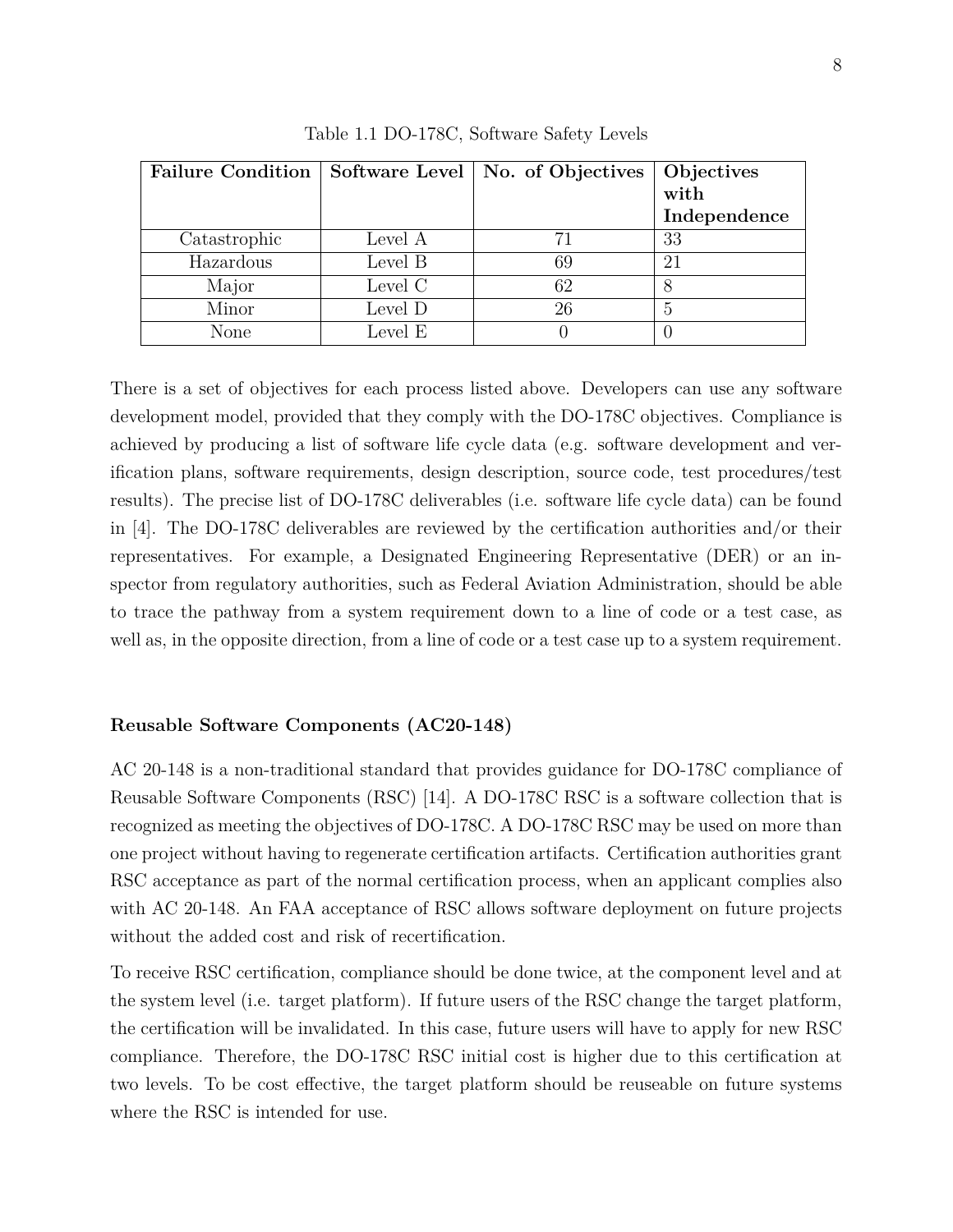### **Challenges involved in Avionics Software Certification**

Until now, no aircraft crash caused by software failure has been reported. Modern avionics software systems are exceptionally safe, because software implementation defects are eliminated by the certification process, but this high level of safety comes at great cost. The cost is the main challenge to be overcome. There are several aspects of software certification, which contribute to the high cost of certifiable avionics software development:

- Avionics software certification compliance requires that the avionics system and its software are certified together as a complete aircraft system. The certification compliance must be reassessed for a new or modified aircraft type.
- In DO-178B/C, there are typically two categories of software development tools: *development tools* that may introduce errors such as a code generator or a compiler and *verification tools* that may fail to detect errors. If a tool is qualified, there is no need for a verification to ensure that no error was introduced or missed by the tool. Tool qualification reduces certifiable software development activities; however, qualification of a tool is very expensive.

Another challenge of modern avionics software certification is what is known as *"high integration"*. In a traditional aircraft, avionics functions are provided by separate sets of avionics equipment (e.g. autopilot, flight management system), which communicate with each other to form a *"federate"* system. Modern aircraft are built using Integrated Modular Avionics (IMA), where avionics functions are highly integrated and share the same computer system, communicating with each other through networks. This "high integration" may have several types of impact on the certification process: an error in one function may spread to another function on the same computer; the overall complexity of the software will be increased, and obtaining compliance for overall avionics systems will be more difficult.

One more challenge consists of software errors caused by faulty requirements, and defects introduced into requirements during transitions between system requirements developed under ARP 4754A and software requirements under DO-178C [\[5\]](#page-87-5).

Over the past twenty years, various software development methods have matured and are now part of the mainstream software engineering (e.g. model-based design, object-oriented programming, formal methods). The main difficulty in using alternative means of compliance has been to obtain *"certification credits."* DO-178C provides guidance for obtaining compliance with alternative methods of software development. At the outset of my research, the DO-178C was not yet published. All avionics manufacturers, including Esterline CMC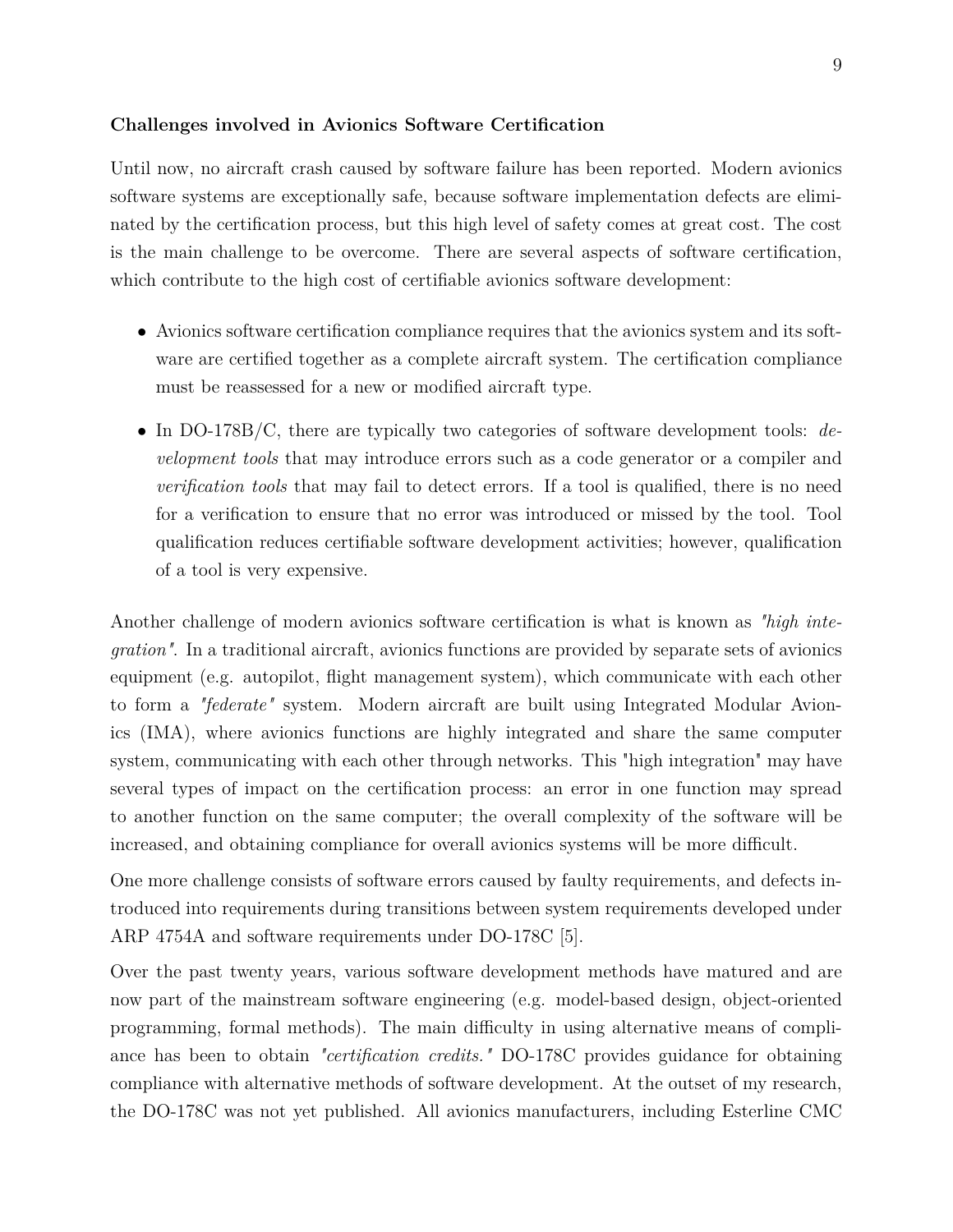Electronics, were still using DO-178B to obtain certification compliance. In my thesis, I explore the use of model-based methods and software product line engineering to tackle the challenges listed above.

#### <span id="page-21-0"></span>**1.6.2 Model-Based Software Development**

Model-Driven Architecture (MDA) [\[15\]](#page-88-2) bases the software development process on formal models and automated transformation of those models from the high abstract level to the system source code level. Therefore, with MDA, the focus shifts from code to product independent models. With the MDA approach, the models are the basis for software development. There are two types of models (or levels of abstraction) defined by MDA: the Platform Independent Model (PIM) and the Platform Specific Model (PSM).



<span id="page-21-1"></span>Figure 1.1 Model-based Software Development using MDA

The PIM describes the system with the highest level of abstraction, and it is independent of any implementation technology. The PSM is the result of PIM transformation. The PSM contains information specific to the implementation technology used. Therefore, for each specific platform, a different PSM is generated from PIM. Lastly, each PSM is transformed to a lower-level abstraction artifact (e.g. source code, test, document ).

All models, both PSM and PIM, should be consistent and precise, and should contain as much information as possible about the system. For example, UML diagrams can be augmented with rules and constraints using Object Constraint Language (OCL), because UML diagrams alone do not typically provide enough information [\[16\]](#page-88-3). OCL is a formal specification language extension used for supplementing UML with formal expressions. The most important elements of the MDA are the high-level models (PIMs) and low-level models (PSMs), which describe the system with and without the knowledge of the final implementation platform, respectively. Both PIMs and PSMs are written using a formal language (or meta-language); otherwise, the automated transformation of those models would not be possible. The transformation definition describes how a source model can be transformed into a target model. A more detailed MDA framework is illustrated in Figure [1.2.](#page-22-1)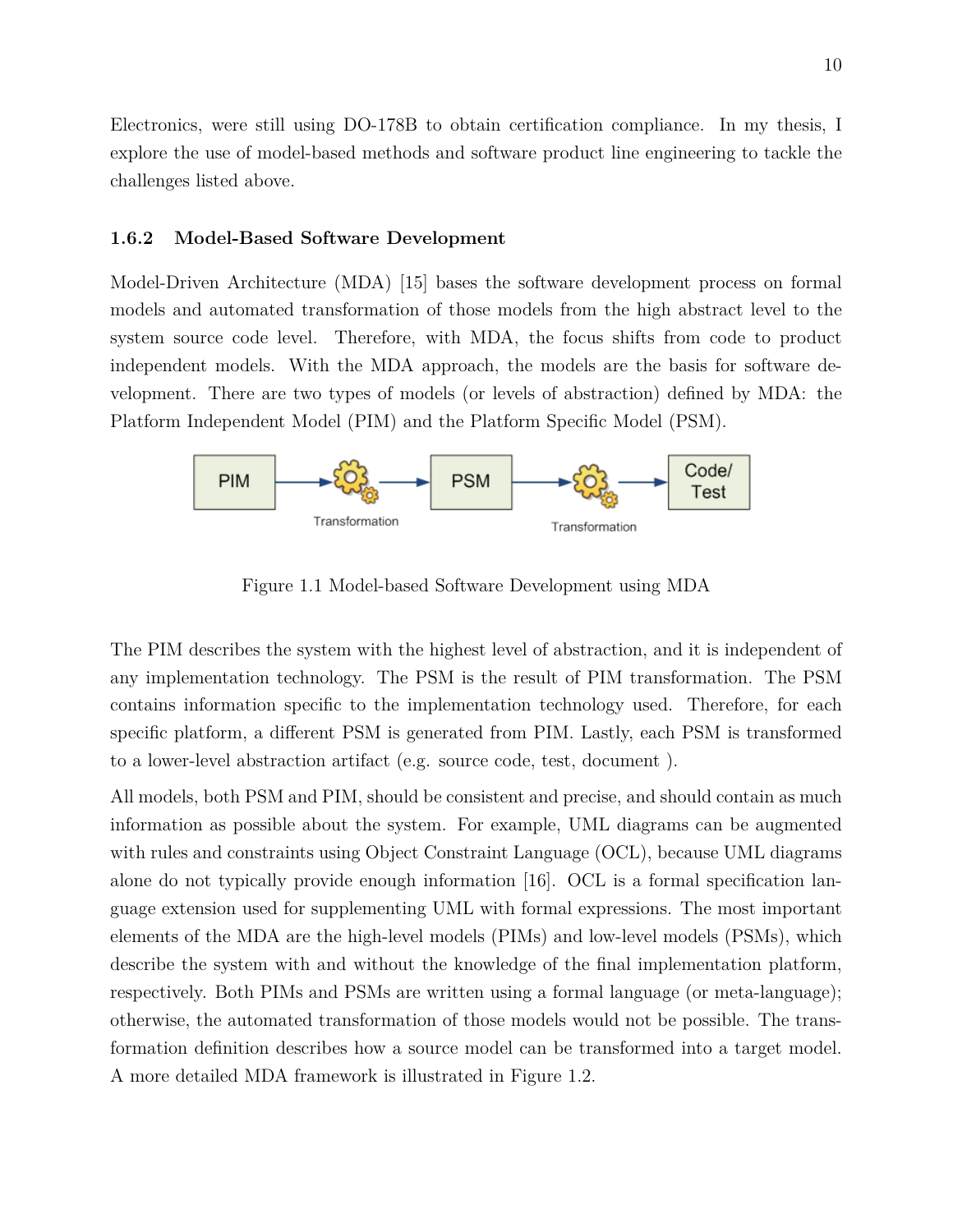

<span id="page-22-1"></span>Figure 1.2 MDA Framework

### <span id="page-22-0"></span>**1.6.3 Software Product Line Engineering**

The fundamental difference between single system development and software product line engineering is the shift of focus from a single project with software reuse to multiple projects with development for software reuse. With SPL, it is all about modeling the commonalities and differences between system variants that are under development for various projects [\[17\]](#page-88-4). Therefore, SPL has two levels of engineering: domain engineering and application engineering. Domain engineering is responsible for establishing the reusable platform and for defining the commonalities and variabilities of the product line. Application engineering is responsible for deriving product line applications (i.e. the specific products) from the platform established during domain engineering. SPL engineering has two other logical separations: the *"problem space"* and the *"solution space."* The *"problem space"* describes the commonalities and variabilities while the *"solution space"* describes the constituent assets of the Product Line. The Software Product Line Engineering is illustrated in Figure [1.3.](#page-23-0)

SPLE and Model-Driven Development (MDD) are two software development approaches which, if used together, could be much more efficient. For example, in the case of a true product line, in which functionality is largely the same from client to client, the richness of the transformation tools improves over time to the point that setting top-level parameters (instead of low-level framework modifications) achieves greater customization. Therefore, model-driven software development can reduce the cost of application development through domain-specific models or generative techniques. We can see in [\[18\]](#page-88-5), [\[19\]](#page-88-6) and [\[20\]](#page-88-7), the SPLE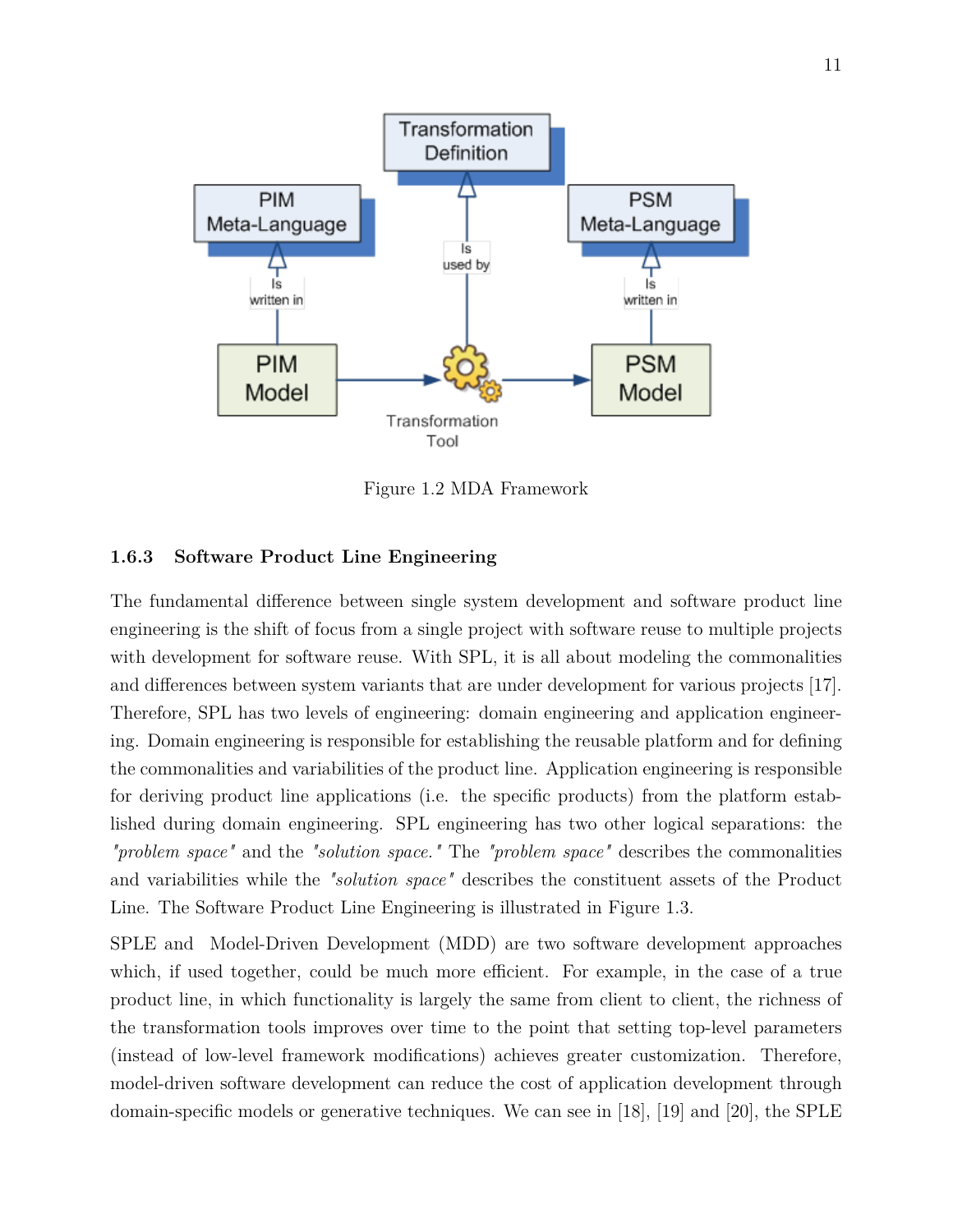|                              | <b>Problem Space</b>                           | <b>Solution Space</b>                                                              |  |
|------------------------------|------------------------------------------------|------------------------------------------------------------------------------------|--|
| Domain<br><b>Engineering</b> | Commonalities and<br><b>Variabilities</b>      | <b>Product Lines</b><br>Platform<br>(Structure and<br>elements selection<br>rules) |  |
|                              |                                                |                                                                                    |  |
| Application<br>Engineering   | <b>Product Variant</b><br><b>Specification</b> | <b>Selected Product</b><br><b>Elements</b>                                         |  |
|                              |                                                |                                                                                    |  |

<span id="page-23-0"></span>Figure 1.3 Software Product Line Engineering [\[1\]](#page-87-1)

together with MDD. The combination of SPLE and MDD approaches is promising. There are various ways in which these two approaches can be combined. One is to use feature modeling to define variants of models created using domain-specific languages.

#### **Definition of Variability and Commonality**

Considering a product line based system where single software intensive products are derived from a platform, a *commonality* is a mandatory feature present in all of its derived products (also called variants). From a certifiable avionics software perspective, this will be all the software artifacts (e.g. requirements, source code, test procedure) that are required to in order to realize the mandatory feature. On the other hand, a *variability* is an optional feature that is only present in some of the variants.

A feature model is an abstract concept for describing a system's commonalities and variabilities. A feature is a *"prominent or distinctive user-visible aspect, quality, or characteristic of a software system or system"* [\[21\]](#page-88-8). Feature models have a tree structure, with features forming the nodes of the tree. Feature variability is represented by arcs and groupings of features. There are four different types of feature groups: "mandatory," "optional," "alternative," and "or." A feature model, implemented using pure-variants (a variant management tool), is illustrated in Figure [1.4.](#page-24-1)

In Figure [1.4,](#page-24-1) the "mandatory" features are represented by "!"; "optional" features are repre-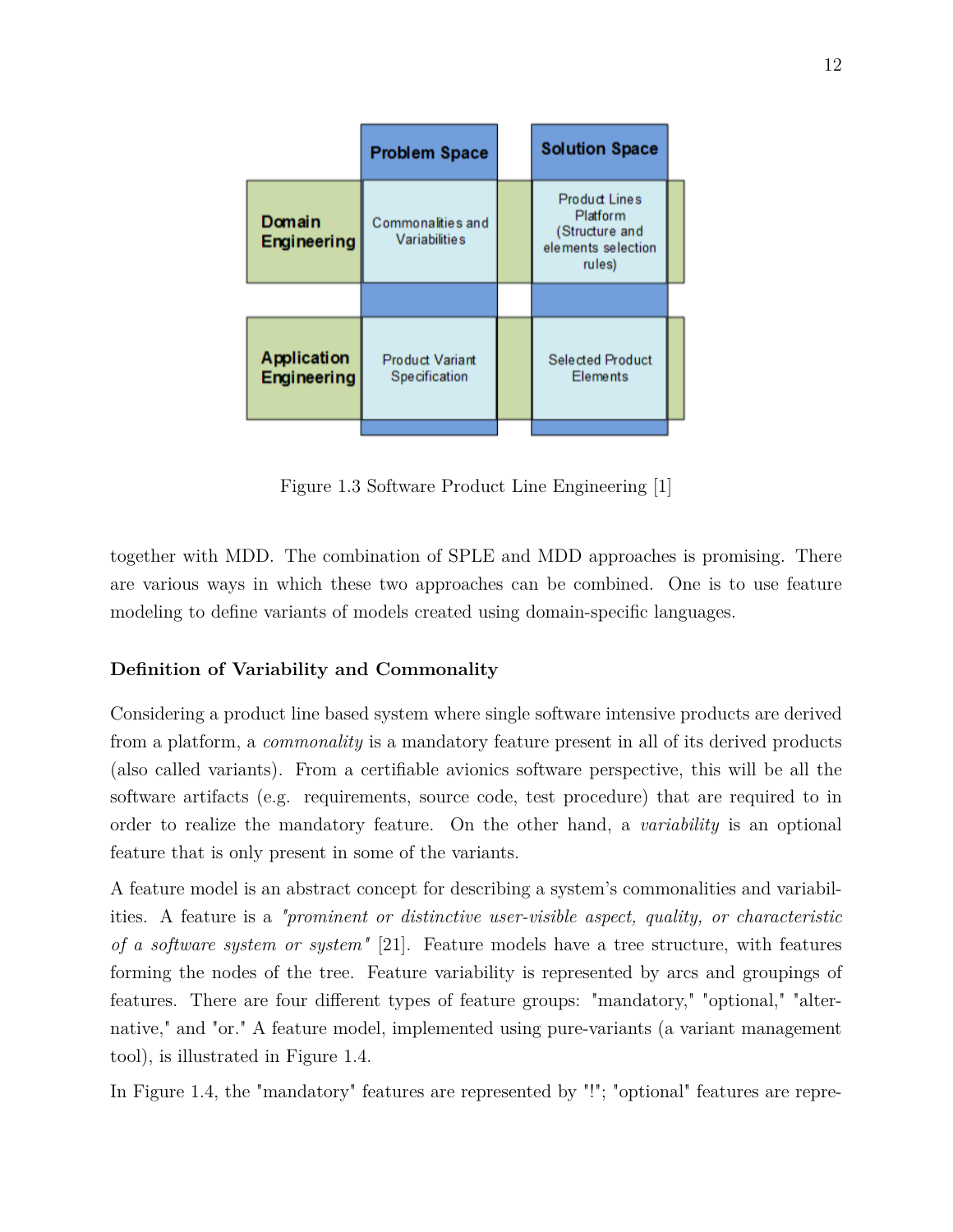

<span id="page-24-1"></span>Figure 1.4 Feature Model using pure-variants

sented by "?"; "alternative" features are represented by "X" and "or" features are represented by "<->". There are examples of a few feature-oriented developments in [\[22\]](#page-88-9) and [\[23\]](#page-88-10). Based on the SPL definition above, SPL implementation with models is illustrated in Figure [1.5.](#page-25-0)

The Variant Description Model (VDM) describes the selection of features from the *Feature Model* and the selection of software assets from the *Family Model*.

## <span id="page-24-0"></span>**1.6.4 Challenges involved in Applying Model Based Software Product Line Engineering to Certifiable Avionics Software Development**

Considering the CMC Electronics FMS products, with different software versions, that are currently used in various civil and military aircraft, FMS products are good candidates for exploring the use of MDD combined with Software Product Line Engineering as an alternative software development method to reduce the cost of certifiable avionics software development by improving the reusability of all software artifacts.

The main challenge in implementing SPLE is that an organizational adaptation is required: the focus is shifted from a single project to multiple projects, where domain engineering needs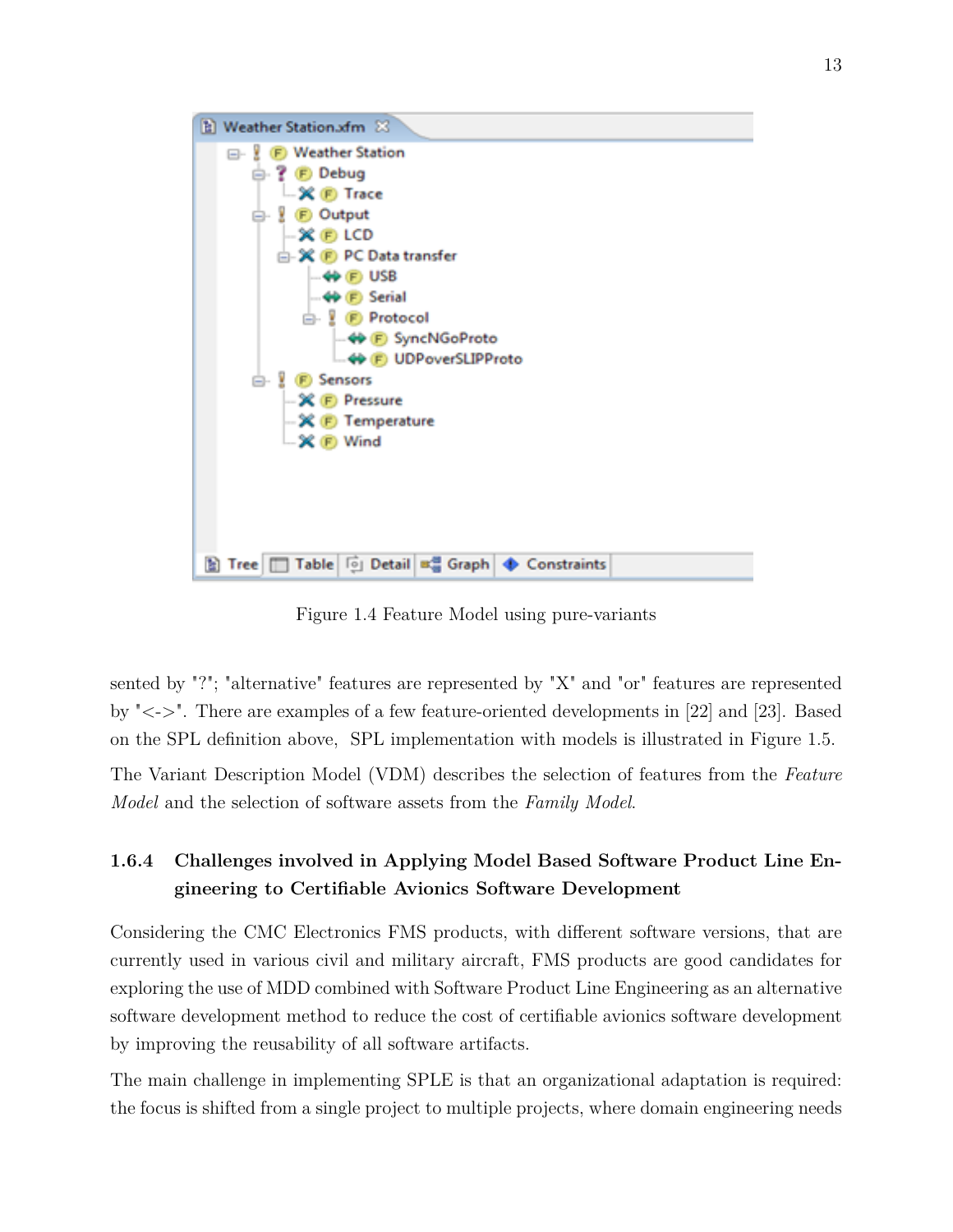

<span id="page-25-0"></span>Figure 1.5 Software Product Line Model [\[1\]](#page-87-1)

to be collectively shared among those projects. The efficiency of SPLE will be greatly reduced or may even have a negative impact on software development cost if a matrix organization is not put in place, because SPLE adds an overhead cost to the engineering process; in order to have a return on investment, there should be at least 3 products in the product line [\[17\]](#page-88-4).

Software development using model-based Software Product Line Engineering is threefold method: (1) domain engineering with feature models; (2) architectural modeling with UML; and (3) code generation.

Another challenge is the fact that SPLE is mostly used as a tool for domain analysis or for code generation. The architectural modeling step is left mostly unaddresssed. SPLE requires a practical toolchain that covers the full software life cycle, where each step is clearly defined and handled by the toolchain.

Moreover, the product derivation process must be automated. Commercial variability management tools provide automated product derivation mechanisms, but within the source code only [\[7\]](#page-87-7). There are no variability management tools with well-defined stages from feature models to design models and design models to code, with an automated derivation mechanism at each stage.

Certified avionics equipment manufacturers tend to use qualified software development tools, which means that these tools are subjected to a certification process similar to the one used for software installed on the aircraft. Otherwise, the tool's output must be verified. For model-based Software Product Line Engineering with automated derivation mechanisms, the software artifacts generated must be reviewed if the tool is not qualified. The SPLE qualification may not be trivial, either considering the complexity of the derivation mechanism; it may even be impossible if the SPLE method is based on commercial tools where access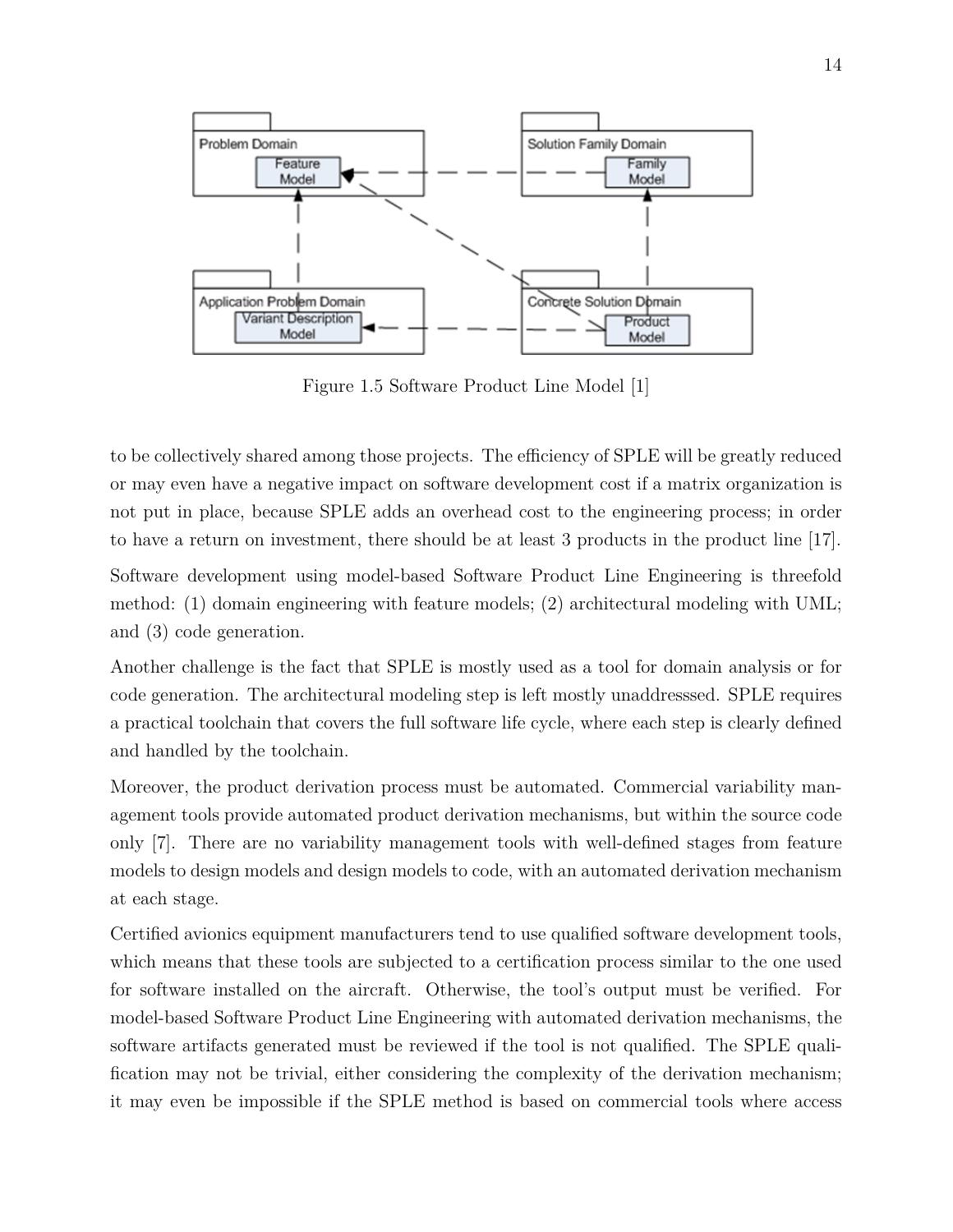

<span id="page-26-0"></span>Figure 1.6 Variant Description Model using pure-variants

cannot be granted to tools' proprietary information.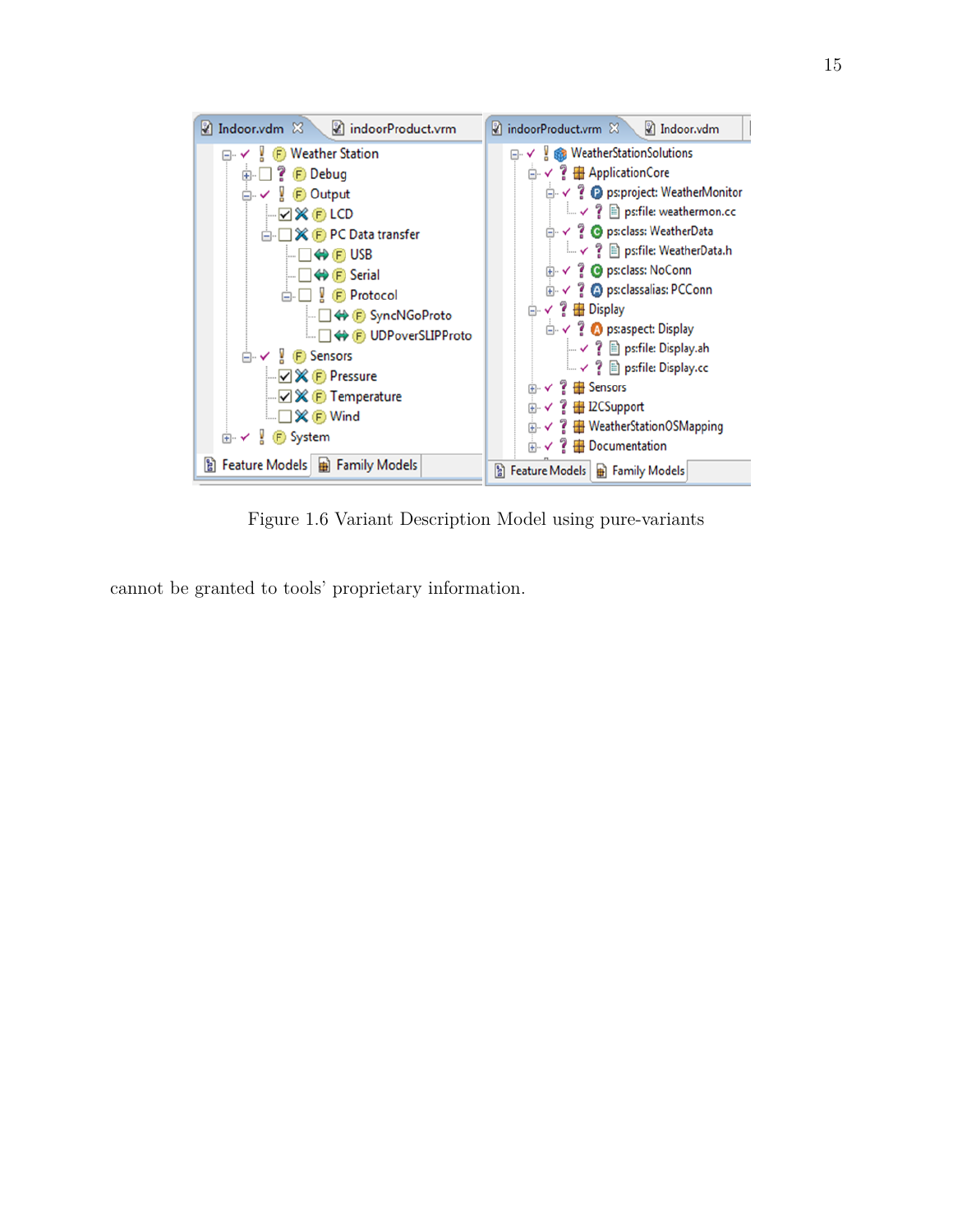#### **CHAPTER 2 LITERATURE REVIEW**

## <span id="page-27-1"></span><span id="page-27-0"></span>**2.1 Model-Driven Development within the context of Certifiable Avionics Software**

With Model-Driven Development, models are the basis for software development. Model-Driven Architecture bases the software development process on formal models and the automated transformation of these models from a high abstract level (e.g. UML model) to a lower abstract level (e.g. C++ code) [\[24\]](#page-88-11), and MDA the covers full software development cycle [\[15\]](#page-88-2). With the MDA process, the focus of software developers shifts from code to product-independent models. Within the context of embedded systems, having abstract models as main software development artifacts will facilitate the reusability of the software among different hardware platforms. On the other hand, the cost and effort are shifted to an early stage of the software development cycle. Moreover, extra effort will be required to validate the transformation rules and to implement tools supporting model transformation. In cases where tools are qualified, costs may be even higher.

Formal models and model transformation following the MDA process have evolved to a high level of maturity. Formal models and automated code generation are widely used in the aerospace industry  $[25]$ . For example, tool vendors such as Esterel Technologies<sup>[1](#page-27-2)</sup> provide qualifiable tool kits, where code generated from models developed using SCADE language do not require verification. Mathworks<sup>[2](#page-27-3)</sup> is another tool vendor who also provides a DO-178 qualification kit, which contains all documentation and artifacts required to qualify their tools. Therefore, certifiable code can be generated from Simulink models.

There is also UML modeling language, which is a general-purpose modeling language based on an object-oriented programming paradigm from which source code can be generated. For example, IBM's Rational Rhapsody<sup>[3](#page-27-4)</sup> complies with DO-178 and provides the ability to generate code from UML models, but their code generator is not qualified. Therefore, source code generated with Rhapsody do not eliminate the code verification activities required by the certification process.

When these three modeling languages are compared, based on their accuracy, correctness and reliability, SCADE is the most deterministic: it is accurate because it has a formal semantics

<span id="page-27-2"></span><sup>1</sup>http://www.esterel-technologies.com/products/scade-suite/automatic-code-generation/scade-suite-kcgada-code-generator/

<span id="page-27-3"></span><sup>2</sup>https://www.mathworks.com/solutions/aerospace-defense/standards/do-178.html

<span id="page-27-4"></span><sup>3</sup>http://www-03.ibm.com/software/products/en/ratirhapfami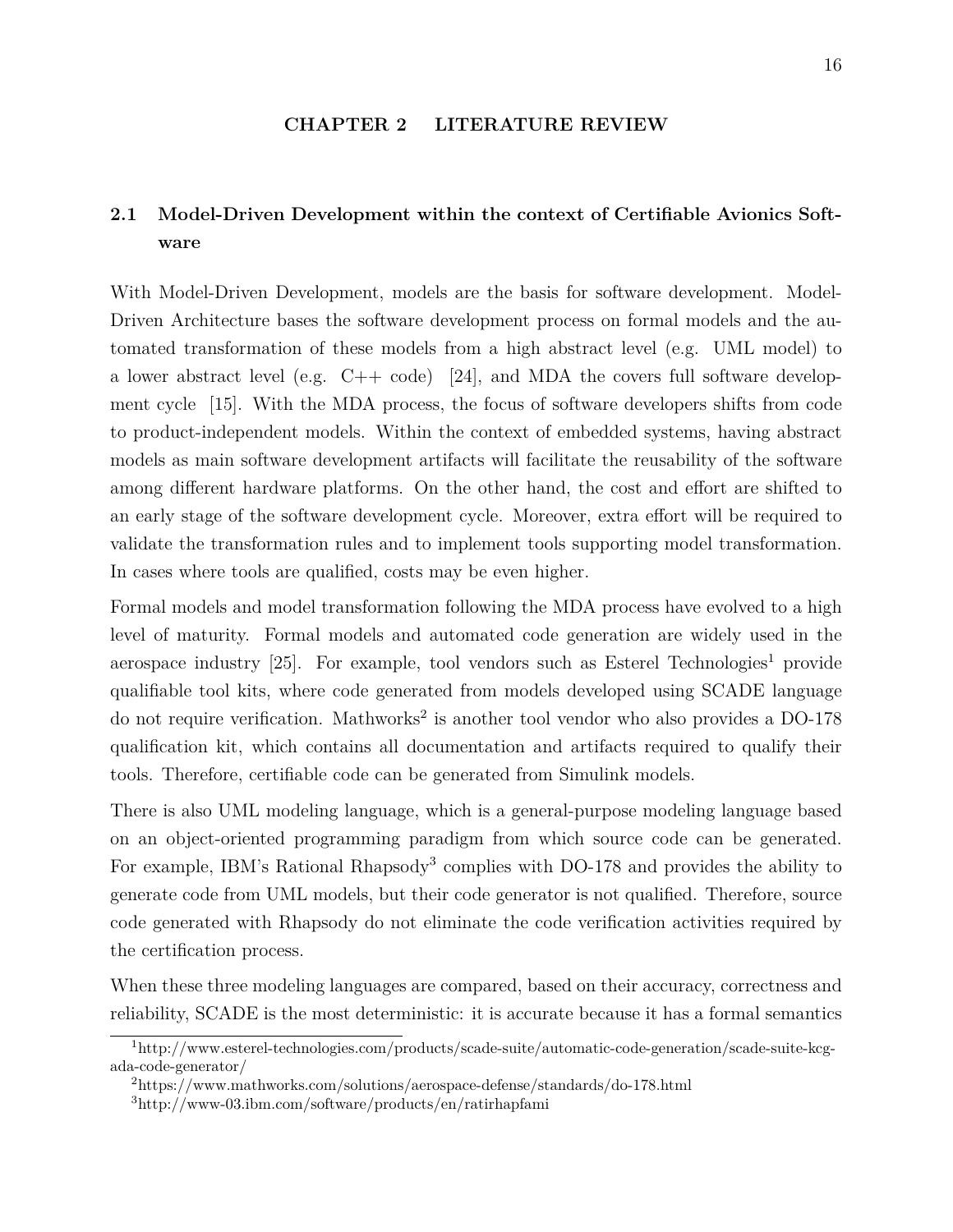language  $26$ . That is the reason why SCADE is the only modeling language which has a commercially available, qualified code generator. On the other hand, the Simulink language uses a subset to generate code instead of relying on formal semantics, because formal semantics that can be used in industrial contexts require too much efforts [\[26\]](#page-89-0). For Simulink language, a different approach is used in order to comply with certification constraints. Instead of qualifying the code generator, code review activities are automated.

Compared to SCADE and Simulink, UML language is less deterministic because it is a general purpose modeling language, which deal with the full spectrum of software engineering. On the other hand, SCADE and Simulink scope is limited to control engineering.

Even though UML modeling language is less accurate than SCADE or Simulink, UML language is still more suited for designing a FMS because only a small portion of a FMS functions can be represented by control theory. Design of complex avionics functions of a modern FMS requires a general-purpose, object-oriented modeling language. Another aspect that favors UML over Simulink and SCADE is that UML is an open modeling language, and Simulink and SCADE are proprietary modeling languages. Considering avionics equipment's very long life span, UML language provides more flexibility. Over time, we have possibility to switch another modeling tool.

In [\[27\]](#page-89-1), an approach is proposed to use UML for safety-critical software modeling. What they propose is an approach to combine Unified Modelling Language (UML) and SCADE for safety-critical software system development, where UML is used to specify high-level requirements and SCADE specifies software behavior. They also propose a wrapper code generator to integrate SCADE generated code into UML run-time framework code. Therefore, codelevel integration between UML and SCADE will allow to co-simulate hybrid applications and to identify earlier problems within the safety-critical software systems. This solution is very interesting but it is not applicable to the context of FMS equipment because very small portion of FMS functions can be designed with control engineering.

In [\[28\]](#page-89-2), a tool suite for model-driven development of safety-critical, real-time system is proposed. This tool is now replaced with another tool, called MechatronicsUML [\[29\]](#page-89-3). For software modeling, the tool relies on their UML-based custom modeling language, *MechatronicUML Modeling Language*. It also provides integration with Matlab Simulink/Stateflow, thus it offers the possibility to do model-in-the-loop simulation and formal verification. The tool provides integration of software and control engineering. In our case, this tool can not be used because it relies on domain specific language more suited to control engineering domain. The use of software product line engineering with this tool will be limited because the tool relies on some custom modelling language.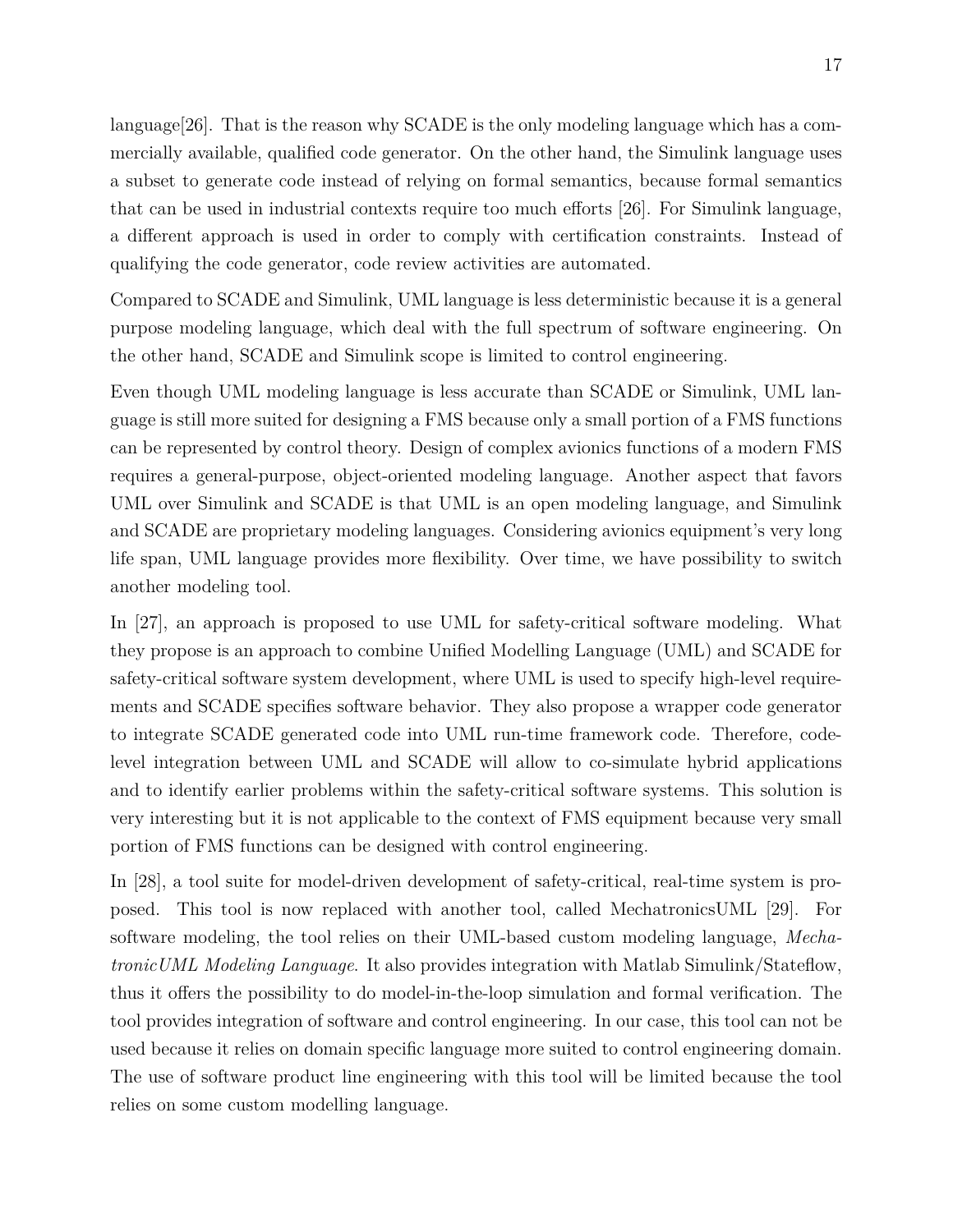Actually, both works [\[27\]](#page-89-1) [\[28\]](#page-89-2) try to resolve the main limitation of SCADE and Simulink: the narrow context of the software engineering and lack of semantic for designing complex architectural solution.

### <span id="page-29-0"></span>**2.2 Software Product Lines within the context of Certifiable Avionics Software**

In [\[30,](#page-89-4) [20\]](#page-88-7), authors explain how Software Product Line Engineering can be modeled with UML, through static and dynamic diagrams. They suggest UML extensions using stereotypes for class diagrams (static) and sequence diagrams (dynamic / behavioural). An algorithm to derive a product from a product line model is also proposed. An algebraic approach to derive product-specific statecharts from product line sequence diagrams is also proposed. Use of UML diagrams with stereotypes is easy to comprehend for programmers. Specific product models can be generated from the product line model. Statecharts are generated from sequence diagrams. Code could be generated from those statecharts. On the other hand, there is no way to represent differentiation at a lower level than class level (for example, at function level). Statecharts generation requires detailed product line sequence diagrams. Their proposed UML model is very similar to the Gomaa model [\[18\]](#page-88-5), which is more widespread. In conclusion, The use of stereotypes to represent product line elements in UML diagrams is a good idea. However, the stereotypes proposed by Gomaa should probably be used, since they are better known. Generation of code from statecharts is an option to strongly consider. Class diagrams may be too high level for our product line models. Another solution would be preferable. Extracting sequence diagrams detailed enough to represent the product line behaviour of the avionics systems is improbable because it would take a significant amount of work and may even not be possible in a reasonable timeframe.

In [\[18\]](#page-88-5), Gomaa demonstrates how UML can be used to represent software product lines. He goes through multiple topics such as Use Case, Features, Finite State Machines and Statecharts modelling. Architectural patterns are also presented. The book includes multiple case studies which serve as complete examples. The book is a reference in the domain of SPL. The stereotypes proposed by Gomaa are now well known and often used. Most UML diagrams are presented with the necessary modifications for SPL. The methodology is clearly defined, with examples. The complete methodology proposed by Gomaa should probably not be adopted to represent SPL architecture, since it necessitates too many artefacts. Specific UML diagrams adapted to SPL by Gomaa can however be selected and used in our SPL representation. The concept of feature modelling is recurrent in the literature and may be used to easily represent multiple features of a system.

In [\[31\]](#page-89-5), the feature modelling is introduced. The paper explains what to do and the pitfalls to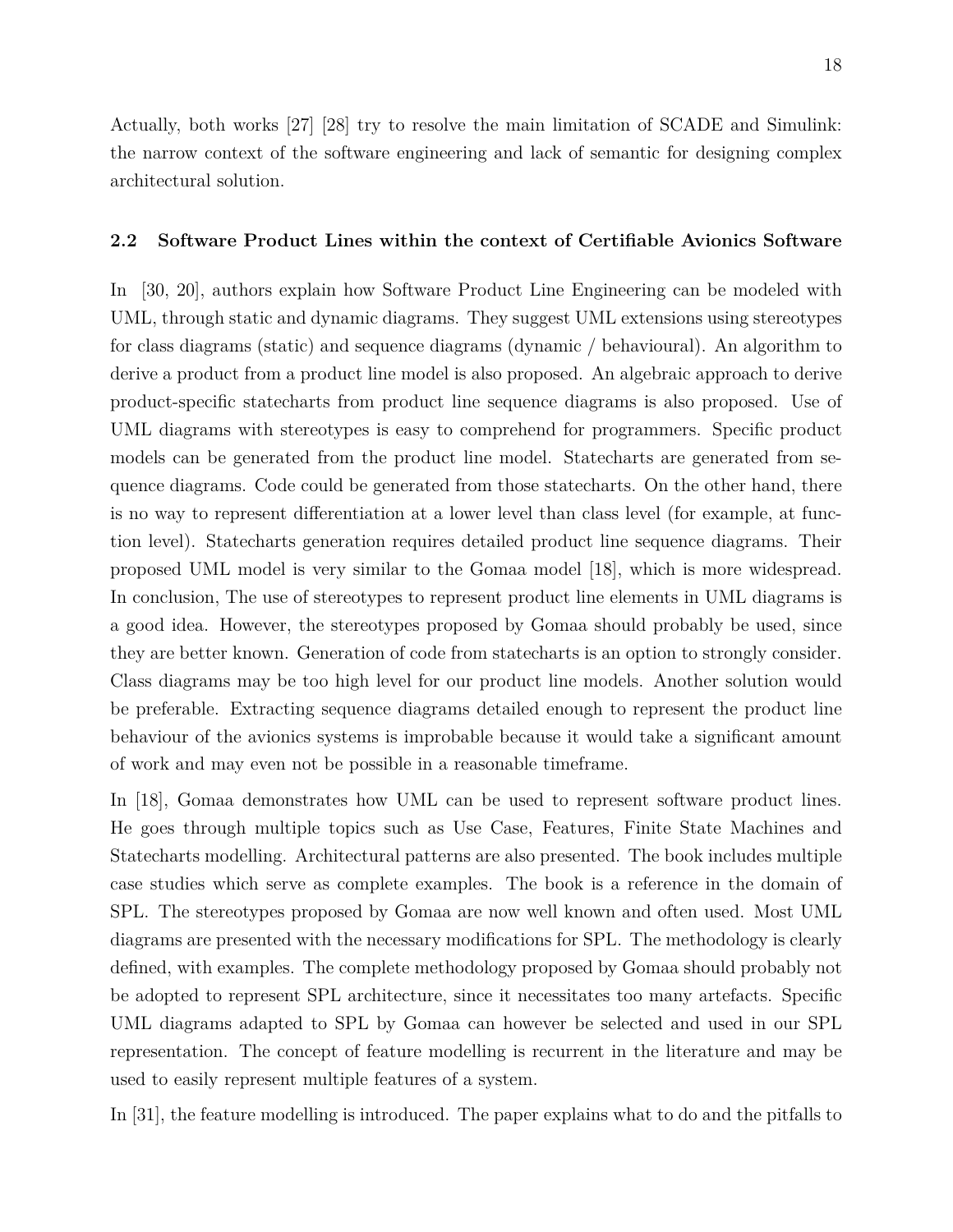avoid when creating a feature diagram. The paper provides a very comprehensive guideline for feature modelling. On the other hand, feature diagrams are not linked to any software implementation artefacts. It may only be used as a domain analysis tool. The feature diagrams may be useful, but only if the feature model is associated with the variations inside the software artefacts.

In [\[32,](#page-89-6) [21,](#page-88-8) [22\]](#page-88-9), the authors have extended the Feature-Oriented Domain Analysis (FODA) into the Feature-Oriented Reuse Method (FORM). FORM supports architecture design and object-oriented development, but also includes a marketing perspective and explores analysis and design issues from that perspective. The methodology includes a detailed feature model, a control behaviour model and an architecture design. The suggested feature model is detailed and includes the notions of optional and alternative features. It also takes into account dependencies between features. The architecture design that they suggest is very complex for a relatively simple system. It would most likely be too complex to use for a system as complex as an avionics system. Their proposed approach is aimed at the management level. It is not necessarily something pertinent to what we intend to do. The feature model they use may be useful though, at least as an example of a complete feature model.

In [\[33\]](#page-89-7), the author use feature models to represent commonalities and variabilities in a concise way. Those features are mapped to other models (activity diagrams, data specifications, etc.) to give them semantics. The paper proposes an approach to map feature models to other models, and they give examples with activity and class diagrams. The use of feature diagrams allows for a clear notion of feature-based variations in the system. Linking features from feature models to design models may bridge the gap between features and UML models. The examples and approach, provided in the paper, are incomplete: no example is given for a real, complete system. They do not explain how the models are mapped to the feature models and will all fit together. Their mapping is not very well defined: they do not precisely explain why certain elements from the feature diagrams are mapped to models, while others are not. In conclusion, mapping feature models to other models is a great idea. This could be a good starting point, since feature models can easily show the variabilities and commonalities of a system. Defining precisely which design models are associated with a feature is very important for software product line engineering.

In [\[34\]](#page-89-8), authors design a SPL architecture based on legacy systems. The SPL architecture is not automatically extracted from multiple products. Instead, they extract the original architectural view from legacy code, and do feature modelling based on those extracted models. Feature models are then used to identify core assets and design a common architecture for SPL. The use of feature diagrams illustrates the features that must be present in the SPL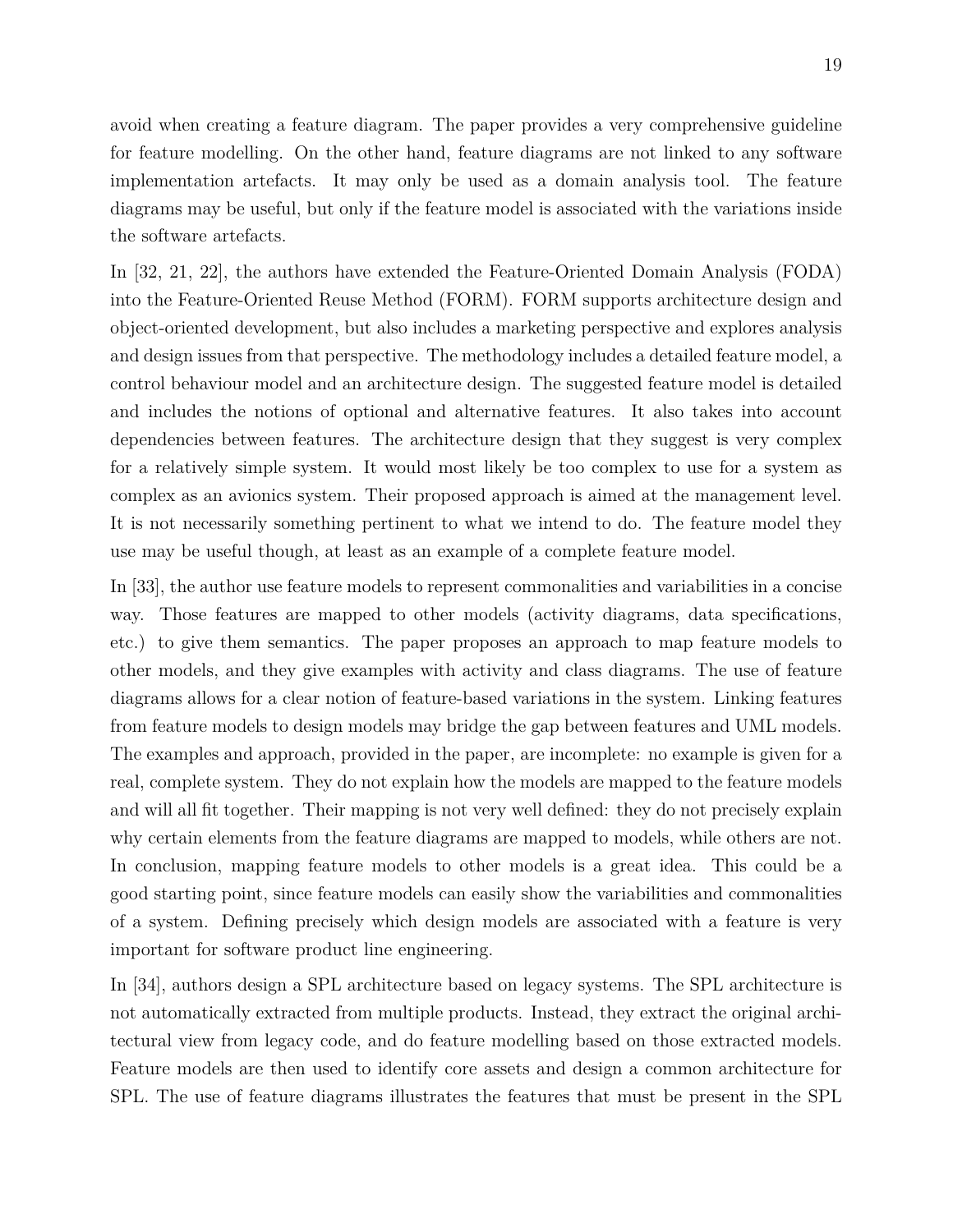and the identification of core assets allows reuse of legacy systems. This approach is similar to our context because our research is conducted on the legacy FMS system and afterwards a new FMS system is developed using model-based software product line engineering. On the other hand, their process is not automated. They only extract the initial model and rebuild a new SPL architecture almost from scratch. Also, the article presents results and does not really propose a detailed methodology. It is an industrial report.

In [\[35,](#page-89-9) [36\]](#page-89-10), authors propose a method to detect changes to product features during evolution. They use a model differencing algorithm to identify changes between different versions of a model. Their approach scales to large systems and can lead to consolidation of product variants in a SPL. Their technology does a "diff" between multiple models. It could be used for pretty much any simple diagram. They currently have the results of their differencing algorithm, but they do not apply them to anything. It is only mentioned that the results could be used in the case of SPL systems. In conclusion, finding the differences between different versions of a model can definitely be useful for SPL, especially once the initial SPL model is extracted. This paper is especially pertinent to manage future modifications made to the SPL models.

Multiple aerospace equipment manufacturers are already employing SPLE for software development [\[37\]](#page-89-11)[\[38\]](#page-90-0)[\[39\]](#page-90-1)[\[40\]](#page-90-2)[\[41\]](#page-90-3). Configuration management and certification challenges in adopting SPLE are discussed in [\[38\]](#page-90-0). In [\[41\]](#page-90-3) model-based and product-line technologies are used to reduce certification cost for avionics software of NH90 military helicopter, at Airbus. Cost reduction of certified software development, using model-based software product line, is also the main topic of my thesis. The main difference is that I am using off-the-shelf commercial software modeling and SPL management tools. On the other hand, Wölfl and others, at Airbus, use open source and in-house software development tools. Using open source tools provides possibility to qualify the tools, and consequently eliminate the verification activities of the artifacts generated by those tools.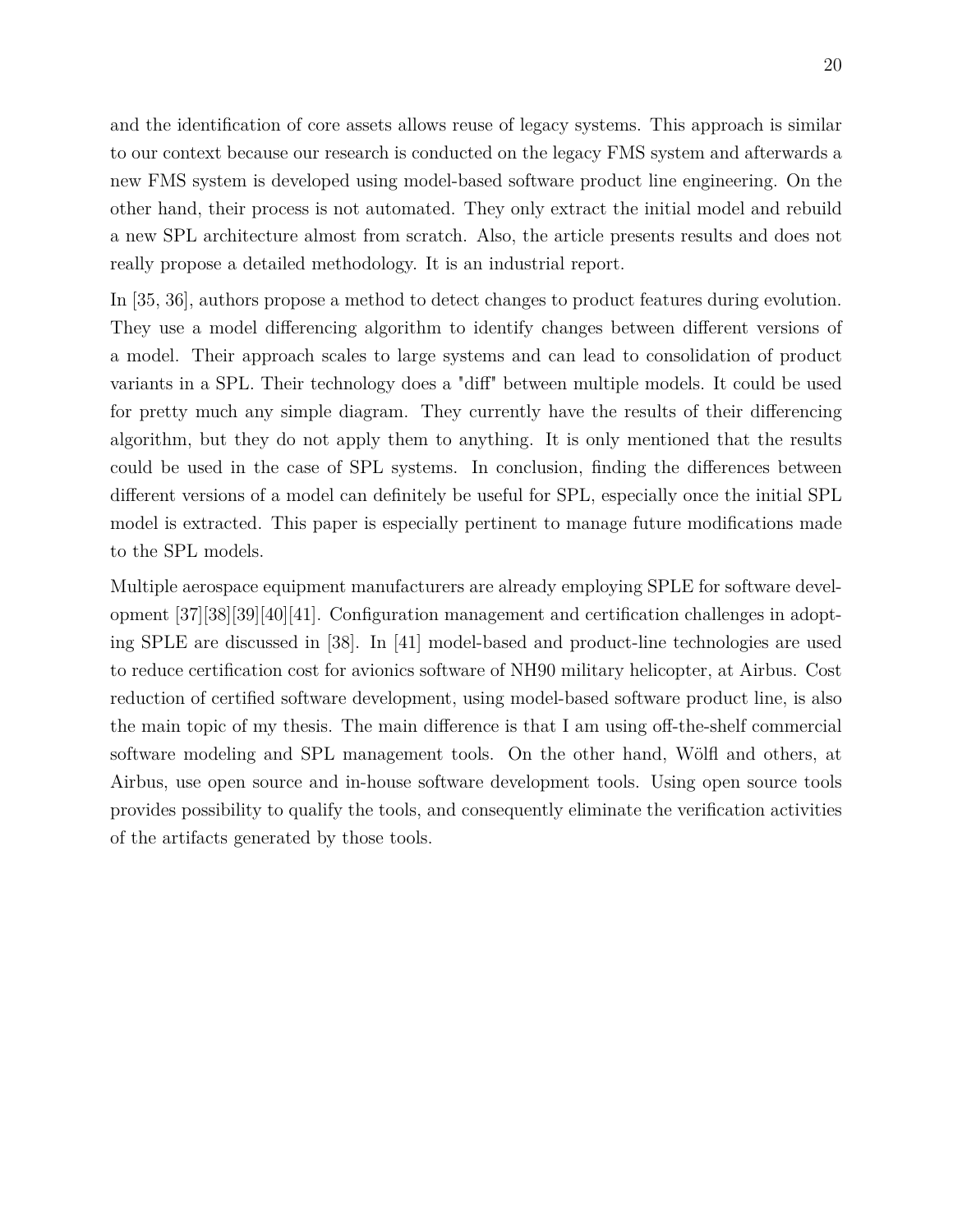### **CHAPTER 3 THE RESEARCH PROCESS**

<span id="page-32-0"></span>My research project is conducted in two steps, as illustrated in Figure [3.1:](#page-33-0)

- At first step, I proposed my SPL-based software development methodology for certifiable avionics software development based on model-based software product line engineering. Then the proposed methodology is evaluated by implementing a model-based FMS software component in a real world industrial project and comparing this new methodology to existing certifiable software development method in place. The comparison data is extracted from CMA-9000 certification archive of previously completed projects and the extracted data is validated through workshops involving domain expert from the industry.
- Second step starts with a study of the export-controlled, certifiable avionics software systems, with objective of characterizing the constraints that limit the applicability of the software product line engineering. The study is conducted with semi-structured interviews and the findings are validated through workshops with domain experts. Based on the findings, I propose a new design pattern that enables the reuse of software components among controlled and non-controlled variants of export-controlled, certifiable avionics software systems.

My first article *"Implementing Software Product Line Engineering for Certifiable Avionics* Software<sup>"[1](#page-32-1)</sup>, found in chapter 4, reports the results from the first step of my research. My specific research objective 1 and objective 3 are addressed during this step.

The second article *"Software Design Pattern Providing Reusability Among Certifiable, Export-Controlled Avionics Software"*[2](#page-32-2) , found in chapter 5, communicates the results of the second step of our research. My specific research objective 2 is addressed during this second step.

<span id="page-32-1"></span><sup>1</sup>Paper "Implementing Software Product Line Engineering for Certifiable Avionics Software", in chapter 4, is submitted to journal "IEEE Aerospace & Electronics Systems Magazine", with manuscript # SYSAES-201600256.

<span id="page-32-2"></span><sup>2</sup>Paper "Software Design Pattern Providing Reusability Among Certifiable, Export-Controlled Avionics Software", in chapter 5, is submitted to journal "Innovation in Systems and Software Engineering", with manuscript  $\#$  ISSE-D-16-00048.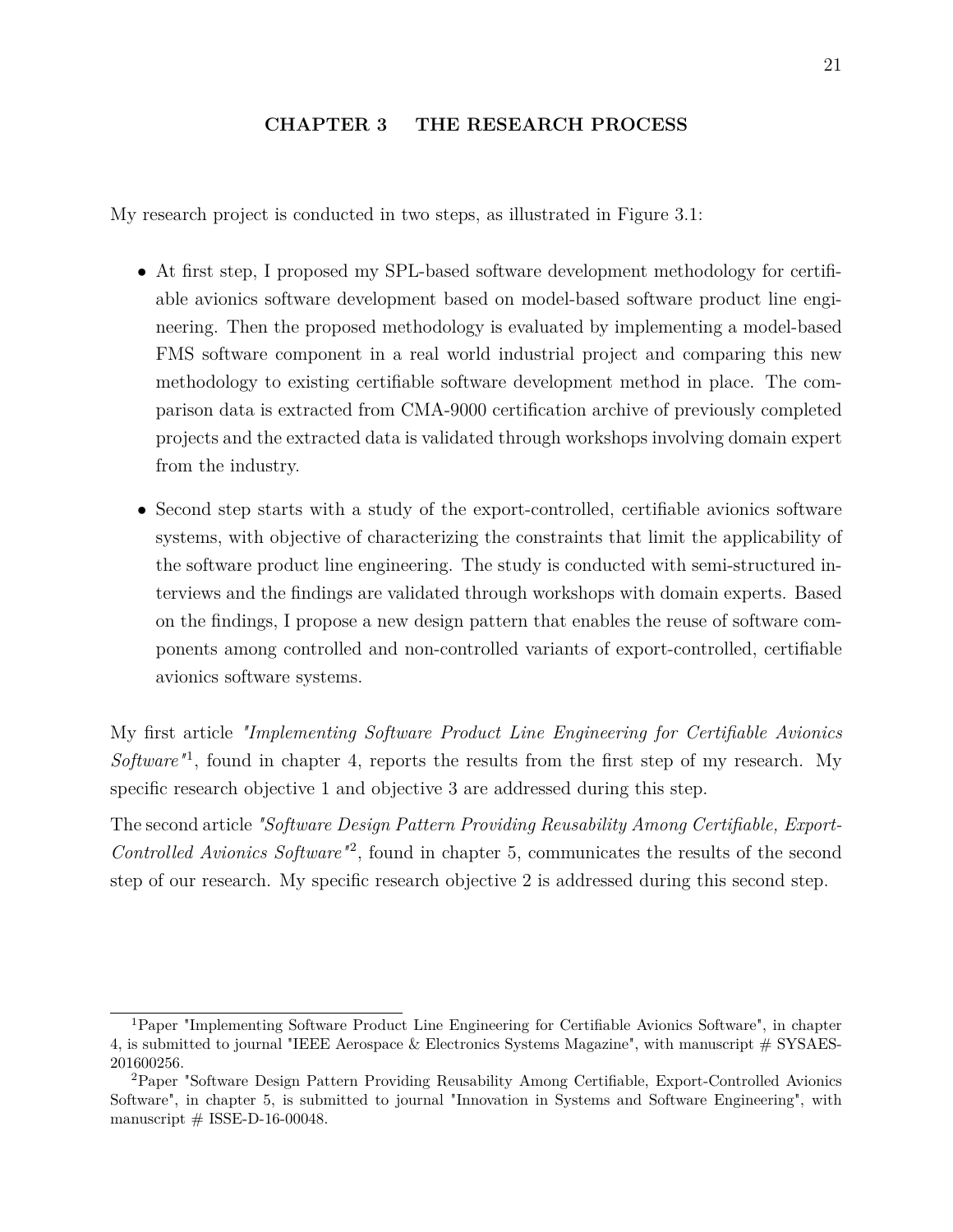

<span id="page-33-0"></span>Figure 3.1 Research Process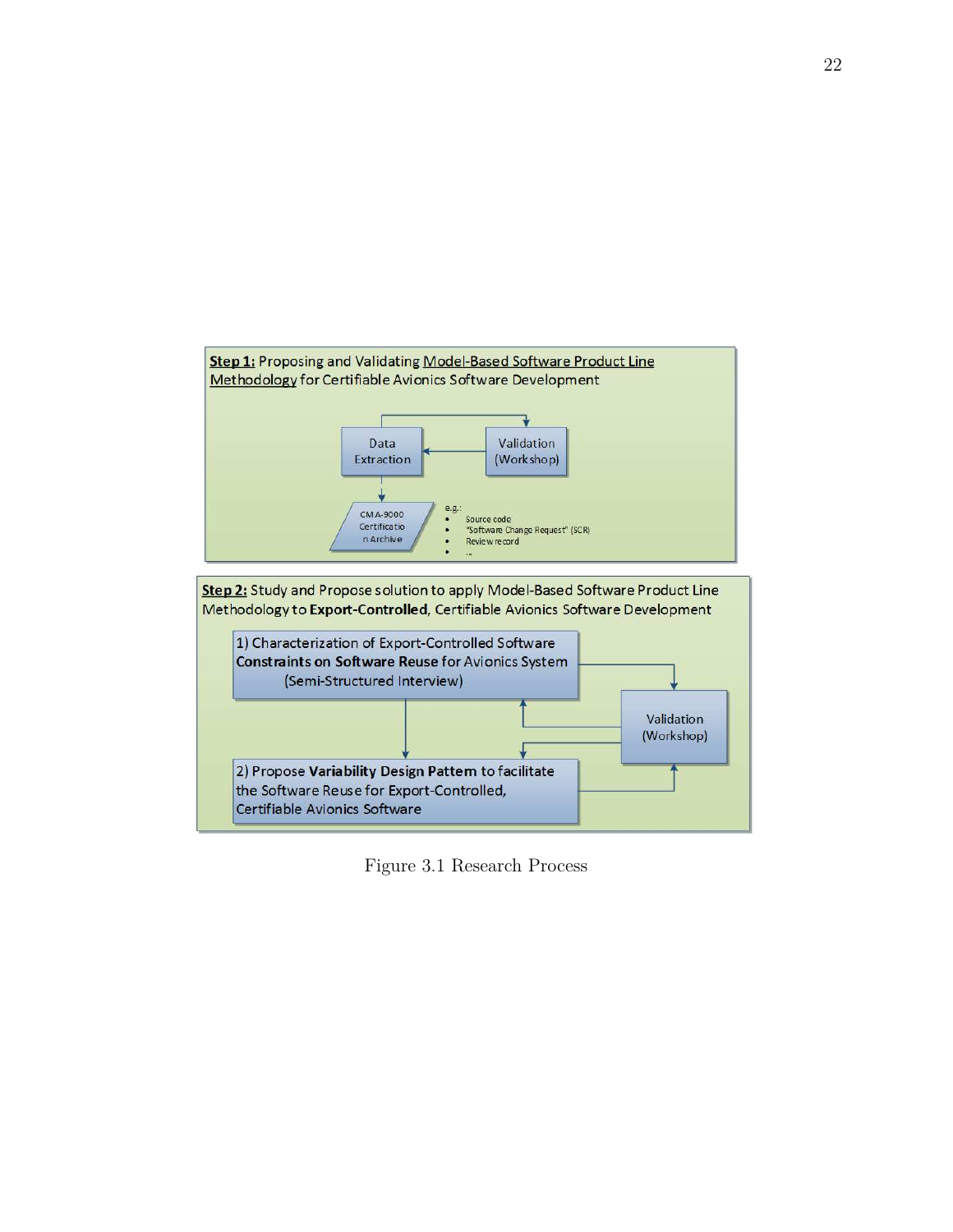## <span id="page-34-0"></span>**CHAPTER 4 ARTICLE 1: IMPLEMENTING SOFTWARE PRODUCT LINE ENGINEERING FOR CERTIFIABLE AVIONICS SOFTWARE**

*Neset Sozen, and Ettore Merlo,*

*Department of Computer and Software Engineering, Polytechnique de Montreal, Canada*

*Journal "IEEE Aerospace & Electronics Systems Magazine", manuscript # SYSAES-201600256*

### **Abstract**

In this paper, we propose a novel SPL-based software development process for handling variability in complex certifiable avionics software, with the main objective of reducing the cost of complex avionics software development. We also undertake a quantitative and qualitative comparison of our SPL-based solution to existing approaches on handling variability.

We report the results of our case study on the variability and separation of features mechanism in the CMA-9000 Flight Management System (FMS) certified software as well as its impact on certifiable software evolution and maintenance. The insights provided by this case study were used to better tailor and validate our implementation of the software product line (SPL) process for certifiable avionics software development.

**Keywords:** Software Product Line Engineering, Certifiable Avionics Software, DO-178C, DO-331, Model-Based Design.

#### <span id="page-34-1"></span>**4.1 Introduction**

Aerospace companies, who manufacture civil avionics equipment, are very conservative in their software development processes. Most still use time-tested software engineering tools and methods. Certifiable complex avionics software development can thus be tedious and costly. The source of this cautious and restrained approach to software development can be found in strict certification constraints such as *DO-178B, Software Considerations in Airborne Systems and Equipment Certification standard*. The recent publication of DO-178C, however, facilitates and enforces the use of model-based methods, object-oriented programming, and code generation tools.

Certification following DO-178C guidance is mandatory for all software on commercial aircraft [\[4\]](#page-87-4). This guidance is process oriented and certification is achieved by providing evidence (i.e.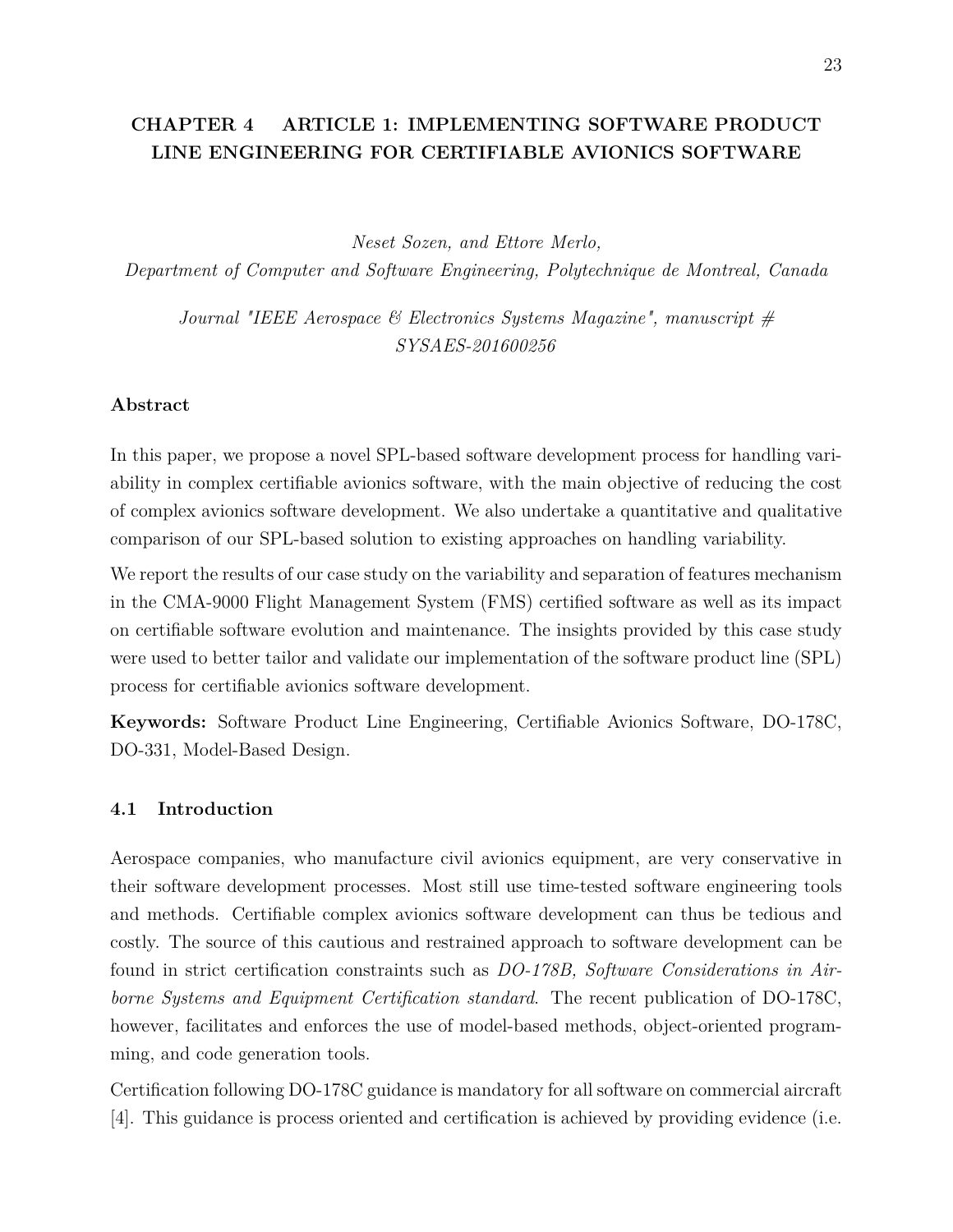*certification artifacts*) that the full software life cycle process has been respected. The safety level of avionics equipment determines the quantity of the certification artifacts that are required by regulation authorities. Typically, the certification process increases the cost of software development by 75% to 150% [\[8\]](#page-87-8).

Esterline CMC Electronics has a family of Flight Management System (FMS) products with different variations and with numerous, complex optional features and navigation capabilities [\[3\]](#page-87-3). For various aircraft platforms, customers can select specific configuration options and a subset of features available with the FMS. When manufacturers request certification for avionics equipment, they do so based on the set of features that their specific equipment supports. These features are defined by Technical Standard Orders (TSO), which is a design approval that authorizes the applicant to manufacture the equipment. Similar to product lines in other industries, avionics software requires feature-based variability and handling of feature interactions in software implementation.

#### <span id="page-35-0"></span>**4.1.1 Objectives of the paper**

In this paper, we will report on the experience we gained as part of Research Project CRIAQ 5.5, in collaboration with École Polytechnique of Montréal, Esterline CMC Electronics Inc., and other industrial and academic partners. The main objective of this project was to explore the use of model-based software development technologies to reduce the cost of complex avionics software development.

The main focus of this paper is to investigate the *"variability and separation of features"* in the legacy CMA-9000 FMS certified software archives, and to propose more cost-effective ways of handling "variability and separation of features" in complex certifiable avionics software. As a secondary objective, we grappled with challenges in certifiable complex avionics software development using model-based methods and commercial off-the-shelf SPL tools.

Aircraft software certification consists in meeting a set of objectives to satisfy at various stages of software development process [\[4\]](#page-87-4). The most notable new challenges in the certification of aircraft software include the use of model-based designs and object-oriented programming [\[5\]](#page-87-5). Model-based methods tend to blur the distinction between requirements and design [\[5\]](#page-87-5).

The Software Product Line (SPL) domain has made a great deal of progress over the last decade, and there are several commercial SPL tools that are already in use for software development in other safety-critical domains [\[6\]](#page-87-6). But, those tools have some limitations when it comes to certifiable software development. These limitations will be discussed in Section [4.7.](#page-51-0)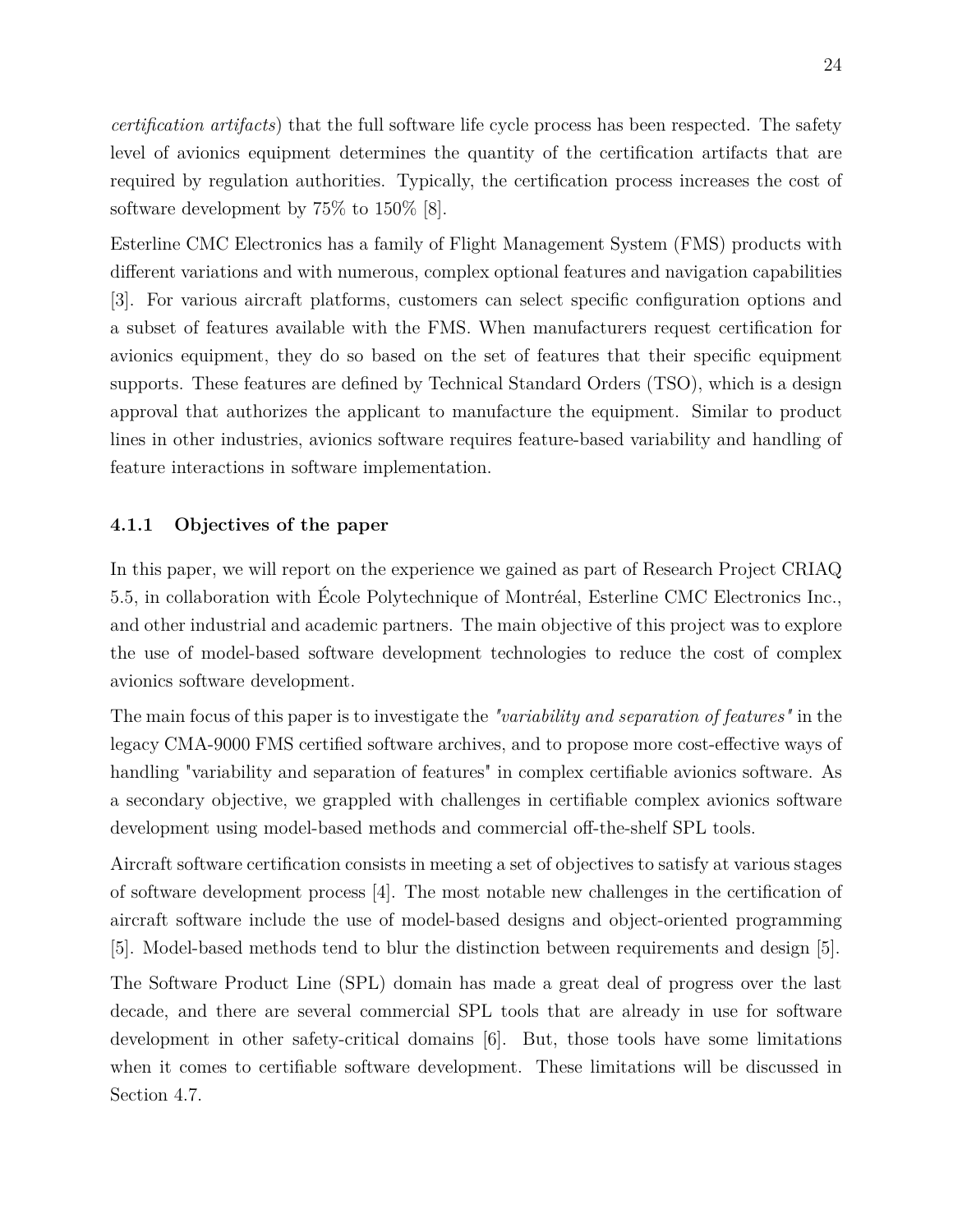# **4.1.2 What we accomplished?**

Avionics equipment has very long life span, from 20 to 30 years, and certifiable avionics equipment manufacturers are obliged to archive their software products, including all related certification artifacts (e.g. test results, plans, formal reviews, problem reports) throughout the service life of the equipment. Therefore, we had rich databases in which to conduct our exploratory research and case study.

First, we investigated the CMA-9000 FMS family of products in order to understand how variations are handled within the software.

Then, we conducted an exploratory case study to understand and quantify the effort required to implement and certify the features in the legacy FMS CMA-9000 software. Another goal of this exploratory research was to identify the impacts of the current variability mechanism within FMS CMA-9000 implementation on the software maintenance and software evolution.

Based on the findings of this exploratory analysis, we proposed a SPL-based variability mechanism that addresses the challenges of "variability and separation of features" within the context of certifiable complex avionics software development. Then we compared our new variability mechanism to current variability mechanisms in terms of software evolution, maintenance and certification.

In this paper, we also report on our experience using commercial off-the-shelf software product line tools for the development of certifiable complex avionics software.

# **4.1.3 Contributions**

The contributions of this paper are the following:

- Analysis of the variability management mechanism in legacy certifiable avionics software and their impact on software evolution and maintenance;
- Proposal of new ways of handling variability in complex avionics software;
- Proposal of solutions for reducing cost of complex avionics software development;
- Quantitative and qualitative comparison of our solution to current variability management mechanisms used in the legacy system.

The novelty of our solution, as compared to other model-based SPLE applications for certifiable avionics software development, rests on the fact that our solution covers the entire software life cycle process, starting with domain engineering using features models, followed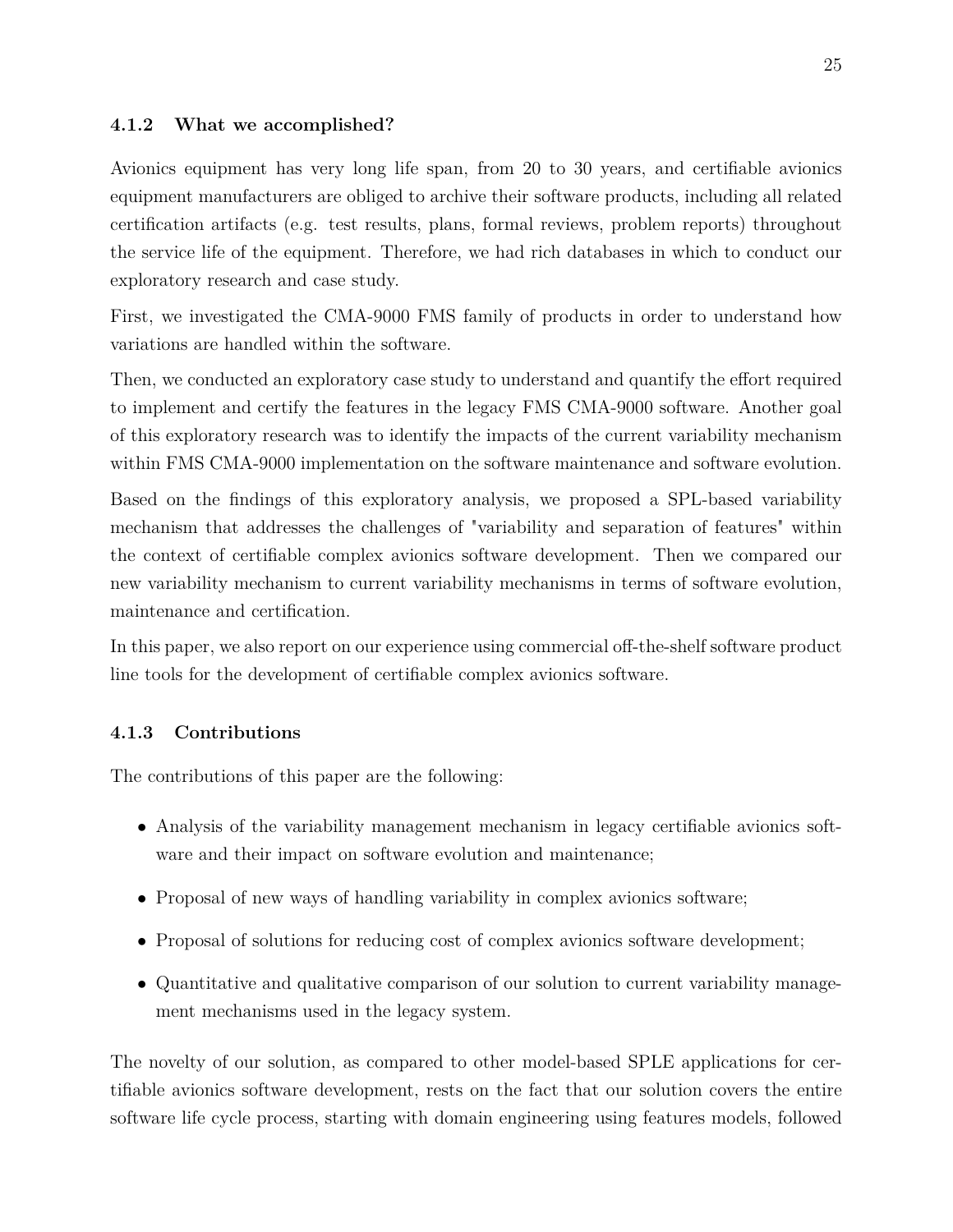by architectural modeling with UML, and ending with automatic code generation. Most other solutions tend to skip variability management at the architectural modeling stage, or use domain-specific language which makes their solution impossible to transfer to other domains.

#### **4.2 Certifiable Complex Avionics Software**

This section describes the target avionics software system that we used for this study, and the avionic software development and certification environments, with an emphasis on software evolution, maintenance and variability. FAA Advisory Circular (AC) 20-148 *"Reusable Software Components"* [\[14\]](#page-88-0) is also described in this section. This standard provides guidance for certifying a software component as a reusable software collection that can be used on several projects without having to regenerate certification artifacts. AC 20-148 can facilitate the application of Software Product Line Engineering to certifiable avionics software development.

#### **4.2.1 The FMS Family of Products**

Esterline CMC Electronics manufactures various complex avionics systems, ranging from Global Positioning Systems (GPS) and Flight Management Systems (FMS) to fully integrated cockpit systems. This paper will focus on the FMS product family only because in our project, we had direct access to the FMS products and to engineers with over ten years of experience with FMS products.

FMS computes several predictions such as aircraft position, altitude, fuel burn, and Estimated Time of Arrival (ETA), etc. It supports certain complex functionalities such as performancebased vertical navigation, and military functionalities such as definition and navigation of Search and Rescue (SAR) patterns. In short, it helps flight crew reduce in-flight workload. FMS is a software-intensive system that is a central part of aircraft avionics.

Esterline CMC Electronics has several FMS products used on commercial air transport aircraft such as the B747, DC-10 and MD-80; military transports and helicopters such as P-3 patrol aircraft, C-130 air transport, and UH-60, HH-60M and HH-60L Black Hawk helicopter, and numerous trainer aircraft including the Hawker Beechcraft T-6B, Alenia Aermacchi M-311 jet demonstrator, the Korean Aerospace Industries KT-1C and the upgraded Patria Hawk Mk51. Esterline CMC Electronics is also in the retrofit aircraft market, in which interfacing with legacy avionics equipment is required [\[3\]](#page-87-0).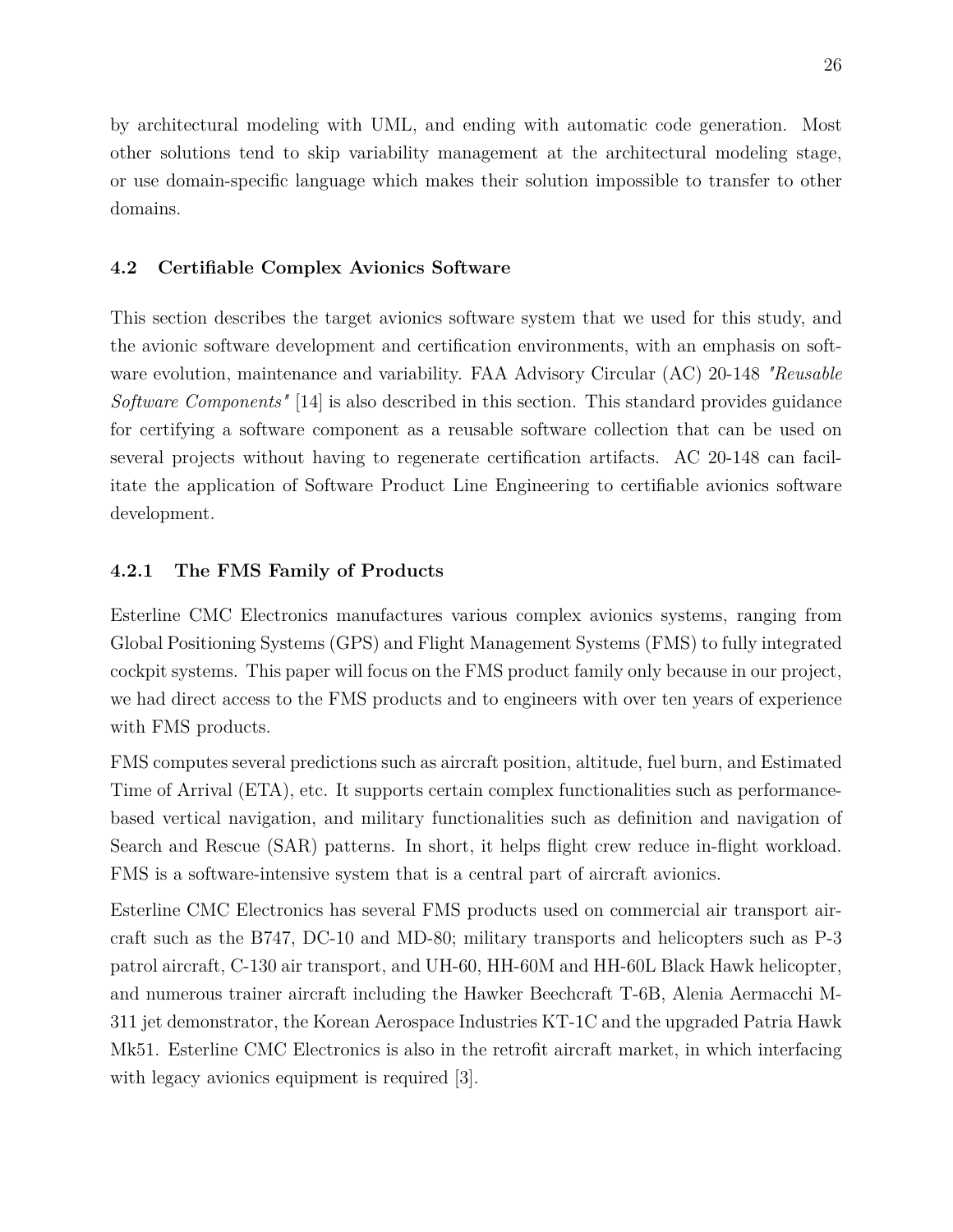### **FMS Software Evolution and Variability**

There are over ten FMS software variants that support various aircraft platforms [\[3\]](#page-87-0) (e.g. helicopter, air transport aircraft). Currently, each FMS equipment software for a specific platform evolves on its own branch. The software for FMSs manufactured by Esterline CMC Electronics is easily configurable. In some configurations, it runs on proprietary hardware CMA-9000 FMS, while in other configurations, it runs on an integrated modular avionics (IMA) platform (i.e. modular hardware using a real-time partitioning operating system for avionics). Also, a feature can be activated or deactivated dynamically at installation, depending on type of aircraft. FMS software is developed using a procedural programming language (i.e. C) and is certified at Design Assurance Level (DAL) C.

With this architecture comes an infinite number of possible variations. This also implies that all supported functions are available in the software. The advantage of this architecture is that the software can be used on multiple aircraft with no modification, simply by activating features specific to an aircraft platform, where the executable object code of the software does not change. On the other hand, if the customer requires new features not present in the software, effort toward certification will increase, because deactivated functions must also be certified. Every line of code in a software component installed on an airborne system requires certification.

There is also NextGen, an FAA program and the SESAR program its European equivalent; these were developed to reduce air traffic congestion, and improve air safety and airspace system efficiency [\[2\]](#page-87-1). These programs require that the modern FMSs support upcoming complex avionics functions.

### **Software FMS project**

The *Software FMS* research project was started in response to all these new avionics functions, and the mounting costs of certification. *Software FMS* project goal is to develop the next generation FMS software that will be used on various Esterline CMC Electronics FMS products in the future.

To start with, the following business and software requirements were imposed on the *Software FMS* project:

• FMS software must be open architecture: the software must support the development of independent or customer-designed software applications. This is a very important criterion for military customers, who develop their own mission-critical functions.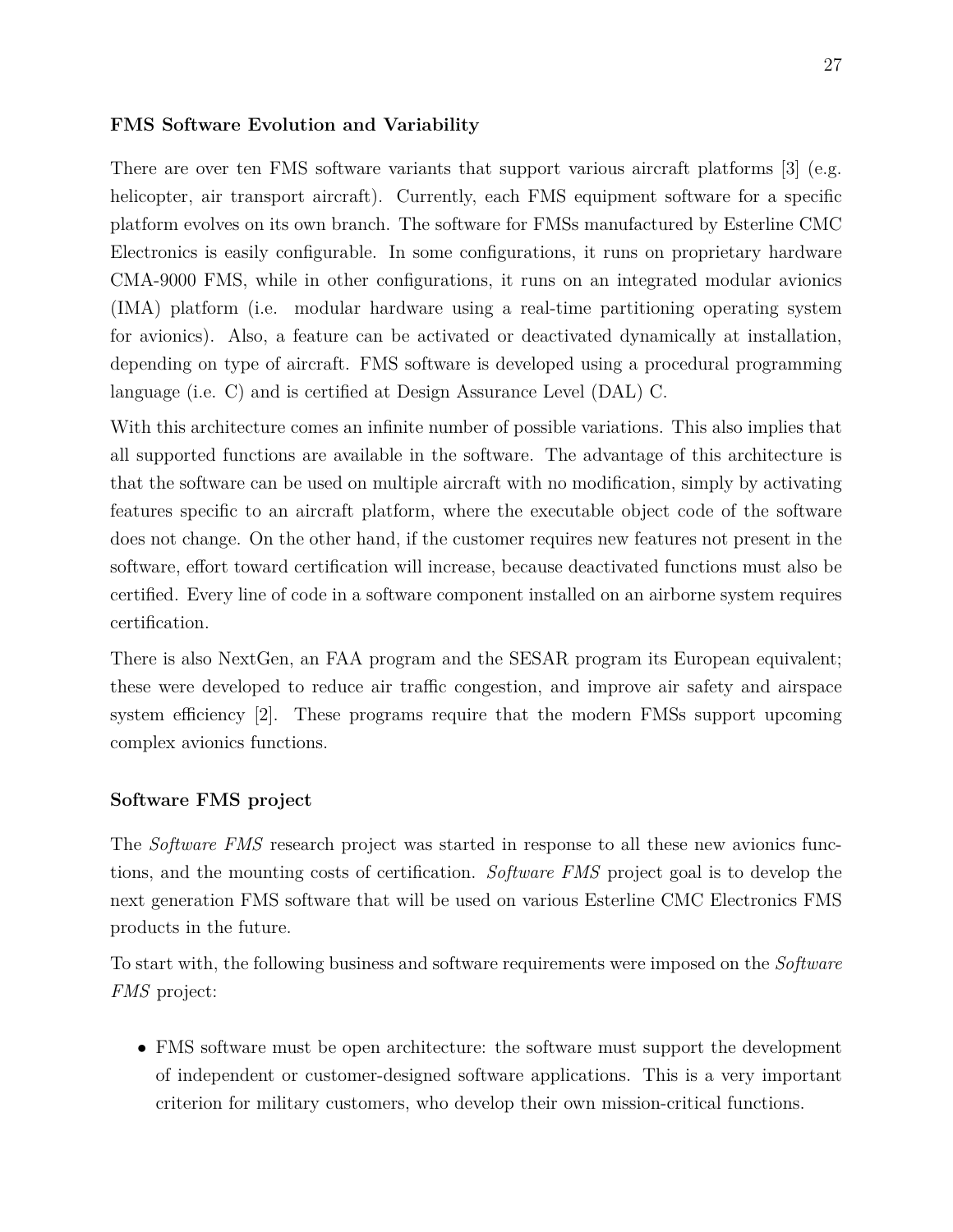- FMS software must be platform independent: the software must support different compilers (e.g. GNU compiler gcc, Microsoft compiler Visual C++), different processor architectures (e.g. Intel x86, PowerPC), ARINC 653 safety-critical avionics real-time operating systems, and existing proprietary FMS hardware platforms.
- Off-the-shelf software development tools must be used: this is to ensure that the focus stays on designing software avionics systems and not on developing a set of software development tools.
- Object-oriented Programming must be used: with the release of DO-332 *"Object-Oriented Technology and Related Techniques Supplement to DO-178C and DO-278A"* [\[42\]](#page-90-0), the guidelines for designing more sophisticated software architecture were provided.
- Model-based software development with code generation must be used: with the release of DO-331 *"Model-Based Development and Verification Supplement to DO-178C and DO-278A"* [\[43\]](#page-90-1), the guidelines for using model-based designs with code generation were provided. Therefore, using simulations, we were able to test and validate our software without writing extensive software code. Unified Modeling Language (UML) models using IBM Rhapsody and Mathworks Simulink models were both used for designing and generating code in C++.

A stand-alone piece of software can not be certified. It must be installed into an airborne system. In order to validate our model-based avionics software development process with SPL, the *Software FMS* project was executed within an existing project, with actual customers. In the project where the Software FMS project was executed, the software was component-based. To reduce risk to the schedule, only a single component was developed using model-based. Other software components were either in C or ADA.

# **4.2.2 Certified Avionics Software Development**

DO-178C focuses on safety solely from a software process perspective. The level of effort required to comply with the objectives of DO-178C depends on the safety level of the software. The system safety assessment process establishes the software level of a software component based on potential system failure conditions that can be provoked by an error in this software component.

Some of these objectives must be achieved with *independence*. To achieve an objective with independence, verification activities are performed by a person(or persons) other than the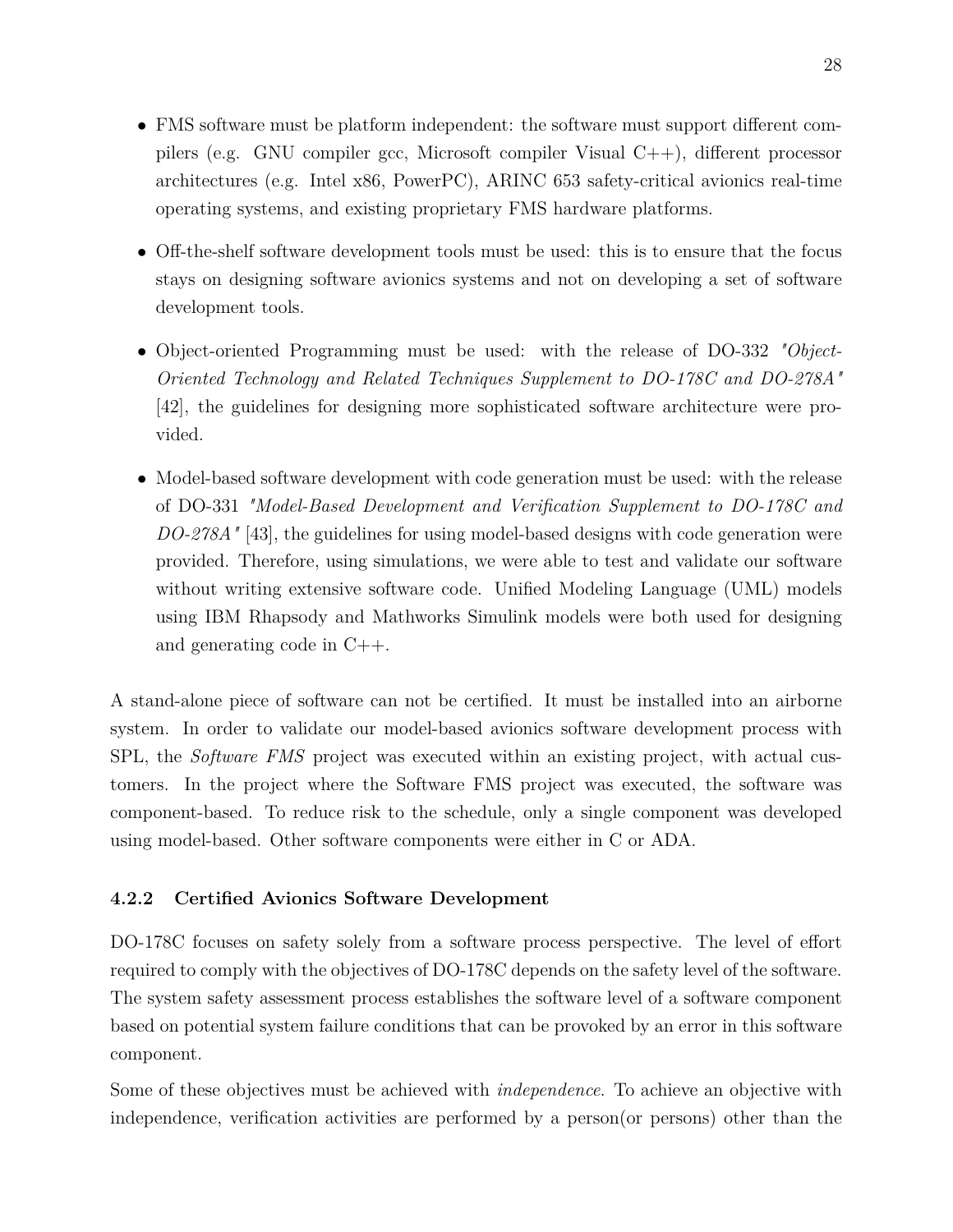author(s) of the item that is being verified.

Compliance is achieved by producing a list of certification artifacts (e.g. software development and verification plans, software requirements, design description, source code, test procedures/test results). The precise list of DO-178C deliverables (i.e. software life cycle data) can be found in [\[4\]](#page-87-2). Compliance with DO-178C also requires that all tools generating or modifying a certification artifact must be qualified; otherwise, any modifications made to a certification artifact made by the tool must be verified. The objective here is to ensure that the tool has not injected an error into a certification artifact.

### **Certifiable Avionics Software Development in Practice**

Since DO-178C is process oriented, at CMC Electronics every software development activity, from planning to assurance quality, is clearly defined, with all preconditions and inputs to an activity and the outputs from that activity. Most certification artifacts are generated manually, except for the results of automated tests: these are generated using a set of qualified testing tools.

Each modification to the software is captured through *Software Change Request*. The modification may be a bug fix or a very complex feature. A software change request will trace to all certification artifacts related to the feature that it implements. Other information is also recorded in a software change request, such as time spent on implementing the feature; issues recorded (e.g. bugs caused by this software change request).

In next Section, we summarize the certification constraints and coding/design constraints arising from current practice in certifiable avionics software development.

#### **Certification Constraints for Avionics Software**

Avionics software certification constraints can be summarized as follow:

- Certification artifacts must be produced and archived for every line of code throughout the service life of the avionics software system, that will be installed an aircraft.
- Traceability from requirements to design, implementation and test artifacts. Traceability is bidirectional (i.e. every requirement must be linked to a line of code and a test procedure, and vice-versa). The goal is to ensure that there is no undocumented function and that all requirements are implemented and tested.
- Validation (i.e. execution of test procedures) must be done on the target. If the target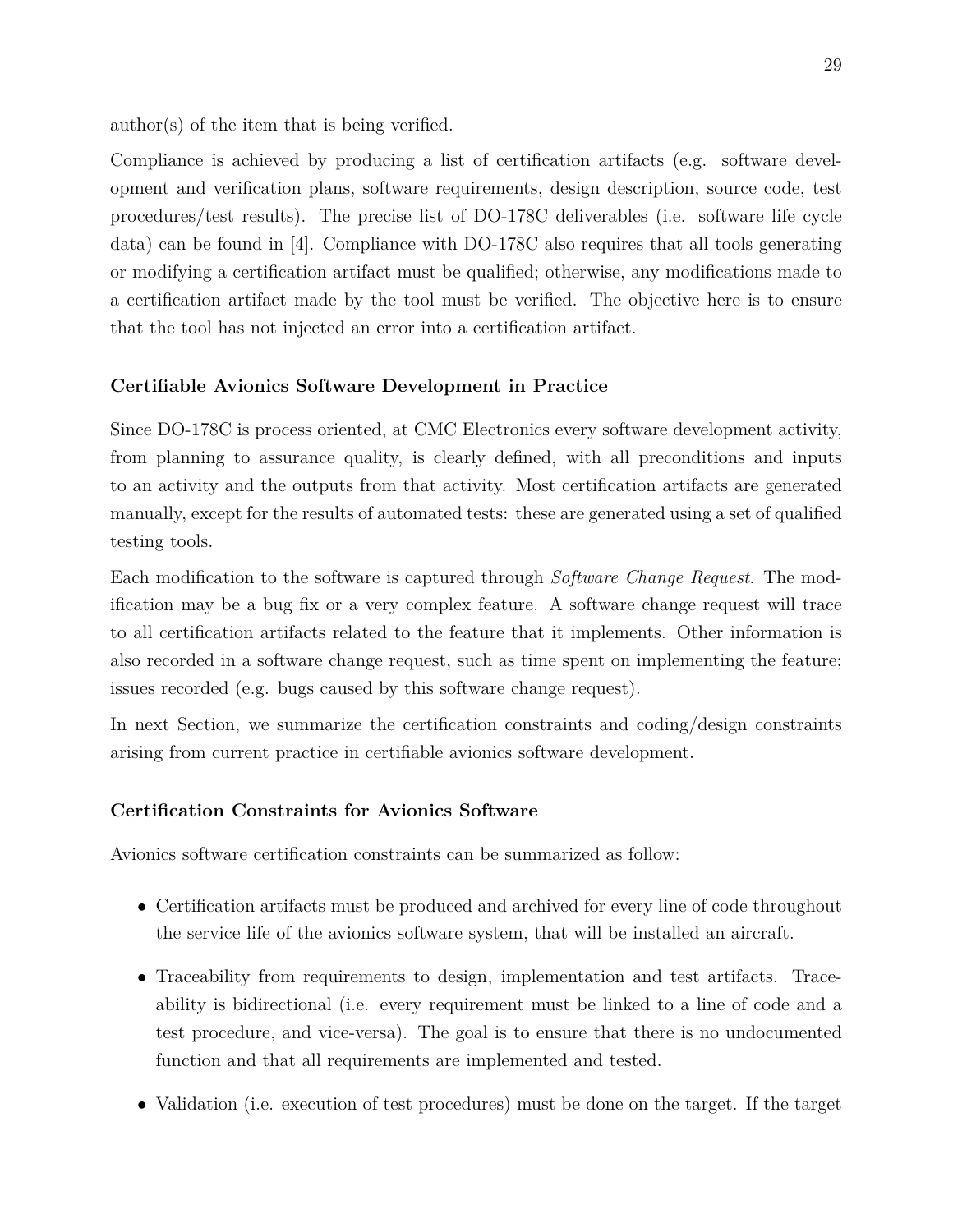is changed with no modification to the requirements, design and code, compliance will be lost and the whole certification process must be restarted.

• Exhaustive code coverage is required depending on the design assurance level(DAL). As a minimum, full structural coverage (i.e. every line of code is executed) is required and MC/DC (Modified Condition/Decision Coverage) coverage will be required for software with a higher level of DAL. For CMA-9000 FMS, MC/DC coverage is not required, because it is level C.

### **Coding and Design Constraints for Avionics Software**

In order to meet high standards with respect to software quality and safety, certifiable avionics software must be verifiable and predictable in every aspect(e.g. execution time and memory size) and it must be able to handle hardware failures, errors in hardware/software interfaces, incorrect software response or abnormal conditions. We even need to consider the possibility of a bit shift in the executable code loaded on target avionics systems that may be caused by cosmic radiations. Therefore, several constraints are included in the coding standards and design standards. The most representative constraints are listed below:

- Static memory allocation at system initialization and no dynamic objects;
- No unbounded recursive algorithms; and
- No unreachable code (i.e. dead code).

#### **4.3 Case Study**

In this section, the case study design is described. The case study was conducted by inspecting more than a decade's worth of archived certification artifacts of CMA-9000 FMS. The goal was to collect information for a better understanding of the current variability and separation of feature implementation and its implications for software evolution, maintenance and ultimately software development cost.

In the next subsection, research objectives are described, followed by ae description of the research questions and research methodology. The case study was conducted following the guidelines proposed in [\[44\]](#page-90-2) and [\[45\]](#page-90-3).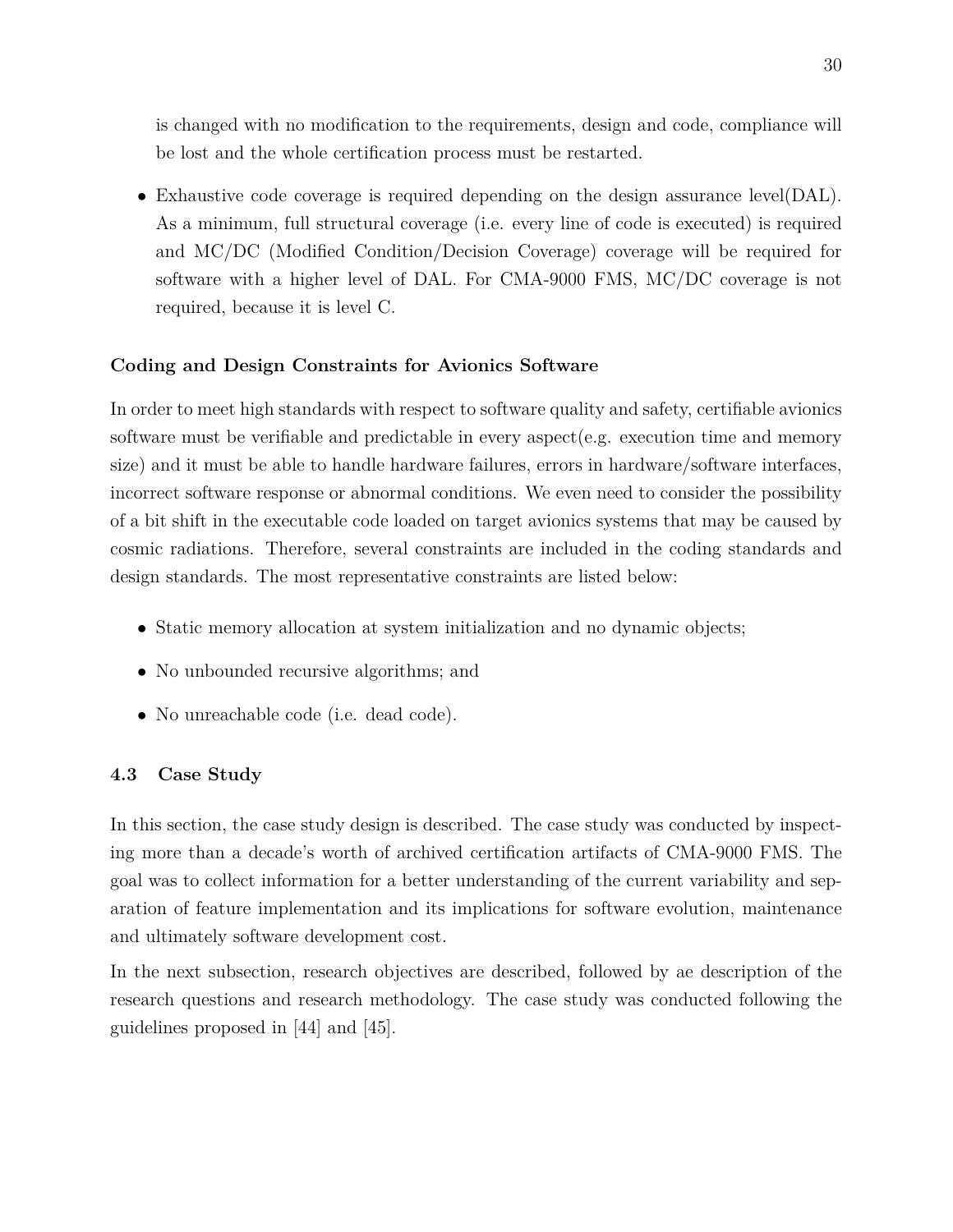The subject of this study was to understand the variability and separation of features mechanism in CMA-9000 FMS certified software, and its impact on certifiable software evolution and maintenance. Our main objective was to obtain insights in order to better tailor our implementation of the software product line process for certifiable avionics software development.

### **4.3.2 Research Questions**

The research questions for this study were:

- **RQ1** How were variability and separation of features handled in the legacy CMA-9000 FMS software?
- **RQ2** How much effort was required to implement and qualify the features in the legacy CMA-9000 FMS software?
- **RQ3** What impact do the current variability and separation of features have on the maintenance and evolution of the software?

#### **4.3.3 Methodology**

The case study was conducted using the following two techniques iteratively: data extraction and workshops with a domain expert. The information collected from the CMA-9000 FMS certification archives during the data extraction step was guided by our research questions. Then, the information was presented and approved in workshops with the domain expert. Also, during these workshops, it was decided whether enough information had been collected, to answer the research questions.

### **Data Collection**

Data was obtained by manual inspection of the CMA-9000 certification archives. The archives contain all the certification artifacts required for obtainning DO-178 compliance of CMA-9000 FMS equipment for all projects over the last decade. The archives are rich and extensive covering every aspect of the software development process.

To narrow and focus our data collection on the research objectives, we followed various strategies: (1) Variation of the source code (Bottom-up); (2) Impact of a "Software Change Request" (Top-down); (3) Code inspection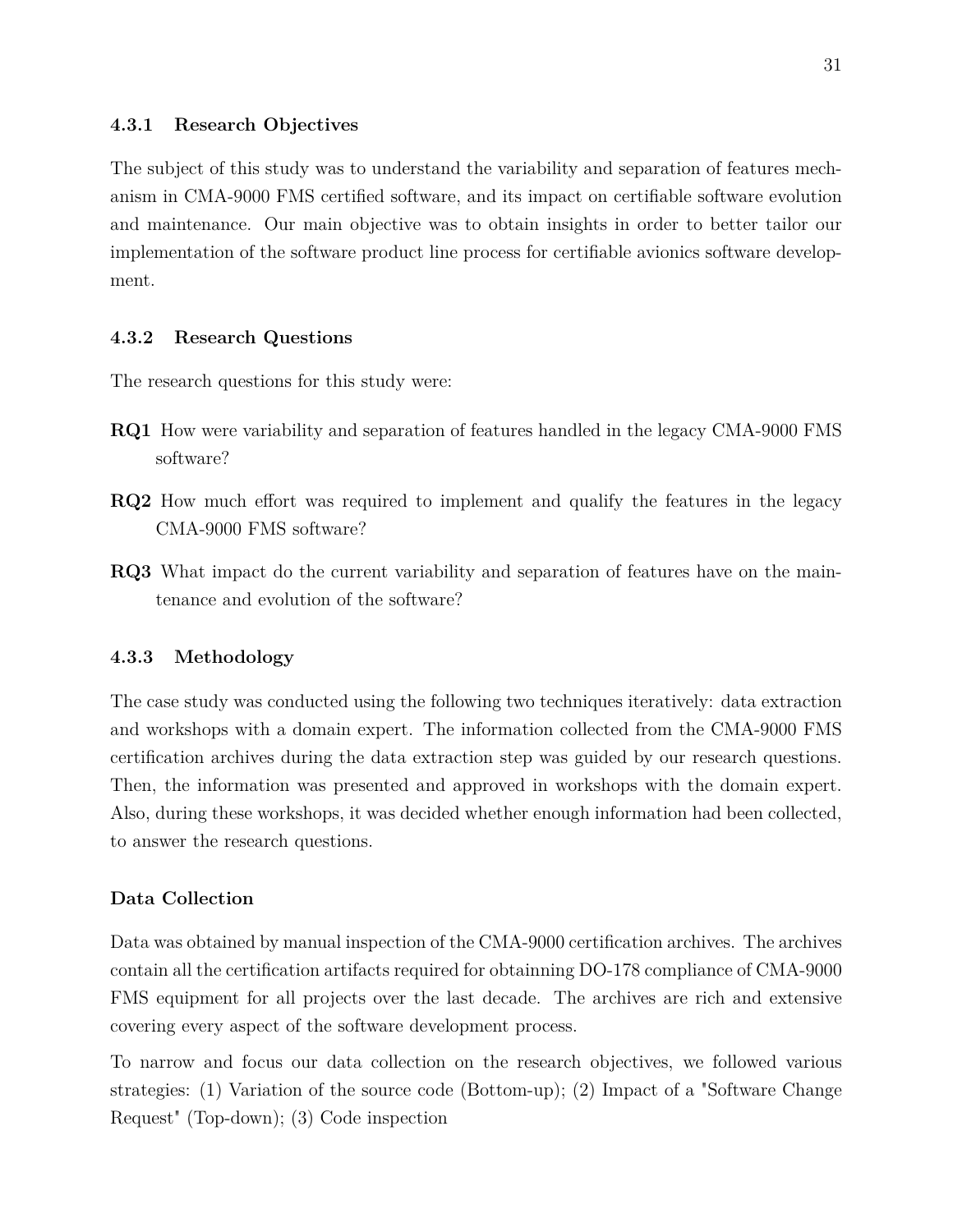#### **Variation of the source code**

The objective here was to collect information on software evolution. Starting from a baseline of the code that was certified, we counted the number of version increments for each source file grouped by software component. The baseline was selected with the approval of the domain expert.

### **Impact of a "Software Change Request"**

The objective here was to collect information on the impact of a feature implementation on software maintenance and software certification. Then we selected Software Change Requests (SCR) and analyzed their impact on the software, test and requirements. There were three major types of software change requests: improvements, problem fixes (e.g. software bugs) and requirement changes. As a starting point, we focused on requirements changes because we wanted to see the impact of a new feature implementation and to quantify the cost of development. The software change requests were identified with the domain expert.

## **4.4 Results**

For reasons of confidentiality, coarse outlines of the results are shown and generic names are used when presenting data.

We began our study from a baseline dating back to 2010 that contained most of the major avionics features certified. Each baseline corresponds to at least one project with a specific customer and an aircraft platform. The study was conducted on the third release following the reference baseline.

By evaluating the number of version increments for each source code file in the system, we discovered that most of the core CMA-9000 FMS software components were stable. As shown in Figure [4.1,](#page-44-0) 80% of the core software components did not change at all or had less than fuive modifications since the reference baseline. The core software components represented 61% of the system.

On the other hand, some parts of the CMA-9000 FMS software were modified extensively. For example, we took one software component implementing a complex avionics software, representing 12% of the whole system. 25% of this component had been extensively modified and  $41\%$  of this component had considerable modification (see Figure [4.2\)](#page-44-1).

From this analysis, we were able to identify the sections of the system that were stable and the other sections that were unstable. This information can be used to identify the common-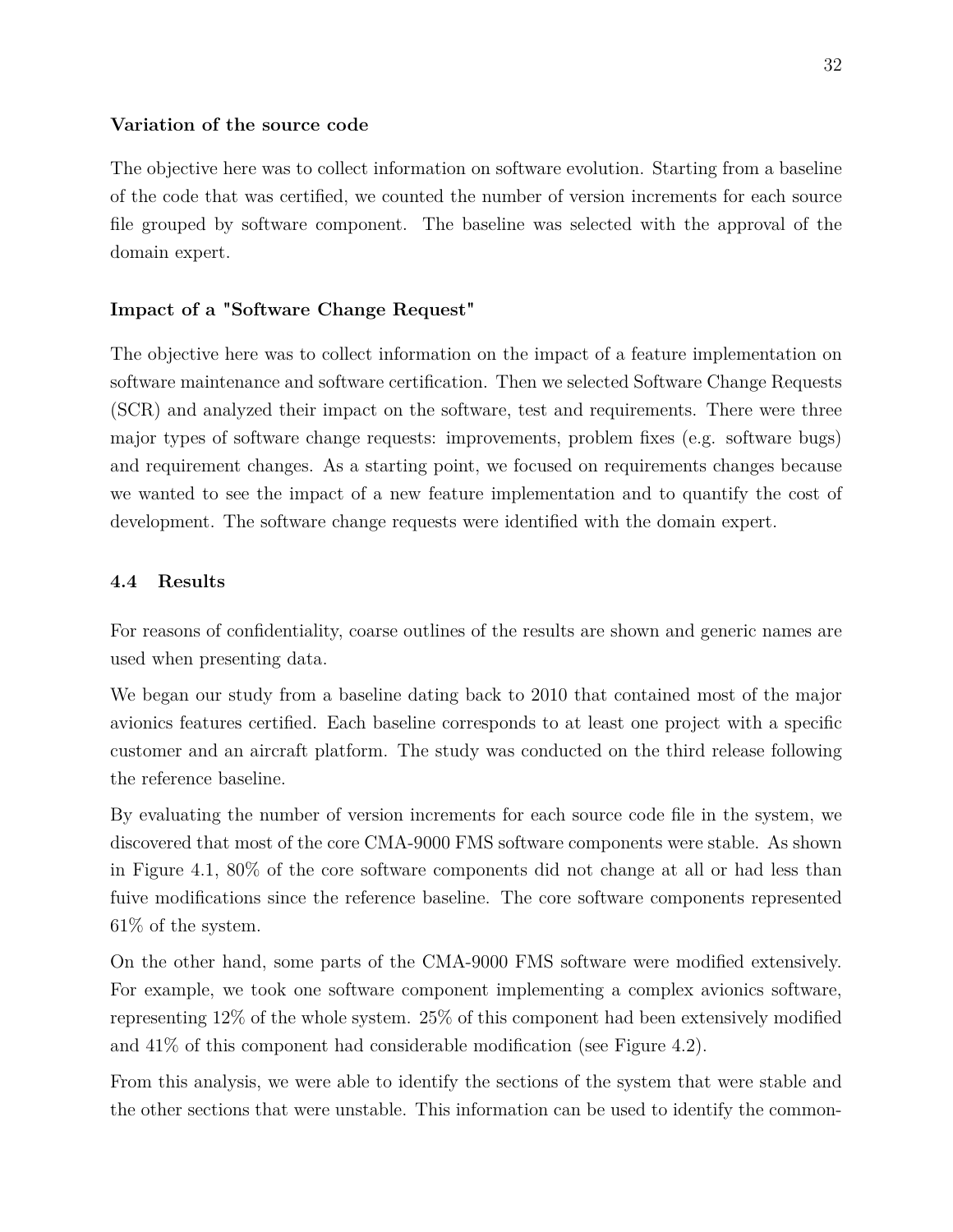

Figure 4.1 Changes in Core Software Components

<span id="page-44-1"></span><span id="page-44-0"></span>

Figure 4.2 Changes in a Complex Avionics Feature Software Component

alities and variabilities in CMA-9000 FMS. For example, core software components are good candidates for commonalities in CMA-9000 FMS, because they had very few modifications between releases with different aircraft platform.

In order to collect information on software maintenance and quantify the effort to develop certification artifacts, we began our study by focusing on software change requests. We selected software change requests that were relatively large, with requirement changes. For CMA-9000 FMS, a software change request is considered large when its development is estimated at more than 20 man/days. We grouped all software development activities for a software change request into three categories: system, code, and test. As shown in Table [4.1,](#page-45-0) we were given the average time spend for tasks in each category.

During our analysis, we also discovered that large "software change requests" with requirement changes had systematically more source files modified during the code review than during the initial implementation. In some cases, the code review generated twice as much source file modifications. On the other hand, we did not observe this pattern for software testing activities. Therefore, we analyzed the code review reports and we discovered that, on average, 25 % more defects were found after the code formal peer review occurred. Here are some representative examples of the coding defects were discovered later:

- high-level requirement not implemented;
- implementation does not match high-level requirement;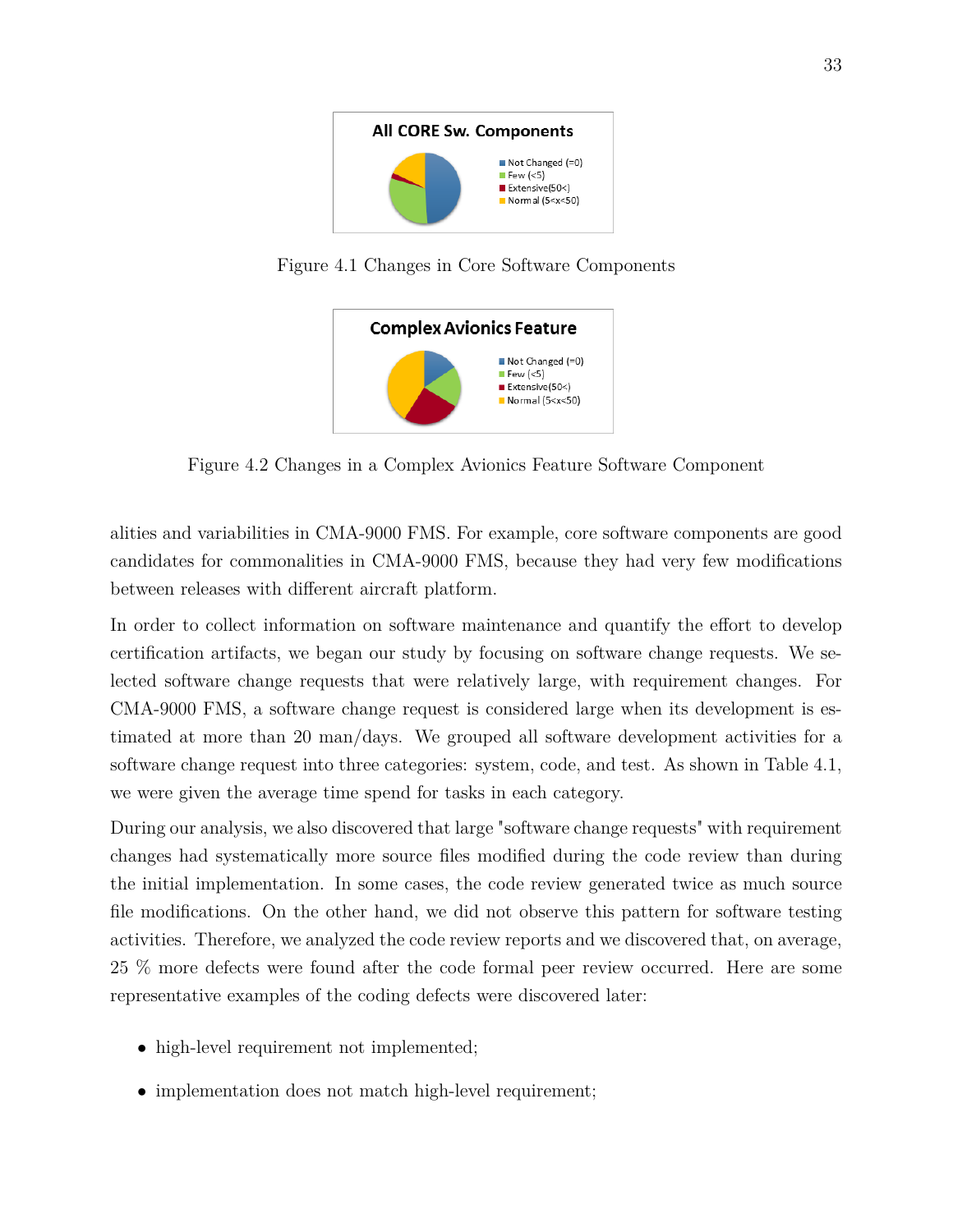| Sw. Dev. Tasks Category Average Effort(in $\%$ ) |        |
|--------------------------------------------------|--------|
| System                                           | $11\%$ |
| Design/Coding                                    | 28 %   |
| Testing                                          | 61 $%$ |

<span id="page-45-0"></span>Table 4.1 Effort required to generate certification artifact

- high-level requirement changes occurs after the formal code review;
- high-level requirement not implemented;
- software bug found during software testing activities;
- operational issues found during system level validation activities;
- implementation was broken for other variants (i.e. aircraft platform);

All these defects were generated by software testing activities and system-level verification activities. By analyzing those code review defects, we discovered two issues: certification artifacts were generated too early in the process and no variability analysis was done by system engineers.

For CMA-9000 FMS, software development was carried out using a waterfall approach, in which high-level requirements are completed before starting coding activities and coding activities must be completed prior to testing. Completing high-level requirements activities means that all certification artifacts are created before starting the next software development activities (i.e. coding and testing). Once all software development activities at various levels (system, code and testing) are completed, then the test pilot validates the new feature implementation. If the test pilot finds an operational issue, we restart the whole process of creating high-level requirements, coding and testing activities. For example, the operational issues found by the pilot are captured by defects found after formal reviews are performed. From the collected data, on average, 25 % more defects were found after formal peer review; this also means that the cost of software development is increased by 25 % because all software development activities must be redone for those operational issues.

The other issue that we discovered relates to the different variants (aircraft platforms) supported by the CMA-9000 FMS. Typically, every project has one aircraft platform and system engineers will do their validations with the current aircraft platform only, but the software validation team will run tests for all variants supported by CMA-9000 FMS. For example, all variant-related defects were discovered during software validation activities.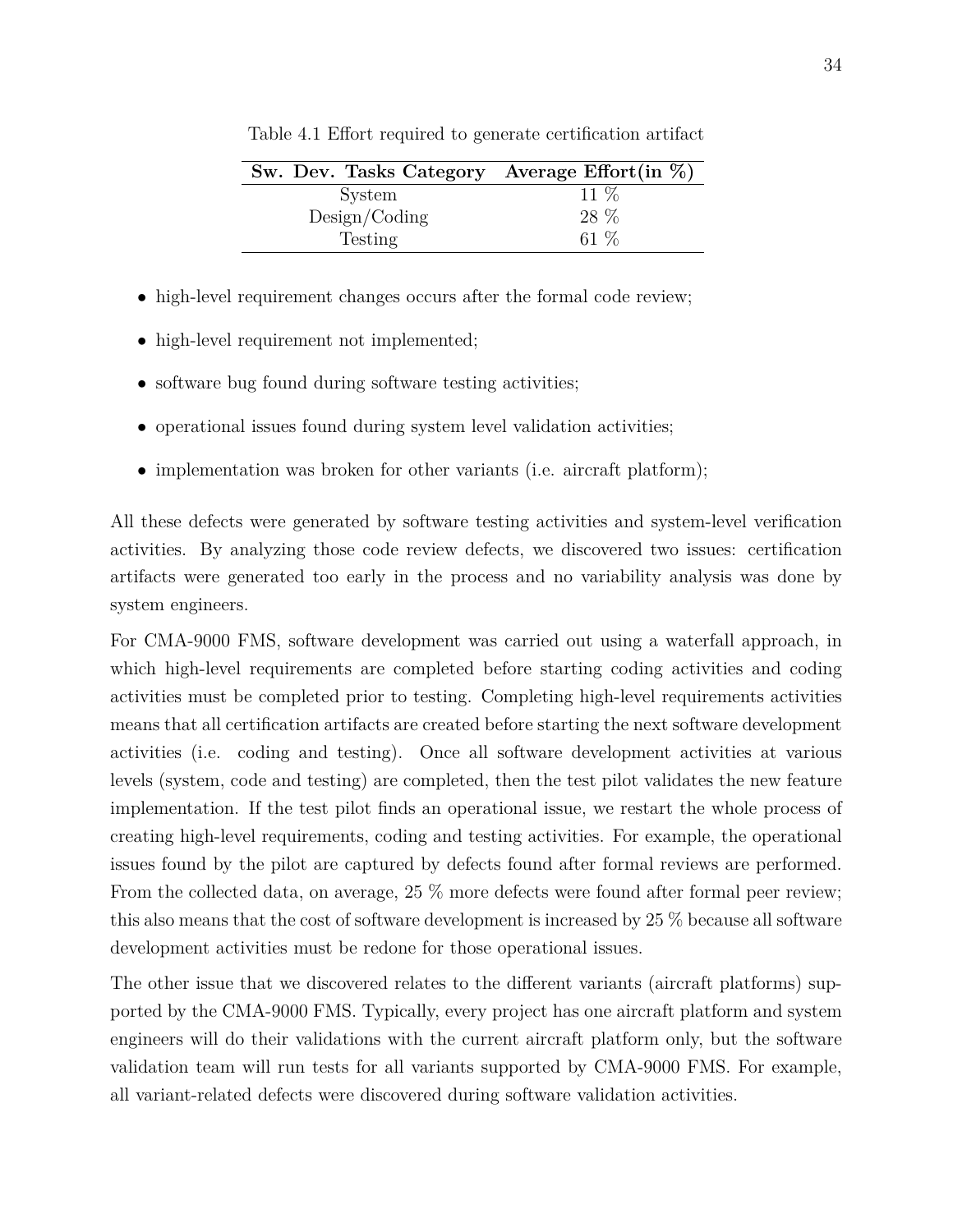# **4.4.1 Key Insights and Findings**

- Stable, unchanging, mature parts of the CMA-9000 FMS software were identified (e.g. 80% of these core functions had no impact or had undergone very few modifications during the last 3 major releases). This information can be used to identify commonalities and variabilities in CMA-9000 FMS software.
- Certification artifacts were created too early in the process for CMA-9000 FMS. This increases the cost of certifiable software development by 25% on average. This issue can be solved by using agile software development methodologies.
- Variability is not handled properly by the current CMA-9000 implementation. When we add a new feature to CMA-9000 FMS for one aircraft platform (i.e. variant), previous implementation for other aircraft platform brakes down.
- The system engineers limited their scope to the aircraft platform for the current project. There is no domain engineering or variability analysis encompassing all aircraft platforms that are supported by CMA-9000 FMS.

Based on these findings, we propose a software product line that is based on a certifiable avionics software development process for FMS equipment. Before introducing our solution, we will present an aviation industry standard "Advisory Circular (AC) 20-148 Reusable Software Components" [\[14\]](#page-88-0) published by Federal Aviation Administration (FAA).

# **4.5 Reusable Software Components**

AC 20-148 [\[14\]](#page-88-0) provides guidance for DO-178C compliance of Reusable Software Components (RSC). A DO-178C RSC is a software collection that is recognized as meeting the objectives of RTCA/DO-178C; it may be used on more than one project without having to regenerate certification artifacts. Certification authorities grant RSC acceptance as part of a normal certification process, when the applicant complies also with AC 20-148. An FAA acceptance of RCS allows for the software's deployment on future projects without the added cost and risk of recertification.

In order to obtain RSC certification, compliance should be done twice: at the component level and at the system level (i.e. target platform). If the future users of the RSC change the target platform, this will invalidate its certification. In this case, future users must apply for new RSC compliance. The DO-178C RSC initial cost is higher due to the certification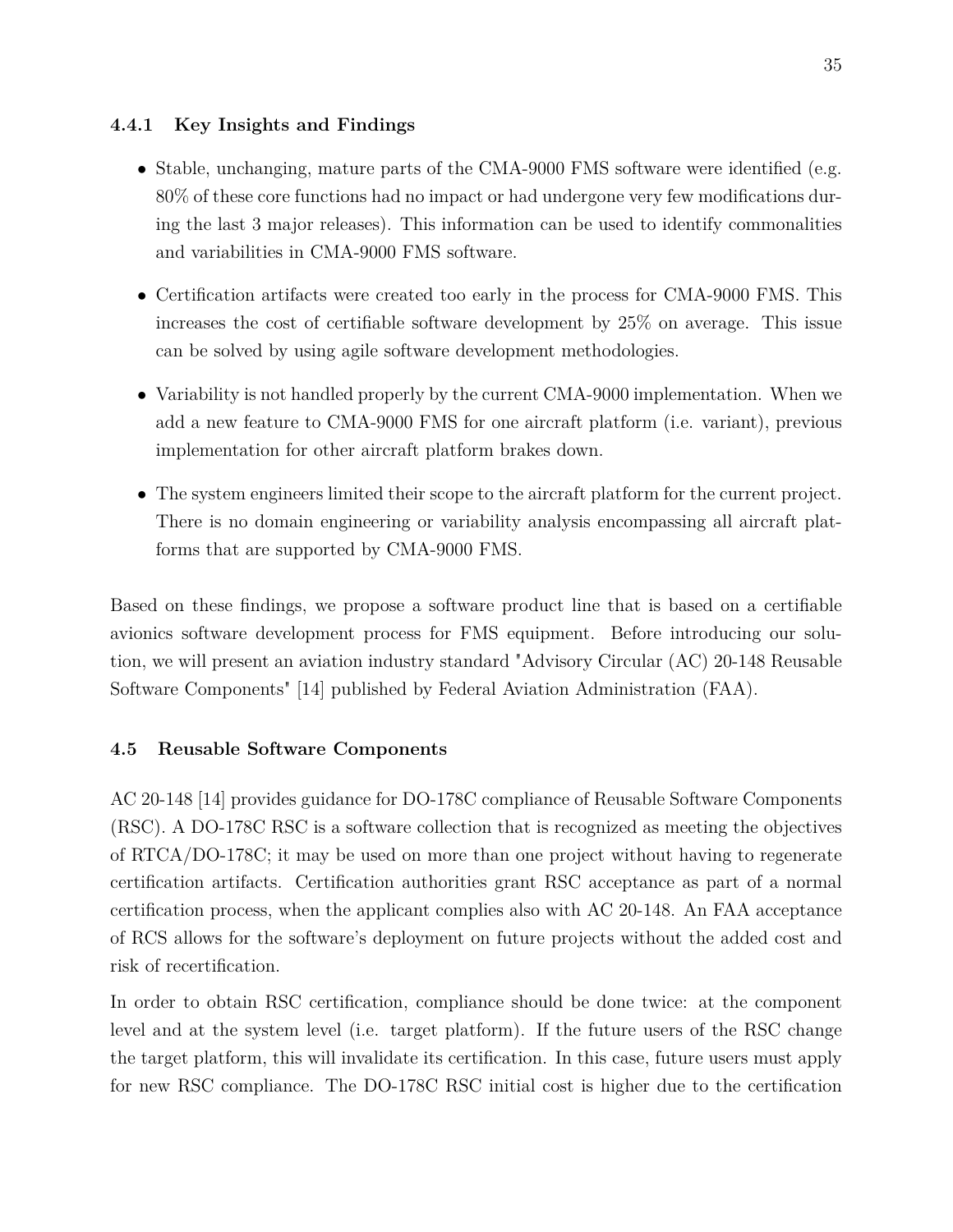at two levels (component level and system level). To be cost effective, the target platform should be reused on future systems where the RSC is intended to be used.

The AC 20-148 will be followed to obtain RSC certification for the software components that represent the commonalities of the CMA-9000 FMS discovered during our case study (these are the core software components that remain unchanged for several consecutive projects).

#### **4.6 SPL-Based Certifiable Avionics Software Development**

Initially, for the *Software FMS* project, there was no requirement to use software product lines (SPL). Redesigning our FMS with a SPL-based software architecture came up naturally. Avionics systems functionalities are feature-based. Avionics software certification is also feature-based, because when manufacturers apply for certification of their avionics equipment, they do this based on the set of features supported by specific equipment. Therefore, SPLE is the intrinsic approach for certifiable software-intensive avionics system development.

By reducing the scope instead of deactivating a feature that is not required for a specific FMS installation, there is no need to expend extra effort to certify deactivated features.

The Software FMS project (a CMC Electronics research project) was carried out within another project with a customer. In this project, the software life cycle data (i.e. Plan for Software Aspects of Certification, Software Development Plan, Software Verification Plan), required by the certification authorities, had already beed defined. These plans necessitated an update for model-based software development. But instead of modifying the existing plans, supplements were created for those plans that were specific to the model-based software development. For example, we had a standard Software Development Plan and a supplementary Model-Based Software Development Plan, see Figure [4.3.](#page-48-0)

#### **4.6.1 PLE-Based Avionics Software Development Process**

For domain engineering, we used theff-the-shelf variability management tool BigLever Software Gear. The variability was at the UML model level: the variation points were in the UML design models. There was no variation point in the code. The target UML models were generated from the source UML model, which contained the variation points. The source code was then generated using Rhapsody code generator from the target UML model. The Model-driven architecture (MDA) scheme was followed. The source model was the platformindependent model (PIM), the target model was the platform-specific model (PSM).

Software Product Line Engineering deals with multiple projects simultaneously. It suggests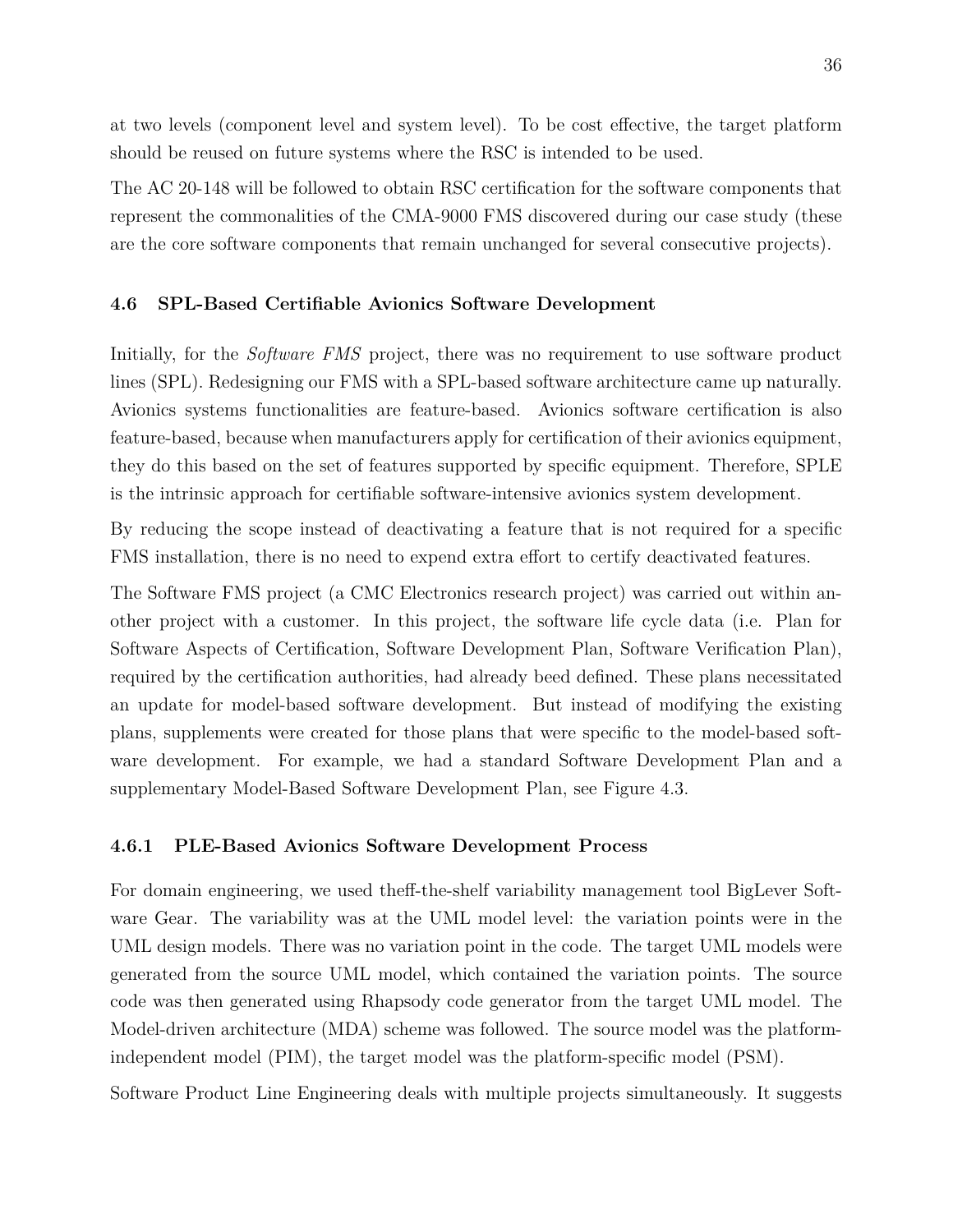<span id="page-48-0"></span>

Figure 4.3 Model-Based Document Supplements



<span id="page-48-1"></span>Figure 4.4 PLE-Based Software Development Process

an horizontal organizational model, whereas within most avionics equipment manufacturers, organizational structure is vertical, where what is missing is a domain engineering unit, extending over multiple products within a product family, performing the upfront tasks and laying the groundwork for future reusability.

In the *Software FMS* project, the certification infrastructure was created for any FMS project (i.e. plans, design models, source code, test procedures and test framework).

A generic FMS project was created with all documents, requirements, system models and design models on a separate branch within the configuration management system. This project was called *Core FMS* (see Figure [4.5\)](#page-49-0). Core FMS is not specific to any project and it contains all the variation points in the software plans and, design models. Then, we had a project-specific FMS on another branch, where all the software artifacts were auto-generated.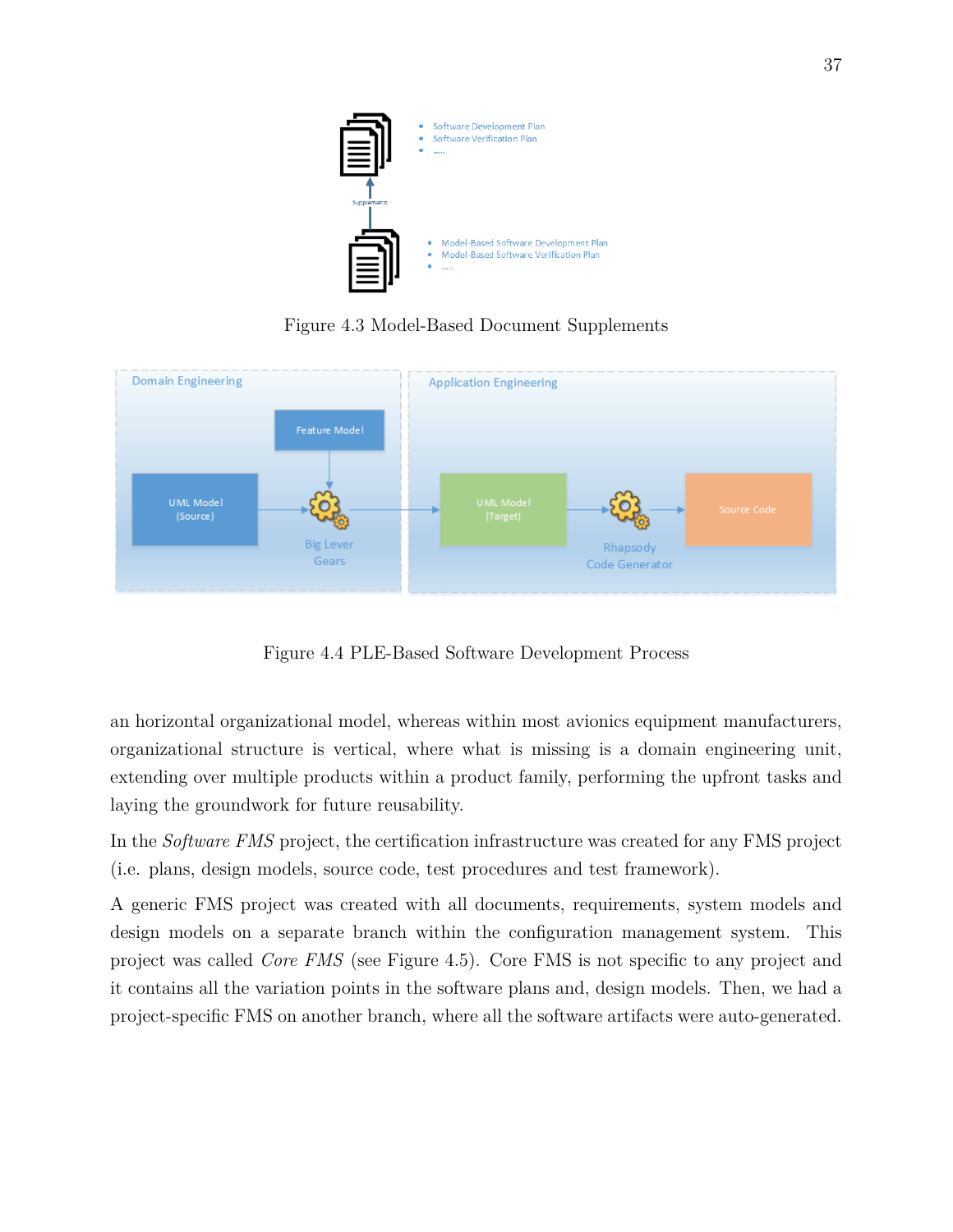

<span id="page-49-0"></span>Figure 4.5 Core FMS vs Project-Specific FMS

# **4.6.2 Software FMS architecture**

For FMS equipment, there are two types of features: industry-specific features (e.g. Aviation technical standards such as DO-236C) and customer-specific features. As shown in Figure [4.6,](#page-50-0) FMS software architecture was composed of three layers in order to reflect those different types of features: *Common Core*, *Core Extension*, and *Customer-Specific*. The Common Core represents the commonalities in the system. It is owned by the Software FMS team because Common Core contains most of the variation points.

The *Core Extension* layer is a container on another branch<sup>[1](#page-49-1)</sup> for the implementation of various industry specific features. The variation points for these features are located in the *Common Core*.

The *Customer-Specific Assets* layer is a container on another branch for the implementation of different customer-specific features. The variation points for customer-specific features are located on the *Core Extension* layer because customer-specific features typically extend the industry specific features.

Each project member could have modifications in all layers and all three layers are at the SPL domain (i.e. all three layers contain source UML models with variation points, see Figure [4.4](#page-48-1) ). The changes to the software components in *Common Core* will require the approval of the *Software FMS* team. They must ensure that there is no impact on another FMS project.

# **4.6.3 Encapsulating Variations**

Each feature implementation is a self-contained Rhapsody project<sup>[2](#page-49-2)</sup>, as shown in Figure [4.7.](#page-50-1) Therefore, each FMS team can work on its specific features separately.

<span id="page-49-1"></span><sup>&</sup>lt;sup>1</sup>In Rhapsody, it is possible to reference a package located in another project.

<span id="page-49-2"></span><sup>&</sup>lt;sup>2</sup>In Rhapsody, it is possible to reference another project as a package.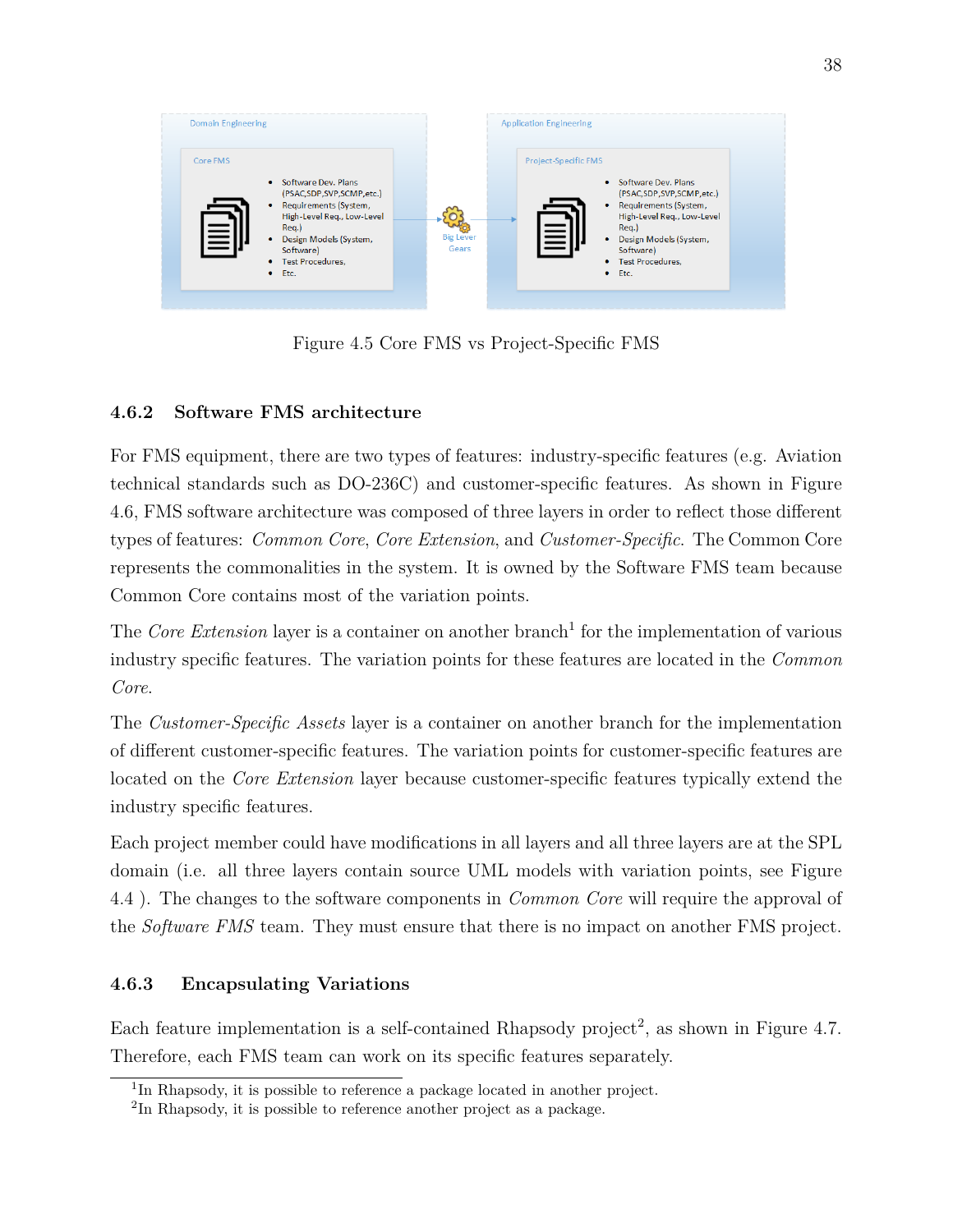

<span id="page-50-0"></span>Figure 4.6 FMS Design Model Structure



<span id="page-50-1"></span>Figure 4.7 Feature Implementation Structure

The variability management tool used in our project allowed us to put variation points on state machines (e.g. on transitions and states), classes, class operations and class attributes. That level of granularity was not enough because most of the variation points, were inside the operations, where the algorithms were defined. There was no mixin operation similar to FeatureC $++$  [\[46\]](#page-90-4).

The feature implementation is not located in a secluded section in the code. For example, a feature implementation could have an impact on several software components and inside each software component, there could be new classes introduced by the feature as well as several small modifications (one or two lines of code) to operations.

Structural variability (such as variation on a class, an attribute or any structural element) was achieved using variation points provided by Big Lever Gears. The tool was also very successful in handling behavioral variabilities inside statecharts and on an operation. It was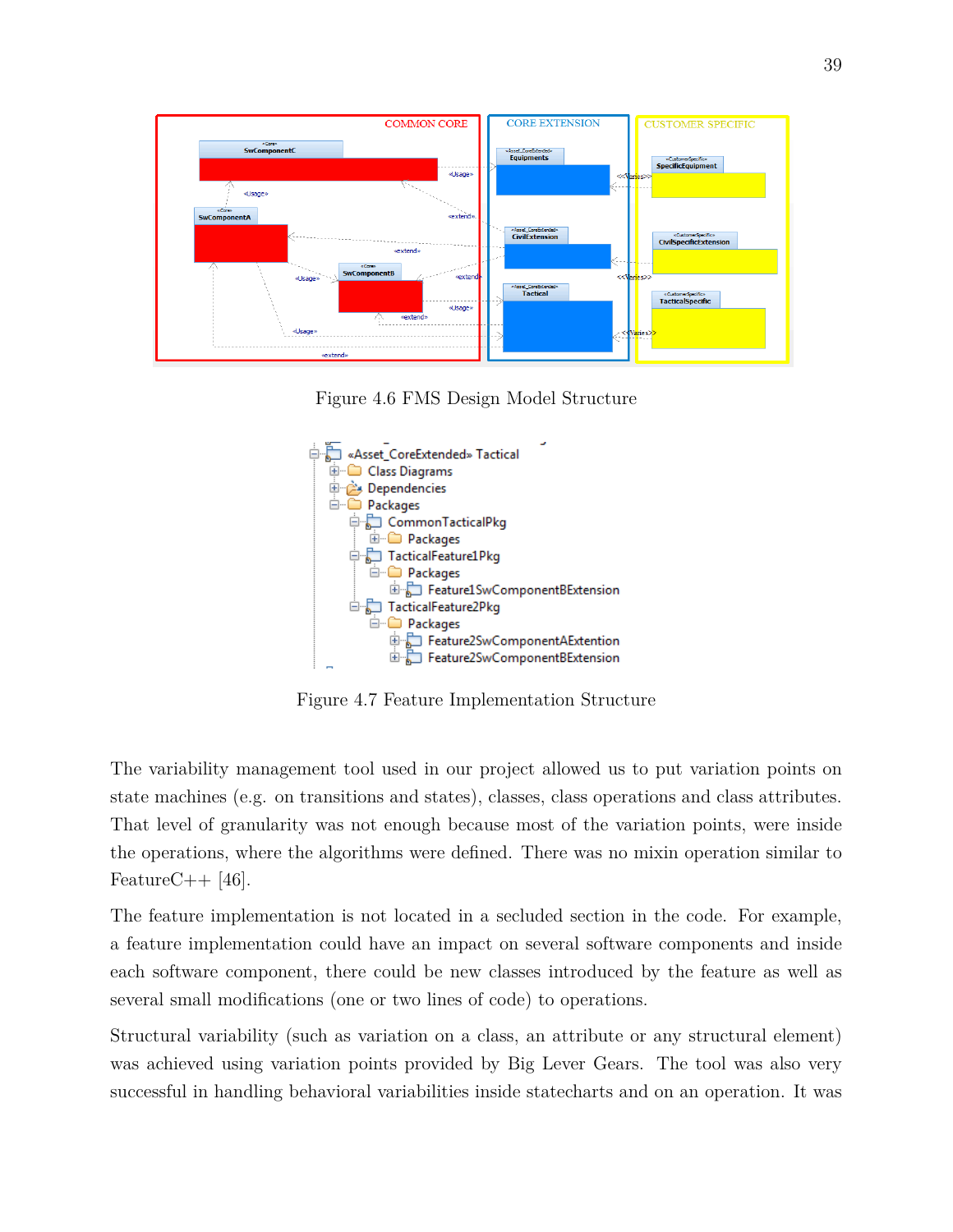more difficult to handle behavioral variabilities inside an operation without duplicating the commonalities inside the operations.

#### **4.7 Discussion**

In this section, we will analyze our SPL-based certifiable avionics software development process, using the findings from the case study conducted on the CMA-9000 FMS certification artifacts.

The case study identified the most stable and mature parts of the CMA-9000 FMS. Those parts represent the commonalities of the FMS, and this information can be used to identify the software components in the core layer of the new SPL-based FMS architecture. This information can also be used to identify the candidate features in the extension layer that can be certified as a DO-178C reusable software component to reduce the cost of certification over the long term.

During our case study, we also discovered that the creation of certification artifacts upfront before validating implementation was increasing costs by 25% on average. The interesting part is that an agile SCRUM method was used in CMA-9000 FMS projects but the software development was done via a waterfall approach. Of course, using SPL-based software development will not resolve this issue. An analysis of the type of defects that were contributing to increases in software development costs, revealed that several of these defects were related to variability issues (i.e. implementation for one variant broke other variants implementation). For CMA-9000 FMS projects, no variability analysis was done by system engineers because the focus was on the variant of the current project. There was no domain engineering involving all variants of the FMS. Using SPL-based software development would eliminate these types of defects upfront and consequently reduce the additional cost related to these defects that are present with the traditional, single project software development approach.

The features we implemented were not certified even though we followed the DO-178C standard, because the Software FMS project was hosted by a military project, where the DO-178C certification process was not a prerequisite for this host project. The customer required only a demonstration that our process complied with DO-178C and they did not require a compliance certificate from a civil regulation authority.

First we tried to separate each feature implementation from the common core software, to have a self-contained feature that could be certified as a DO-178C reusable software component. Another reason for confining a feature implementation to one package was to reduce the variation points in the system. For example, during our evaluation of the SPL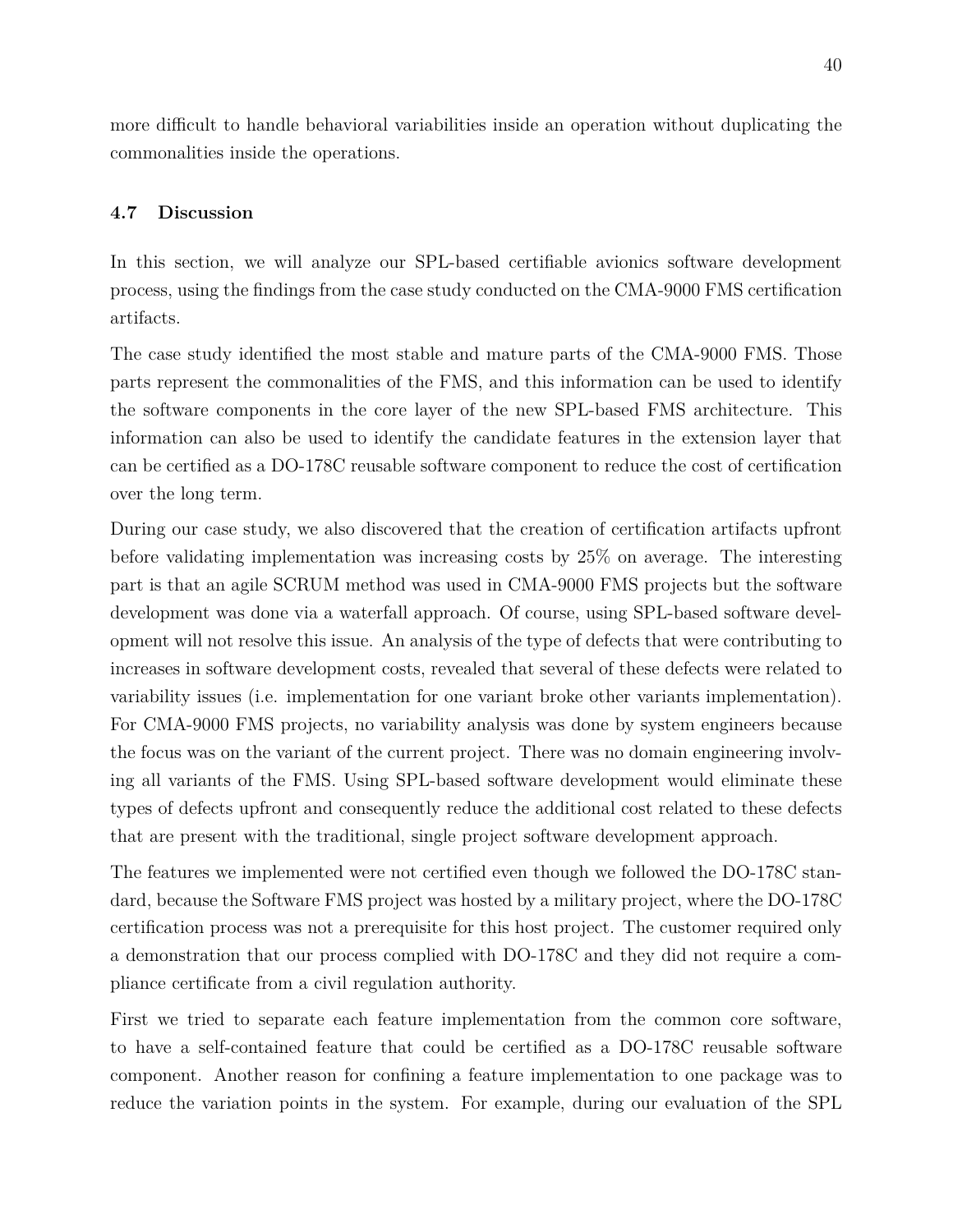management tool, even with a simple UML model, we were systematically making errors. Every time an error was fixed for one product variant, another product variant was broken, and this was not visible until all variants were generated.

In addition to the number of variation points in the system, another difficulty in implementing features was the level of granularity of the variations in the core software. The SPL management tool allowed us to put variation points on a class, an attribute or an operation. But, instead of adding fine-grained variation points on attributes and operations, we relied on inheritance and polymorphism and added variation points on the classes to manage the system's complexity. For example, in Figure [4.7,](#page-50-1) the tactical feature 2 has an impact on two software components in Common Core (i.e. SwComponentA and SwComponentB), but inside each software component, there will be new child classes, and the variation points will be on those classes instead of having several variation points on each attribute or operation with minor modifications (one or two lines of code) in the Common Core. Having coarsegrained variations in the core software allowed us to have all our variations in one secluded location.

For other types of certification artifacts, such as requirements in Doors, or any other text files (e.g. \*rtf,\*.doc) containing test procedures, test results or software development and verification plans were handled efficiently by the SPL management tool that we selected. Therefore, the main focus of this case study was on handling variation points in software design and code.

#### **4.8 Threats to Validity**

The generalizability and confirmability of our results are limited because the study was conducted at the Esterline CMC Electronics site, where access to certification archives was limited to authorized persons. Since the research project is an industrial case study, we had little control over its orientation and execution.

One threat to internal validity relates to the use of version increments to gather data on software evolution. If someone added and removed a modification it would be covered as two modifications. To mitigate this threat, we excluded all version increments related to branching in and out from the main branch. Also, the common practice was to keep the main branch stable by keeping all check-ins to a minimum, and verified by engineering testing (i.e. informal testing). Therefore, the number of version increments was minimal.

Another threat to internal validity is the metrics we used to measure software evolution: not changed (x=0), few changes (x<5), normal(5 $\langle x(5)$ ) and extensive (50 $\langle x \rangle$ ). The rationale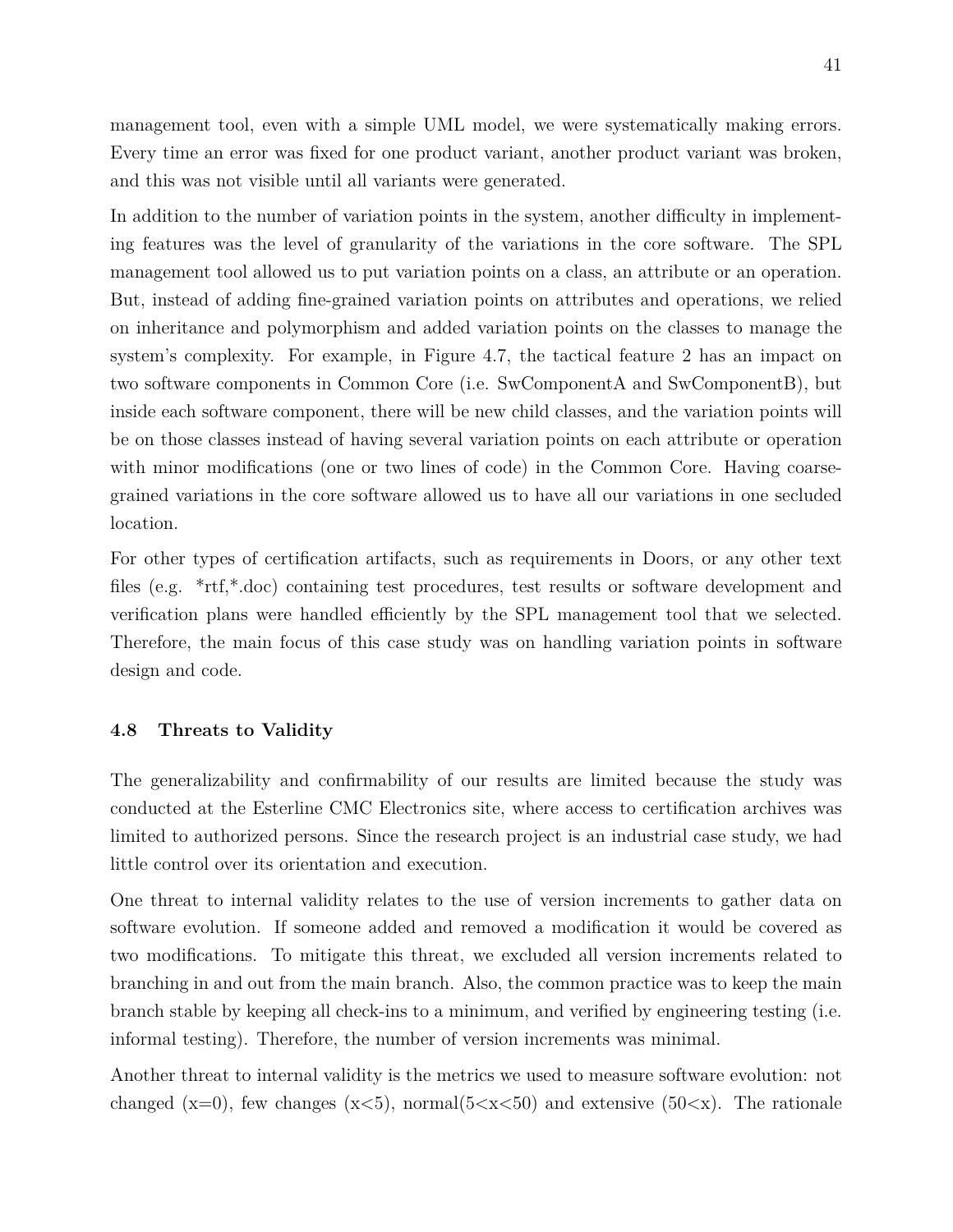behind those metrics is as follows: for a small software change request (e.g. a bug fix), there is a minimum of two version increments: one code check-in for the initial implementation, and another for fixing defects from the code review. And for a large software change request, there will be 2 to 3 software engineers modifying the code, which will result in at least 6 check-ins for the large software change request. 50 version increments to a source file meant that, on average, the file was affected by close to 10 large software change requests (SCR). We also wanted to single out cases where there were few changes, and normal modification, because a file affected by 1 or 2 SCRs means that it is relatively stable.

#### **4.9 Related Work**

### **Use of Software Product Line Engineering for Certifiable Avionics Software**

This project is a continuation of Paper [\[11\]](#page-87-3). In [\[11\]](#page-87-3), we explored challenges in applying software product line engineering to certifiable avionics software development and proposed recipes for a successful software product line framework for certifiable avionics software; there is no industrial application of a software product line in this paper, however.

Surveys [\[37\]](#page-89-0) and Papers [\[38\]](#page-90-5) [\[39\]](#page-90-6) [\[40\]](#page-90-7) [\[41\]](#page-90-8) have revealed that several avionics and aerospace companies are already using some forms of Software Product Line Engineering (SPLE) for aerospace equipment software development. Some of these papers tackle certification challenges directly. For example, in [\[38\]](#page-90-5), the authors present the results of applying SPLE to an Engine Monitoring Unit with a focus on configuration management and generation of certification artifacts.

In [\[47\]](#page-90-9) SPLE was used for certifiable avionics software development. The authors proposed an infrastructure for the SPLE process, aiming at development of certified Unmanned Aerial Vehicles (UAV). They propose a metamodel to support a certifiable SPL development process. In sum, they first identify a list of six issues with certification using SPLE. Then, they start from ProLiCES, a model-driven process for development of SPLs, and propose a list of five modifications at the domain engineering level and five modifications at the application engineering level to ProLiCES, in order to adapt it for certifiable avionics software development. They also identify two non-issues with SPL-based software development process, which they qualify as major certification problems:

- 1. Standard DO-278B do not dictate a process.
- 2. Standard DO-278B provide no guidance to certification agencies on how to certify reusable assets.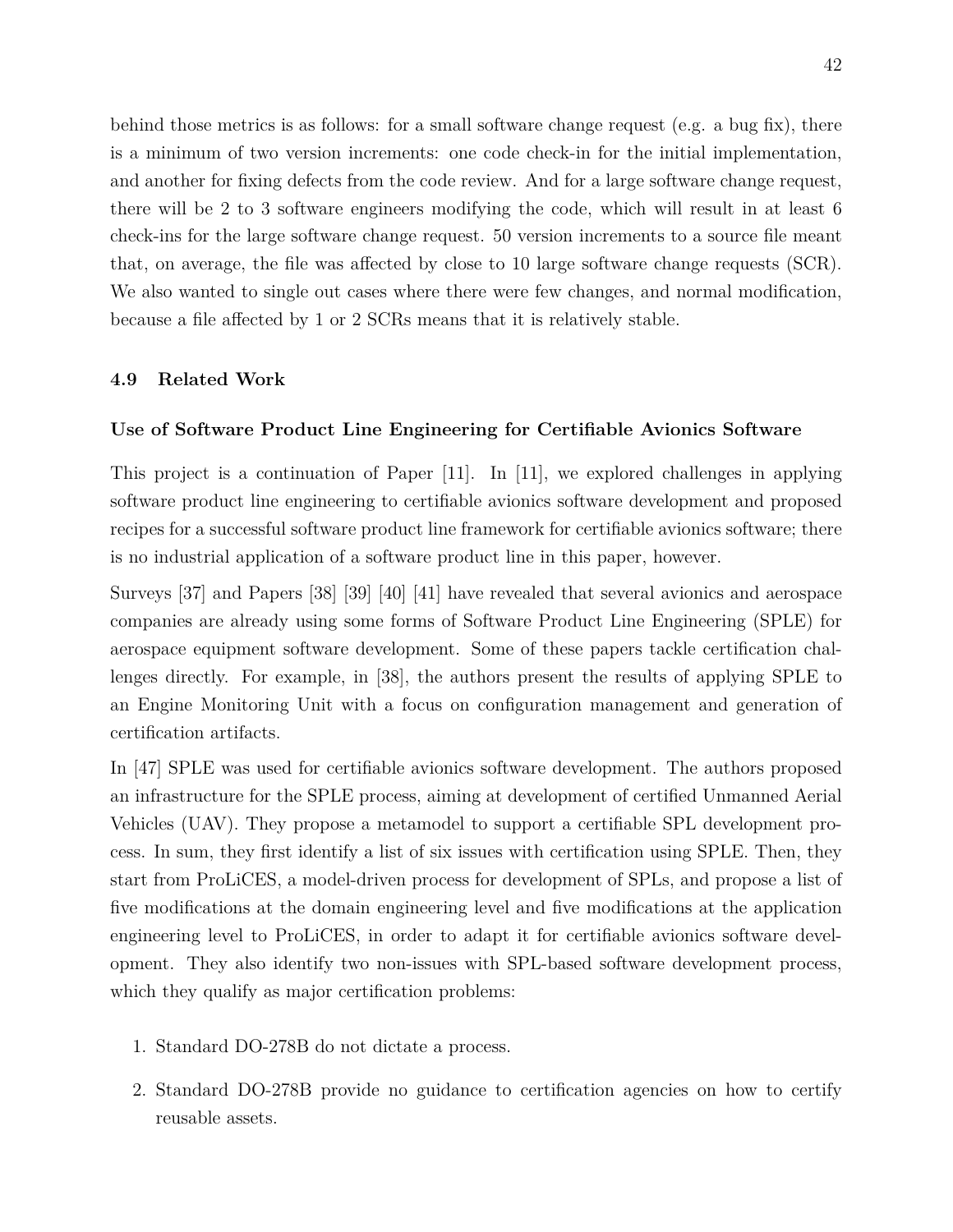43

From our perspective, however, their first issue is not a problem, but an advantage. It allows each organization to adapt its own development process to meet DO-278B objectives. For their second issue, in fact, FAA provides guidance on certifying reusable components through Advisory Circular *AC 20-148 "Reusable Software Components"* [\[14\]](#page-88-0). We must also recognize that in their case, they could not validate their proposal, because the guidance for certifying commercial UAVs was not provided by FAA at the time of their paper was published, and avionics software cannot be certified without a host avionics equipment installed on a commercial aircraft.

Another project very similar to ours was realized by Wölfl and others in [\[41\]](#page-90-8), who assessed cost reduction on generating certification artifacts by using model-based and product-line technology for the avionics software of NH90 military helicopter at Airbus. In our paper, we also attempt to reduce the cost of certifiable software development for an FMS, using model-based software product line technologies. The main difference is that we are using off-the-shelf commercial software modeling and SPL management tools. Wölfl and others, at Airbus, used open source and in-house software development tools. The advantage of using open-source tools is that these tools ca be qualified,and there is no need to review the certification artifacts they generate. In our case, we needed to adapt our software development process to the commercial tools we were using. For example, we needed to review the code automatically generated by Rhapsody, in addition to the Rhapsody UML models, while Wölfl and others, at Airbus, reviewed just the source model, not the code generated. In our case, Esterline CMC Electronics made it clear that they did not want to allocate resources for the development, qualification and support of software development tools. Their decision is understandable, considering that the code reviews represent a small portion of all the effort related to certifiable software development. For example, in our case study we found that the average effort for design and code was 28% of total software development costs and that code review represents a small portion of this 28%, in order of 5% to 10% of total costs for certifiable avionics systems.

# **Feature-Oriented Software Design**

Feature-oriented software design (FOSD) is a paradigm for software conception in SPL. FOSD is based on incremental development of the software in terms of the features that it provides. There are three pillars to FOSD: feature modeling, feature interaction, and feature implementation [\[48\]](#page-90-10).

A longstanding problem in feature implementation is tracing features easily from the problem space to the solution space [\[49\]](#page-91-0) [\[48\]](#page-90-10). Traceability is mandatory for achieving civil avionics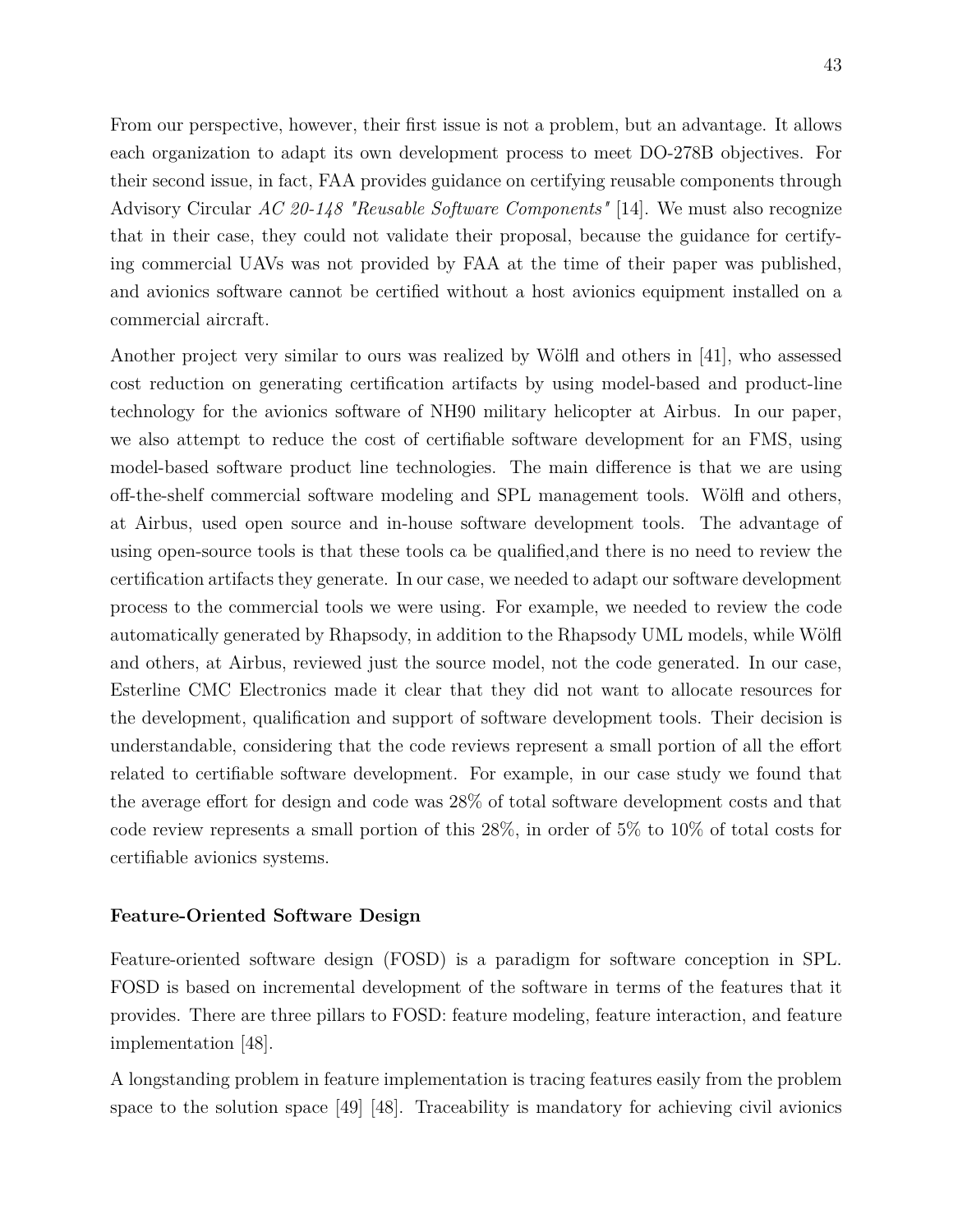software certification.

Feature implementation can not be addressed without tackling the notion of feature interaction. Feature interaction is a concept introduced in telecommunication industry [\[50\]](#page-91-1); it, along with concepts of feature modeling and feature implementation, is one of the pillars in Feature-Oriented Software Development [\[48\]](#page-90-10). Feature interaction is the occurrence of an unexpected behavior, in the presence of two or more features, that does not occur when the features are used in isolation [\[48\]](#page-90-10). There are several examples [\[50\]](#page-91-1) [\[48\]](#page-90-10) in the literature that illustrate the feature interaction problem. The most common example is the phone with two basic features: *call waiting* and *call forwarding*. When both features are combined and the line is busy, it is not clear which feature will prevail.

Several solutions are proposed to resolve feature interaction [\[51\]](#page-91-2) [\[46\]](#page-90-4) [\[52\]](#page-91-3) [\[53\]](#page-91-4). The most prominent solution is to make features and feature interactions explicit at the programming language level [\[51\]](#page-91-2). In [\[51\]](#page-91-2), the author proposes separating the additional code, induced by a feature selection, from the base code. Additionally, the author also proposes extracting the extra code required to handle the interaction of two features into a separate module [\[51\]](#page-91-2). Feature C++ [\[46\]](#page-90-4) is a more practical example of this approach.

The solutions proposed were not directly applicable to our project, because all solutions were at the programming language level and in our project, the FMS avionics software was developed using the UML models, and the source was then auto-generated. Nevertheless, some concepts underlying these solutions were useful for us. One example is the separation of each feature from feature interaction implementations. During our case study, the main focus was on feature implementation and the implementation of the *Common Core* layer of the FMS. Therefore, in our experiment, only *Common Core* features were implemented, and we did not experience any feature interaction issue. When we will start *Core Extension* and *Customer Specific* feature implementation, we will need to use a similar approach, in which we will need to isolate features implementation and feature interaction implementation, into separate classes.

Feature-Oriented Model-Driven Development (FOMDD) is proposed in [\[54\]](#page-91-5). The authors define the mathematical properties to validate the abstractions, tools and specifications of FOMDD that they are proposing. As the authors suggest, while their results can be beneficial in the development of tools, models, and specifications for other domains using FOMDD [\[54\]](#page-91-5), their results could not be used in our project, because the *Software FMS* project is about applying the SPLE, not about developing new SPLE tools.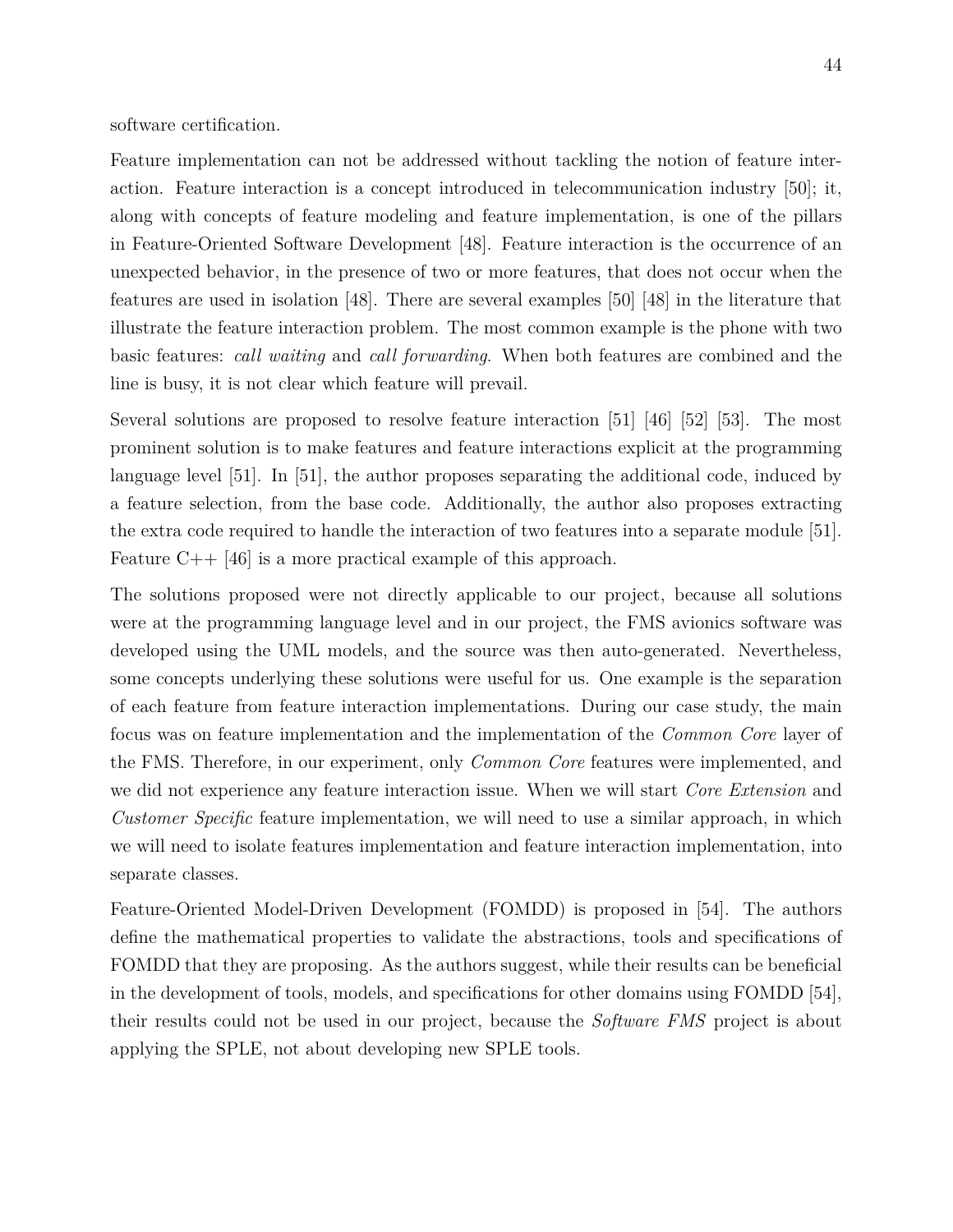#### **4.10 Conclusions**

The Software FMS Project is a complex one, in which several new technologies are introduced simultaneously (Model-based software development, automatic code generation, object-oriented programming, and software product lines).

Nevertheless, using only mainstream, off-the-shelf tools, we have proposed a model-based SPLE methodology for certifiable avionics software development, which covers the entire software life cycle. We have also validated our methodology within an industrial context. One of the main advantages of our methodology is that it is not specific to FMS equipment. It can be replicated for any certifiable avionics software system because our solution is based on general-purpose languages (e.g. UML,  $C++$ ) and mainstream off-the-shelf tools. Most other SPL-based proposals either use domain-specific language, which can not be used for other domains of application, or use custom-built tools that are not publicly available or that address only a small portion of the full software life cycle (e.g. only code generation, or only domain analysis with feature models).

In this paper, the main focus has been feature implementation and validation with our SPLE process. Consequently, some important aspects of the SPLE have not been adressed. A complete solution on feature implementation cannot be proposed without addressing feature interaction issues, because these pose a major obstacle to feature-oriented software development [\[50,](#page-91-1) [48,](#page-90-10) [53\]](#page-91-4).

FeatureC++ is another way to accomplish feature-oriented software development. With the release of DO-178C and DO-332, which provides guidelines for object-oriented programming, the use of  $C_{++}$  for certifiable avionics software development will be more common in the aerospace industry. Therefore, in a future work,  $FeatureC++$  should also be investigated in order to verify its usefulness within an industrial context.

#### **4.11 Acknowledgements**

The authors would like to thank CRIAQ and Esterline CMC Electronics for their support of this project.

#### **4.12 References**

R. DO, "178," *Software considerations in airborne systems and equipment certification. RTCA and EUROCAE*, 2011.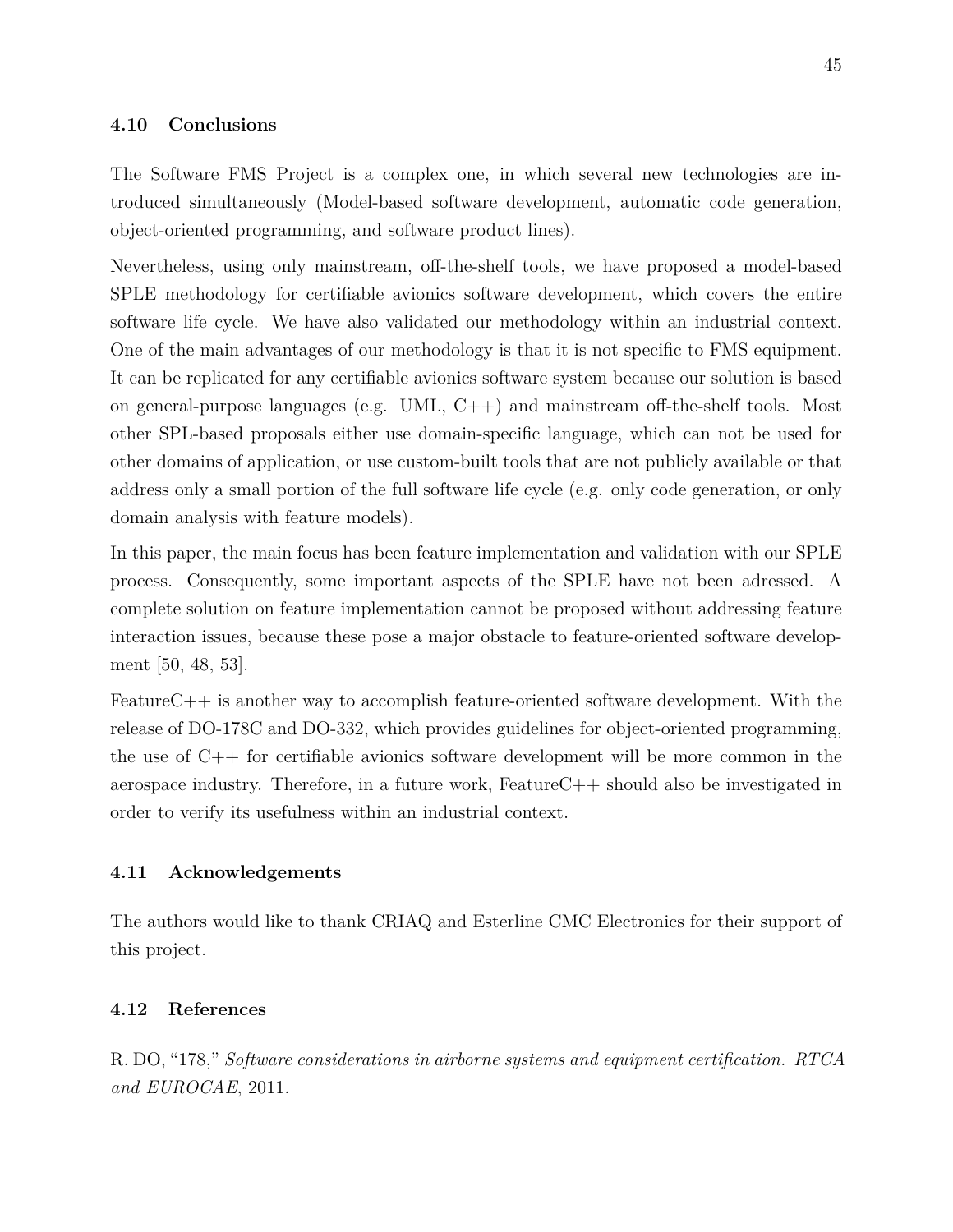E. Thomas, "Certification cost estimates for future communication radio platforms," Rockwell Collins France, Tech. Rep., 2009.

C. E. Esterline, "http://www.esterline.com/avionicssystems/en-us/productsservices/ navigationampfmsgps.aspx," 2016.

J. Rushby, "New challenges in certification for aircraft software," in *Proceedings of the ninth ACM international conference on Embedded software*. ACM, 2011, pp. 211–218.

R. Flores, C. Krueger, and P. Clements, "Mega-scale product line engineering at general motors," in *Proceedings of the 16th International Software Product Line Conference-Volume 1*. ACM, 2012, pp. 259–268.

A. Advisory Circular, "Ac 20-148," *Reusable Software Components, US Department of Transportation, Federal Aviation Administration*, 2004.

P. Brooker, "Sesar and nextgen: investing in new paradigms," *Journal of navigation*, vol. 61, no. 02, pp. 195–208, 2008.

R. DO, "332 object-oriented technology and related techniques supplement to do-178c and do-278a," 2011.

——, "331:" model-based development and verification supplement to do-178c and do-278a"," 2011.

D. E. Perry, S. E. Sim, and S. M. Easterbrook, "Case studies for software engineers," in *Software Engineering, 2004. ICSE 2004. Proceedings. 26th International Conference on*. IEEE, 2004, pp. 736–738.

S. Easterbrook, J. Singer, M.-A. Storey, and D. Damian, "Selecting empirical methods for software engineering research," in *Guide to advanced empirical software engineering*. Springer, 2008, pp. 285–311.

S. Apel, T. Leich, M. Rosenmüller, and G. Saake, *FeatureC++: Feature Oriented and Aspect Oriented Programming in C+*. Citeseer, 2005.

N. Sozen and E. Merlo, "Adapting software product lines for complex certifiable avionics software," in *Product Line Approaches in Software Engineering (PLEASE), 2012 3rd International Workshop on*. IEEE, 2012, pp. 21–24.

W. T. Force, "State-of-the-art survey for product lines," CESAR, Tech. Rep., 2009.

I. Habli and T. Kelly, "Challenges of establishing a software product line for an aerospace engine monitoring system," in *Software Product Line Conference, 2007. SPLC 2007. 11th International*. IEEE, 2007, pp. 193–202.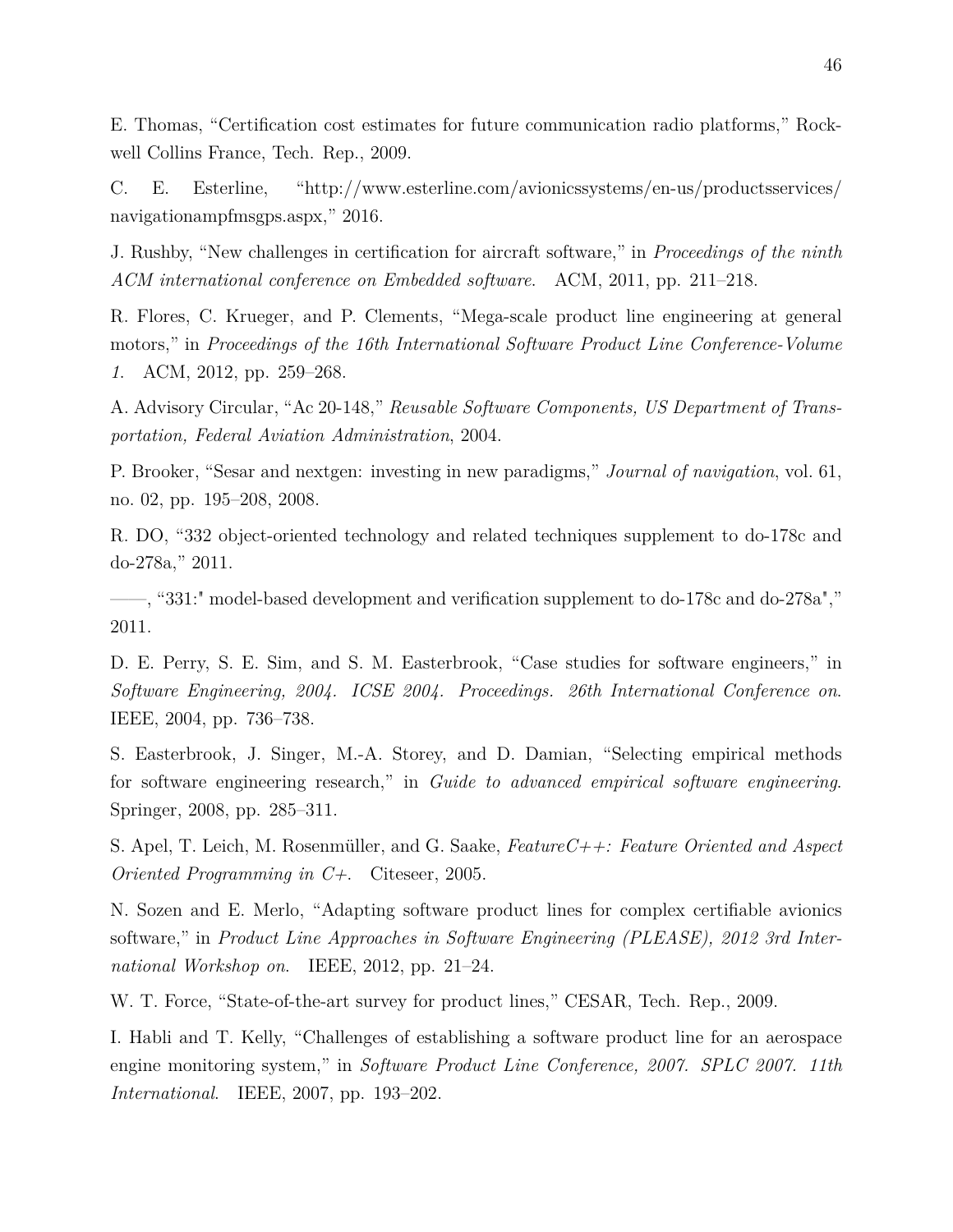F. Dordowsky and W. Hipp, "Adopting software product line principles to manage software variants in a complex avionics system," in *Proceedings of the 13th International Software Product Line Conference*. Carnegie Mellon University, 2009, pp. 265–274.

F. Dordowsky, R. Bridges, and H. Tschope, "Implementing a software product line for a complex avionics system," in *Software Product Line Conference (SPLC), 2011 15th International*. IEEE, 2011, pp. 241–250.

A. Wölfl, N. Siegmund, S. Apel, H. Kosch, J. Krautlager, and G. Weber-Urbina, "Generating qualifiable avionics software: An experience report (e)," in *Automated Software Engineering (ASE), 2015 30th IEEE/ACM International Conference on*. IEEE, 2015, pp. 726–736.

R. T. V. Braga, O. T. Junior, K. R. C. Branco, L. D. O. Neris, and J. Lee, "Adapting a software product line engineering process for certifying safety critical embedded systems," in *Computer Safety, Reliability, and Security*. Springer, 2012, pp. 352–363.

S. Apel and C. Kästner, "An overview of feature-oriented software development." *Journal of Object Technology*, vol. 8, no. 5, pp. 49–84, 2009.

O. C. Gotel and A. C. Finkelstein, "An analysis of the requirements traceability problem," in *Requirements Engineering, 1994., Proceedings of the First International Conference on*. IEEE, 1994, pp. 94–101.

T. F. Bowen, F. Dworack, C.-H. Chow, N. Griffeth, G. E. Herman, and Y.-J. Lin, "The feature interaction problem in telecommunications systems," in *Software Engineering for Telecommunication Switching Systems, 1989. SETSS 89., Seventh International Conference on*. IET, 1989, pp. 59–62.

C. Prehofer, "Feature-oriented programming: A fresh look at objects," in *ECOOP'97—Object-Oriented Programming*. Springer, 1997, pp. 419–443.

J. Liu, D. S. Batory, and S. Nedunuri, "Modeling interactions in feature oriented software designs." in *FIW*, 2005, pp. 178–197.

C. Kästner, S. Apel, M. Rosenmüller, D. Batory, G. Saake *et al.*, "On the impact of the optional feature problem: analysis and case studies," in *Proceedings of the 13th International Software Product Line Conference*. Carnegie Mellon University, 2009, pp. 181–190.

S. Trujillo, D. Batory, and O. Diaz, "Feature oriented model driven development: A case study for portlets," in *Proceedings of the 29th international conference on Software Engineering*. IEEE Computer Society, 2007, pp. 44–53.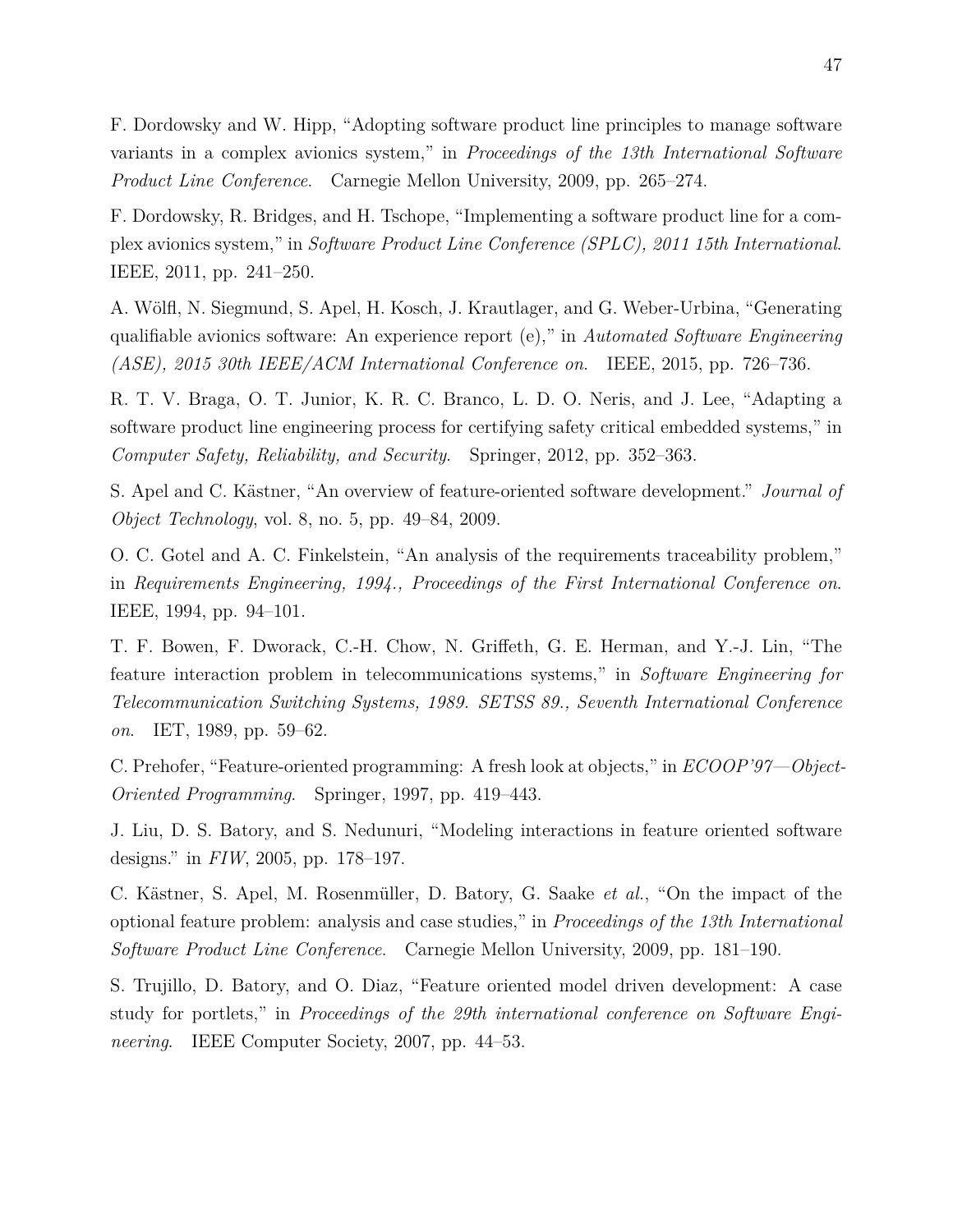# **CHAPTER 5 ARTICLE 2: SOFTWARE DESIGN PATTERN PROVIDING REUSABILITY AMONG CERTIFIABLE, EXPORT-CONTROLLED AVIONICS SOFTWARE**

*Neset Sozen, and Ettore Merlo, Department of Computer and Software Engineering, École Polytechnique de Montréal, Canada*

*Journal "Innovation in Systems and Software Engineering", manuscript # ISSE-D-16-00048*

### **Abstract**

There are two types of avionics systems: civil and military. The software on civil avionics system requires civil certification following DO-178C, and software on military avionics systems is subject to strict control by governmental export regulations, such as the Arms Export Control Act (ACEA) and the International Traffic in Arms Regulations (ITAR). This dichotomy leads to multiple challenges, when Software Product Line (SPL) Engineering is used for certifiable, export-controlled avionics software development. The main challenge is to give access to the civil(non-controlled) part of an avionics software system while limiting access to military (controlled) part of the software, which runs counter to the SPL paradigm. The second challenge is contamination of the civil software component by controlled software component: this occurs when controlled software is added to civil software, which then falls under ITAR regulations and can no longer be used for civil purposes without additional ITAR licenses, even after removal of its military software parts.

In this paper, we analyze the development of certifiable and export-controlled avionics systems regarding the applicability of software product line process. We identify challenges preventing the applicability of commercial SPL management tools to the development of certifiable and export-controlled avionics systems software. We identify the list of design patterns from the literature that are suitable for variability implementation. Lastly, we propose a new design pattern that can enable the use of SPL management tools for certifiable and export-controlled avionics software and facilitate software reuse among controlled and non-controlled variants of certifiable and export-controlled avionics software systems.

**Keywords:** Software Design Pattern, Software Product Line Engineering, Certifiable Avionics Software, Export-controlled Software, DO-178C, DO-331, Model-Based Design.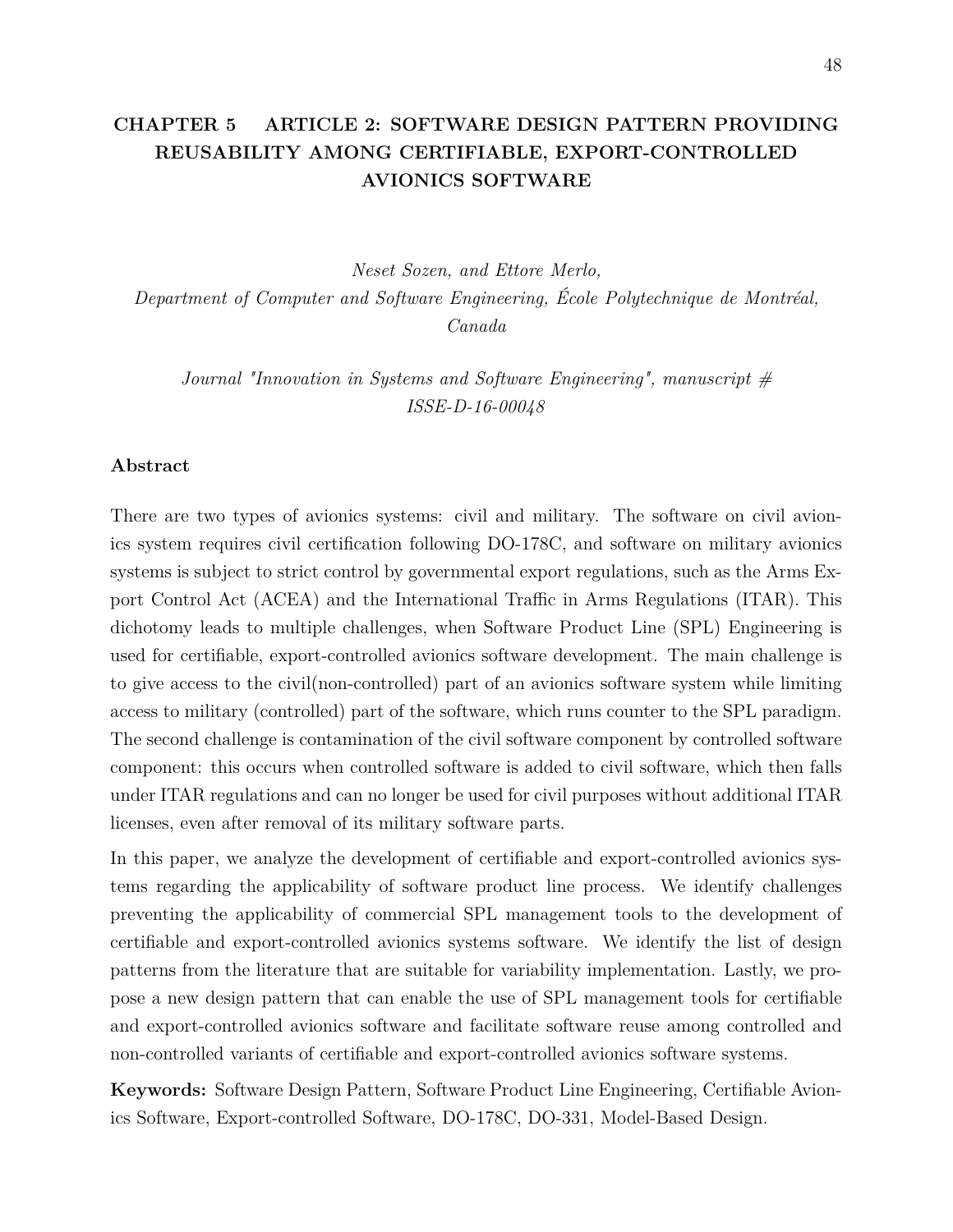#### **5.1 Introduction**

All civil avionics software systems are subject to certification constraints imposed by DO-178 standards. Certified avionics software development can be tedious and costly, due to strict certification constraints. To cope with the cost of certifiable software development, manufacturers tend to be very conservative in their software development processes; they tend to use time-tested software development tools and methods. However, these time-tested software development tools and methodologies are insufficient in dealing with the increased size and complexity of modern avionics software systems.

With the publication of DO-178C, use of modern software development technologies is facilitated. To reduce the cost, most avionics manufacturers are switching to model-based software development or software product line engineering, which promote the software reuse.

On the other hand, most avionics equipment can be installed on military aircraft as well as civil aircraft. Like any military equipment, avionics equipment used on a military aircraft are subject to export regulations. As a consequence, access to software on export-controlled avionics equipment is limited to authorized persons. To prevent any infringement of export regulations, most avionics equipment manufacturers will have a separate branch for their export-controlled variants of their avionics equipment with no possible reuse of their software with non-controlled variants, even if major portion of the software implementation is identical on both variants. Providing reusability among controlled and non-controlled variants of an avionics equipment may have considerable cost reduction on software development.

#### **5.1.1 The Research Problem**

Most avionics equipment designed for civil aircraft can be deployed on military aircraft too. In this case, avionics equipment manufacturers complies with export regulations by duplicating the software of their avionics equipment. Then, the software of the export-controlled variant of their equipment will evolve on a separate branch and sharing any software artifacts with non-controlled variants will be averted.

This strategy for complying with export regulations further increases the costs of certifiable avionics software development. Providing reusability among controlled and non-controlled variants may yield considerable cost reduction for the development of certifiable and exportcontrolled avionics equipment.

Although software product line (SPL) engineering promotes reusability, its application to export-controlled and certifiable software development presents multiple challenges. The first challenge is limiting access to export-controlled features of the avionics equipment's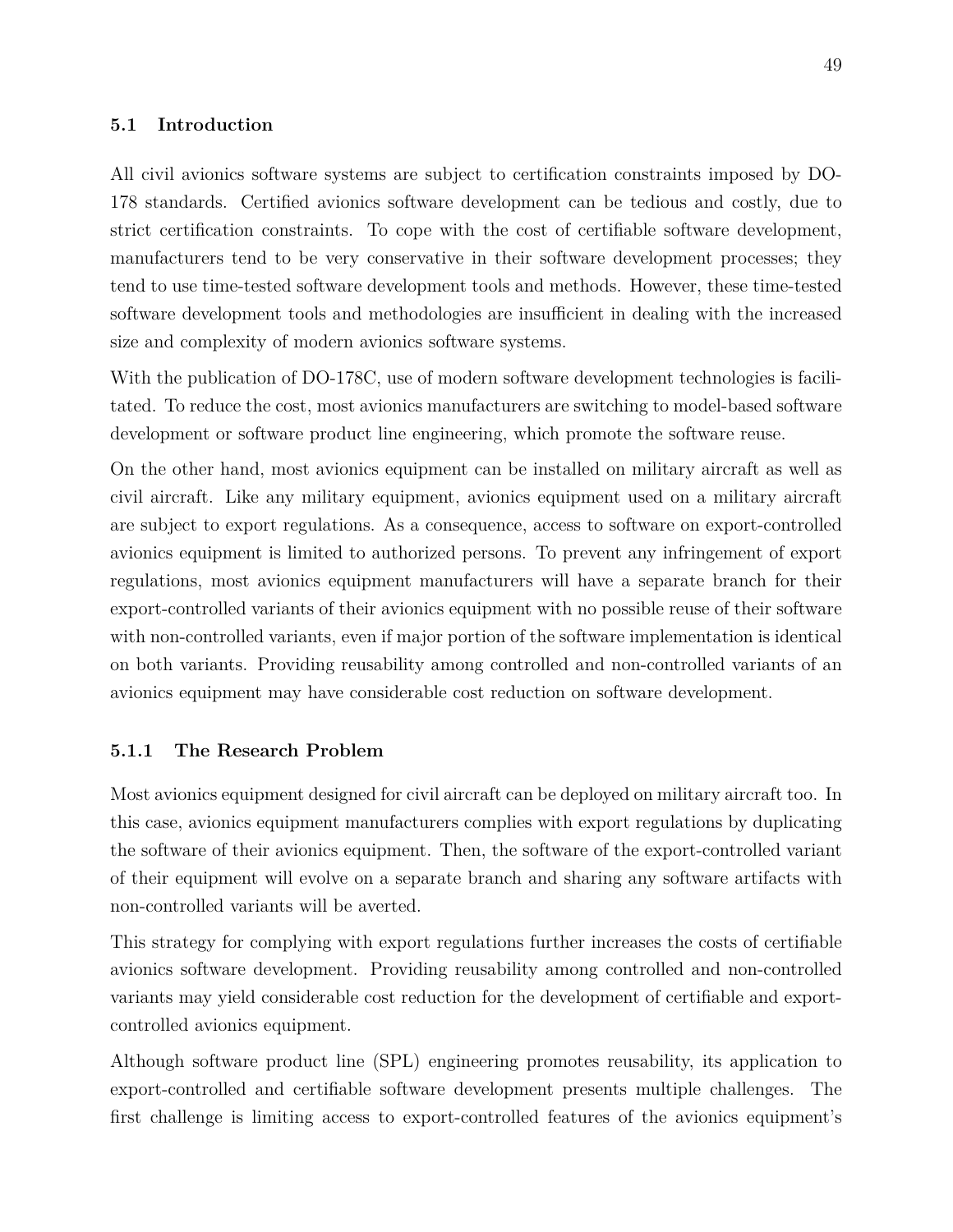software in an SPL-based system. SPL engineering consists in creating a domain system, which contains all possible variations in the system, then deriving an application system (or a variant system) containing only features relevant to this application. For example, a civil variant of an avionics equipment will contain only civil avionics functions. Therefore, with an SPL-based system, everyone will gain access to the domain system, which also has export-controlled features.

The second challenge is contamination of non-controlled software by export-controlled software. Software contamination occurs when non-controlled software is used for military applications and afterwards used for a civil applications; this requires additional export licenses, which were not initially required.

#### **5.1.2 Research Objectives**

This case study was conducted within the context of the application of software product line engineering to certifiable avionics software system development, where variability is handled with feature models. This case study tackled challenges in using model-based software product line engineering methods for certifiable and export-controlled avionics software development using commercially available SPL tools. Software product line engineering provides a systematic software reuse.

The main goal of this case study is to provide reusability for software artifacts among civil (i.e. non-controlled) and military (i.e. controlled) avionics projects, using software product line engineering. More specifically, we wanted to understand the limitations and constraints imposed by export-controlled avionics systems on software product line engineering methods. Next, we propose software design solutions that address those constraints, because using commercially available SPL tools, we can not modify either the tools or the concepts and formal languages that define those tools. As a result, the following specific objective emerged: *"Design and evaluation of software design patterns for export-controlled, certifiable avionics software systems that will increase reusability among civil and military projects."*

#### **5.1.3 Context and Limitations**

This study was conducted at the Esterline CMC Electronics Flight Management System (FMS) group. Esterline CMC Electronics has FMS products with different variations and with numerous complex optional features and navigation capabilities [\[3\]](#page-87-0). For various aircraft platforms, customers will select specific configuration options and a subset of features available with the FMS.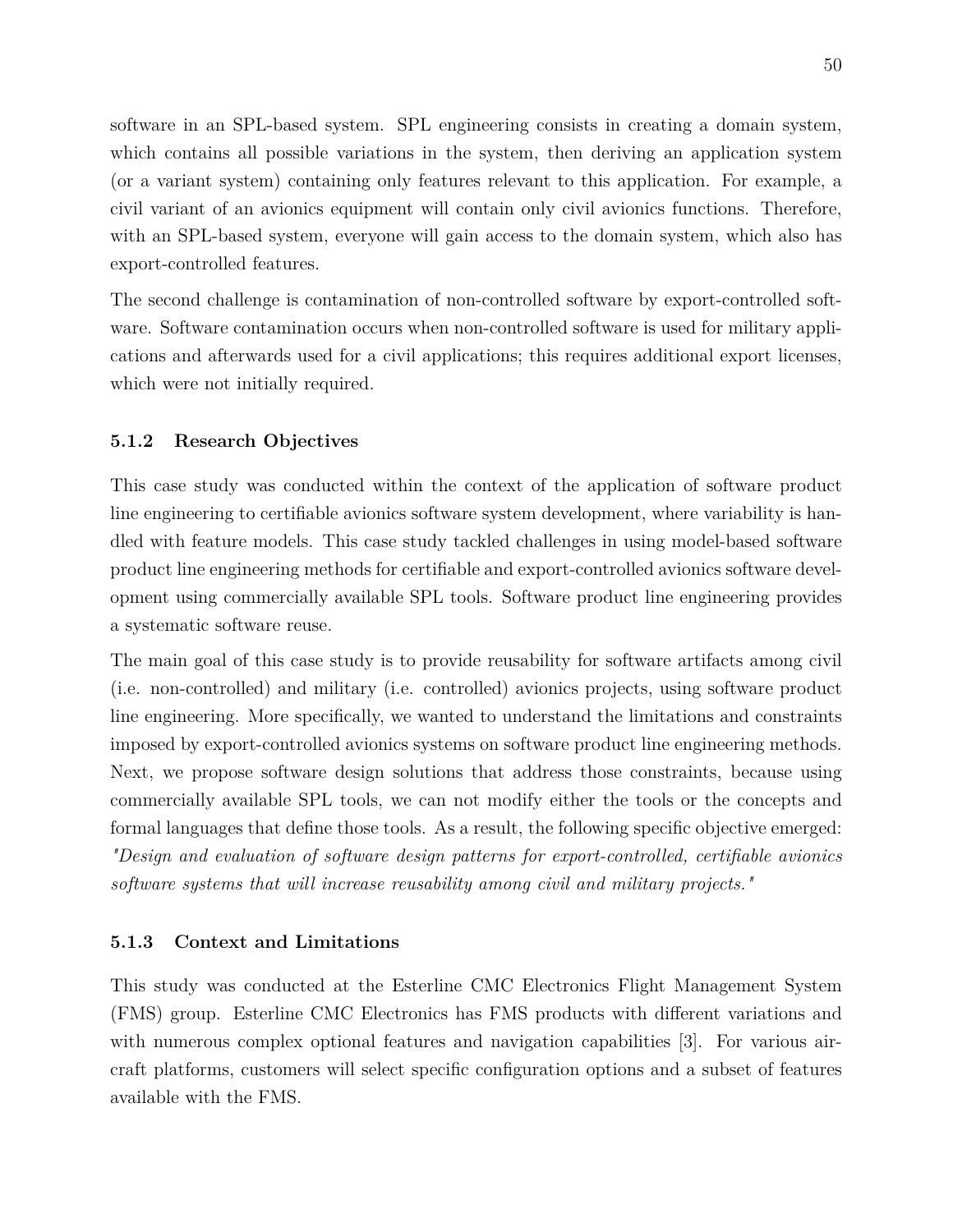Aircraft software certification consists in meeting a set of objectives at various levels from requirements to code and test development [\[4\]](#page-87-2). The most notable new challenges in the certification of aircraft software is the use of model-based design and object-oriented programming  $|5|$ .

Software Product Line (SPL) domain has progressed appreciably over the past decade; there are several commercial SPL tools that are already in use for software development in other safety-critical domains [\[6\]](#page-87-5). But, those tools have some limitations when it comes to certifiable and export-controlled software development. This case study will focus on such limitations and propose solutions for alleviate them.

## **5.1.4 Contributions**

This industrial case study makes the following contributions:

- It analyzes the development of certifiable and export-controlled avionics systems regarding the applicability of software product line engineering.
- It identifies challenges preventing the applicability of commercial SPL management tools to certifiable and export-controlled avionics systems software development.
- It identifies software design patterns from the literature that are suitable for variability implementation.
- It proposes a new design pattern that can enable the use of SPL management tools for certifiable and export-controlled avionics software and that can facilitate software reuse among controlled and non-controlled variants of certifiable and export-controlled avionics software systems.

### **5.1.5 Organization of the Paper**

The rest of this paper is structured as follows: the next section sets out certifiable and exportcontrolled avionics software systems; we then present our case study design, followed by its results; the succeeding section discuss our results; threats to validity are presented in the following section; related work in this field is outlined next; the paper ends with conclusions and acknowledgements.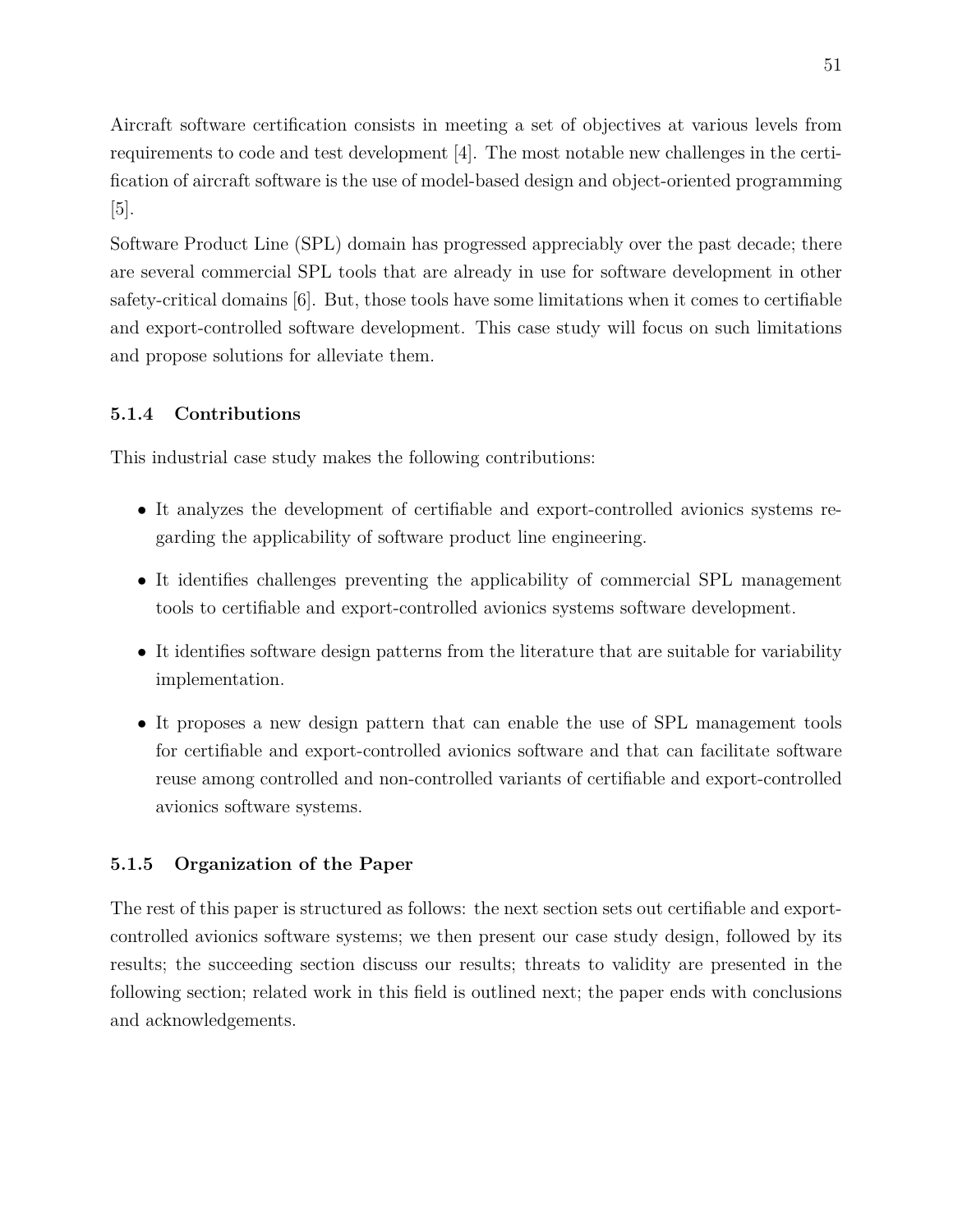## **5.2 Certifiable, Export-controlled Avionics Software Systems**

In order to use software on commercial aircraft, the certification following DO-178C guidance [\[4\]](#page-87-2) is required. This guidance consists of a set of objectives that must be met so that the software life cycle process and activities will achieve these objectives. In sum, certification is about providing evidence that the full software life cycle process is respected.

DO-178C focuses on safety solely from a software process perspective. The level of effort required in order to comply with the objectives of DO-178C depends upon the safety level of the software. The system safety assessment process sets the software level of a software component based upon potential system failure conditions that can be provoked by an error in this software component.

Some of these objectives must be met with *independence*. To achieve an objective with independence the verification activities are performed by a person(persons) other than the author(s) of the item being verified.

Developers can use any software development model provided they comply with DO-178C objectives. Compliance is achieved by producing a list of software life cycle data (e.g. software development and verification plans, software requirements, design description, source code, test procedures/test results). The precise list of DO-178C deliverables (i.e. software life cycle data) can be found in [\[4\]](#page-87-2). The DO-178C deliverables are reviewed by the certification authorities and/or their representatives.

# **5.2.1 Aviation Technical Standards**

Typically, the operational and performance features (i.e. requirements) of an avionics system are defined by standards. For example, the Radio Technical Commission for Aeronautics (RTCA) document *DO-236C "Minimum Aviation System Performance Standards: Required Navigation Performance for Area Navigation"* [\[55\]](#page-91-6) sets out the requirements for area navigation such as performance based navigation and aircraft path definition.

When a manufacturer requests certification for avionics equipment, a Technical Standard Orders (TSO) authorization is issued to the manufacturer. A TSO is a design approval; it will authorise the applicant to manufacture the equipment. This means that the design of the avionics equipment will comform to the requirements in the technical standards.

DO-236C encompasses features and capabilities related to aircraft navigation; other technical standards define other aspects of avionics systems. Each TSO refers to a part of a technical standard. The avionics systems functionalities are feature-based. Hence, software product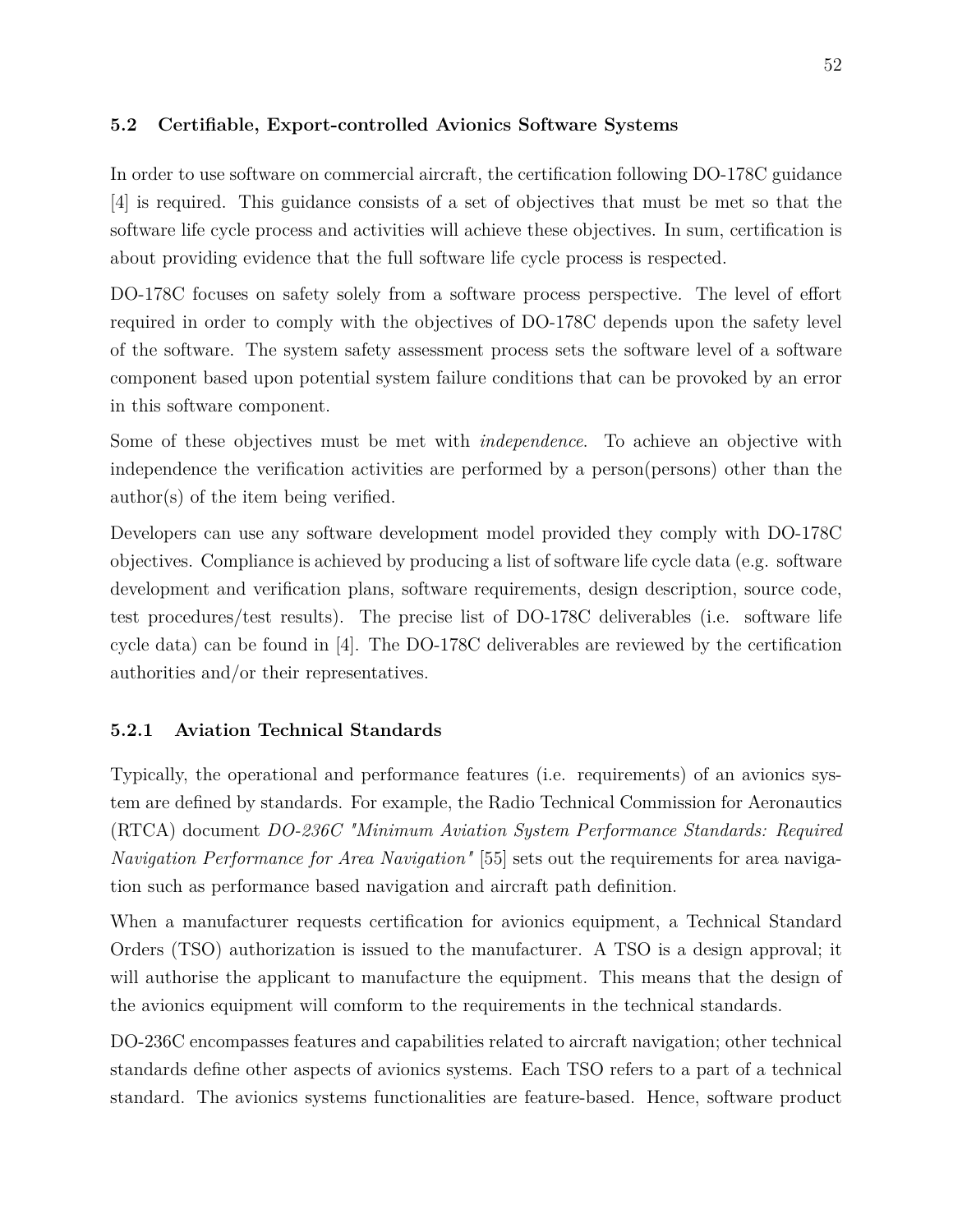line based software is well suited to avionics systems. For example, the DO-236 provides the vertical navigation (VNAV) requirements, an optional avionics feature. There are different types of VNAV implementation: barometric VNAV, performance VNAV or geometric VNAV. Therefore, it is easy to represent an avionics system's capabilities using feature diagrams, as shown in Figure [5.1.](#page-65-0)

### **5.2.2 Military vs Civil Avionics**

While the military does not require civil certification, most will request it for higher quality in avionics systems; also, by having civil certification, they will be able to use their military aircraft on civil airbases as well. Without a certification of airworthiness, an aircraft, whether civil or military, is not allowed to operate on a civil airport.

Avionics equipment with military functionalities are controlled by the International Traffic in Arms Regulations (ITAR) in the United States. Similar regulations exist in nearly all countries, and these regulations control the export and import of defense-related articles.

Most companies have separate version of their avionics equipment, for military and for civil aircraft. Still, in 2014, several large aerospace manufacturers were fined, as much as \$79 million, because of ITAR violations [\[56\]](#page-91-7). We have no way to tell if some of those violations are caused by civil avionics equipment containing military features. Within the context of software product line engineering (SPLE), it is cruicial to separate the ITAR regulated piece of software and its related software life cycle artifact from the civil part of avionics software.

### **5.3 The SPL-Based Avionics Software Development Process**

Variability was done at the UML model level (i.e. the variation points were put on the UML design model elements). There is no variation point in the code. As shown in Figure [5.2,](#page-65-1) the target UML model was generated from the source UML model, which contained the variation points. Then, the source code was generated using the Rhapsody code generator from the target UML model. The Model-driven architecture (MDA) scheme was followed: The source model was the platform-independent model (PIM), the target model was the platform-specific model (PSM).

As shown in Figure [5.3](#page-66-0) FMS software architecture was composed of three layers: *Common Core*, *Core Extension* and *Customer Specific*. The Common Core contains most of the variation points.

The *Core Extension* layer is a container on another branch for the implementation of different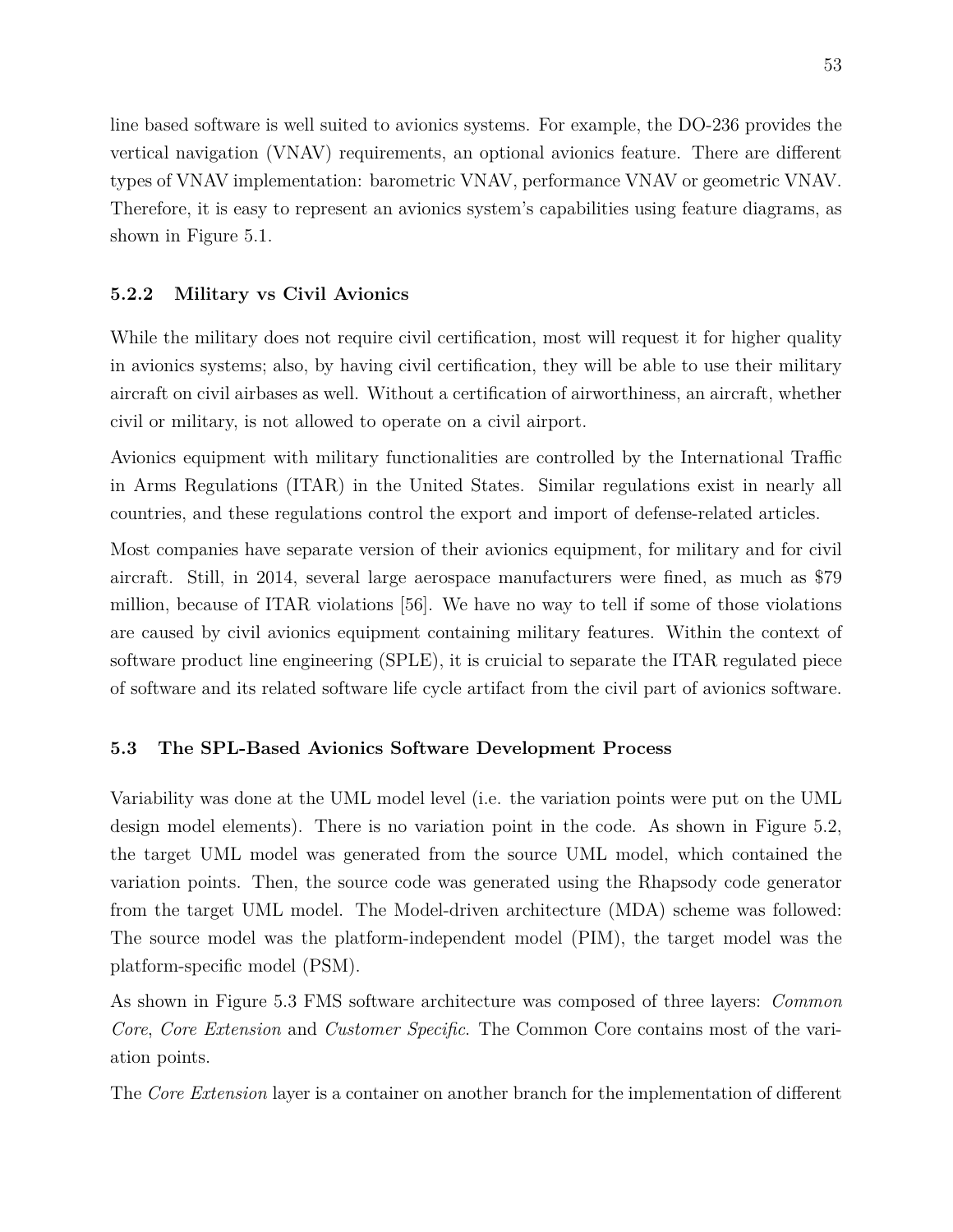

<span id="page-65-1"></span><span id="page-65-0"></span>Figure 5.1 VNAV Feature Diagram



Figure 5.2 PLE-Based Software Development Process

features. The variation points for these features are located on the *Common Core*. For example, features originating from aviation technical standards such as DO-236C are located in this layer.

*Customer-Specific Assets* layer was created as a container on another branch for the implementation of different customer specific features. The variation points for these customerspecific features are located on the *Core Extension* layer.

Each project member could undergo modifications in all layers, and all three layers are in the SPL domain.

# **5.4 Case Study Design**

This case study was conducted within the context of software product line engineering application to certifiable avionics software system development, where variability is handled using feature models. The main goal of this case study was to reduce the cost of software development for export-controlled, certifiable avionics systems by facilitating reusability among civil and military projects. More specifically, we wanted to understand the limitations and constraints imposed by this type of system on software variability and to propose software design solutions that address these constraints. Therefore, the following specific objective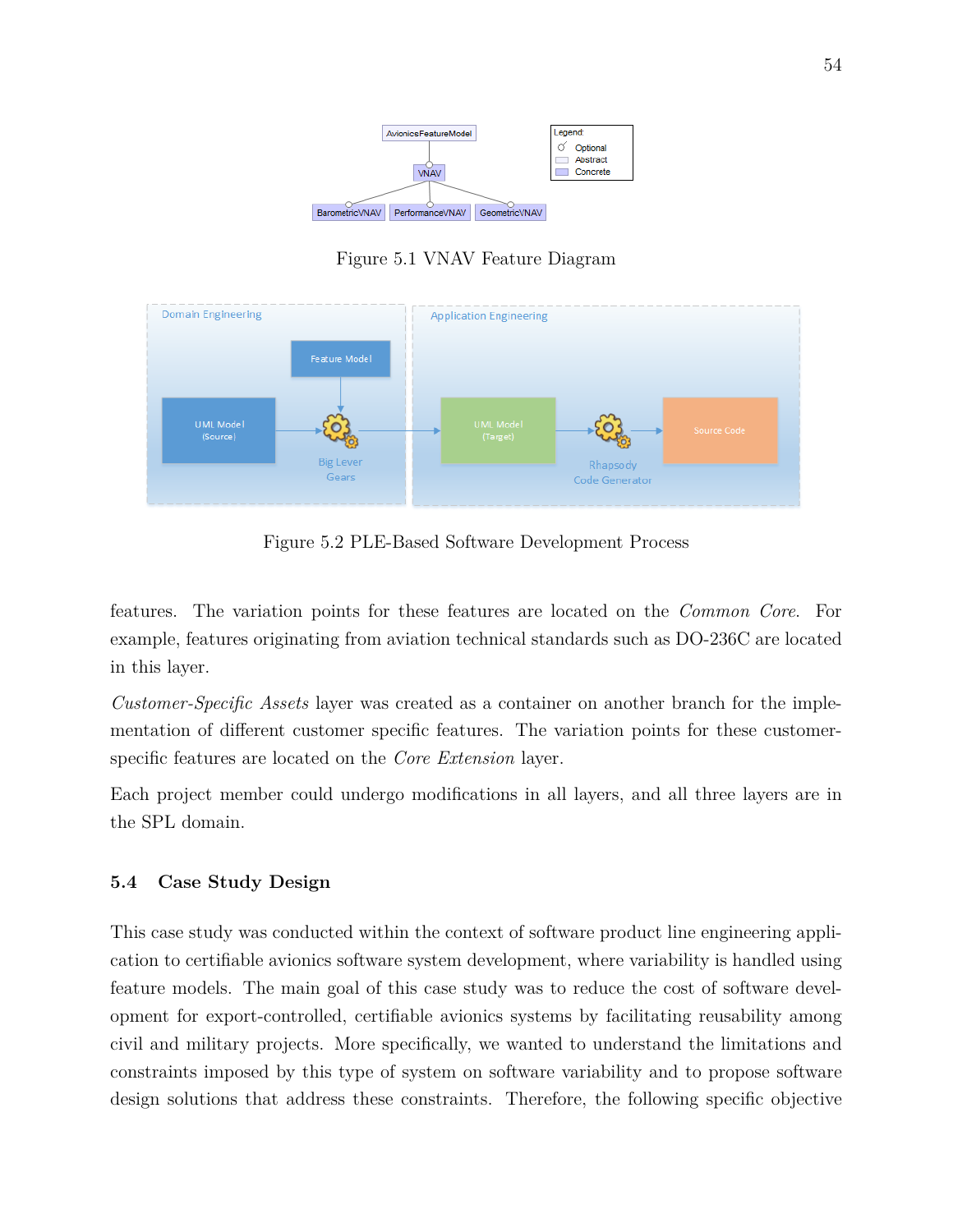

<span id="page-66-0"></span>Figure 5.3 FMS Design Model Structure

emerged: "Design and evaluation of software design patterns for export-controlled, certifiable avionics software systems that will increase reusability among civil and military projects."

In this section, the case study design is described. First, the research questions are described, followed by the description of the proposals and units of analysis; this section ends with a description of our the research methodology. The case study was conducted following the guidelines proposed in [\[44\]](#page-90-2) and [\[45\]](#page-90-3).

# **5.4.1 Research Questions**

From our specific objective, the following research questions arose:

- **RQ1** How can we reuse software components between civil and military software projects without infringing exportation rules or contaminating civil software?
- **RQ2** What are the limitations of commercial SPL tools for reusing software components between civil and military software projects, without infringing exportation rules or contaminating civil software?
- **RQ3** What impact do variability design patterns have on software evolution, maintenance and certification?

# **5.4.2 Cases and Subjects of the Study**

Esterline CMC Electronics manufactures various Flight Management System (FMS) products for civil and military aircraft with different variations and with numerous complex optional features and navigation capabilities [\[3\]](#page-87-0). To prevent infractions to export regulations, there is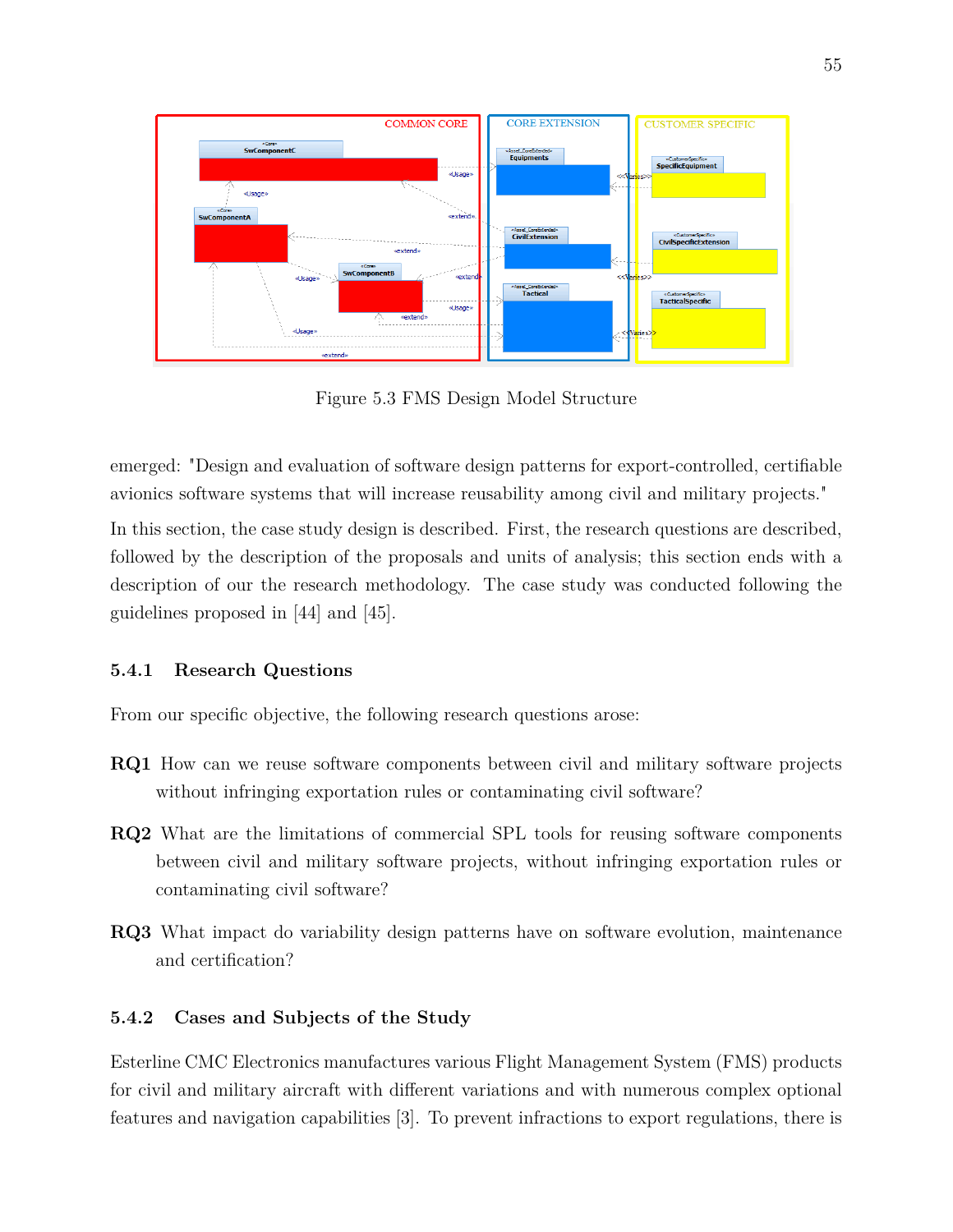currently no reuse between civil certified FMS and export-controlled military FMS. Within the context of a research projects, at Esterline CMC Electronics, where software product line engineering is studied to develop the next generation of FMS software, we wanted to explore the feasibility of reuse between civil and military FMS products. Therefore we conducted a series of semi-structured interviews in order to understand the context and extract constraints preventing reuse between civil certified FMS and export-controlled FMS. The interviews were conducted with two project engineers and two senior software engineers who worked on civil certified FMS projects and export-controlled FMS projects. Participants were selected on their experience and their extended knowledge in the field of certifiable, export-controlled FMS equipment. All participants had no fewer than ten years of experience with certifiable FMS software development and, they worked on at least one export-controlled FMS equipment. They all had training with export-controlled software development process.

Based on these findings, we proposed a design solution that copes with these challenges and constraints that prevent software reuse between civil and military FMS products. Our design solution has been demonstrated by means of an example taken from existing FMS products.

#### **5.4.3 Methodology**

Our case study was conducted in two steps. First, we characterized the constraints limiting reusability for export-controlled, certifiable avionics software systems. Secondly, we proposed a new design pattern to address these constraints, and validated our design pattern by implementing a military avionics feature using our new design pattern, then evaluating that design pattern with domain experts.

#### **Data Collection Procedure**

# **Step 1: Export-controlled Software Constraints on Software Reuse for Avionics Software**

We began this first step using with documents and literature reviews, in order to understand the field of avionics software development and software product line engineering. Semistructured interviews were our main source of data for understanding the domain of certifiable, export-controlled avionics software and for identifying constraints that preventing software reuse. These interviews were conducted on the topic outlined in Table [5.1.](#page-68-0)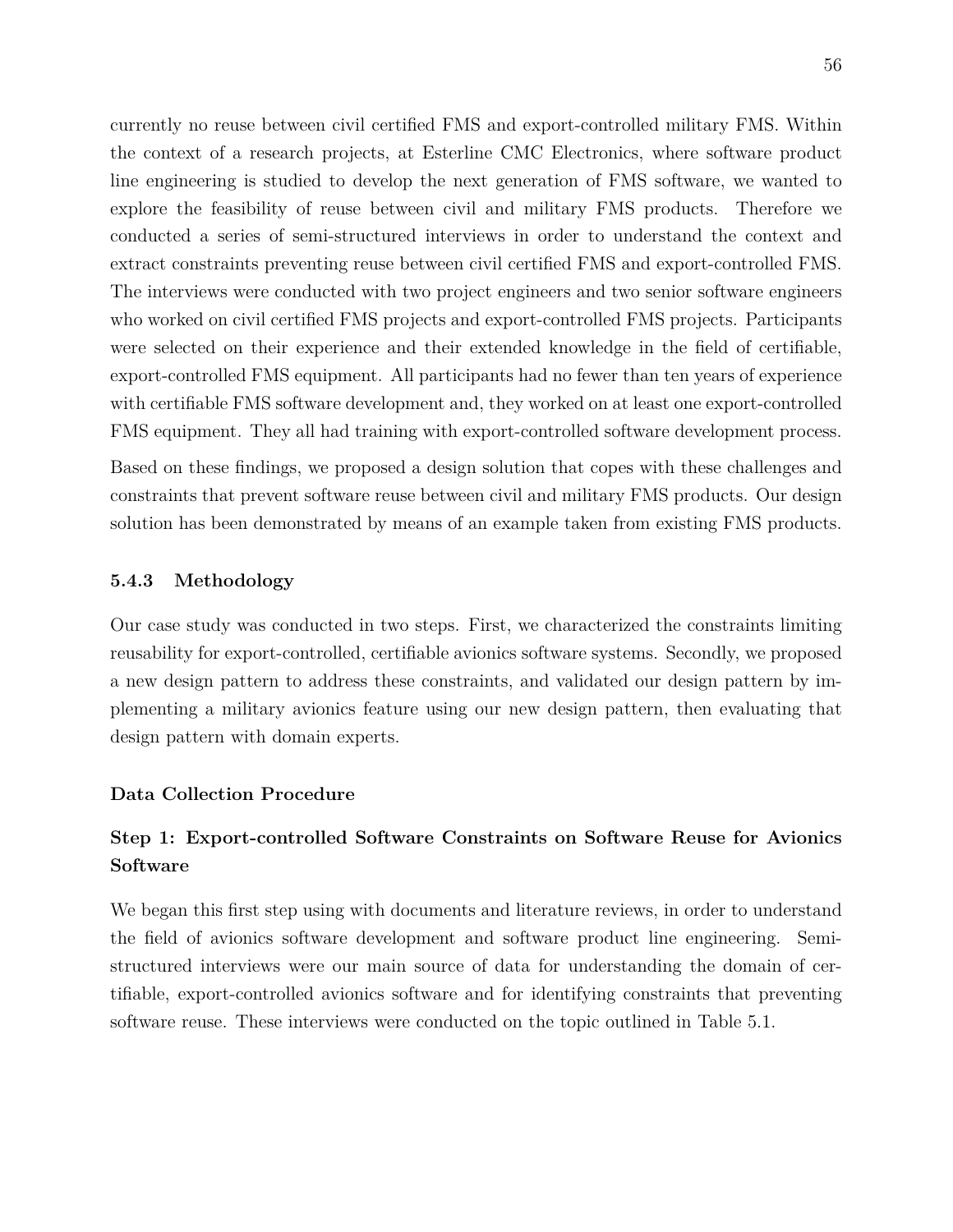<span id="page-68-0"></span>

| <b>Research Question</b> | <b>Topic</b>                                                      |
|--------------------------|-------------------------------------------------------------------|
| RQ1                      | Certification process                                             |
| RQ1                      | Military avionics domain                                          |
| RQ1                      | Military and civil avionics standards                             |
| RQ2, RQ3                 | Used software development tools, methods and process              |
| RQ2                      | Software product line engineering                                 |
| RQ1                      | FMS civil and military functional and non-functional requirements |
| RQ1, RQ3                 | Certifiable avionics software development                         |
| RQ3                      | Evolution and maintenance of avionics software                    |
| RQ3                      | Evolution of functional requirements                              |
| RQ3                      | Evolution of non-functional requirements                          |

Table 5.1 Topics for the semi-structured interview

# **Step 2: Design and Evaluation of the Variability Design Pattern for Exportcontrolled Certifiable Avionics Software**

Based on findings from the Step 1, we conducted a survey of currently available SPL tools. We then selected software product line tools and used them to implement a military FMS avionics feature, which we had identified with the help of domain experts. The goal was to assess the applicability of these tools to certifiable, export-controlled avionics software. The limitations of the tools selected were identified and used to define our design pattern solution.

A literature review was conducted to extract state-of-the-art design patterns, with the goal of identifying potential design patterns that would facilitate software component reuse within certifiable and export-controlled avionics software systems.

Based on the data previously collected, we proposed our design pattern solution and implemented the military FMS avionics feature used during the software product line tools assessment. Then, the design patterns were evaluated through workshops with domain experts. These workshops had three purposes: first, to validate our findings at each steps; second, to complement our results with expert feedback; and, third to validate the applicability of our design pattern by demonstrating an implementation of military FMS avionics feature using our design pattern in a real world setting.

### **5.5 Case Study Results**

For confidentiality reasons and for the sake of clarity, the coarse outlines of the results are presented and generic names are used when presenting software design solutions.

The results are structured into four sections: (1) constraints for software reuse between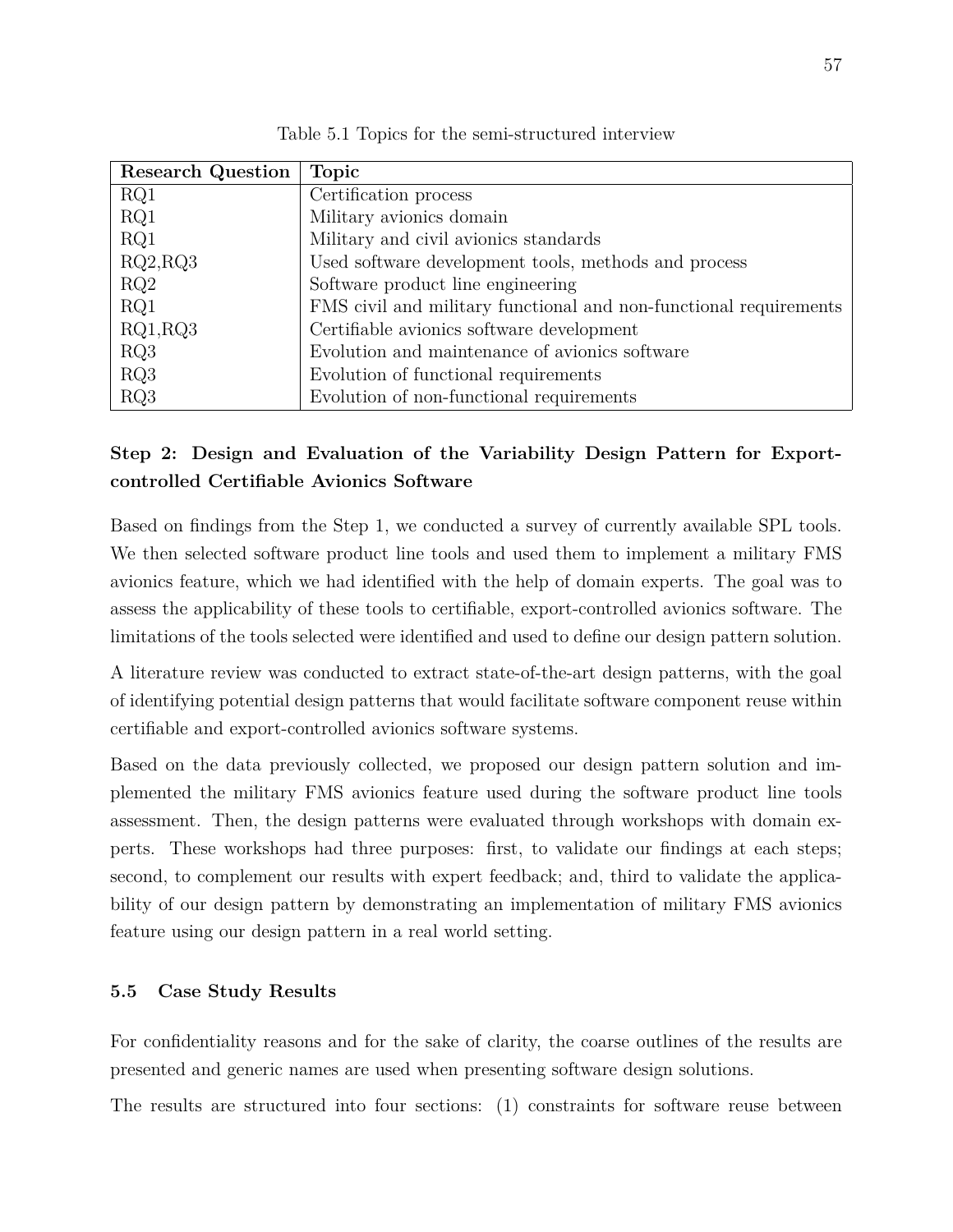controlled and non-controlled avionics software systems; (2) results from evaluation of commercial software product line tools for certifiable and export-controlled avionics software systems; (3) the results from the literature review, done to identify potential design patterns facilitating software reuse for certifiable and export-controlled avionics software; (4)lastly, presentation of our design pattern solution, which handles constraints for software reuse with certifiable and export-controlled avionics software systems. This section ends with a description of threats to the validity of our results.

# **5.5.1 Constraints for Software Reuse between Controlled and Non-controlled Avionics Systems**

At Esterline CMC Electronics, separate versions of FMS products are available for military and civil aircraft, respectively. Export regulations require that access to an export-controlled FMS software artifacts (e.g. requirements, source code, test procedure, test results) is limited to authorized personnel. Also, access is project based: for example, a software engineer with access to an ITAR *Project A* does not have access to another ITAR *Project B*, even in case where the customer is the same for both projects. In order to limit access to an exportcontrolled project, separate servers must be used to store software artifacts; the test stations must be located in separate, limited-access laboratories, and engineers must not leave any sensitive documents on their desks. The security agents verifies the desk of every employees working on an export-controlled project to ensure that there are no sensitive documents left unsupervised.

Another issue with reusing software components between controlled and non-controlled software systems is the *software contamination* of non-controlled avionics software systems. Software contamination occurs when military-related software is added to a non-military avionics equipment, even if this piece of software has been deactivated, the equipment falls under ITAR regulations, which means that the software's initial intent was to implement only features required for civil certification, and so it may no longer be used for civil-purpose aircraft without additional ITAR licenses and approvals.

# **5.5.2 Evaluation of Commercial SPL Management Tools for Certifiable and Export-controlled Avionics Software Systems**

When we presented the list of (over 40) SPL management tools currently available for SPLE [\[57\]](#page-91-8), our industrial partner made it clear that the focus of this research project was not to evaluate the applicability of all these tools to our context but to select a tool that is commercially available, mature enough to be used in an industrial context, and for which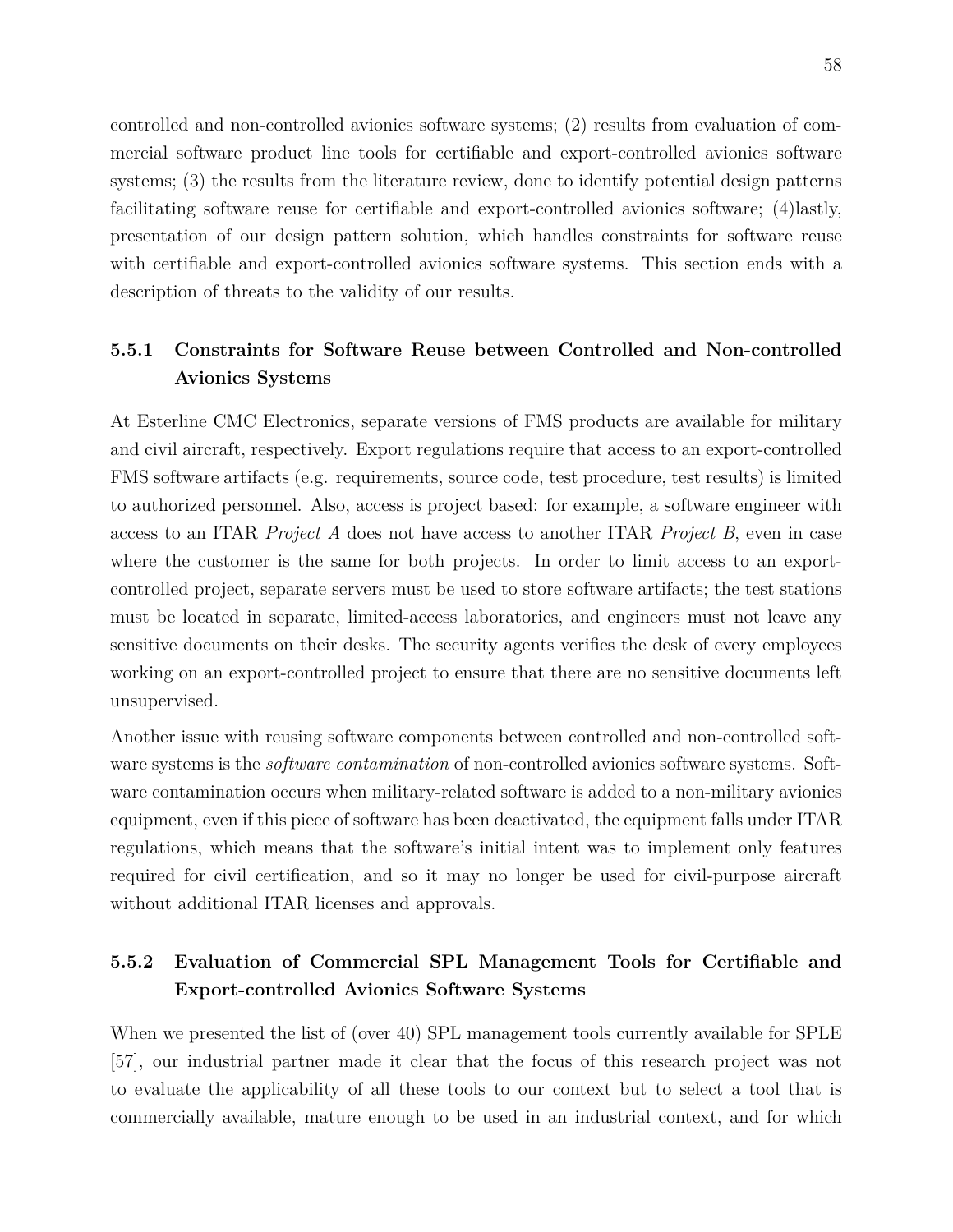the tool vendor will provide post-purchase support. This narrowed our list to two tools: GEARS[\[58\]](#page-91-9) and PureVariants [\[59\]](#page-91-10). In short, the selection of the SPL management tool was made by our industrial partner.

For the evaluation of the tool, one tactical military avionics feature was selected, with the help of domain experts. The whole project was in Rhapsody UML. During tactical feature implementation, selected SPL management tools allowed us to put variation points on state machines (e.g. on transitions and states), classes, class operations and class attributes. That level of granularity was not yet enough, because most of the variation points, introduced by our tactical feature, were inside the operations, where the algorithms were defined.

Following our experiment, we evaluated the tool based on the constraints on software reuse identified in the previous step: (1) restricted access to controlled software implementation, and (2) non-controlled software contamination. Both constraints were violated, because the source UML model contains all the variation points and the implementation of each variant for all projects (controlled or not). All projects need access to the source UML model in order to generate their target models and to generate their source codes from the target UML model. Therefore, unauthorized access is given for controlled software implementation and the non-controlled software will be contaminated, since the same source (the UML model) is used to generate the target model and source code of the non-controlled software.

#### **5.5.3 Design Patterns for Variability Implementation**

Gamma and others, in [\[60\]](#page-92-0), have categorized design patterns into three categories: creational , structural and behavioral patterns. Our focus was on structural and behavioral patterns. Creational patterns were dismissed because they abstract the instantiation process and do not contain any details on system features implementation.

We reviewed the established design patterns for variability implementation guided by the constraints identified in the first step of the study. The following design patterns were identified:

- Bridge (structural);
- Strategy (behavioral); and
- Template method(behavioral);

The intent of all the identified design patterns is to decouple the abstraction from its implementation, which is an important criteria for limiting access to implementation of a variant.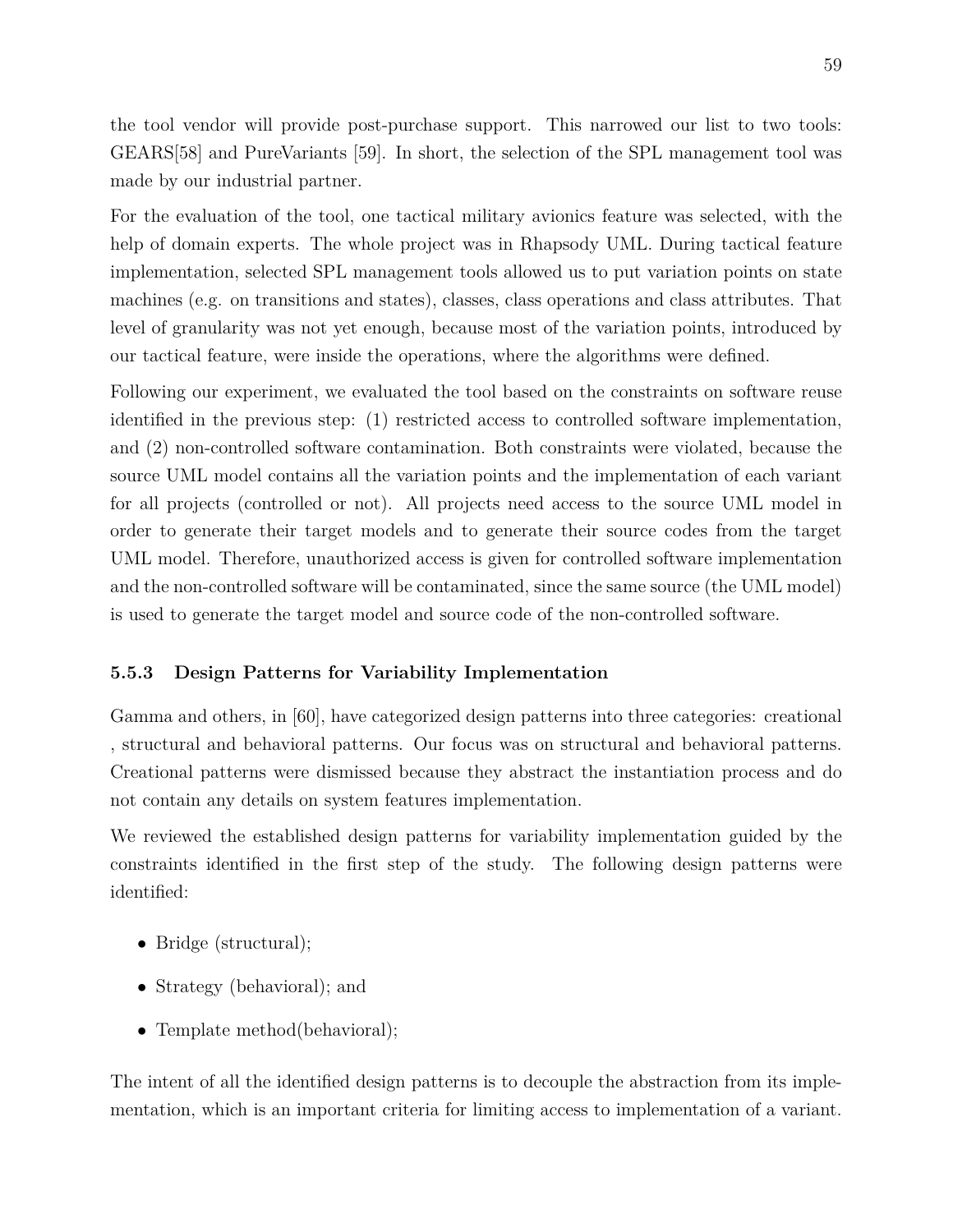The Bridge design pattern accomplishes this separation of the abstraction from its implementation at the class level. Strategy and template method patterns do this separation at the operation level (i.e. the algorithm level). The difference between strategy and template method patterns is that strategy variates the whole algorithm by defining a family of algorithms; with template method pattern the structure of the algorithm is fixed, and certain steps of the algorithms variate. For our case, the strategy pattern was redundant, since the SPL management tool did exactly the same thing by adding a variation point to an operation.

None of the selected design patterns could be used as suggested in the literature [\[60\]](#page-92-0), because most of them rely on dynamic memory allocation. To predict the memory footprint of an avionics system at compile time, dynamic memory allocation is prohibited; the memory must be allocated statically at system initialization.

### **5.5.4 Export-controlled Feature Implementation**

Previously identified constraints on variability implementation will be addressed in two steps. Firstly, each feature implementation must be separated as a self-contained Rhapsody project<sup>[1](#page-71-0)</sup>, on a separate branch as shown in Figure [5.4.](#page-72-0) Each FMS team can thus work on its specific features separately without having access to other features implementation.

Secondly, we will propose a new design pattern that will separate controlled features implementation from non-controlled features implementation in an avionics software system. We have called this design pattern "Template Method with Extension Class", as shown in Figure [5.5.](#page-73-0)

### **Template Method with Extension Class Design Pattern**

In our case study, we encountered two types of variation:

- Fine-grained variations (e.g. certain steps inside an operation);
- Coarse-grained variations (e.g. new classes, new operations).

Only coarse-grained variations can be handled by the SPL management tool. The template method with an extension class is proposed for handling fine-grained variations. With this pattern, fine-grained variations are encapsulated in primitive operations, and primitive operations are called from common core operations. This way, the piece of code that implements the fine-grained variation is separated from common core operations.

<span id="page-71-0"></span><sup>&</sup>lt;sup>1</sup>In Rhapsody, it is possible to reference another project as a package.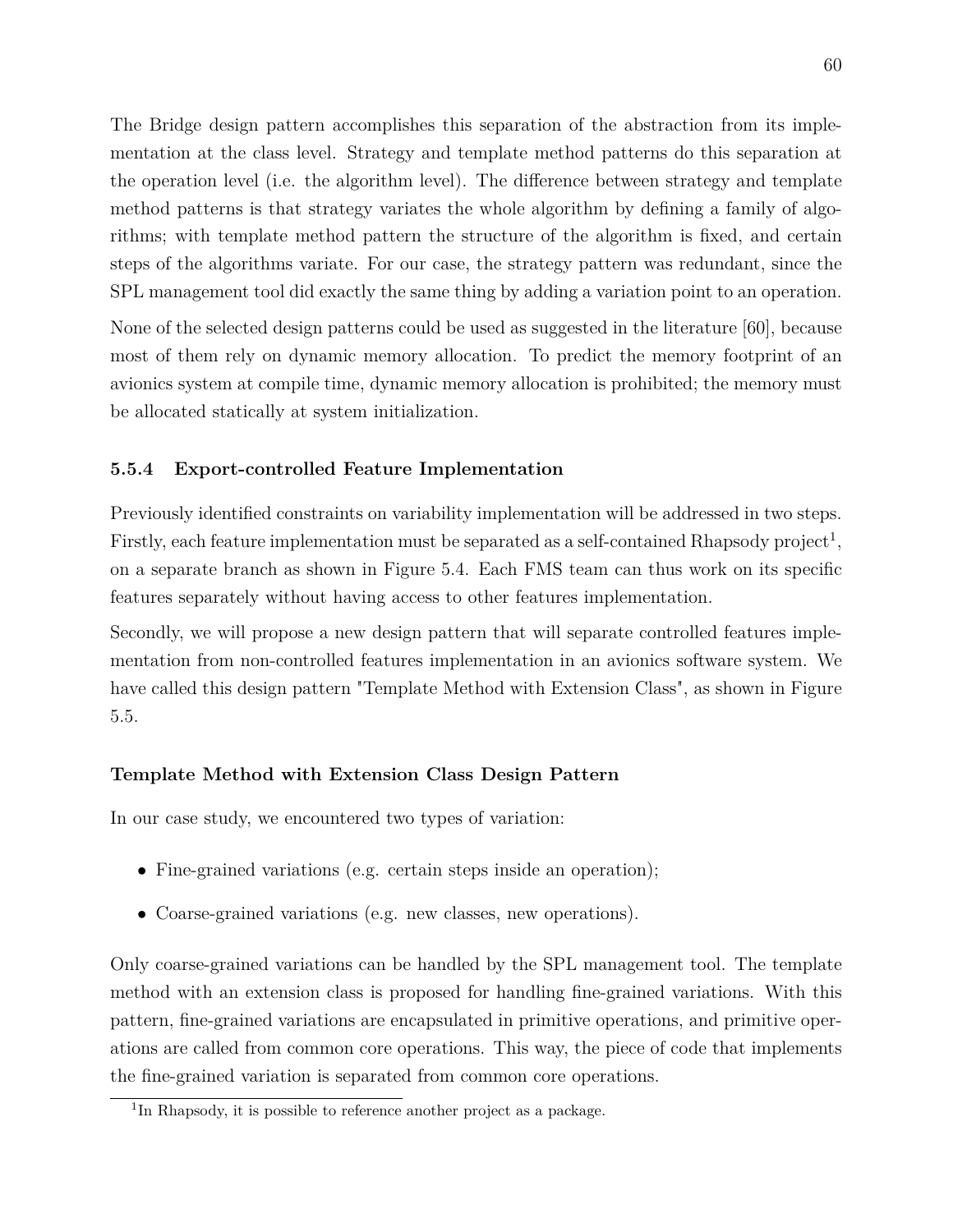<span id="page-72-0"></span>

Figure 5.4 Feature Implementation Structure

As shown in Figure [5.5,](#page-73-0) the template method with an extension design pattern is created by mixing the two design patterns we had identified during the previous step: the Bridge and Template methods.

Each time a common core class operation is affected by a feature, an abstract extension class (e.g. *CAbstractExtensionClass*) is created in the core extension branch (e.g. *CivilExtensionPkg*), accessible to all features. The primitive operation is implemented by a concrete extension class (e.g. *CCivilExtensionClass*) located in the feature package on a separate branch (e.g. *Feature1Pkg*). Then, the primitive operation (e.g. *primitiveOperation\_2()*) defined in the common core class calls the primitive operation (e.g. *extendedPrimitiveOper* $ation\_2()$  defined in the abstract extension class: see Figure [5.6.](#page-73-1)

Our template method pattern is slightly different from the classical template method pattern[\[60\]](#page-92-0) proposed by Gamma. In the classical template method pattern, there are only two types of classes: an abstract class, which defines the skeleton of the algorithm in the *templateMethod()* operation, and concrete classes that implement variant versions of primitive operations. A concrete class is a subclass of the abstract class. In our pattern, the primitive operations implementation is separated from its definition similar to what obtains in the Bridge design pattern[\[60\]](#page-92-0).

This design has several advantages. First, it hides the feature implementation from the common core, which prevents common core software contamination with export-controlled features. Second, the common core software will not change. In consequence, the executable object code of the common core software remains intact. Within the context of certifiable avionics software, this can be a cost-saving factor, because each time executable object code of certifiable avionics software changes, the entire certification process must be redone. Cer-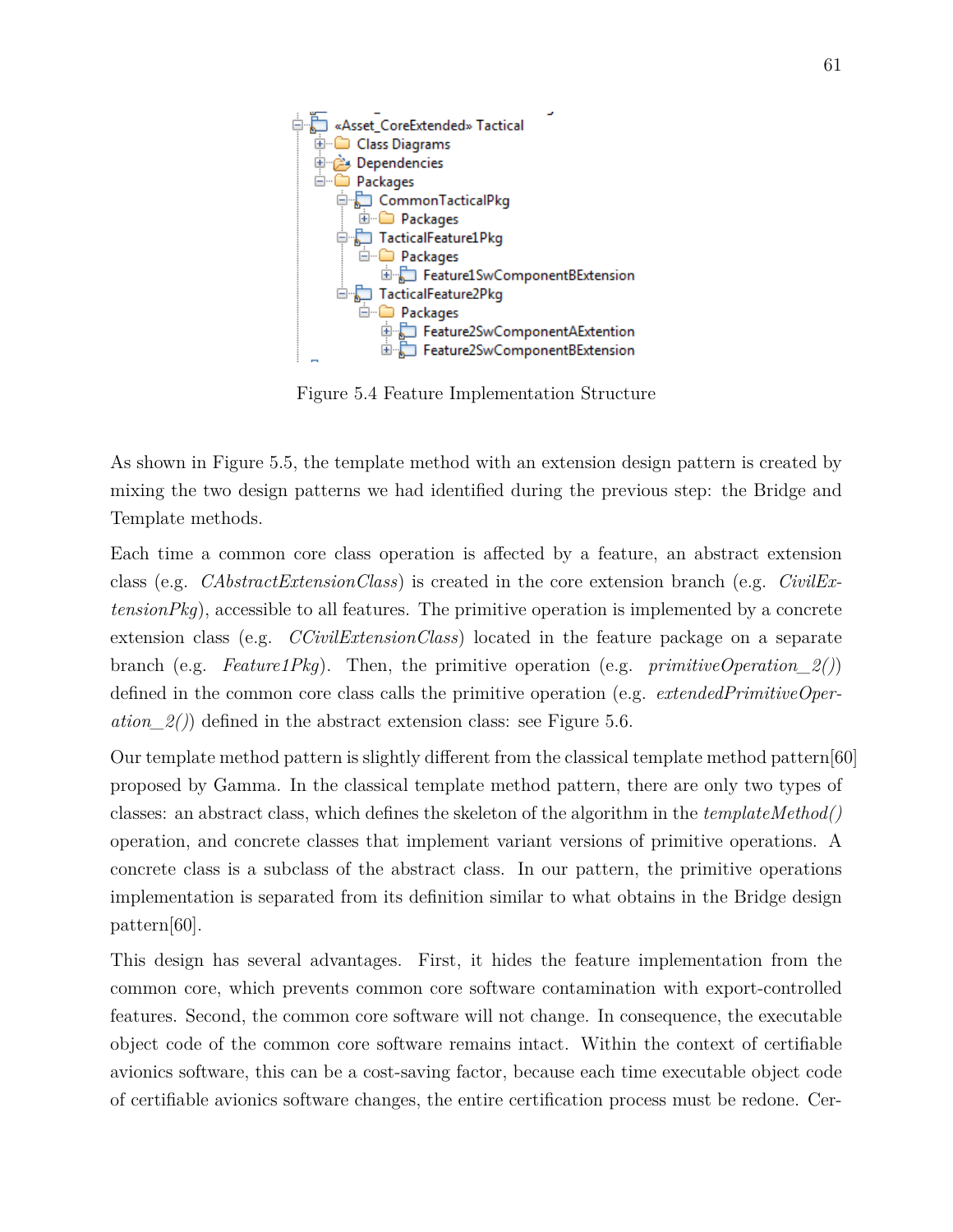

Figure 5.5 Template Method with Extension Class Design Pattern

```
void CCoreClass::primitiveOperation 2()
Ŧ
    itsExtension->extendedPrimitiveOperation 2();
\mathbf{R}
```
Figure 5.6 Primitive Operations Implementation

tifying the common core of the FMS as a reusable software component with advisory circular AC 20-148 *"Reusable Software Components"* [\[14\]](#page-88-0), can help reduce the cost of software development.

# **5.5.5 Impact on Software Evolution, Maintenance and Certification**

The data collection on the impact of our design pattern solution on software evolution, maintenance and certification was accomplished by demonstrating our solution to participants, followed by a semi-structured interview where all participants were present.

The centralization of all changes that are related to a feature in one location (i.e. one UML package) will facilitate evolution, maintenance and certification. From a software evolution perspective, we can easily identify the impacted software components, because the feature implementation will have an extended version for each software component modified by feature implementation. For example, in Figure [5.4,](#page-72-0) we see that TacticalFeature2 has extended Software Component A and B. On the other hand, TacticalFeature1 has impacted only Software Component A. With this design, we can also encapsulate interactions between features,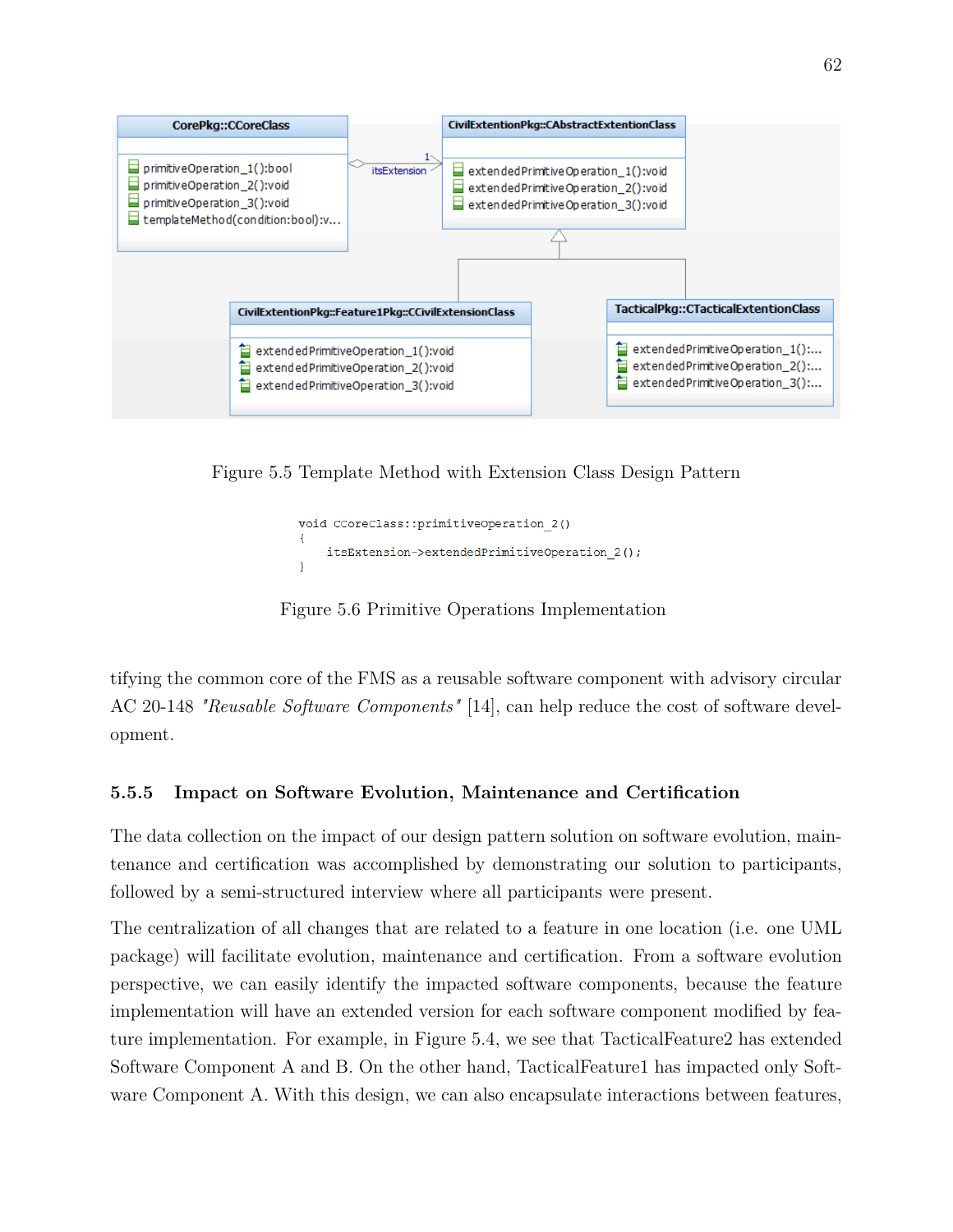as shown in Figure [5.7.](#page-77-0) Software maintenance will also be improved, because the modifications are localized and there is no risk of impacting any other software component. The certification process will be facilitated, because it will be easy to demonstrate the impact of the feature on the overall system to certification authorities.

# **5.6 Discussion**

The certification process concerns the software's entire life cycle, not just its source code or design. Since the focus of this research project is to provide a technical solution to promote software reuse among certifiable, export-controlled avionics software systems, we will limit our discussion to software implementation.

In this section we will expand two points, related to the use of SPLE for certifiable and export-controlled avionics software development:

- The *Variability implementation* in commercial tools and its impact on certifiable avionics software development.
- The *handling of feature interaction*. Feature interaction is the occurrence of an unexpected behavior, in the presence of two or more features; this behaviour does not occur when features are used alone.

## **Variability Implementation**

The first point of discussion is the way SPL tool vendors implement the variability. Typically, there are three types of variability [\[61\]](#page-92-1):

- *Negative variability*, where parts of a big and complex system are removed. The advantage of this approach is its simplicity, but on the other hand, the system may lack validity because it contains all possible variations in the system.
- *Positive variability*, where variant parts are added to a minimal core system. With this approach, the system itself will be minimalist and typically will contain only the common part; but on the other hand the variability management will be much more complex.
- *Parametrization* is about changing the behaviour of an algorithm by changing input variables.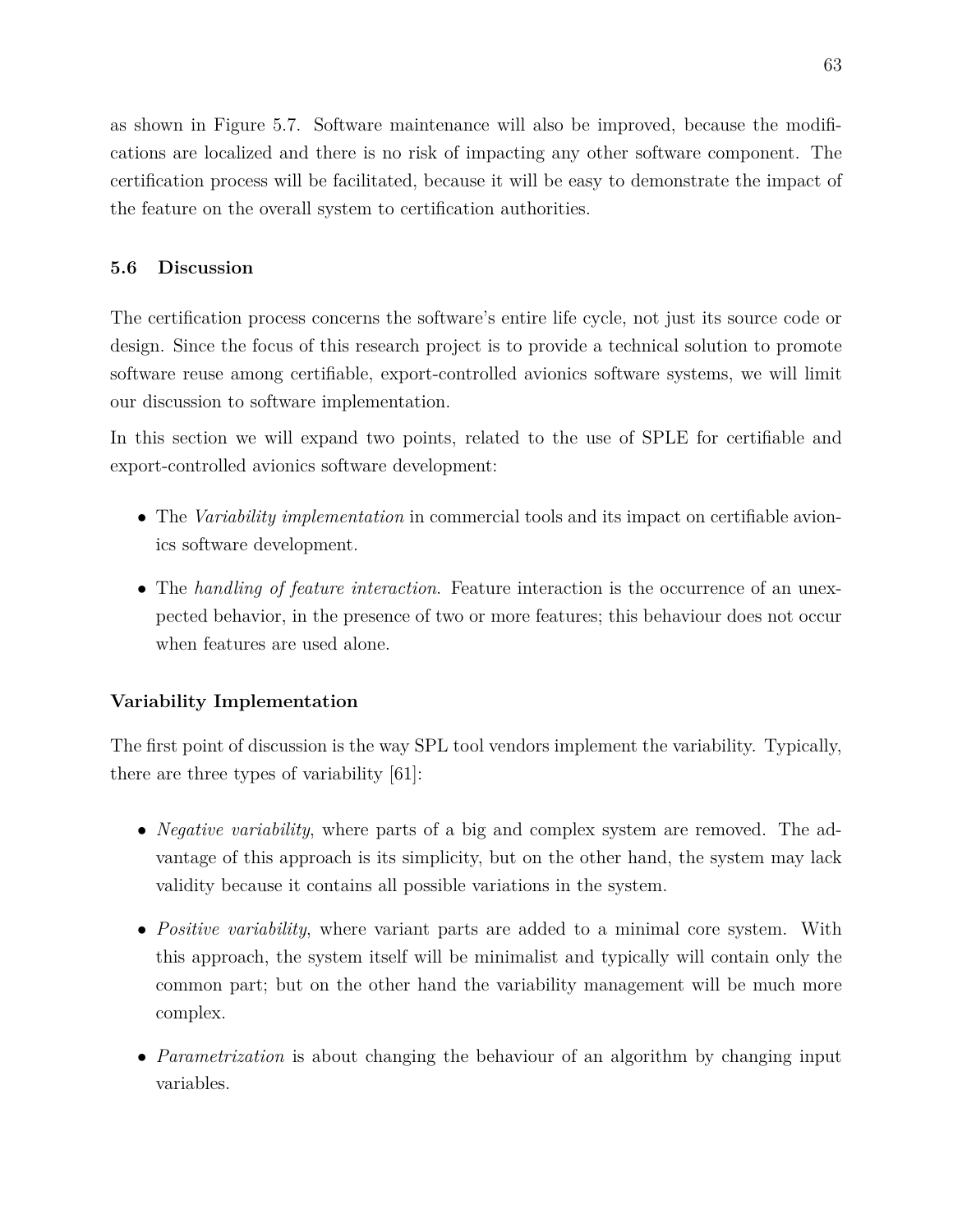Most commercial SPL tool vendors opt for negative variability. In our opinion, negative variability is selected because this approach seems to be easier to implement. For example, the selected SPL management tool will transform a "source model" containings all the variation points to a "target model", which generates a specific product.

When we mentioned our interest in positive variability to one of the SPL tool vendors, the vendor argued that there is no fundamental difference between the two approaches, as long as the derived product is the same. And, they were right. Within the context of export-controlled complex avionics software development, positive variability might have been useful for separating controlled feature implementation from non-controlled software. Still, we have managed to exclude export-controlled features from the civil common core software components with our design pattern without having to rely on positive variability. In our case, limiting access to controlled features was an important requirement, because access to an export-controlled feature is granted on a project basis only. For example, two persons working on two separate export-controlled projects, do not have access to each others work.

## **Handling Feature Interaction**

A software-intensive system is constructed with operations, classes, and software components. A feature implementation will not necessarily correspond to a specific class or software component. Two different features implementations may be located either in one class or in one operation. Feature interaction is the occurrence of an unexpected behavior, in the presence of two or more features, that does not occur when the features are used in isolation [\[48\]](#page-90-0), [\[50\]](#page-91-0). The unexpected behavior is eliminated by adding extra code to the derived software and this additional code, called a *lifter*[\[51\]](#page-91-1), is present only when both features are active.

In our case study, only one export-controlled feature was implemented. Therefore, there was no feature interaction in our case study; nevertheless, feature interaction needs to be addressed in order to achieve full-scale use of SPL for certifiable avionics software development.

As set out in [\[51\]](#page-91-1), theoretically, the number of lifters can grow exponentially along with the number of different feature combinations. Nonetheless, in reality, based on decades of experience in certifiable complex avionics software development, the possible feature combinations requiring lifters are much fewer than the theoretical numbers and in general, a set of no more than three features will require lifters.

The template method pattern with extension class can be used to handle feature interaction as well. As shown in Figure [5.7,](#page-77-0) an extension class (e.g. *CFeature1andFeature2ExtensionClass*)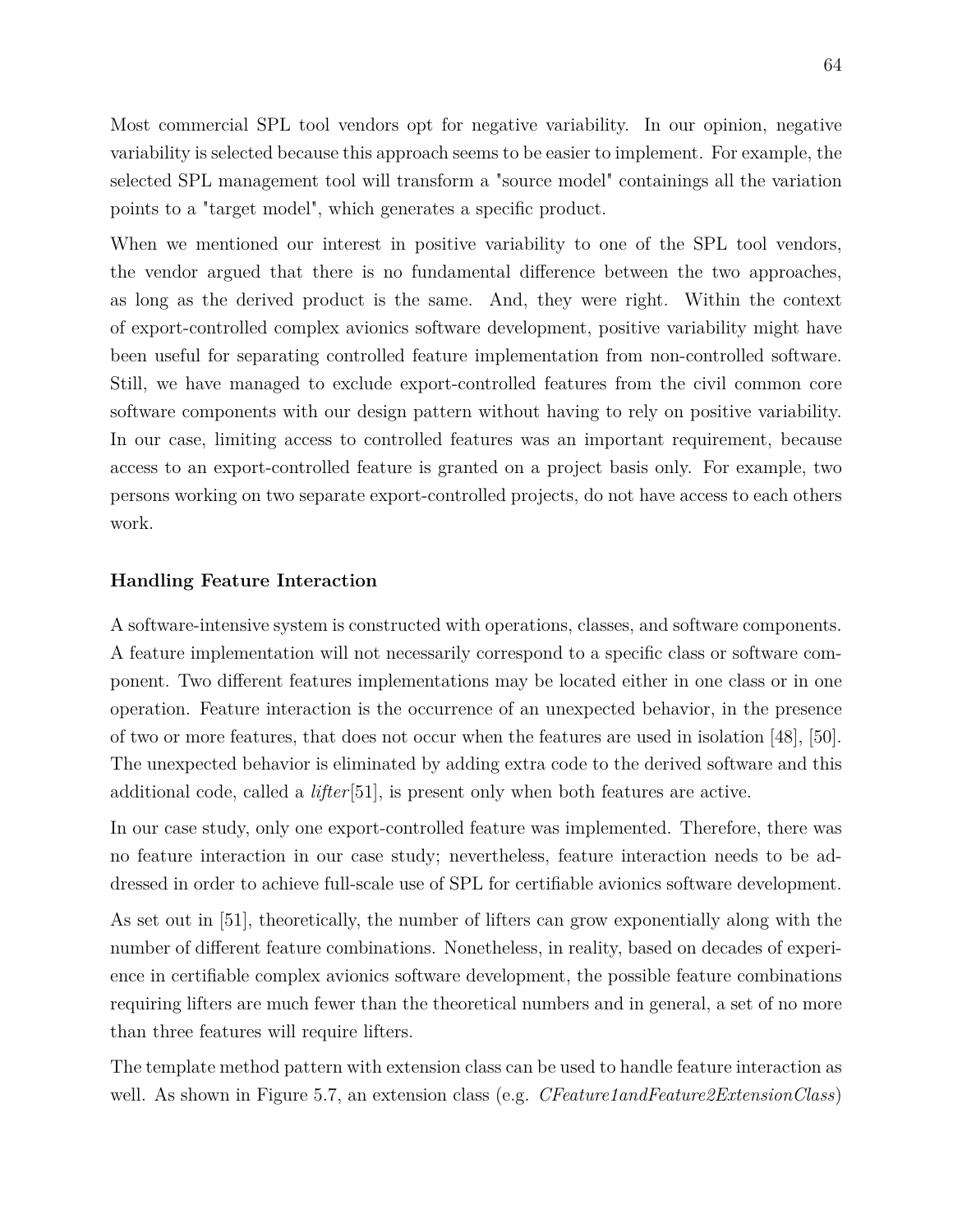is created for every possible feature combination that requires lifters. The additional code for each lifter is placed in a separate, primitive operation. The extension class implementing the feature interaction should be located in a separate package because it will be present only when all the features from which it originated are active, and the feature interaction extension class is not involved with feature implementation when this feature is unaccompanied by other features.

## **5.7 Related Work**

#### **5.7.1 Software Product Line Engineering for Certifiable Avionics Software**

In [\[47\]](#page-90-1) an infrastructure for SPLE process for development of certified Unmanned Aerial Vehicle (UAV) was proposed. Similar to our solution, they also suggested a self-contained feature with all their certification life cycle data. At the time of the publication of this paper, the guidance for certifying commercial UAVs were not provided yet by FAA. Therefore, there is no experimental validation of

Software product line engineering is already being used by aerospace companies for aerospace equipment software development as shown in surveys [\[37\]](#page-89-0) and papers[\[38\]](#page-90-2) [\[39\]](#page-90-3) [\[40\]](#page-90-4) [\[41\]](#page-90-5).

Some of those papers specifically focus on certification challenges in applying of software product line engineering, in an industrial context. In [\[38\]](#page-90-2), SPLE is used for software development of an Engine Monitoring Unit. The authors mainly focused on the configuration management and generation of certification artifacts. For configuration management with a product line, they reported on challenges of having two levels of engineering (i.e. product line and project) and they proposed a configuration management process to address conflicts in managing artifacts versions over time and over projects. For certification process with a product line, they considered different approaches: non-traditional approaches (e.g. Reusable Components, AC 20-148), or software reuse as *Previously Developed Software (PDS)* as specified in the "Additional Consideration" section of DO-178. Then they concluded that product line should be considered as PDS because non-traditional approaches prolong the certification process with extra certification artifacts that must be provided. To reduce the certification effort, they proposed to attach the certification life cycle data to each reusable artifacts. We also come up with the same conclusion that a reusable software artifact should contain all its certification lifecycle data. On the other hand, the paper stayed on the process level. There is no description of how the software product line is implemented, if the products are generated automatically or manually. While our research focus on the implementation of the software product line and challenges related to automatic software generation from the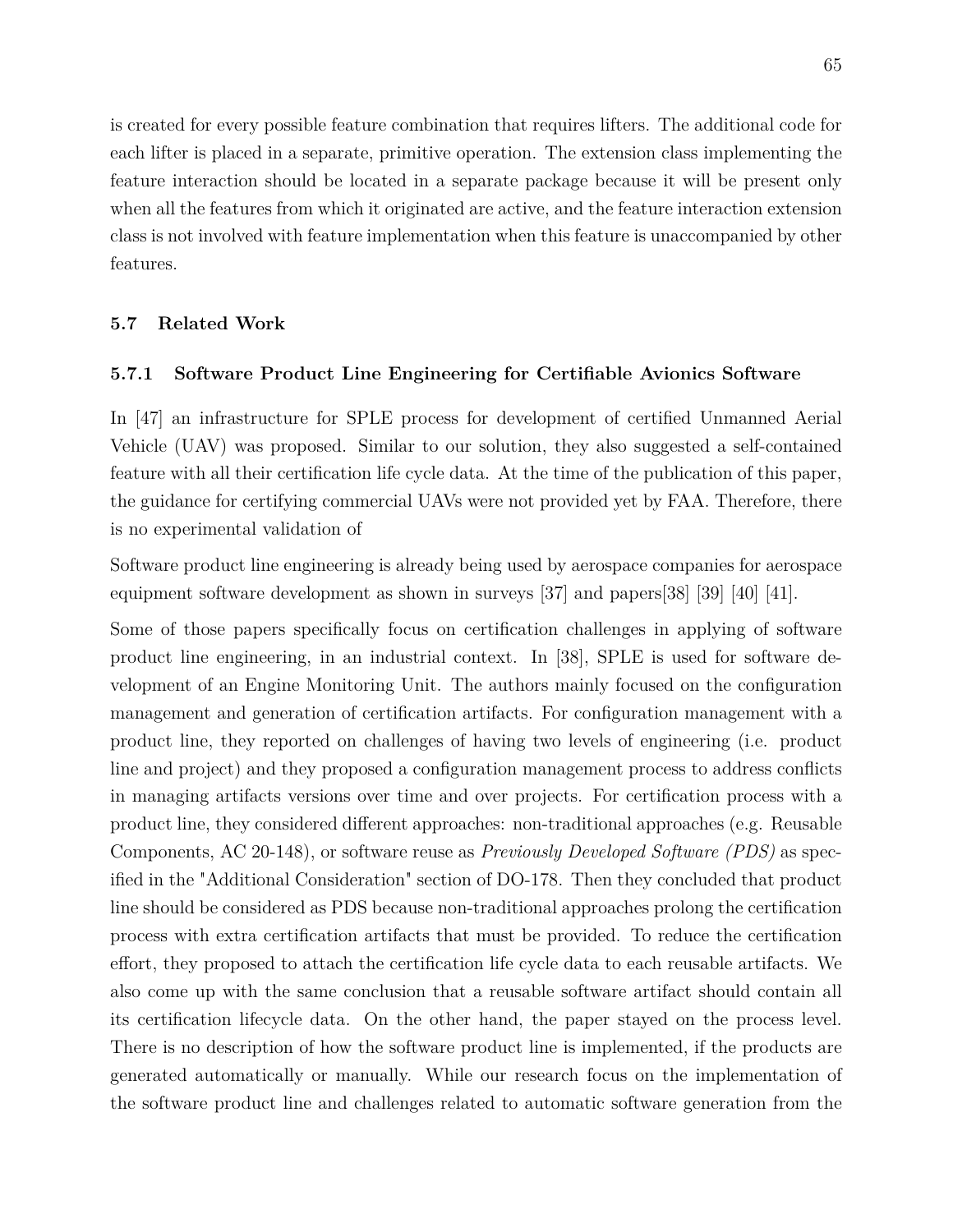

<span id="page-77-0"></span>Figure 5.7 Template Method Design Pattern with Extension Class for Feature Interaction

product line.

Wölfl and others in [\[41\]](#page-90-5) assessed the cost reduction of certifiable software development by automating certification artifacts generation using model-based and product-line technologies for avionics software of NH90 military helicopter at Airbus. Their work was very closed to our research project but in our paper, we try to resolve a different problem in the context of applying SPLE to certifiable avionics software development: the limitation on applying SPLE to certifiable avionics equipment which may have controlled and non-controlled variants.

# **5.7.2 Controlled Software Development**

No paper was found discussing about controlled software development but a SPLE based auditing method for protecting restricted content in derived products were found in [\[62\]](#page-92-2). They propose an auditing method that will ensure that the content restrictions in the derived products have been met. What they propose is complementary to our work. In our research, the main focus is at export-controlled, certifiable avionics software development with the model-based design while their auditing method focus mostly at feature modeling level and writing assertion to ensure that no content restrictions can be violated.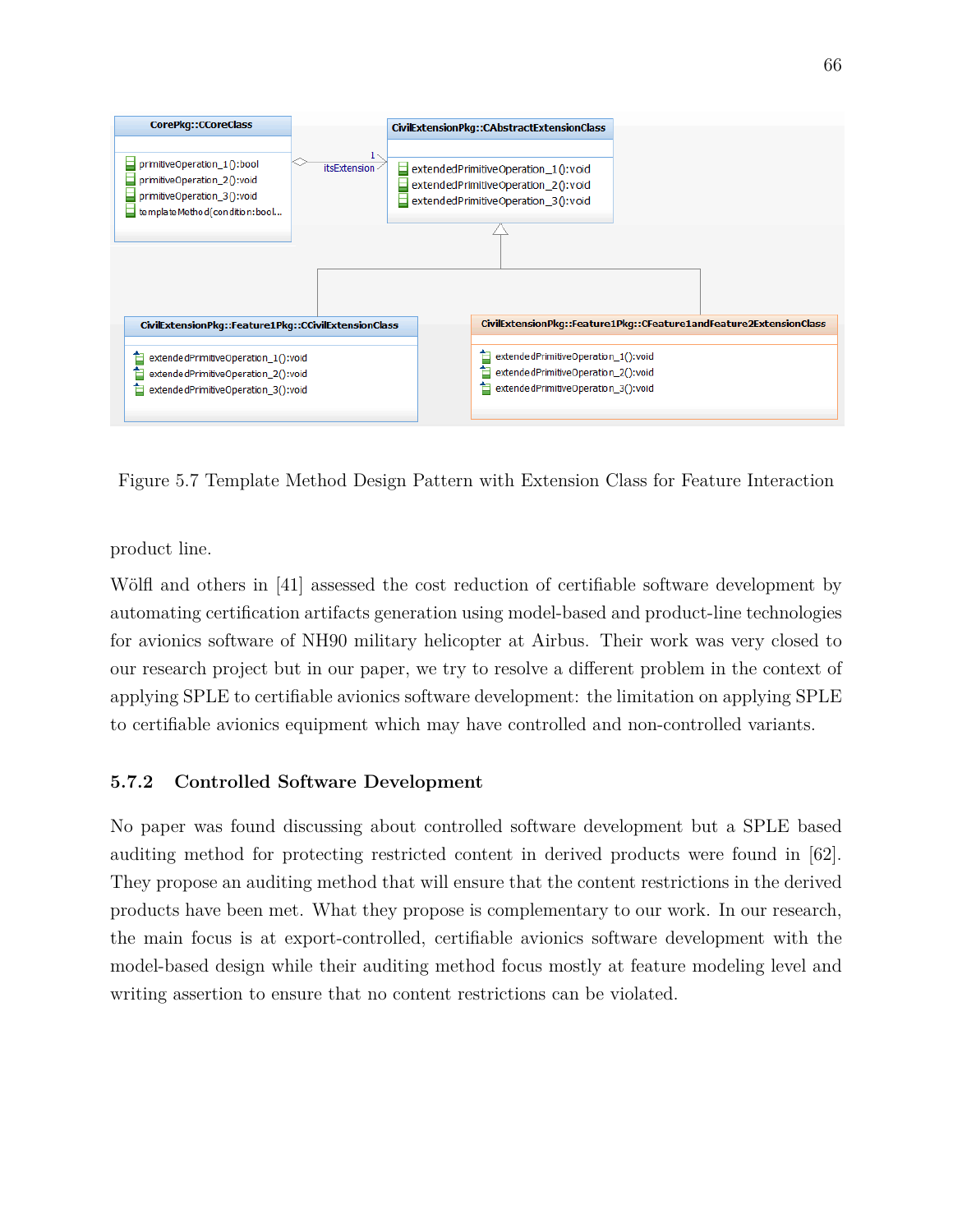## **5.7.3 Feature-Oriented Software Design**

Feature-oriented software design (FOSD) is a paradigm for software conception in SPL. FOSD is based on incremental development of the software in terms of features that it provides. There are three pillars to FOSD: feature modeling, feature interaction, and feature implementation [\[48\]](#page-90-0). The focus of our case study is feature implementation and feature interaction.

The necessity to separate export-controlled features from non-controlled features brings another dimension to existing problems in feature implementation. A longstanding problem in feature implementation is tracing features easily from the problem space to solution space [\[49\]](#page-91-2) [\[48\]](#page-90-0). Traceability is mandatory to achieve civil avionics software certification but it is not enough to have a complete separation of the export-controlled features implementation. It important that there is no visibility of the export-controlled features implementation to those who has access to civil features only. In other word, a person working on a civil FMS project should have no access to export-controlled features.

Feature implementation can not be addressed without tackling the notion of feature interaction. Feature interaction is a concept introduced in telecommunication industry [\[50\]](#page-91-0) and it is one of the pillar, with concepts of feature modeling and feature implementation, in Feature-Oriented Software Development [\[48\]](#page-90-0). Feature interaction is occurrence of an unexpected behavior, in presence of two or more features, that does not occur when features are used in isolation [\[48\]](#page-90-0). There are several examples [\[50\]](#page-91-0), [\[48\]](#page-90-0) in the literature to illustrate the feature interaction problem. The most common example is the phone with two basic features: *call waiting* and *call forwarding*. When both features are combined and the line is busy, it is not clear which feature will prevail.

Several solutions are proposed to resolve feature interaction [\[51\]](#page-91-1) [\[46\]](#page-90-6) [\[52\]](#page-91-3) [\[53\]](#page-91-4). The most prominent solution is to make features and feature interactions explicit at the programming language level [\[51\]](#page-91-1). In [\[51\]](#page-91-1), the author proposed to separate the additional code, induced by a feature selection, from the base code. Additionally, the author also proposed to extract into a separate module the extra code required to handle the interaction of two features [\[51\]](#page-91-1). The Feature C++ [\[46\]](#page-90-6) is a more practical example of this approach.

The proposed solutions were not directly applicable in our project because all solutions were at programming language level and in our project the FMS avionics software was development using UML model then the source was auto generated. Nevertheless, some concepts behind those solutions were useful for us. For example, the separation of each feature and feature interaction implementations. In our solution, the features implementation and feature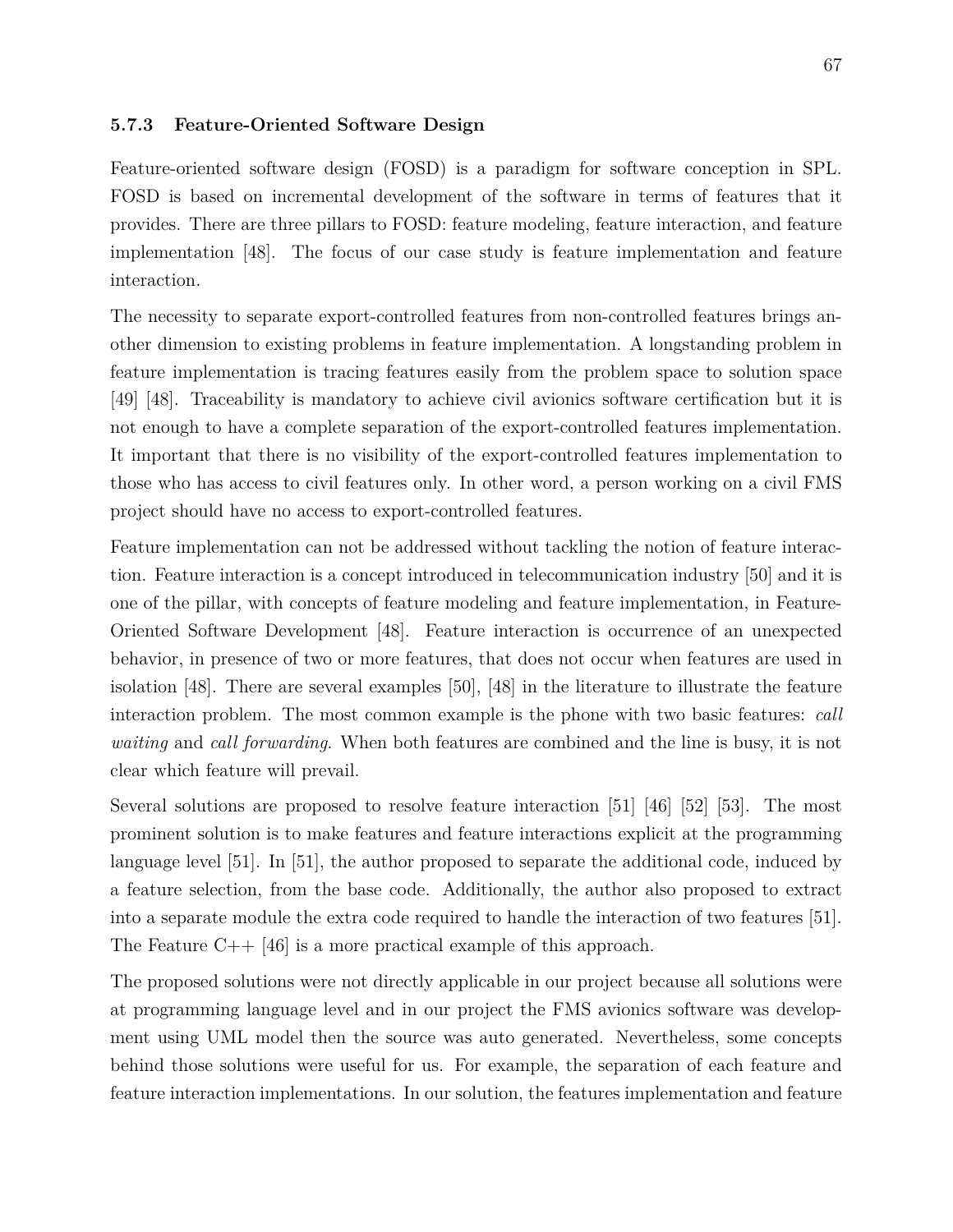interaction implementation are isolated in separate extension classes.

## **5.8 Threats to Validity**

The generalizability and confirmability of our results are limited because the study was conducted at Esterline CMC Electronics where access to data is limited to only authorized people. To mitigate this threat we used several participants validate our results. Another threat to generalizability is the subject of the study was very specific and focused because the study was conducted to resolve a specific industrial need. But our solution could still be used in other domain where we want to limit access to a feature implementation.

A threat to internal validity was the fact that the main researcher was from the domain of research. To reduce the bias of the main researcher, the case study was conducted iteratively where other participants from the industry were included in the study to validate and to approve the findings through workshop at every step of the study.

Another threat to internal validity was that only one export-controlled feature was used for experimentation. The main reason for that was the context of the study: the access to other industrial participants and their direct involvement on the way the study was conducted. For example, the SPL management tool used in the study was imposed by the industrial partners. This threat was mitigated by involving expert knowledge from the participants.

## **5.9 Limitations**

In our project, an important aspect of the feature-oriented SPLE were not studied in detail: the feature interactions. A complete solution on feature implementation can not be proposed without addressing the feature interaction issues because it poses a major obstacle to featureoriented software development [\[50,](#page-91-0) [48,](#page-90-0) [53\]](#page-91-4). It is imperative to redo this case study with more features.

Another limitation was to validate our design pattern solution to facilitate reusability among controlled and non-controlled variants of an avionics software system, with the export regulation authorities. During, this research project we did not have access to export regulation authorities, instead we validated our solution with several participants previously involved in the process of getting authorization from export regulation authorities.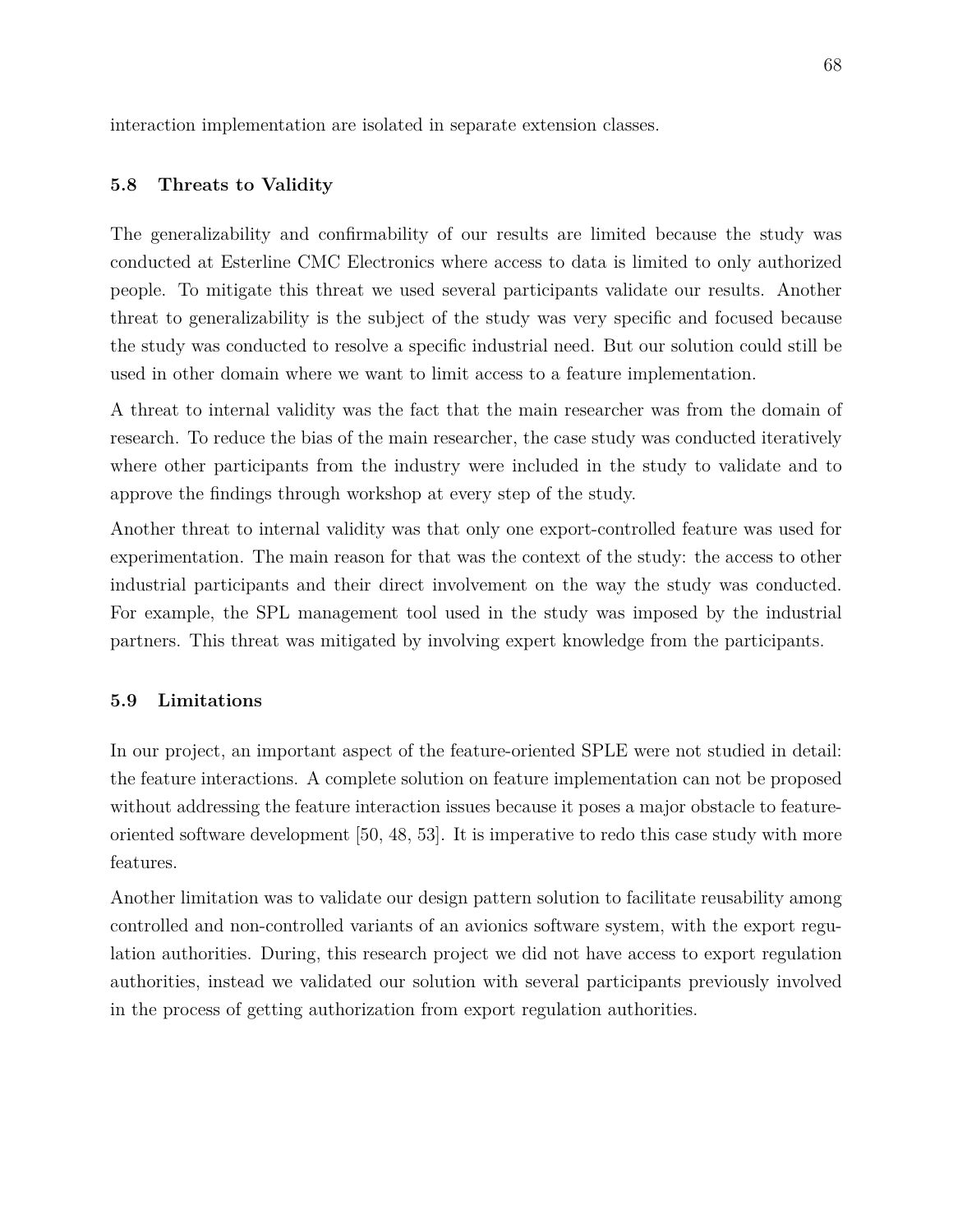## **5.10 Conclusions**

Most avionics equipment certified for civil aircraft can also be installed on military aircraft. Also there are multiple studies [\[38\]](#page-90-2) [\[39\]](#page-90-3) [\[40\]](#page-90-4) [\[41\]](#page-90-5) [\[47\]](#page-90-1) on the use of software product line engineering for avionics software development and certification.

For the first time, the applicability of software product line engineering for export-controlled and certifiable avionics software development is studied in this paper.

Software product line engineering is about systematic reuse of software assets where every project has full access to whole product line, which is in contradiction with export regulations. We also identified the constraints that limit the application of software product line engineering to export-controlled and certifiable avionics software development: (1) limiting access to control software artifacts of the product line and (2) preventing non-controlled software contamination by controlled software artifacts.

And, we proposed a new design pattern that enables the application of software product line engineering to export-controlled and certifiable avionics software development and facilitate the software reuse among controlled and non-controlled variants of certifiable and exportcontrolled avionics software systems.

## **5.11 Acknowledgements**

The authors would like to thank Esterline CMC Electronics for their support in this project.

## **5.12 References**

C.E. Esterline. http://www.esterline.com/avionicssystems/en-us/productsservices/ navigationampfmsgps.aspx (2016)

R. DO, Software considerations in airborne systems and equipment certification. RTCA and EUROCAE (2011)

J. Rushby, in *Proceedings of the ninth ACM international conference on Embedded software* (ACM, 2011), pp. 211–218

R. Flores, C. Krueger, P. Clements, in *Proceedings of the 16th International Software Product Line Conference-Volume 1* (ACM, 2012), pp. 259–268

C. SC-227, *DO-236C Minimum aviation system performance standards: Required navigation performance for area navigation* (RTCA, 2013)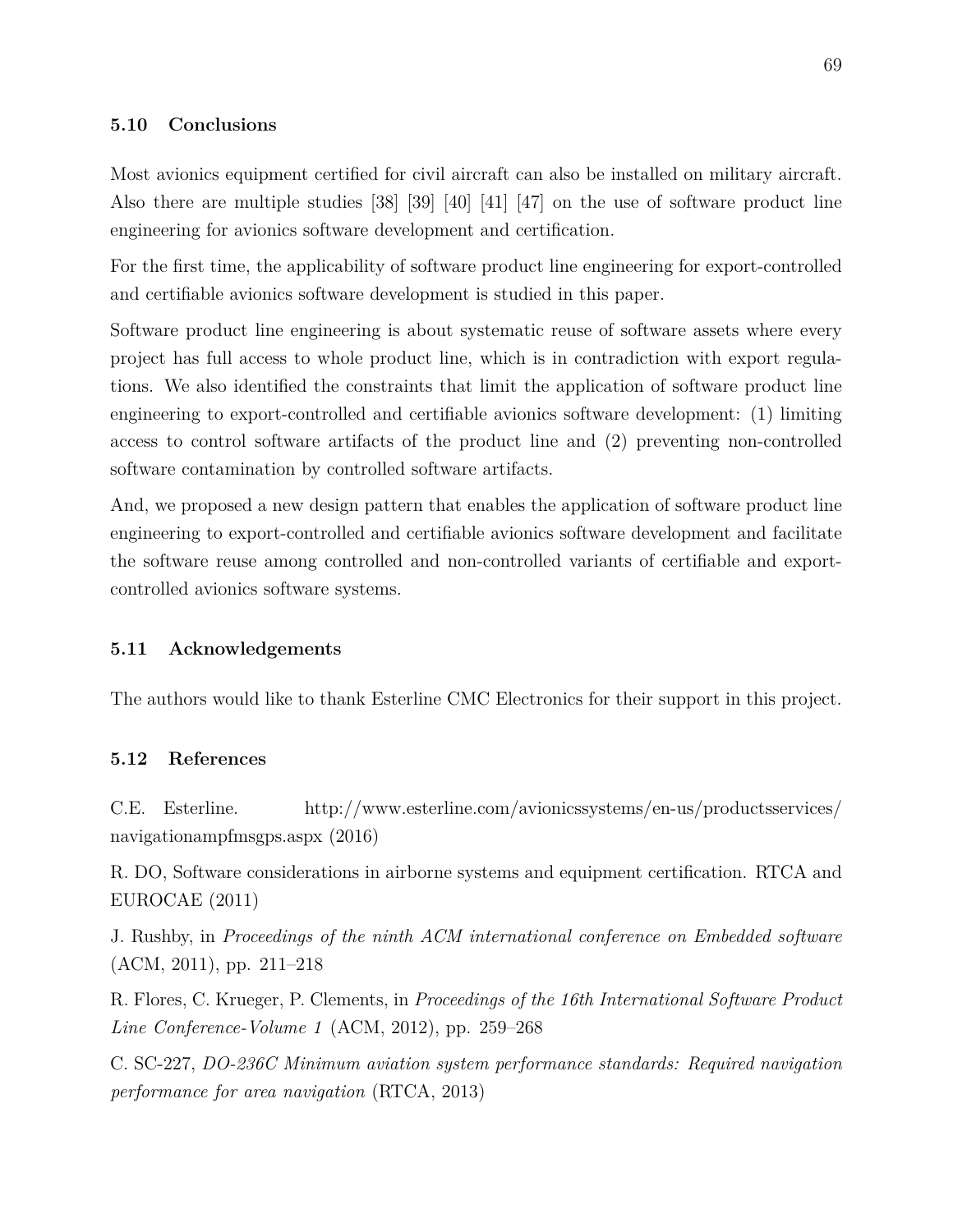U.D. of State. https://findit.state.gov/search?utf8=(2014)

D.E. Perry, S.E. Sim, S.M. Easterbrook, in *Software Engineering, 2004. ICSE 2004. Proceedings. 26th International Conference on* (IEEE, 2004), pp. 736–738

S. Easterbrook, J. Singer, M.A. Storey, D. Damian, in *Guide to advanced empirical software engineering* (Springer, 2008), pp. 285–311

J.A. Pereira, K. Constantino, E. Figueiredo, in *International Conference on Software Reuse* (Springer, 2015), pp. 73–89

C.W. Krueger, in *Companion to the 22nd ACM SIGPLAN conference on Object-oriented programming systems and applications companion* (ACM, 2007), pp. 844–845

O. Spinczyk, D. Beuche, in *Companion to the 19th annual ACM SIGPLAN conference on Object-oriented programming systems, languages, and applications* (ACM, 2004), pp. 18–19

E. Gamma, R. Helm, R. Johnson, J. Vlissides, *Design patterns: elements of reusable objectoriented software*, vol. 206 (Addison-wesley Reading, MA, 1995)

A. Advisory Circular, Reusable Software Components, US Department of Transportation, Federal Aviation Administration (2004)

M. Voelter, S. Benz, C. Dietrich, B. Engelmann, M. Helander, L.C. Kats, E. Visser, G. Wachsmuth, *DSL engineering: Designing, implementing and using domain-specific languages* (dslbook. org, 2013)

S. Apel, C. Kästner, Journal of Object Technology **8**(5), 49 (2009)

T.F. Bowen, F. Dworack, C.H. Chow, N. Griffeth, G.E. Herman, Y.J. Lin, in *Software Engineering for Telecommunication Switching Systems, 1989. SETSS 89., Seventh International Conference on* (IET, 1989), pp. 59–62

C. Prehofer, in *ECOOP'97—Object-Oriented Programming* (Springer, 1997), pp. 419–443

N. Sozen, E. Merlo, in *Product Line Approaches in Software Engineering (PLEASE), 2012 3rd International Workshop on* (IEEE, 2012), pp. 21–24

W.T. Force, State-of-the-art survey for product lines. Tech. rep., CESAR (2009)

I. Habli, T. Kelly, in *Software Product Line Conference, 2007. SPLC 2007. 11th International* (IEEE, 2007), pp. 193–202

F. Dordowsky, W. Hipp, in *Proceedings of the 13th International Software Product Line Conference* (Carnegie Mellon University, 2009), pp. 265–274

F. Dordowsky, R. Bridges, H. Tschope, in *Software Product Line Conference (SPLC), 2011 15th International* (IEEE, 2011), pp. 241–250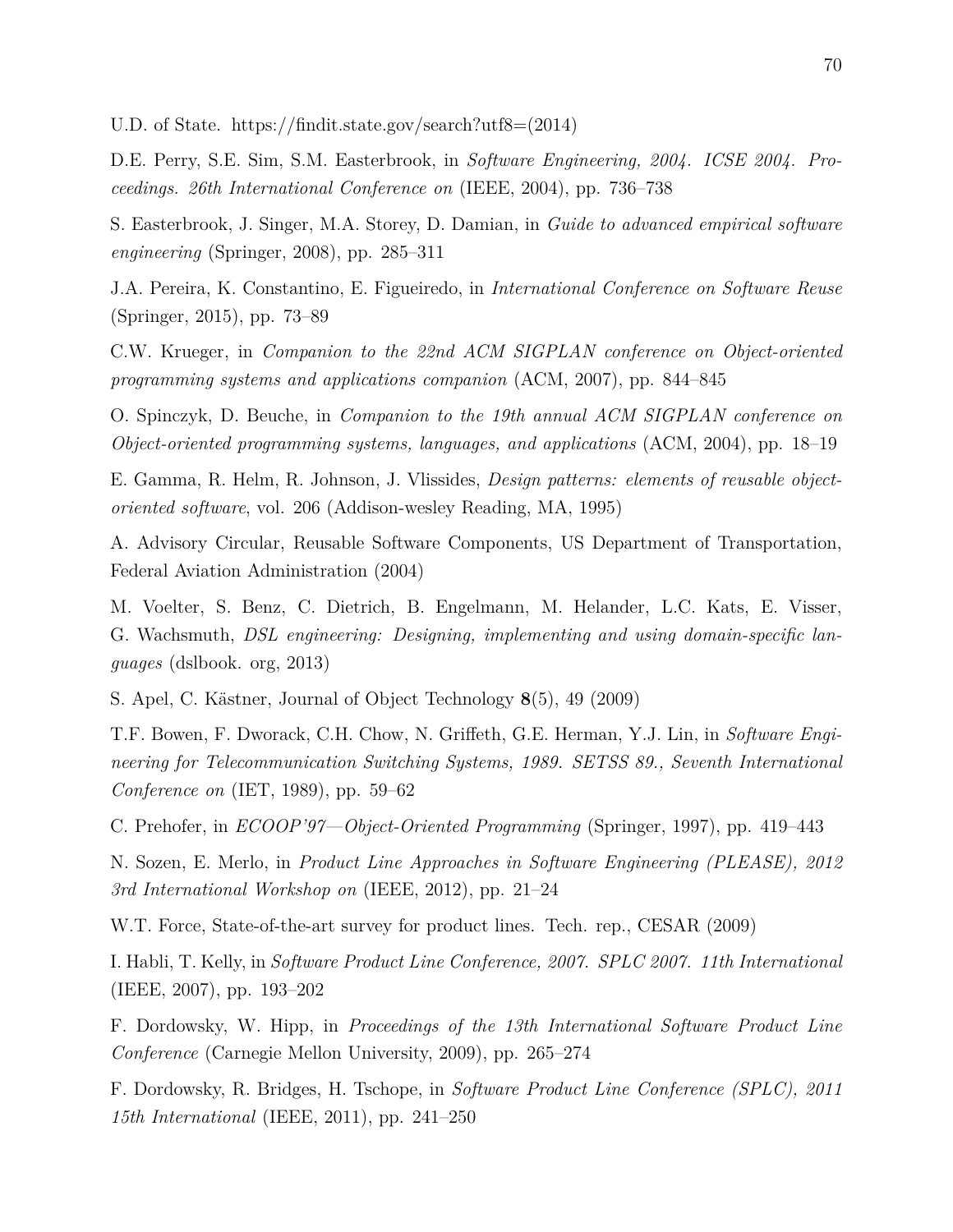A. Wölfl, N. Siegmund, S. Apel, H. Kosch, J. Krautlager, G. Weber-Urbina, in *Automated Software Engineering (ASE), 2015 30th IEEE/ACM International Conference on* (IEEE, 2015), pp. 726–736

R.T.V. Braga, O.T. Junior, K.R.C. Branco, L.D.O. Neris, J. Lee, in *Computer Safety, Reliability, and Security* (Springer, 2012), pp. 352–363

P. Clements, C. Krueger, J. Shepherd, A. Winkler, in *Proceedings of the 17th International Software Product Line Conference* (ACM, 2013), pp. 218–226

O.C. Gotel, A.C. Finkelstein, in *Requirements Engineering, 1994., Proceedings of the First International Conference on* (IEEE, 1994), pp. 94–101

S. Apel, T. Leich, M. Rosenmüller, G. Saake, *FeatureC++: Feature Oriented and Aspect Oriented Programming in C+* (Citeseer, 2005)

J. Liu, D.S. Batory, S. Nedunuri, in *FIW* (2005), pp. 178–197

C. Kästner, S. Apel, M. Rosenmüller, D. Batory, G. Saake, et al., in *Proceedings of the 13th International Software Product Line Conference* (Carnegie Mellon University, 2009), pp. 181–190

S. Trujillo, D. Batory, O. Diaz, in *Proceedings of the 29th international conference on Software Engineering* (IEEE Computer Society, 2007), pp. 44–53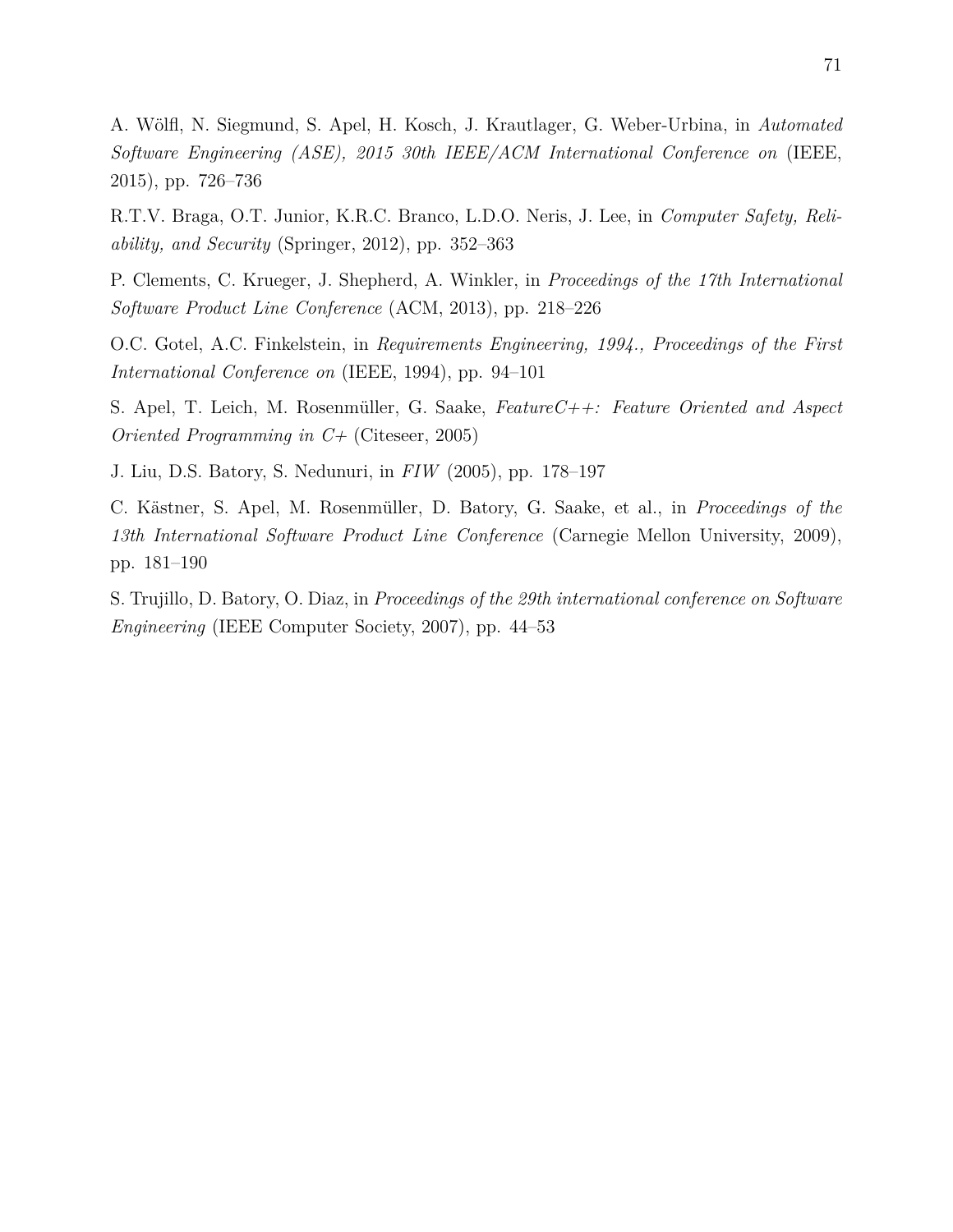#### **CHAPTER 6 GENERAL DISCUSSION**

This research project was conducted in an industrial context. As a consequence, the research was oriented by our industrial partner needs and they were directly involved in defining the research objectives as well as methodological aspects of the research.

Our critical literature review was regrouped under two themes: Model driven development for certifiable avionics software and software product line engineering for certifiable avionics software.

Within the context of certifiable avionics software, recent research projects [\[27,](#page-89-1) [28,](#page-89-2) [29\]](#page-89-3), on model driven development, focus mainly on the control engineering or system engineering where the requirements are validated early in the software life cycle, or the source code is generated using qualified tools (e.g. SCADE Suite). The modeling is realized using with domain specific languages (e.g. SCADE, Simulink).

As established with our industrial partner, the focus in our research was to do model driven development using off-the-shelf commercial software modeling tools (e.g. IBM Rhapsody) with general-purpose software modelling languages (e.g. UML). We list some of the reasons behind this decision: availability of the software engineers, no formation is required to use the modelling language, no need to allocate resources for implementing and maintaining the software modelling tools. Also, the whole FMS software can not be designed just with control oriented modelling language. As a comparison, other research project, conducted in the similar context of certifiable avionics software domain for Airbus Helicopter [\[41\]](#page-90-5), was realized using open source SPL management tools. Their main reason of opting for inhouse tools was the possibility of qualifying the tools and by using qualified tools, they do not need to systematically review the output of the tools. In our case, in addition to the lack of qualification of the tools (unless the tool is qualified by the vendor), we had to deal with the commercial SPL management tools limitations in their applicability to exportcontrolled and certifiable avionics software development. The second paper, presented in chapter 5, addressed those limitations with commercial SPL management tools and their applicability to export-controlled, certifiable avionics software development. Therefore, my thesis complements current research in the field of model-driven development for certifiable avionics software development.

The state-of-the-art research [\[37,](#page-89-0) [38,](#page-90-2) [39,](#page-90-3) [40,](#page-90-4) [41\]](#page-90-5) on application of software product line engineering to certifiable avionics software development is very similar to our research project, resulting with similar outcomes. Similarly, the main focus of most of the recent research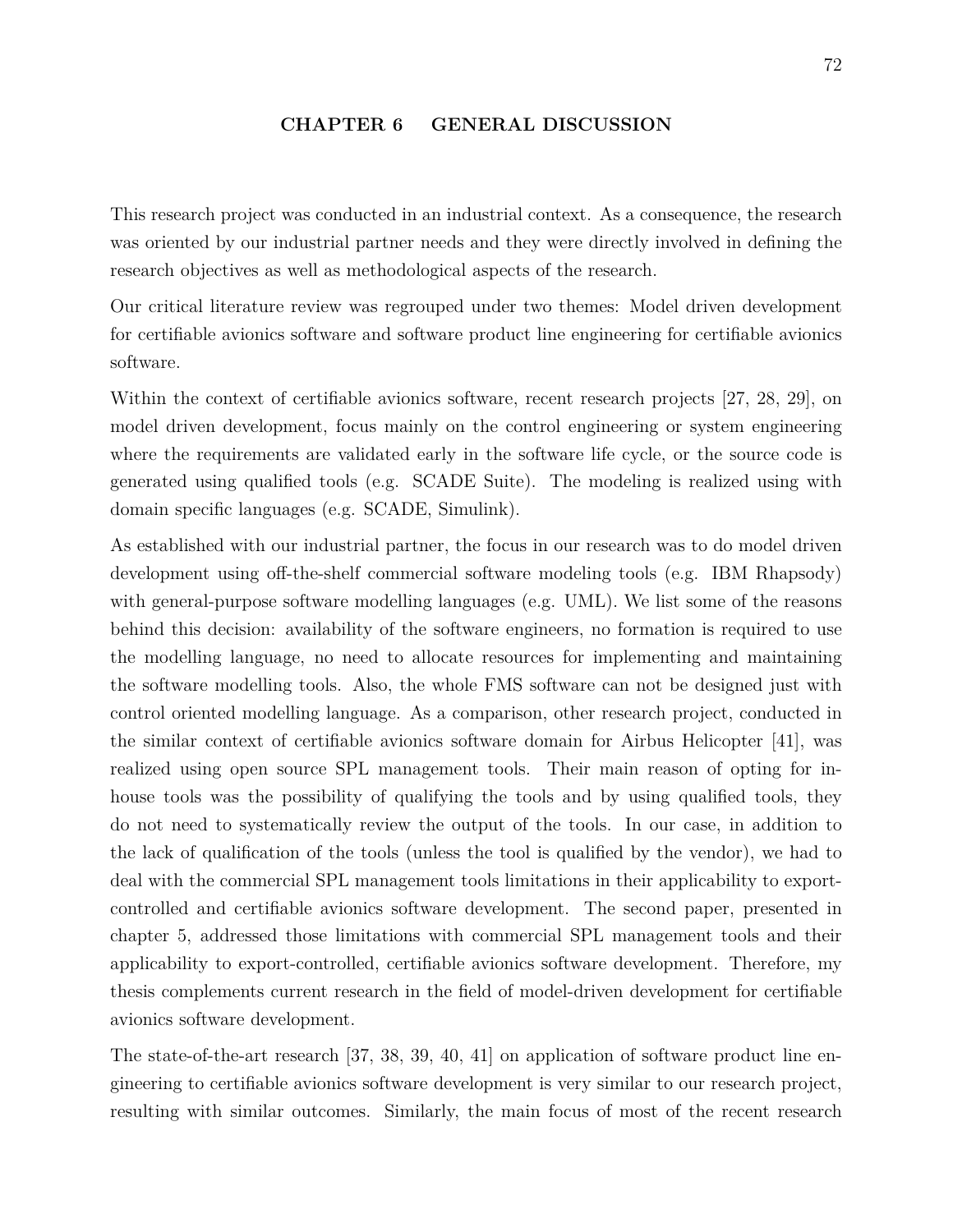activities, in this field, is the cost reduction on generating certification artefacts. However, two aspects that differentiate our research from the current state-of-the-art researches are (1)proposition of solutions to allow the reusability among export-controlled certifiable avionics software systems and (2)the use of widely available, off-the-shelf, commercial tools for applying model-based, software product line engineering to certifiable avionics software development and resolving the limitation of those tools in their applicability to the certifiable avionics software domain through software design patterns and other means instead of developing tools in-house from scratch.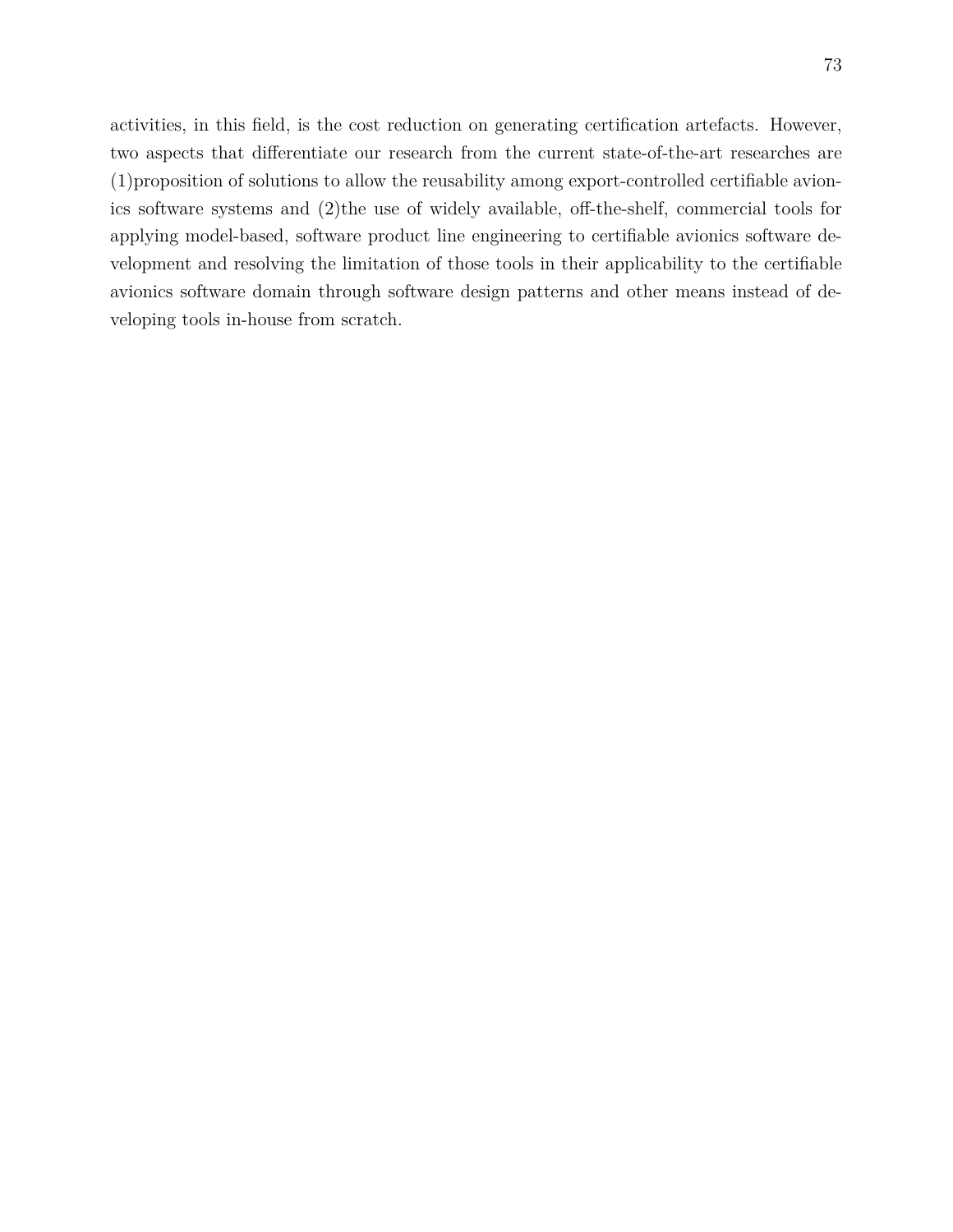## **CHAPTER 7 CONCLUSION AND RECOMMENDATIONS**

At the time this research work began, the DO-178C certification standard had not yet been released. Compared to DO-178B, which sets limits on current avionics manufacturers using modern software development methodologies, the DO-178C standard provides guidelines for using modern model-based, object-oriented methods and technologies. The initial goal was to allow our industrial partner to be ready when DO-178C is released, in order to be be more competitive against foreign avionics manufacturers. From this perspective, we conclude that by providing technical solutions for applying model-driven methodologies to certifiable avionics software development, we have achieved our goal.

During my research, I have published papers other than those describd in Chapter 4 and Chapter 5, which constitute the backbone of my thesis. For example, challenges in adopting software product line engineering for complex certifiable avionics software development were introduced in [\[11\]](#page-87-0). I was also involved in [\[12\]](#page-87-1) and [\[13\]](#page-88-1), which describe a software comprehension tool that provides automated features mapping to source code of legacy CMA-9000 FMS software. In CMA-9000 FMS software, the features of the FMS system are dynamically activated (or deactivated) using configuration variables.

My thesis also provides a case study with an analysis of the CMA-9000 FMS certified software artifacts, in order to understand the variability management in a legacy FMS system, and compares it to our new model-based variability management system using software product lines.

Lastly, my thesis presents the topic of software development for export-controlled avionics systems to the research community for the first time. I have also identified the constraints preventing the applicability of the commercial SPL management tools to certifiable and export-controlled avionics systems software development, and have proposed technical design solutions that alleviate those constraints

In the following sections, I describe the limitations encountered during my research in more details, and go on to suggest areas for future research.

# **7.1 Limitations**

Most of the limitations in our research arose from the nature of the research project itself: it was an industrial research project. Our industrial partner had direct control over the way in which the research was conducted, and their main objective was to find a quick technical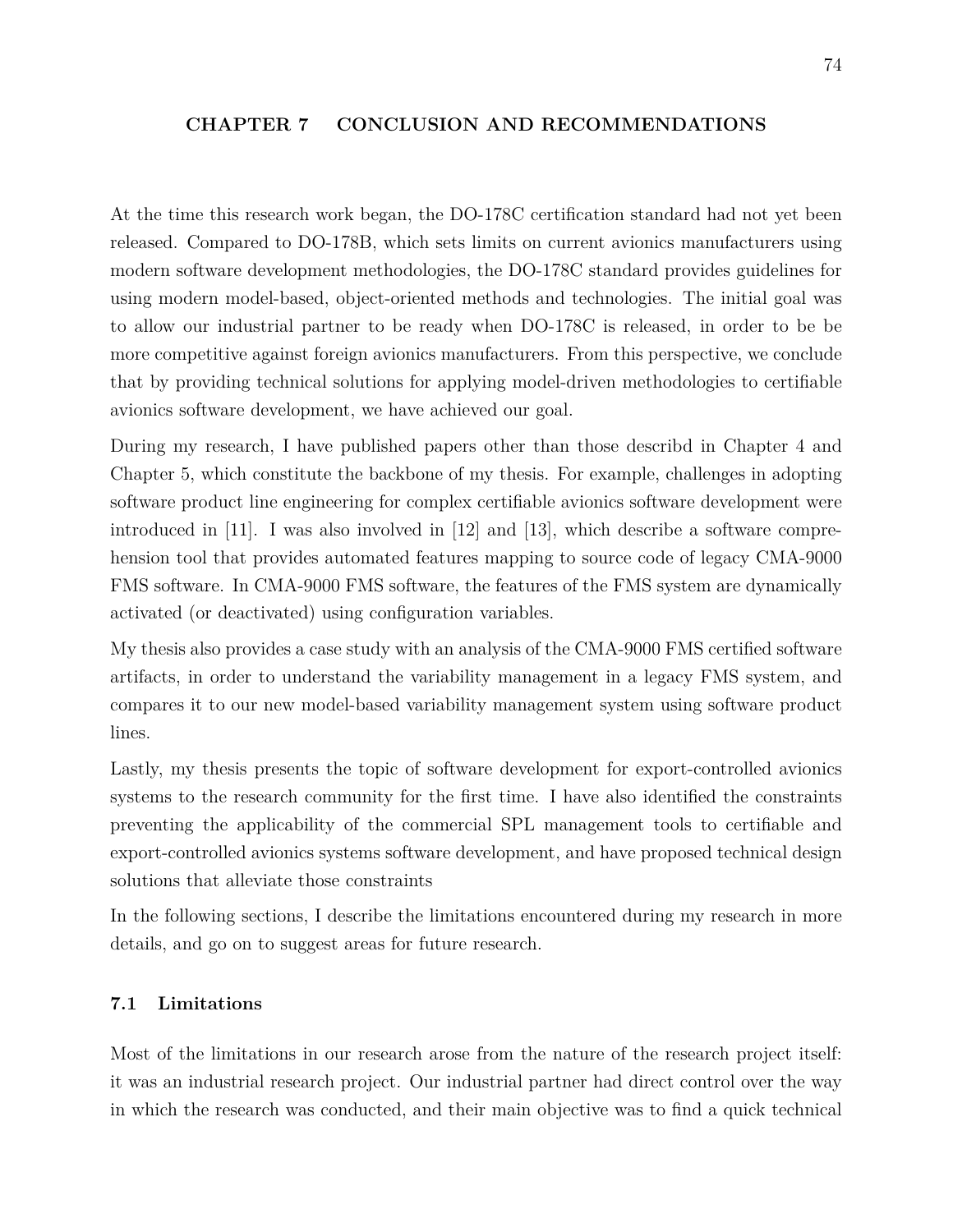solution to their problems with no emphasis on an empirical validation of the proposed solutions. For example, when we were selecting the SPL management tool in order to conduct the experiment, we proposed more than 40 different tools; however, the list shrank to two tools following our industrial partner's intervention, with no quantitative evaluation of more than 30 other tools. This was because they wanted to focus on commercially available tools.

The generalizability and confirmability of our results are also limited, because the study was conducted at Esterline CMC Electronics on FMS equipment only and access to source artifacts (e.g. CMA-9000 FMS certification archives) is limited to authorized people only.

Another limitation was the lack of validation with export regulation authorities of the use of design pattern solutions to facilitate reusability among controlled and non-controlled variants of an avionics software system. During this research project, we did not have access to export regulation authorities: therefore we validated our solution with several participants who had previously been involved in the process of obtaining authorization from the export regulation authorities.

# **7.2 Future Work**

DO-178C proposes a set of supplemental guidelines in order to use formal methods (DO-333), model-based development (DO-331) and object-oriented technologies (DO-332). The focus of my thesis was on model-based development and object-oriented paradigms. It would be interesting to continue this research with application of formal methods for certified FMS software implementation.

In my thesis, I proposed a model-based SPLE process, using a feature-oriented software design paradigm for certified and export-controlled avionics software development; the main focus was on feature implementation and validation. As a next step, feature interactions in the CMA-9000 FMS legacy source code should be studied in more detail, using the feature mapping tool that we developed during my thesis. This feature mapping tool is described in [\[12\]](#page-87-1) and [\[13\]](#page-88-1). The findings from this future study may then be used to refine or improve my model-based SPLE process.

As described in [\[50,](#page-91-0) [48,](#page-90-0) [53\]](#page-91-4), the concept of feature interactions is a major challenge for featureoriented software development, and a complete, feature-based SPLE solution requires that feature interaction issues be handled beforehand.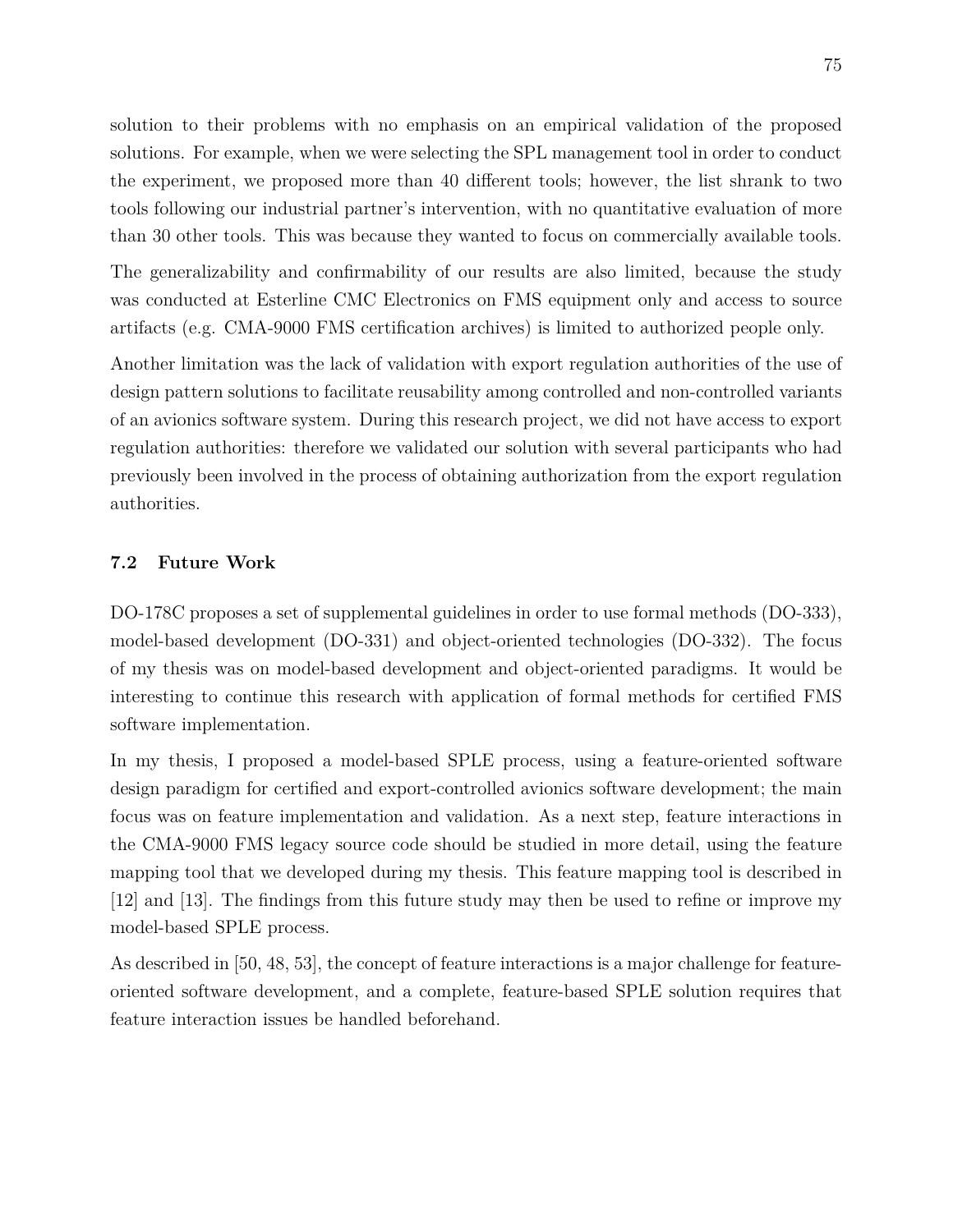#### **BIBLIOGRAPHY**

- [1] D. Beuche and M. Dalgarno, "Software product line engineering with feature models," *Overload Journal*, vol. 78, pp. 5–8, 2007.
- [2] P. Brooker, "Sesar and nextgen: investing in new paradigms," *Journal of navigation*, vol. 61, no. 02, pp. 195–208, 2008.
- [3] C. E. Esterline, "http://www.esterline.com/avionicssystems/enus/productsservices/navigationampfmsgps.aspx," 2016.
- [4] R. DO, "178," *Software considerations in airborne systems and equipment certification. RTCA and EUROCAE*, 2011.
- [5] J. Rushby, "New challenges in certification for aircraft software," in *Proceedings of the ninth ACM international conference on Embedded software*. ACM, 2011, pp. 211–218.
- [6] R. Flores, C. Krueger, and P. Clements, "Mega-scale product line engineering at general motors," in *Proceedings of the 16th International Software Product Line Conference-Volume 1*. ACM, 2012, pp. 259–268.
- [7] A. Rashid, J.-C. Royer, and A. Rummler, *Aspect-Oriented, Model-Driven Software Product Lines: The AMPLE Way*. Cambridge University Press, 2011.
- [8] E. Thomas, "Certification cost estimates for future communication radio platforms," Rockwell Collins France, Tech. Rep., 2009.
- [9] F. A. Administration, "http://www.faa.gov/nextgen/," 2016.
- [10] J. Delange, J. J. Hudak, W. R. Nichols, J. McHale, and M.-Y. Nam, "Evaluating and mitigating the impact of complexity in software models," 2015.
- <span id="page-87-0"></span>[11] N. Sozen and E. Merlo, "Adapting software product lines for complex certifiable avionics software," in *Product Line Approaches in Software Engineering (PLEASE), 2012 3rd International Workshop on*. IEEE, 2012, pp. 21–24.
- <span id="page-87-1"></span>[12] M. Ouellet, E. Merlo, N. Sozen, and M. Gagnon, "Locating features in dynamically configured avionics software," in *Proceedings of the 34th International Conference on Software Engineering*. IEEE Press, 2012, pp. 1453–1454.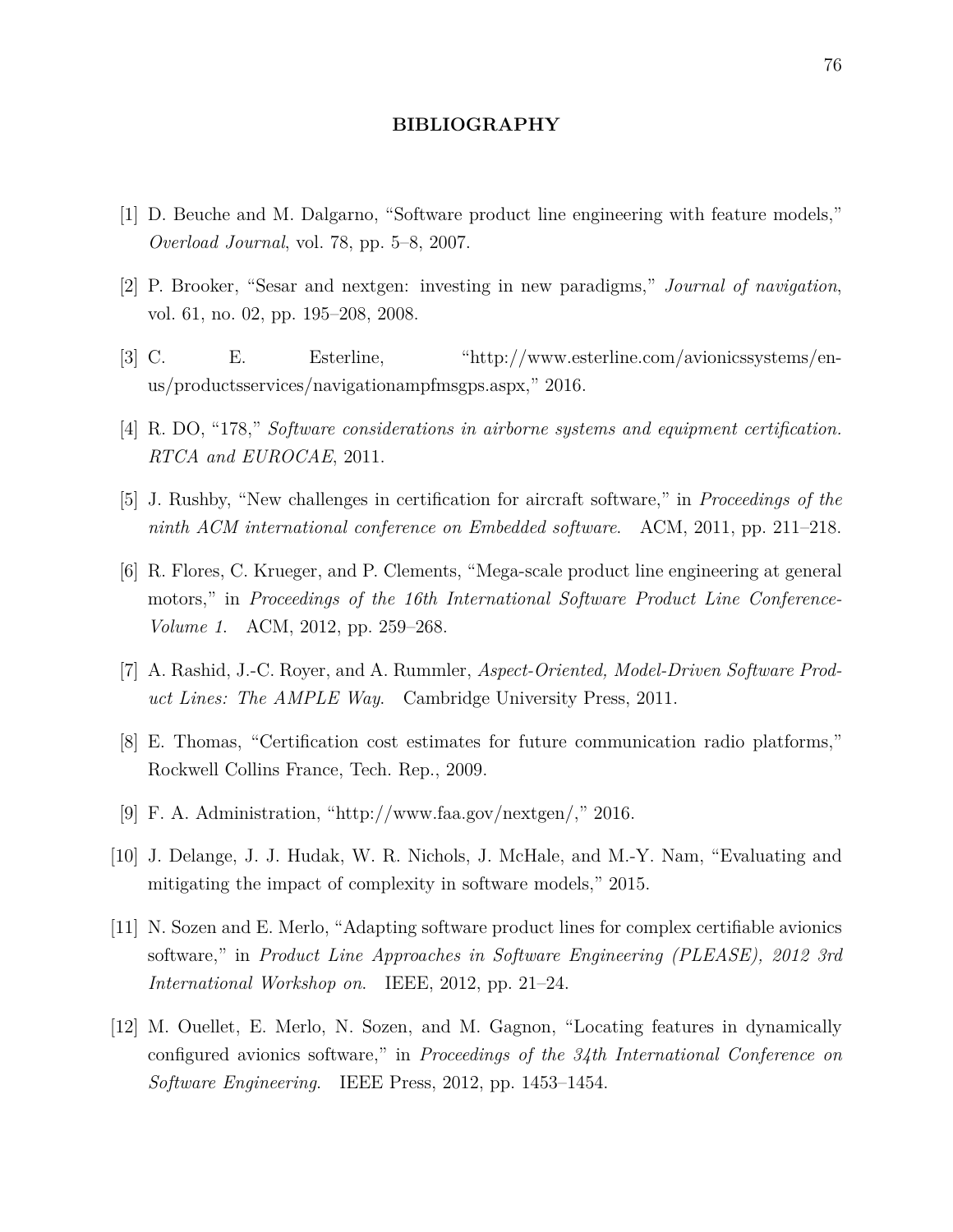- <span id="page-88-1"></span>[13] M. Ouellet, F. Gauthier, E. Merlo, N. Sozen, and M. Gagnon, "Mapping features to source code in dynamically configured avionics software," 2012.
- <span id="page-88-0"></span>[14] A. Advisory Circular, "Ac 20-148," *Reusable Software Components, US Department of Transportation, Federal Aviation Administration*, 2004.
- [15] F. Truyen, "The fast guide to model driven architecture the basics of model driven architecture," *Cephas Consulting Corp*, 2006.
- [16] M. Richters and M. Gogolla, "Validating uml models and ocl constraints," in *International Conference on the Unified Modeling Language*. Springer, 2000, pp. 265–277.
- [17] K. Pohl, G. Böckle, and F. J. van Der Linden, *Software product line engineering: foundations, principles and techniques*. Springer Science & Business Media, 2005.
- [18] H. Gomaa, *Designing software product lines with UML: from use cases to pattern-based software architectures*. Addison Wesley Longman Publishing Co., Inc. Redwood City, CA, USA, 2004.
- [19] H. Gomaa and M. Shin, "Automated software product line engineering and product derivation," 2007.
- [20] T. Ziadi and J. Jézéquel, "Software product line engineering with the UML: Deriving products," *Software Product Lines*, pp. 557–588, 2006.
- [21] K. Kang, S. Cohen, J. Hess, W. Novak, A. Peterson, and C.-M. U. P. P. S. E. INST., *Feature-oriented domain analysis (FODA) feasibility study*. Citeseer, 1990.
- [22] K. Kang, M. Kim, J. Lee, and B. Kim, "Feature-oriented re-engineering of legacy systems into product line assets–a case study," *Software Product Lines*, pp. 45–56, 2005.
- [23] V. Vraniæ and J. Šnirc, "Integrating feature modeling into uml," in *Proc. of NODe 2006*, ser. LNI P-88, R. Hirschfeld *et al.*, Eds. Erfurt, Germany: GI, Sep. 2006, pp. 3–15.
- [24] A. Kleppe, J. Warmer, and W. Bast, *MDA explained: the model driven architecture: practice and promise*. Addison-Wesley Longman Publishing Co., Inc. Boston, MA, USA, 2003.
- [25] V. Wiels, R. Delmas, D. Doose, P.-L. Garoche, J. Cazin, and G. Durrieu, "Formal verification of critical aerospace software," *AerospaceLab*, no. 4, pp. p–1, 2012.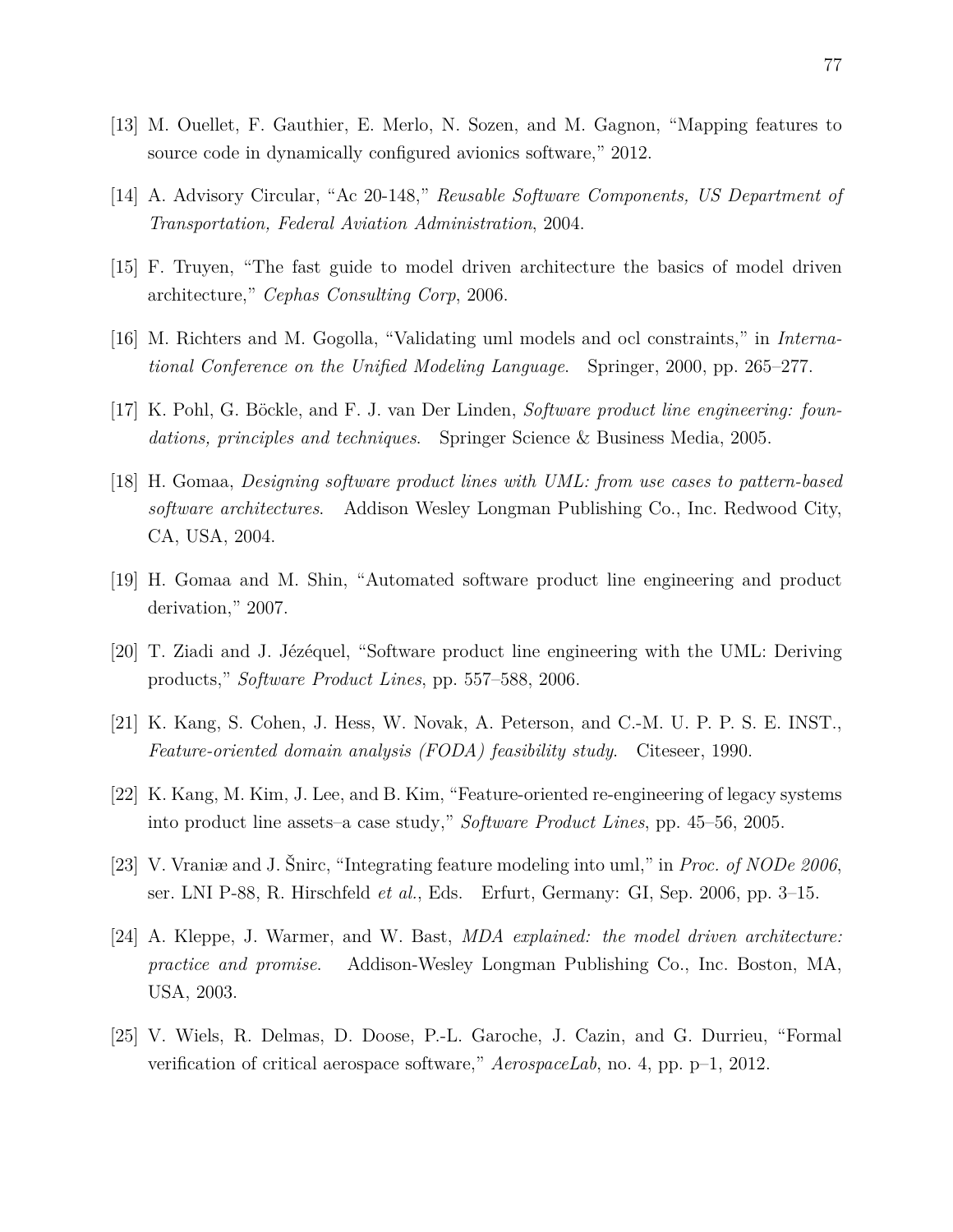- [26] J.-L. Dufour, B. Corruble, and B. Tavernier, "The Unified Model-Based Design: how not to choose between Scade and Simulink," in *8th European Congress on Embedded Real Time Software and Systems (ERTS 2016)*, 2016.
- <span id="page-89-1"></span>[27] A. Le Guennec and B. Dion, "Bridging UML and safety-critical software development environments," in *Int. Conf. on Embedded and Real-Time Software, ERTS*, 2006.
- <span id="page-89-2"></span>[28] S. Burmester, H. Giese, M. Hirsch, D. Schilling, and M. Tichy, "The fujaba real-time tool suite: model-driven development of safety-critical, real-time systems," in *Proceedings of the 27th international conference on Software engineering*. ACM, 2005, pp. 670–671.
- <span id="page-89-3"></span>[29] H. N. Institute, "http://www.mechatronicuml.org," 2016.
- [30] T. Ziadi, L. Hélou "et, and J. Jézéquel, "Towards a UML profile for software product lines," *Software Product-Family Engineering*, pp. 129–139, 2004.
- [31] K. Lee, K. Kang, and J. Lee, "Concepts and guidelines of feature modeling for product line software engineering," *Software Reuse: Methods, Techniques, and Tools*, pp. 62–77, 2002.
- [32] K. Kang, J. Lee, and P. Donohoe, "Feature-oriented product line engineering," *Software, IEEE*, vol. 19, no. 4, pp. 58–65, 2002.
- [33] K. Czarnecki and M. Antkiewicz, "Mapping features to models: A template approach based on superimposed variants," in *Generative Programming and Component Engineering*. Springer, 2005, pp. 422–437.
- [34] K. Kim, H. Kim, and W. Kim, "Building Software Product Line from the Legacy Systems Experience in the Digital Audio and Video Domain," in *Proceedings of the 11th International Software Product Line Conference*. IEEE Computer Society, 2007, pp. 171–180.
- [35] Y. Xue, Z. Xing, and S. Jarzabek, "Understanding feature evolution in a family of product variants." WCRE, 2010.
- [36] Z. Xing, "GenericDiff: A general framework for model comparison," Technical Report, NUS, 2009, Tech. Rep.
- <span id="page-89-0"></span>[37] W. T. Force, "State-of-the-art survey for product lines," CESAR, Tech. Rep., 2009.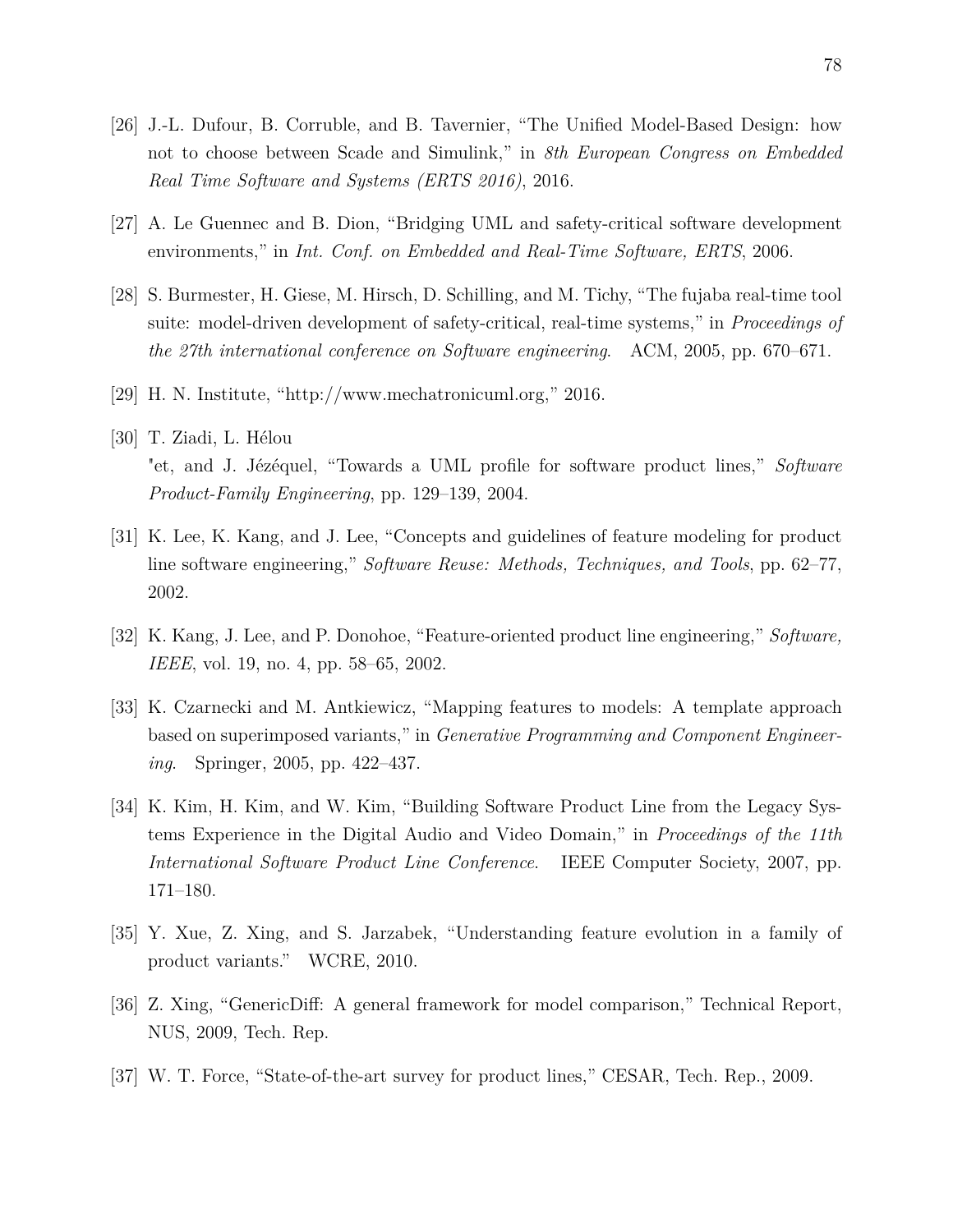- <span id="page-90-2"></span>[38] I. Habli and T. Kelly, "Challenges of establishing a software product line for an aerospace engine monitoring system," in *Software Product Line Conference, 2007. SPLC 2007. 11th International*. IEEE, 2007, pp. 193–202.
- <span id="page-90-3"></span>[39] F. Dordowsky and W. Hipp, "Adopting software product line principles to manage software variants in a complex avionics system," in *Proceedings of the 13th International Software Product Line Conference*. Carnegie Mellon University, 2009, pp. 265–274.
- <span id="page-90-4"></span>[40] F. Dordowsky, R. Bridges, and H. Tschope, "Implementing a software product line for a complex avionics system," in *Software Product Line Conference (SPLC), 2011 15th International*. IEEE, 2011, pp. 241–250.
- <span id="page-90-5"></span>[41] A. Wölfl, N. Siegmund, S. Apel, H. Kosch, J. Krautlager, and G. Weber-Urbina, "Generating qualifiable avionics software: An experience report (e)," in *Automated Software Engineering (ASE), 2015 30th IEEE/ACM International Conference on*. IEEE, 2015, pp. 726–736.
- [42] R. DO, "332 object-oriented technology and related techniques supplement to do-178c and do-278a," 2011.
- [43] ——, "331:" model-based development and verification supplement to do-178c and do-278a"," 2011.
- [44] D. E. Perry, S. E. Sim, and S. M. Easterbrook, "Case studies for software engineers," in *Software Engineering, 2004. ICSE 2004. Proceedings. 26th International Conference on*. IEEE, 2004, pp. 736–738.
- [45] S. Easterbrook, J. Singer, M.-A. Storey, and D. Damian, "Selecting empirical methods for software engineering research," in *Guide to advanced empirical software engineering*. Springer, 2008, pp. 285–311.
- <span id="page-90-6"></span>[46] S. Apel, T. Leich, M. Rosenmüller, and G. Saake, *FeatureC++: Feature Oriented and Aspect Oriented Programming in C+*. Citeseer, 2005.
- <span id="page-90-1"></span>[47] R. T. V. Braga, O. T. Junior, K. R. C. Branco, L. D. O. Neris, and J. Lee, "Adapting a software product line engineering process for certifying safety critical embedded systems," in *Computer Safety, Reliability, and Security*. Springer, 2012, pp. 352–363.
- <span id="page-90-0"></span>[48] S. Apel and C. Kästner, "An overview of feature-oriented software development." *Journal of Object Technology*, vol. 8, no. 5, pp. 49–84, 2009.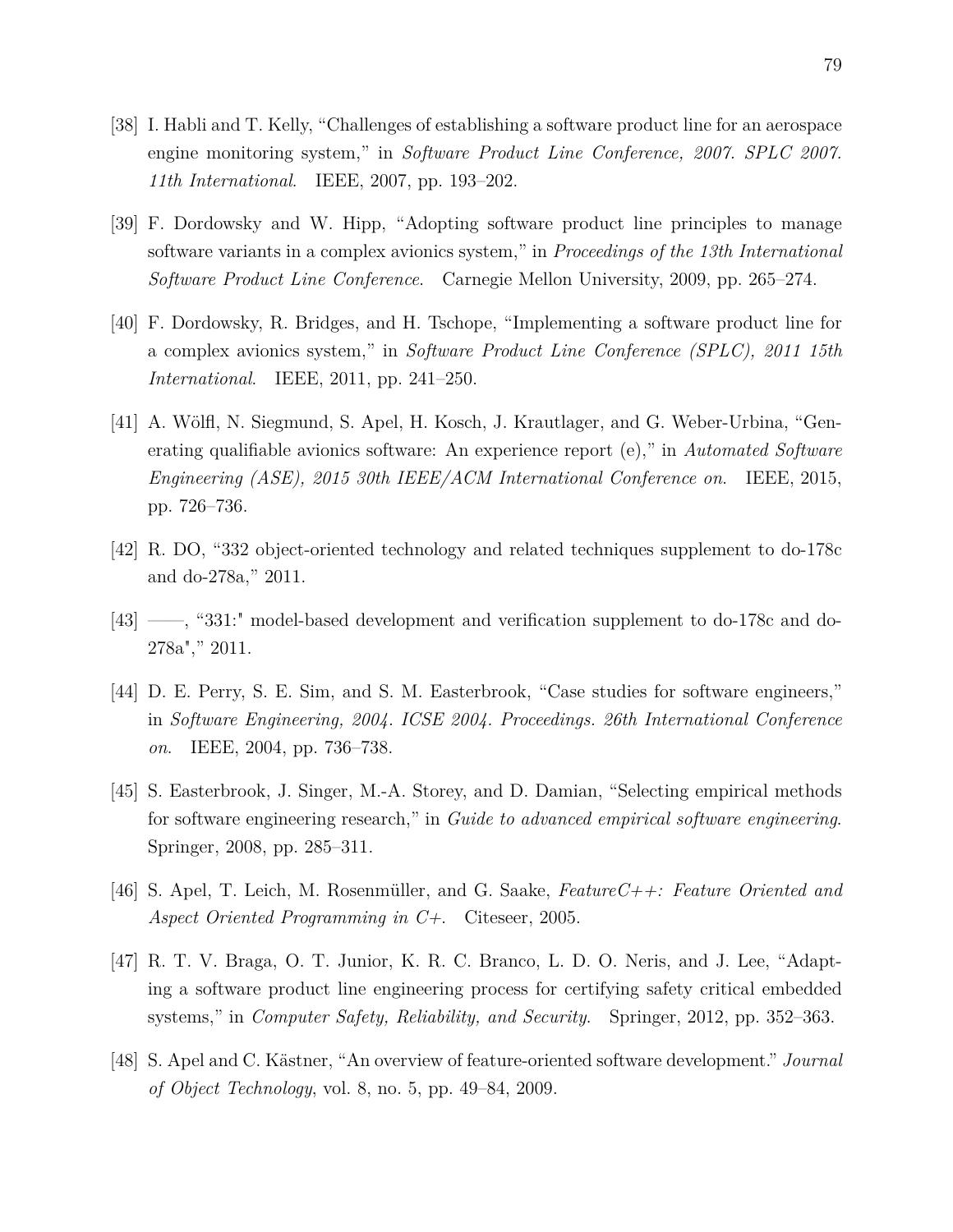- <span id="page-91-2"></span>[49] O. C. Gotel and A. C. Finkelstein, "An analysis of the requirements traceability problem," in *Requirements Engineering, 1994., Proceedings of the First International Conference on*. IEEE, 1994, pp. 94–101.
- <span id="page-91-0"></span>[50] T. F. Bowen, F. Dworack, C.-H. Chow, N. Griffeth, G. E. Herman, and Y.-J. Lin, "The feature interaction problem in telecommunications systems," in *Software Engineering for Telecommunication Switching Systems, 1989. SETSS 89., Seventh International Conference on*. IET, 1989, pp. 59–62.
- <span id="page-91-1"></span>[51] C. Prehofer, "Feature-oriented programming: A fresh look at objects," in *ECOOP'97—Object-Oriented Programming*. Springer, 1997, pp. 419–443.
- <span id="page-91-3"></span>[52] J. Liu, D. S. Batory, and S. Nedunuri, "Modeling interactions in feature oriented software designs." in *FIW*, 2005, pp. 178–197.
- <span id="page-91-4"></span>[53] C. Kästner, S. Apel, M. Rosenmüller, D. Batory, G. Saake *et al.*, "On the impact of the optional feature problem: analysis and case studies," in *Proceedings of the 13th International Software Product Line Conference*. Carnegie Mellon University, 2009, pp. 181–190.
- [54] S. Trujillo, D. Batory, and O. Diaz, "Feature oriented model driven development: A case study for portlets," in *Proceedings of the 29th international conference on Software Engineering*. IEEE Computer Society, 2007, pp. 44–53.
- [55] C. SC-227, *DO-236C Minimum aviation system performance standards: Required navigation performance for area navigation*. RTCA, 2013.
- [56] U. D. of State, "https://findit.state.gov/search?utf8=2014.
- [57] J. A. Pereira, K. Constantino, and E. Figueiredo, "A systematic literature review of software product line management tools," in *International Conference on Software Reuse*. Springer, 2015, pp. 73–89.
- [58] C. W. Krueger, "Biglever software gears and the 3-tiered spl methodology," in *Companion to the 22nd ACM SIGPLAN conference on Object-oriented programming systems and applications companion*. ACM, 2007, pp. 844–845.
- [59] O. Spinczyk and D. Beuche, "Modeling and building software product lines with eclipse," in *Companion to the 19th annual ACM SIGPLAN conference on Object-oriented programming systems, languages, and applications*. ACM, 2004, pp. 18–19.